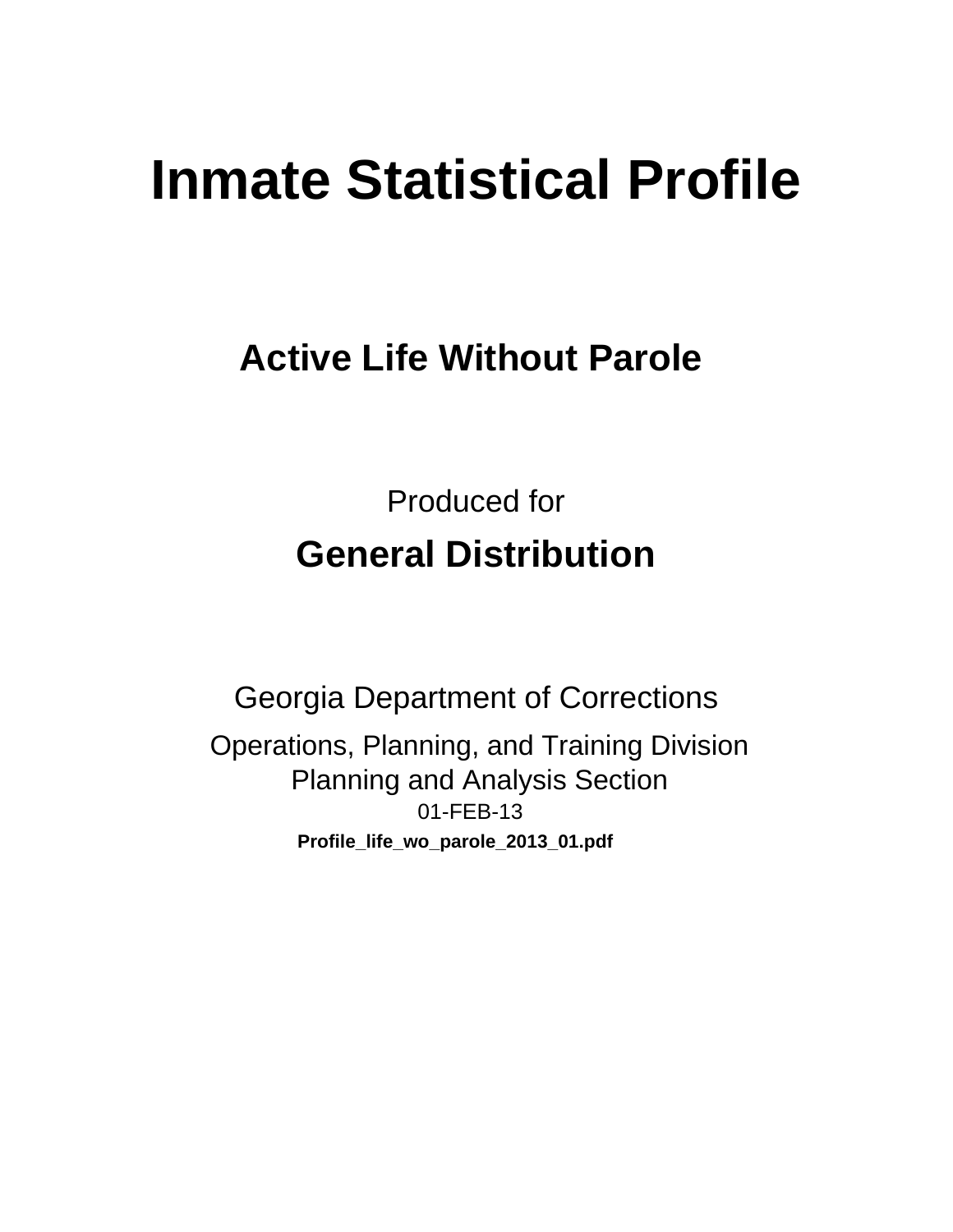## **Inmate Statistical Profile 01-FEB-13**

Contents

**Active Life Without Parole** 

Produced for General Distribution

## **Table of Contents**

| <b>Demographic information</b>                                       |
|----------------------------------------------------------------------|
| 5 Current age, broken out in ten year age groups                     |
| 6 Race group                                                         |
| 7 Marital status, self-reported at entry to prison                   |
| 8 Number of children, self-reported at entry to prison               |
| 9 Religious affiliation, self-reported at entry to prison            |
| 10 Home county - self-reported at entry to prison                    |
| 14 Socioeconomic class, self-reported at entry to prison             |
| 15 Environment to age 16, self-reported at entry to prison           |
| 16 Guardian status to age 16, self-reported at entry to prison       |
| 17 Employment status before prison, self-reported at entry to prison |
| 18 Age at admission                                                  |
| 20 Height, measured at entry to prison                               |
| 21 Weight, measured at entry to prison                               |
| 22 Military service                                                  |
| <b>Correctional information</b>                                      |
| 23 Type of admission to prison                                       |
| 24 Current / last security status                                    |
| 25 Current / last institution type                                   |
| 26 Institution type - transitional centers                           |
| 27 Institution type - county prisons                                 |
| 28 Institution type - state prisons                                  |
| 29 Institution type - private prisons                                |
| 30 Institution type - pre-release centers                            |
| 31 Institution type - inmate boot camp                               |
| 32 Number of disciplinary reports                                    |
| 33 Number of transfers                                               |
| 34 Number of escapes                                                 |
| 35 Time served in current (or last) institution                      |
| <b>Educational, psychological and physical information</b>           |
| 36 Highest grade level attained                                      |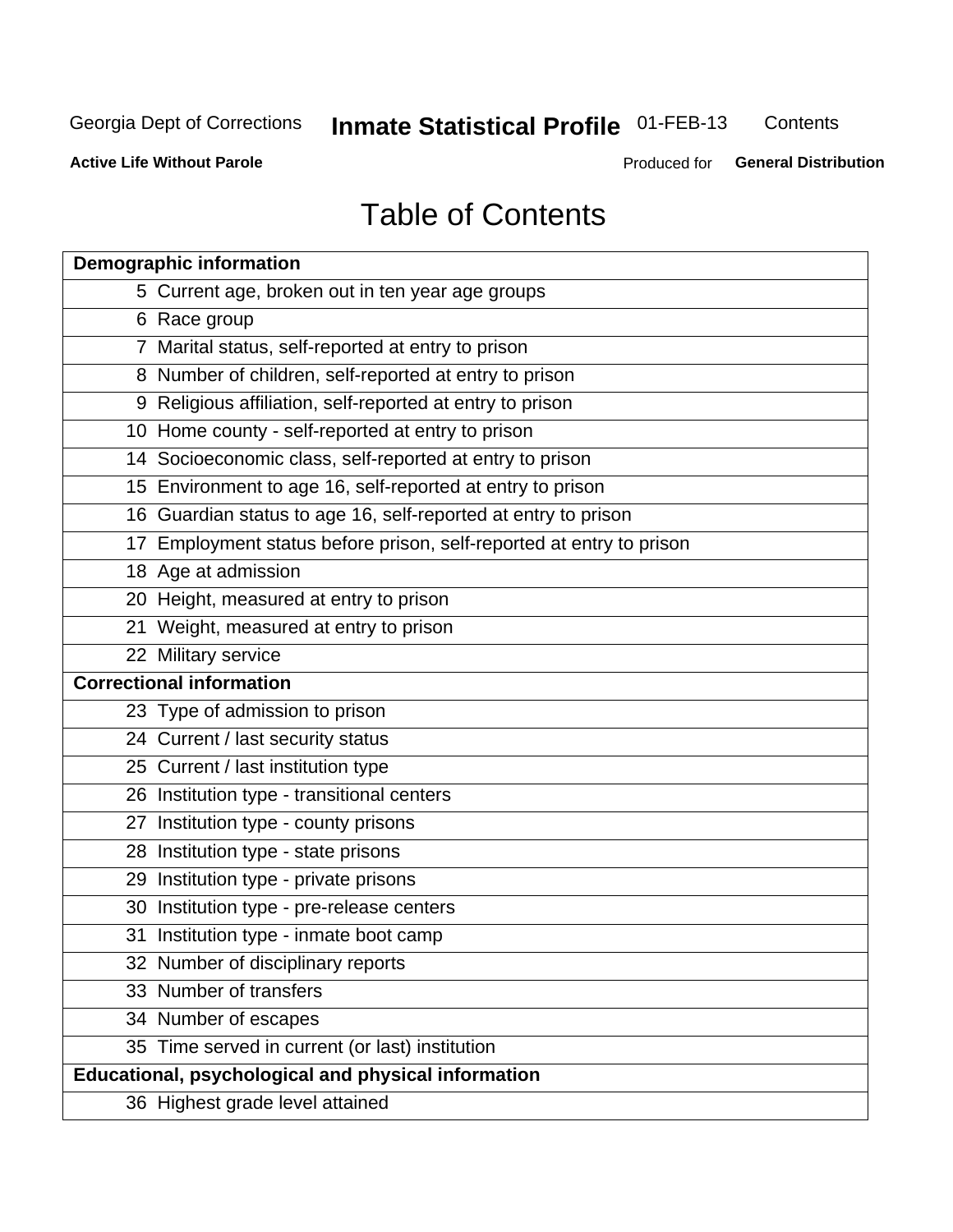## Inmate Statistical Profile 01-FEB-13

Contents

**Active Life Without Parole** 

Produced for General Distribution

## **Table of Contents**

| <b>Educational, psychological and physical information</b>       |
|------------------------------------------------------------------|
| 37 Culture fair IQ scores                                        |
| 38 Wide Range Achievement Test (WRAT) reading score              |
| 39 Wide Range Achievement Test (WRAT) math score                 |
| 40 Wide Range Achievement Test (WRAT) spelling score             |
| 41 Scope of substance abuse - summary                            |
| 42 Scope of substance abuse - detail                             |
| 43 Current / last mental health treatment level                  |
| 44 PULHESDWIT medical scale - 'P' overall condition ('P'hysical) |
| 45 PULHESDWIT medical scale - 'U' upper body                     |
| 46 PULHESDWIT medical scale - 'L' lower body                     |
| 47 PULHESDWIT medical scale - 'H' hearing                        |
| 48 PULHESDWIT medical scale - 'E' vision                         |
| 49 PULHESDWIT medical scale -'S' psychiatric                     |
| 50 PULHESDWIT medical scale - 'D' dental                         |
| 51 PULHESDWIT medical scale - 'W' work ability                   |
| 52 PULHESDWIT medical scale - 'I' impairment                     |
| 53 PULHESDWIT medical scale - 'T' transportability               |
| 54 Criminality in family, self-reported                          |
| 55 Alcoholism in family, self-reported                           |
| 56 Drug abuse in family, self-reported                           |
| 57 Subjected to frequent beatings, self-reported                 |
| 58 Father absent during inmate's childhood                       |
| 59 Mother absent during inmate's childhood                       |
| 60 Inmate diagnosed as manipulative                              |
| 61 Inmate diagnosed as assaultive                                |
| <b>Crimes and criminal history information</b>                   |
| 62 Number of prior Georgia incarcerations                        |
| 63 Prison sentence in years                                      |
| 64 Primary offense, broken out into felonies vs misdemeanors     |
| 65 Primary offense, broken out into six broad crime categories   |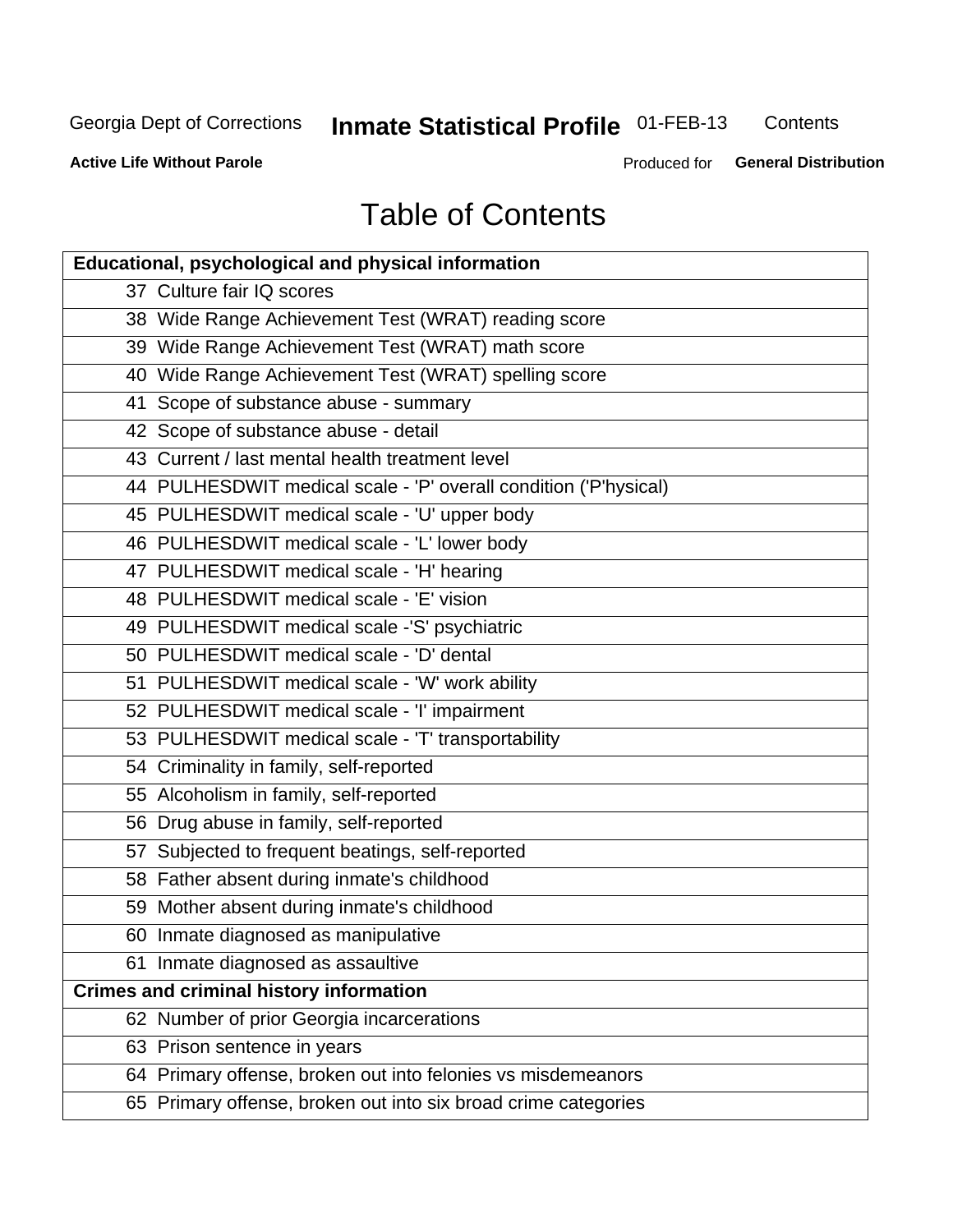#### **Inmate Statistical Profile 01-FEB-13** Contents

**Active Life Without Parole** 

Produced for General Distribution

## **Table of Contents**

| <b>Crimes and criminal history information</b>        |
|-------------------------------------------------------|
| 66 Primary offense, detailed offense code             |
| 67 County of conviction of primary offense            |
| 71 Circuit of conviction of primary offense           |
| 73 Years served (jail + prison) in this incarceration |
| <b>Medical information</b>                            |
| 74 Results of most recent HIV test                    |
| 75 Results of most recent tuberculosis test           |
| 76 Results of most recent syphilis test               |
| 77 Results of most recent Hepatitis-C test            |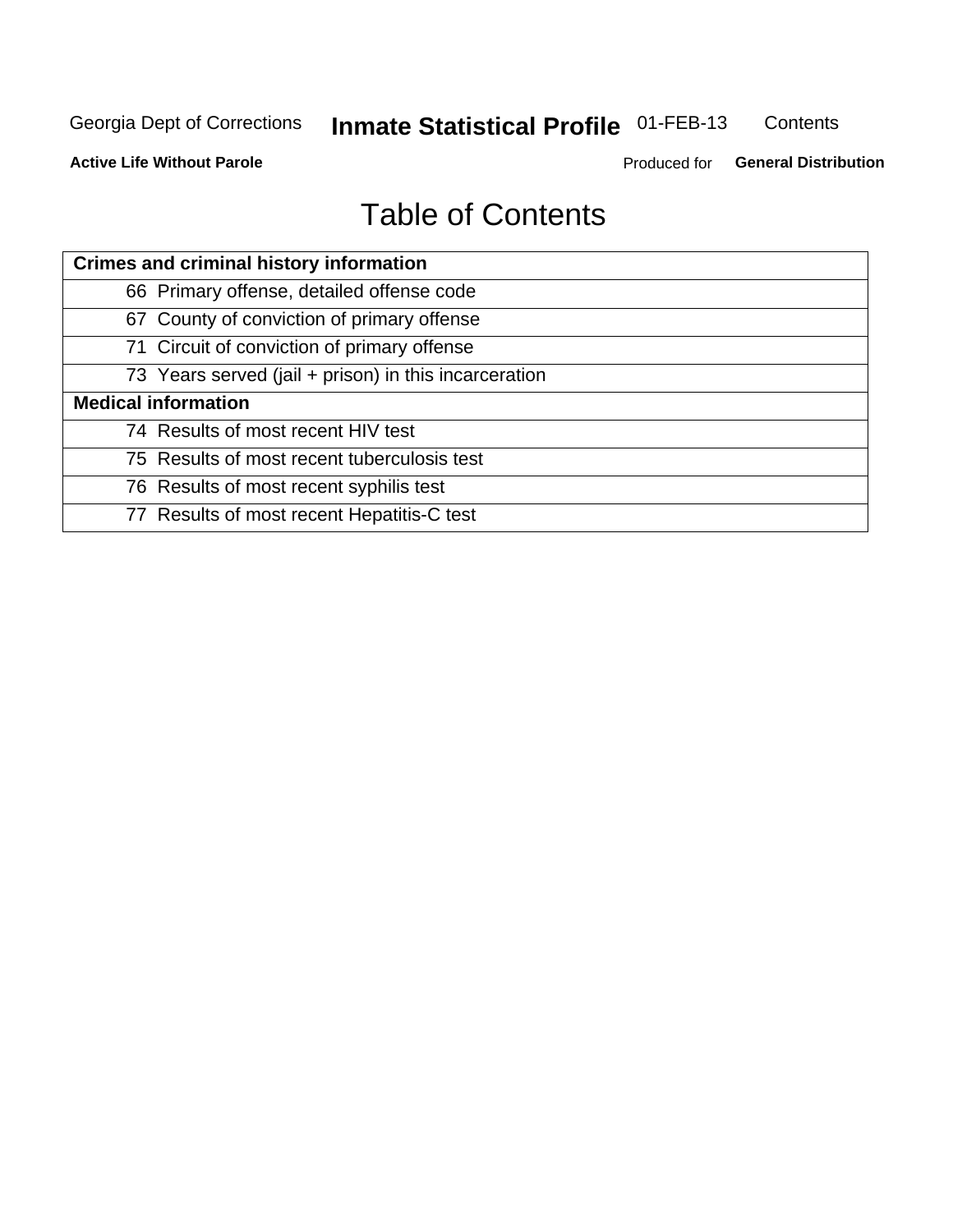#### Inmate Statistical Profile 01-FEB-13 Page 5

#### **Active Life Without Parole**

#### Produced for General Distribution

### Current age, broken out in ten-year age groups

COL % - percent each COUNT is of its particular column

|                          |                 | <b>Male</b> |         |              | <b>Female</b> |          | <b>Total</b>     |            |
|--------------------------|-----------------|-------------|---------|--------------|---------------|----------|------------------|------------|
| <b>Current Age</b>       | <b>Count</b>    | Col %       | Row %   | <b>Count</b> | Col %         | Row %    | <b>Total</b>     | Col %      |
| <b>Teens (1-19)</b>      | 6               | 0.79%       | 100.00% |              |               |          | 6                | 0.77%      |
| <b>Twenties (20-29)</b>  | 78              | 10.25%      | 95.12%  | 4            | 20.00%        | 4.88%    |                  | 82 10.50%  |
| <b>Thirties (30-39)</b>  | 221             | 29.04%      | 97.36%  | 6            | 30.00%        | 2.64%    | 227 <sup>1</sup> | 29.07%     |
| <b>Forties (40-49)</b>   | 237             | $31.14\%$   | 97.93%  | 5            | 25.00%        | $2.07\%$ |                  | 242 30.99% |
| <b>Fifties (50-59)</b>   | 161             | 21.16%      | 96.99%  | 5            | 25.00%        | 3.01%    |                  | 166 21.25% |
| <b>Sixties (60-69)</b>   | 45              | 5.91%       | 100.00% |              |               |          | 45               | 5.76%      |
| Seventy + (70 and above) | 13 <sub>1</sub> | 1.71%       | 100.00% |              |               |          | 13               | 1.66%      |
| <b>Total Reported</b>    | 761             | 100%        | 97.44%  | 20           | 100%          | 2.56%    | 781              | 100%       |

| بمستعادات<br>. tea<br>$\sim$ |    |                           |     |
|------------------------------|----|---------------------------|-----|
| デー・エー                        | 7c | $\overline{ }$<br>∼<br>__ | 704 |

| <b>Mean</b><br>(average) | 43.04 | 40∴  | 42.96 |
|--------------------------|-------|------|-------|
| <b>Median (middle)</b>   | 43    | 39.5 |       |
| Mode (most frequent)     | 44    |      | 44    |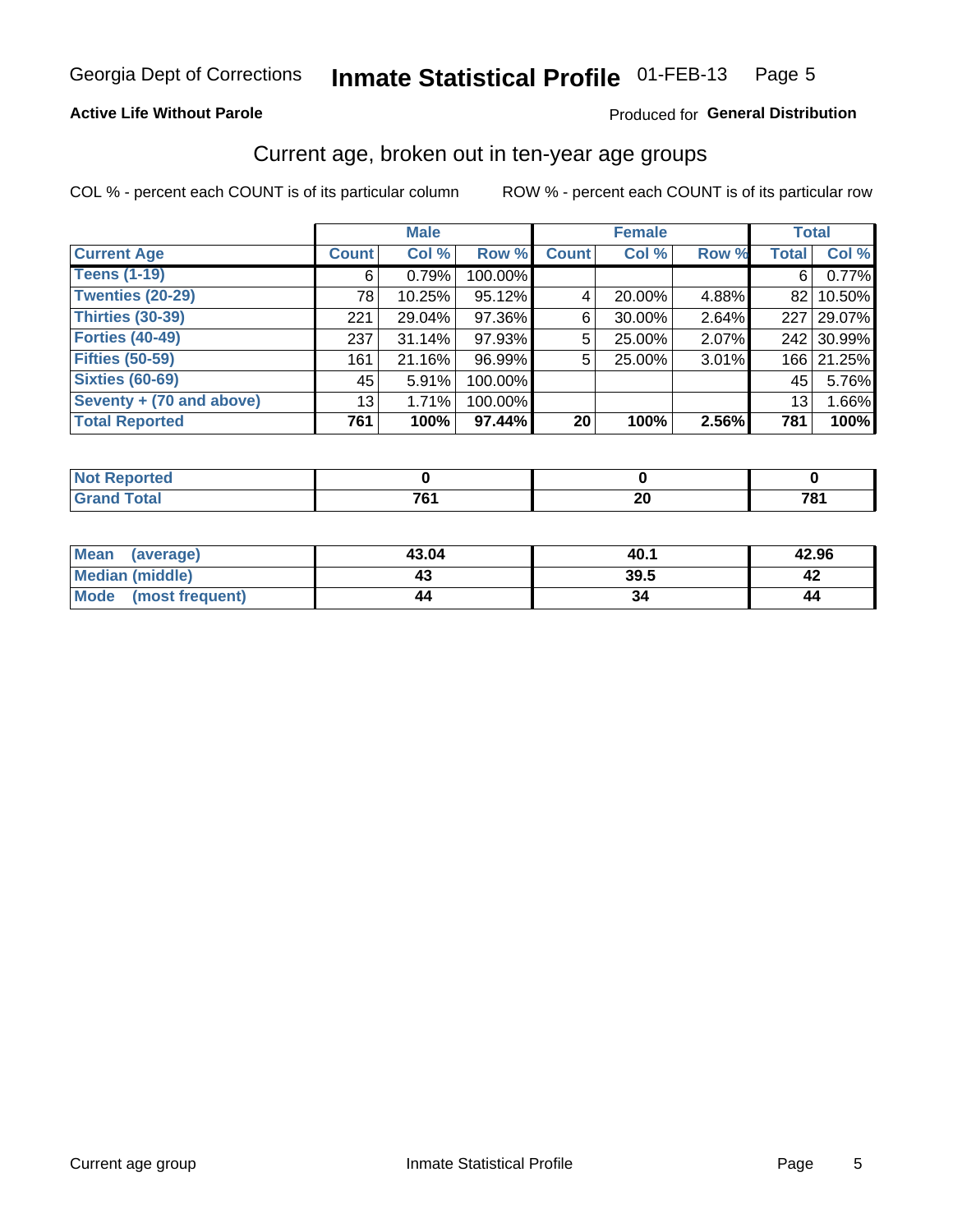#### Inmate Statistical Profile 01-FEB-13 Page 6

**Active Life Without Parole** 

**Produced for General Distribution** 

### Race group

COL % - percent each COUNT is of its particular column

|                              |              | <b>Male</b> |                    |    | <b>Female</b> |       |              | <b>Total</b> |
|------------------------------|--------------|-------------|--------------------|----|---------------|-------|--------------|--------------|
| <b>Race Group</b>            | <b>Count</b> | Col %       | <b>Row % Count</b> |    | Col %         | Row % | <b>Total</b> | Col %        |
| <b>White</b>                 | 180          | 23.65%      | 95.74%             | 8  | 40.00%        | 4.26% | 188          | 24.07%       |
| <b>Black</b><br>$\mathbf{2}$ | 563          | 73.98%      | 98.08%             | 11 | 55.00%        | 1.92% | 574          | 73.50%       |
| <b>Other</b><br>5.           |              | $.13\%$     | 100.00%            |    |               |       |              | .13%         |
| <b>Asian</b><br>6            |              | ا 26%.      | 100.00%            |    |               |       | 2            | .26%         |
| <b>Hispanic</b><br>10        | 15           | 1.97%       | 93.75%             |    | 5.00%         | 6.25% | 16           | 2.05%        |
| <b>Total Reported</b>        | 761          | 100%        | 97.44%             | 20 | 100%          | 2.56% | 781          | 100%         |

| <b>orted</b>     |                            |          |     |
|------------------|----------------------------|----------|-----|
| $F0+0$<br>______ | 704<br>'.<br>$\sim$ $\sim$ | nr<br>ΔU | 704 |

| M | - - - | Piavn |
|---|-------|-------|
|   |       |       |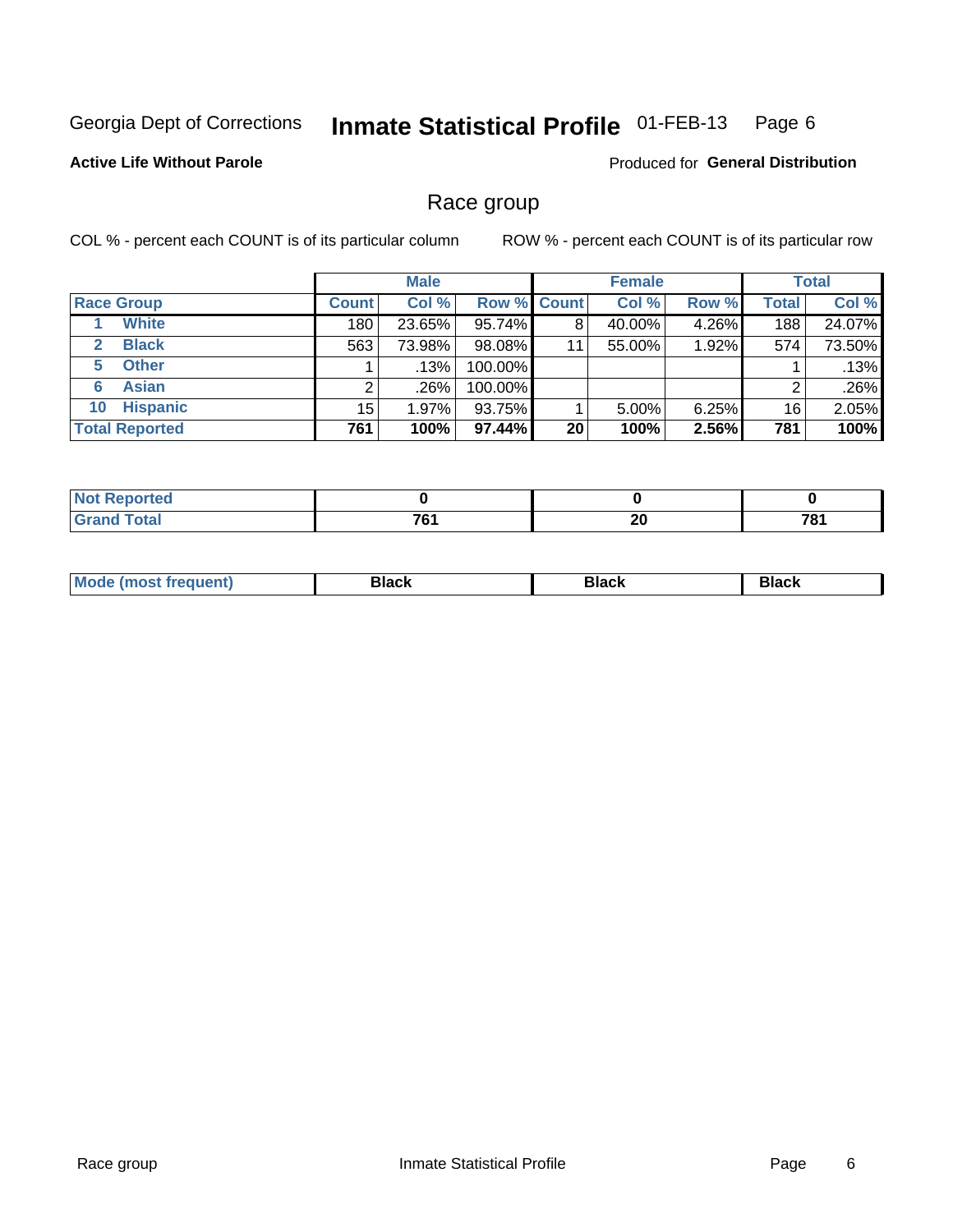#### Inmate Statistical Profile 01-FEB-13 Page 7

#### **Active Life Without Parole**

#### Produced for General Distribution

### Marital status, self-reported at entry to prison

COL % - percent each COUNT is of its particular column

|                       |              | <b>Male</b> |         |                 | <b>Female</b> |        |              | <b>Total</b> |
|-----------------------|--------------|-------------|---------|-----------------|---------------|--------|--------------|--------------|
| <b>Marital Status</b> | <b>Count</b> | Col %       | Row %   | <b>Count</b>    | Col %         | Row %  | <b>Total</b> | Col %        |
| <b>Unknown</b><br>0   | 4            | $.53\%$     | 80.00%  |                 | 5.00%         | 20.00% | 5            | .64%         |
| <b>Divorced</b><br>D  | 62           | 8.15%       | 96.88%  | 2               | 10.00%        | 3.13%  | 64           | 8.19%        |
| <b>Married</b><br>М   | 117          | 15.37%      | 96.69%  | 4               | 20.00%        | 3.31%  | 121          | 15.49%       |
| <b>Separated</b><br>S | 19           | $2.50\%$    | 100.00% |                 |               |        | 19           | 2.43%        |
| <b>Unmarried</b><br>U | 544          | 71.48%      | 98.19%  | 10 <sup>1</sup> | 50.00%        | 1.81%  | 554          | 70.93%       |
| <b>Widow</b><br>W     | 15           | 1.97%       | 83.33%  | 3               | 15.00%        | 16.67% | 18           | 2.30%        |
| <b>Total Reported</b> | 761          | 100%        | 97.44%  | 20              | 100%          | 2.56%  | 781          | 100%         |

| <b>Not Reported</b><br>$\sim$ . The set of $\sim$ |                 |          |     |
|---------------------------------------------------|-----------------|----------|-----|
| <b>Total</b>                                      | 70 <sub>1</sub> | n.<br>ZV | 70. |

|--|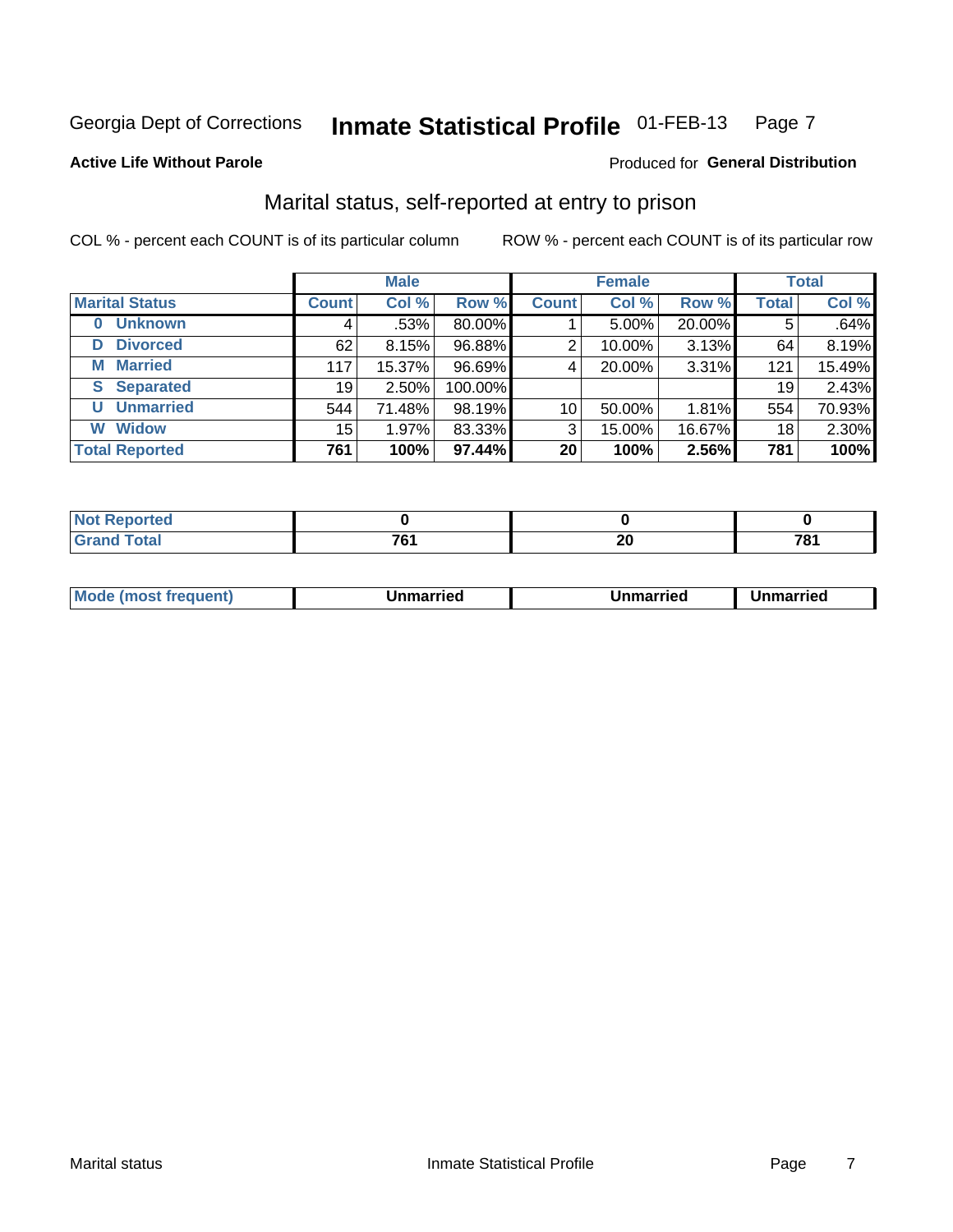#### Inmate Statistical Profile 01-FEB-13 Page 8

#### **Active Life Without Parole**

### **Produced for General Distribution**

### Number of children, self reported at entry to prison

COL % - percent each COUNT is of its particular column

|                           |              | <b>Male</b> |         |              | <b>Female</b> |       |                | <b>Total</b> |
|---------------------------|--------------|-------------|---------|--------------|---------------|-------|----------------|--------------|
| <b>Number of Children</b> | <b>Count</b> | Col %       | Row %   | <b>Count</b> | Col %         | Row % | <b>Total</b>   | Col %        |
| $\bf{0}$                  | 285          | 37.60%      | 98.28%  | 5            | 25.00%        | 1.72% | 290            | 37.28%       |
|                           | 176          | 23.22%      | 96.70%  | 6            | 30.00%        | 3.30% | 182            | 23.39%       |
| $\overline{2}$            | 134          | 17.68%      | 97.81%  | 3            | 15.00%        | 2.19% | 137            | 17.61%       |
| 3                         | 78           | 10.29%      | 96.30%  | 3            | 15.00%        | 3.70% | 81             | 10.41%       |
| 4                         | 51           | 6.73%       | 96.23%  | 2            | 10.00%        | 3.77% | 53             | 6.81%        |
| 5                         | 20           | 2.64%       | 95.24%  |              | 5.00%         | 4.76% | 21             | 2.70%        |
| 6                         | 5            | 0.66%       | 100.00% |              |               |       | 5              | 0.64%        |
|                           | 2            | 0.26%       | 100.00% |              |               |       | 2              | 0.26%        |
| 8                         |              | 0.13%       | 100.00% |              |               |       |                | 0.13%        |
| $\boldsymbol{9}$          | 2            | 0.26%       | 100.00% |              |               |       | $\overline{2}$ | 0.26%        |
| 10                        |              | 0.13%       | 100.00% |              |               |       |                | 0.13%        |
| Over 10                   | 3            | 0.40%       | 100.00% |              |               |       | 3              | 0.39%        |
| <b>Total Reported</b>     | 758          | 100%        | 97.43%  | 20           | 100%          | 2.57% | 778            | 100.0%       |

| itaoi  |                 |                       |         |
|--------|-----------------|-----------------------|---------|
| $\sim$ | <b>704</b><br>u | - -<br>m<br><u>__</u> | 704<br> |

| Mean (average)       | 1.45 | . | 1.46 |
|----------------------|------|---|------|
| Median (middle)      |      |   |      |
| Mode (most frequent) |      |   |      |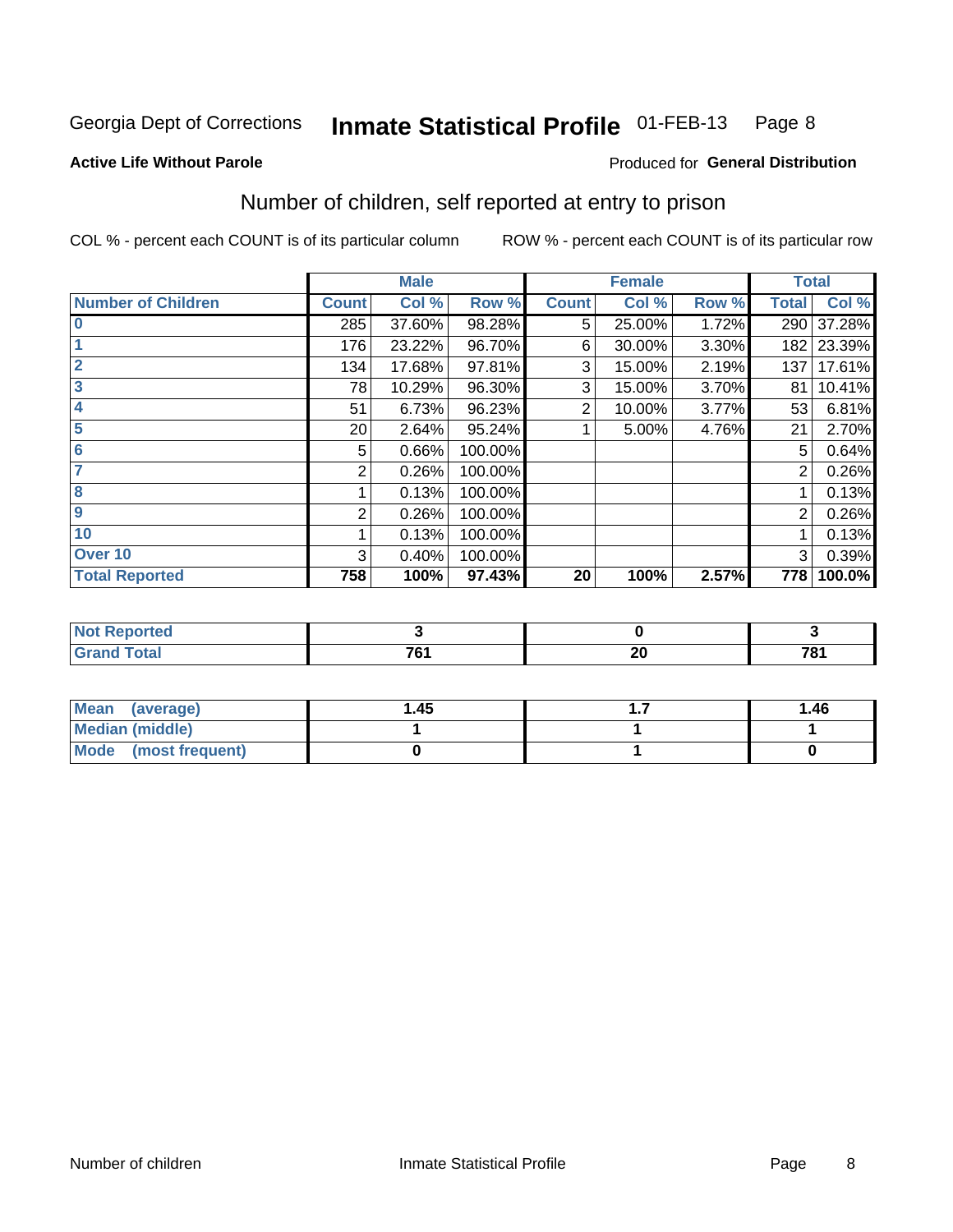#### Inmate Statistical Profile 01-FEB-13 Page 9

Produced for General Distribution

#### **Active Life Without Parole**

## Religious affiliation, self-reported at entry to prison

COL % - percent each COUNT is of its particular column

|              |                              |              | <b>Male</b> |         |              | <b>Female</b> |       |       | <b>Total</b> |
|--------------|------------------------------|--------------|-------------|---------|--------------|---------------|-------|-------|--------------|
|              | <b>Religious Affiliation</b> | <b>Count</b> | Col %       | Row %   | <b>Count</b> | Col %         | Row % | Total | Col %        |
|              | <b>Islam</b>                 | 45           | 8.60%       | 95.74%  | 2            | 15.38%        | 4.26% | 47    | 8.77%        |
| $\mathbf{2}$ | <b>Catholic</b>              | 18           | 3.44%       | 94.74%  |              | 7.69%         | 5.26% | 19    | 3.54%        |
| 3            | <b>Baptist</b>               | 230          | 43.98%      | 97.05%  |              | 53.85%        | 2.95% | 237   | 44.22%       |
| 4            | <b>Methodist</b>             | 10           | 1.91%       | 100.00% |              |               |       | 10    | 1.87%        |
| 7            | <b>Chc Of God</b>            |              | .19%        | 100.00% |              |               |       |       | .19%         |
| 8            | <b>Holiness</b>              | 19           | 3.63%       | 100.00% |              |               |       | 19    | 3.54%        |
| 9            | <b>Jewish</b>                |              | .19%        | 100.00% |              |               |       |       | .19%         |
| 10           | <b>Anglican</b>              |              | .19%        | 100.00% |              |               |       |       | .19%         |
| 12           | <b>Hindu</b>                 | 2            | .38%        | 100.00% |              |               |       | 2     | .37%         |
| 16           | <b>Seven D Ad</b>            | 4            | .76%        | 100.00% |              |               |       | 4     | .75%         |
| 17           | <b>Jehovah Wt</b>            | 8            | 1.53%       | 100.00% |              |               |       | 8     | 1.49%        |
| 18           | <b>Latr Day S</b>            |              | .19%        | 100.00% |              |               |       |       | .19%         |
| 20           | <b>Other Prot</b>            | 77           | 14.72%      | 96.25%  | 3            | 23.08%        | 3.75% | 80    | 14.93%       |
| 96           | <b>None</b>                  | 106          | 20.27%      | 100.00% |              |               |       | 106   | 19.78%       |
|              | <b>Total Reported</b>        | 523          | 100%        | 97.57%  | 13           | 100%          | 2.43% | 536   | 100%         |

| rtea<br>$\sim$ | $\mathbf{A} \mathbf{A} \mathbf{A}$<br>⊸ວ໐ |          | 245 |
|----------------|-------------------------------------------|----------|-----|
|                | 70 <sub>1</sub><br>$  -$                  | ^^<br>ΔU | 704 |

| <b>Mode (most frequent)</b><br>Baptist | Baptist | 3aptist |
|----------------------------------------|---------|---------|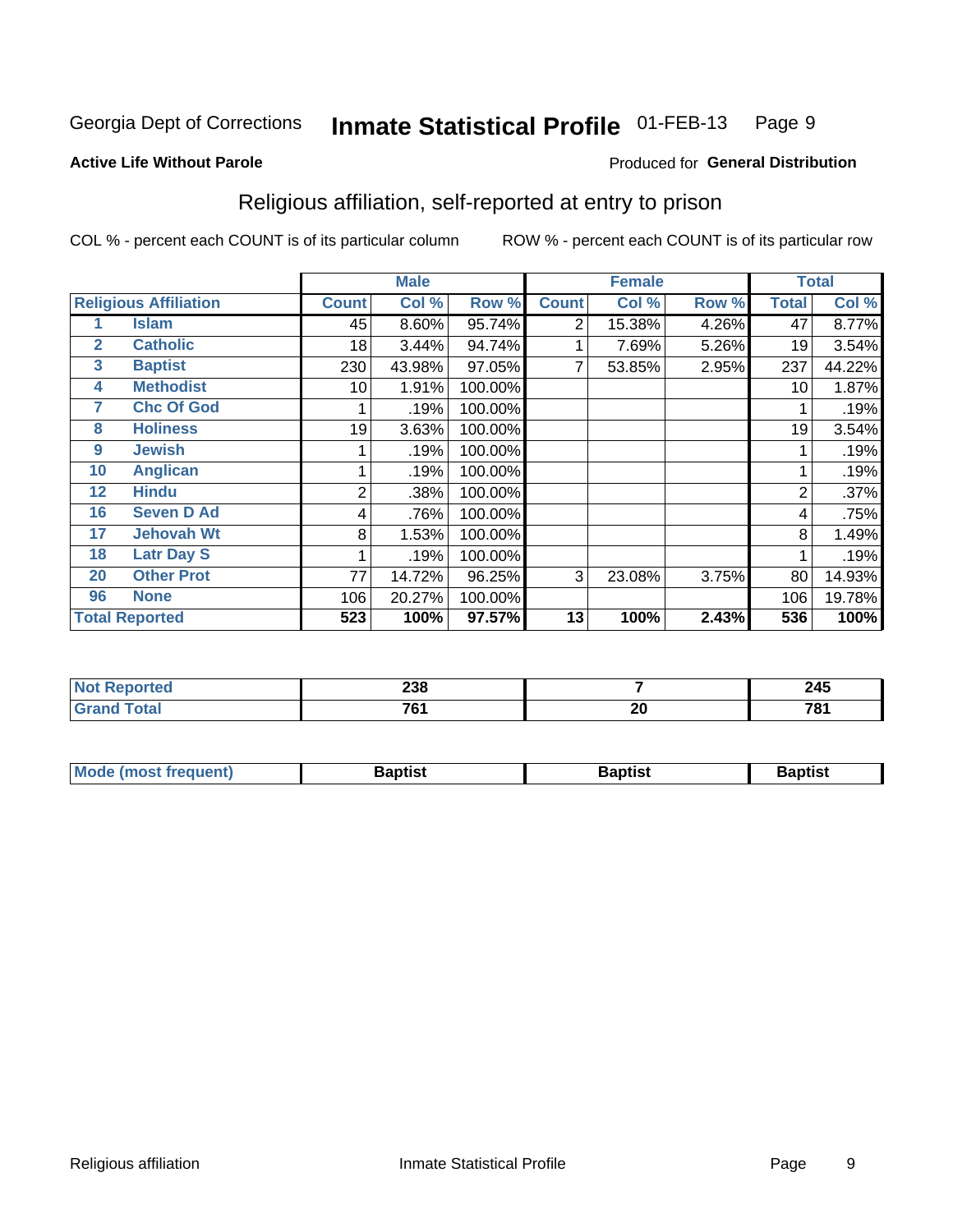#### Inmate Statistical Profile 01-FEB-13 Page 10

#### **Active Life Without Parole**

#### Produced for General Distribution

### Home county, self-reported at entry to prison

COL % - percent each COUNT is of its particular column

|     |                             |                | <b>Male</b> |         |              | <b>Female</b> |        | <b>Total</b>     |        |
|-----|-----------------------------|----------------|-------------|---------|--------------|---------------|--------|------------------|--------|
|     | <b>Home County</b>          | <b>Count</b>   | Col %       | Row %   | <b>Count</b> | Col %         | Row %  | <b>Total</b>     | Col %  |
| 000 | <b>Unknown</b>              | 118            | 15.51%      | 97.52%  | 3            | 15.00%        | 2.48%  | $\overline{121}$ | 15.49% |
| 001 | <b>Appling County</b>       | 3              | .39%        | 100.00% |              |               |        | 3                | .38%   |
| 002 | <b>Atkinson County</b>      | $\mathbf 1$    | .13%        | 100.00% |              |               |        | 1                | .13%   |
| 003 | <b>Bacon County</b>         | 1              | .13%        | 100.00% |              |               |        | 1                | .13%   |
| 005 | <b>Baldwin County</b>       | 3              | .39%        | 100.00% |              |               |        | 3                | .38%   |
| 007 | <b>Barrow County</b>        | 4              | .53%        | 100.00% |              |               |        | 4                | .51%   |
| 008 | <b>Bartow County</b>        | $\overline{7}$ | .92%        | 100.00% |              |               |        | 7                | .90%   |
| 009 | <b>Ben Hill County</b>      | 4              | .53%        | 100.00% |              |               |        | 4                | .51%   |
| 010 | <b>Berrien County</b>       | $\overline{2}$ | .26%        | 100.00% |              |               |        | $\overline{2}$   | .26%   |
| 011 | <b>Bibb County</b>          | 15             | 1.97%       | 100.00% |              |               |        | 15               | 1.92%  |
| 012 | <b>Bleckley County</b>      | 3              | .39%        | 100.00% |              |               |        | 3                | .38%   |
| 014 | <b>Brooks County</b>        | 1              | .13%        | 100.00% |              |               |        | 1                | .13%   |
| 016 | <b>Bulloch County</b>       | 4              | .53%        | 100.00% |              |               |        | 4                | .51%   |
| 017 | <b>Burke County</b>         | $\overline{7}$ | .92%        | 100.00% |              |               |        | 7                | .90%   |
| 018 | <b>Butts County</b>         | 3              | .39%        | 100.00% |              |               |        | 3                | .38%   |
| 020 | <b>Camden County</b>        | 4              | .53%        | 100.00% |              |               |        | 4                | .51%   |
| 021 | <b>Candler County</b>       | $\overline{2}$ | .26%        | 100.00% |              |               |        | $\overline{2}$   | .26%   |
| 022 | <b>Carroll County</b>       | $\overline{c}$ | .26%        | 100.00% |              |               |        | $\overline{2}$   | .26%   |
| 023 | <b>Catoosa County</b>       | $\overline{2}$ | .26%        | 100.00% |              |               |        | $\overline{2}$   | .26%   |
| 025 | <b>Chatham County</b>       | 35             | 4.60%       | 100.00% |              |               |        | 35               | 4.48%  |
| 026 | <b>Chattahoochee County</b> | 1              | .13%        | 100.00% |              |               |        | 1                | .13%   |
| 028 | <b>Cherokee County</b>      | $\overline{2}$ | .26%        | 100.00% |              |               |        | $\overline{2}$   | .26%   |
| 029 | <b>Clarke County</b>        | 15             | 1.97%       | 100.00% |              |               |        | 15               | 1.92%  |
| 031 | <b>Clayton County</b>       | 20             | 2.63%       | 100.00% |              |               |        | 20               | 2.56%  |
| 033 | <b>Cobb County</b>          | 22             | 2.89%       | 100.00% |              |               |        | 22               | 2.82%  |
| 034 | <b>Coffee County</b>        | 2              | .26%        | 100.00% |              |               |        | $\overline{2}$   | .26%   |
| 035 | <b>Colquitt County</b>      | 3              | .39%        | 100.00% |              |               |        | 3                | .38%   |
| 036 | <b>Columbia County</b>      | 4              | .53%        | 80.00%  | 1            | 5.00%         | 20.00% | 5                | .64%   |
| 037 | <b>Cook County</b>          | 4              | .53%        | 100.00% |              |               |        | 4                | .51%   |
| 038 | <b>Coweta County</b>        | 4              | .53%        | 100.00% |              |               |        | 4                | .51%   |
| 040 | <b>Crisp County</b>         | 4              | .53%        | 100.00% |              |               |        | 4                | .51%   |
| 043 | <b>Decatur County</b>       | $\overline{c}$ | .26%        | 100.00% |              |               |        | $\overline{c}$   | .26%   |
| 044 | <b>Dekalb County</b>        | 56             | 7.36%       | 100.00% |              |               |        | 56               | 7.17%  |
| 046 | <b>Dooly County</b>         | 1              | .13%        | 50.00%  | 1            | 5.00%         | 50.00% | $\overline{2}$   | .26%   |
| 047 | <b>Dougherty County</b>     | 21             | 2.76%       | 95.45%  | 1            | 5.00%         | 4.55%  | 22               | 2.82%  |
| 048 | <b>Douglas County</b>       | 10             | 1.31%       | 90.91%  | 1            | 5.00%         | 9.09%  | 11               | 1.41%  |
| 049 | <b>Early County</b>         | $\mathbf 1$    | .13%        | 100.00% |              |               |        | 1                | .13%   |
| 051 | <b>Effingham County</b>     | $\overline{c}$ | .26%        | 100.00% |              |               |        | $\overline{2}$   | .26%   |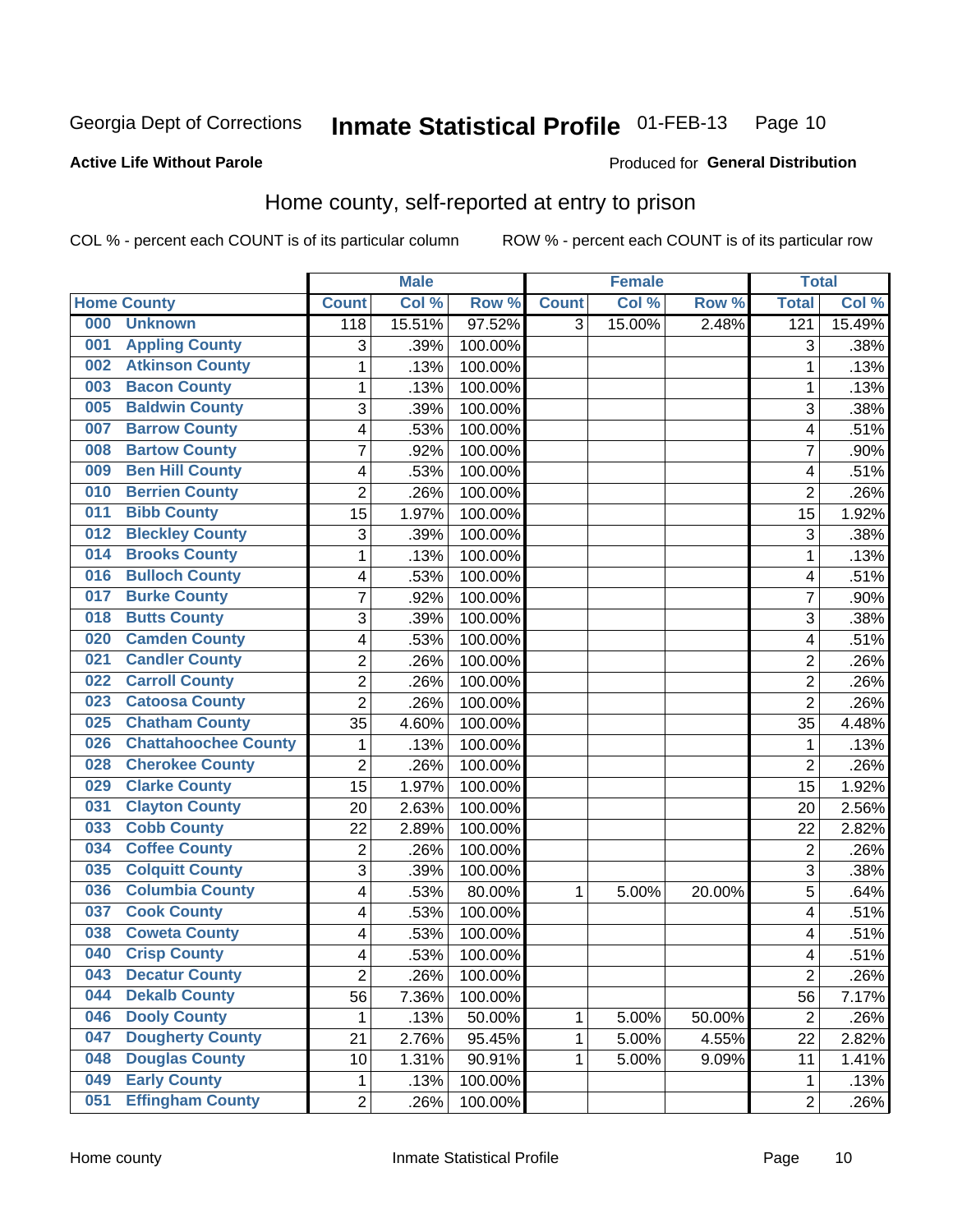#### **Inmate Statistical Profile 01-FEB-13** Page 11

Produced for General Distribution

#### **Active Life Without Parole**

### Home county, self-reported at entry to prison

COL % - percent each COUNT is of its particular column

|     |                          |                         | <b>Male</b> |         |                | <b>Female</b> |        | <b>Total</b>   |        |
|-----|--------------------------|-------------------------|-------------|---------|----------------|---------------|--------|----------------|--------|
|     | <b>Home County</b>       | <b>Count</b>            | Col %       | Row %   | <b>Count</b>   | Col %         | Row %  | <b>Total</b>   | Col %  |
| 052 | <b>Elbert County</b>     | 4                       | .53%        | 100.00% |                |               |        | 4              | .51%   |
| 053 | <b>Emanuel County</b>    | 3                       | .39%        | 100.00% |                |               |        | 3              | .38%   |
| 056 | <b>Fayette County</b>    | 3                       | .39%        | 100.00% |                |               |        | 3              | .38%   |
| 057 | <b>Floyd County</b>      | 9                       | 1.18%       | 100.00% |                |               |        | 9              | 1.15%  |
| 058 | <b>Forsyth County</b>    | $\mathbf{1}$            | .13%        | 100.00% |                |               |        | 1              | .13%   |
| 059 | <b>Franklin County</b>   | $\overline{2}$          | .26%        | 100.00% |                |               |        | $\overline{2}$ | .26%   |
| 060 | <b>Fulton County</b>     | 98                      | 12.88%      | 98.00%  | $\overline{2}$ | 10.00%        | 2.00%  | 100            | 12.80% |
| 061 | <b>Gilmer County</b>     | $\overline{2}$          | .26%        | 100.00% |                |               |        | 2              | .26%   |
| 063 | <b>Glynn County</b>      | 10                      | 1.31%       | 90.91%  | 1              | 5.00%         | 9.09%  | 11             | 1.41%  |
| 064 | <b>Gordon County</b>     | 1                       | .13%        | 100.00% |                |               |        | 1              | .13%   |
| 066 | <b>Greene County</b>     | $\mathbf{1}$            | .13%        | 100.00% |                |               |        | 1              | .13%   |
| 067 | <b>Gwinnett County</b>   | 14                      | 1.84%       | 93.33%  | 1              | 5.00%         | 6.67%  | 15             | 1.92%  |
| 068 | <b>Habersham County</b>  | $\mathbf{1}$            | .13%        | 100.00% |                |               |        | 1              | .13%   |
| 069 | <b>Hall County</b>       | 11                      | 1.45%       | 100.00% |                |               |        | 11             | 1.41%  |
| 070 | <b>Hancock County</b>    | $\overline{2}$          | .26%        | 100.00% |                |               |        | $\overline{2}$ | .26%   |
| 071 | <b>Haralson County</b>   | $\overline{2}$          | .26%        | 100.00% |                |               |        | 2              | .26%   |
| 072 | <b>Harris County</b>     | $\mathbf 1$             | .13%        | 100.00% |                |               |        | 1              | .13%   |
| 073 | <b>Hart County</b>       | $\overline{2}$          | .26%        | 100.00% |                |               |        | $\overline{c}$ | .26%   |
| 075 | <b>Henry County</b>      | $\overline{5}$          | .66%        | 100.00% |                |               |        | 5              | .64%   |
| 076 | <b>Houston County</b>    | 10                      | 1.31%       | 100.00% |                |               |        | 10             | 1.28%  |
| 078 | <b>Jackson County</b>    | 5                       | .66%        | 100.00% |                |               |        | 5              | .64%   |
| 080 | <b>Jeff Davis County</b> | $\mathbf{1}$            | .13%        | 100.00% |                |               |        | 1              | .13%   |
| 081 | <b>Jefferson County</b>  | $\overline{2}$          | .26%        | 100.00% |                |               |        | $\overline{2}$ | .26%   |
| 082 | <b>Jenkins County</b>    | $\overline{2}$          | .26%        | 100.00% |                |               |        | $\overline{2}$ | .26%   |
| 087 | <b>Laurens County</b>    | $\overline{\mathbf{4}}$ | .53%        | 100.00% |                |               |        | 4              | .51%   |
| 088 | <b>Lee County</b>        | $\mathbf{1}$            | .13%        | 100.00% |                |               |        | 1              | .13%   |
| 089 | <b>Liberty County</b>    | 6                       | .79%        | 85.71%  | 1              | 5.00%         | 14.29% | 7              | .90%   |
| 090 | <b>Lincoln County</b>    | 1                       | .13%        | 100.00% |                |               |        | 1              | .13%   |
| 091 | <b>Long County</b>       | $\mathbf{1}$            | .13%        | 100.00% |                |               |        | 1              | .13%   |
| 092 | <b>Lowndes County</b>    | 6                       | .79%        | 100.00% |                |               |        | 6              | .77%   |
| 095 | <b>Madison County</b>    | $\mathbf{1}$            | .13%        | 100.00% |                |               |        | 1              | .13%   |
| 096 | <b>Marion County</b>     | 1                       | .13%        | 100.00% |                |               |        | 1              | .13%   |
| 097 | <b>Mcduffie County</b>   | $\overline{2}$          | .26%        | 100.00% |                |               |        | 2              | .26%   |
| 098 | <b>Mcintosh County</b>   | $\overline{2}$          | .26%        | 100.00% |                |               |        | $\overline{2}$ | .26%   |
| 100 | <b>Miller County</b>     | $\mathbf{1}$            | .13%        | 100.00% |                |               |        | 1              | .13%   |
| 102 | <b>Monroe County</b>     | 4                       | .53%        | 100.00% |                |               |        | 4              | .51%   |
| 104 | <b>Morgan County</b>     | $\overline{2}$          | .26%        | 100.00% |                |               |        | $\overline{2}$ | .26%   |
| 106 | <b>Muscogee County</b>   | 23                      | 3.02%       | 100.00% |                |               |        | 23             | 2.94%  |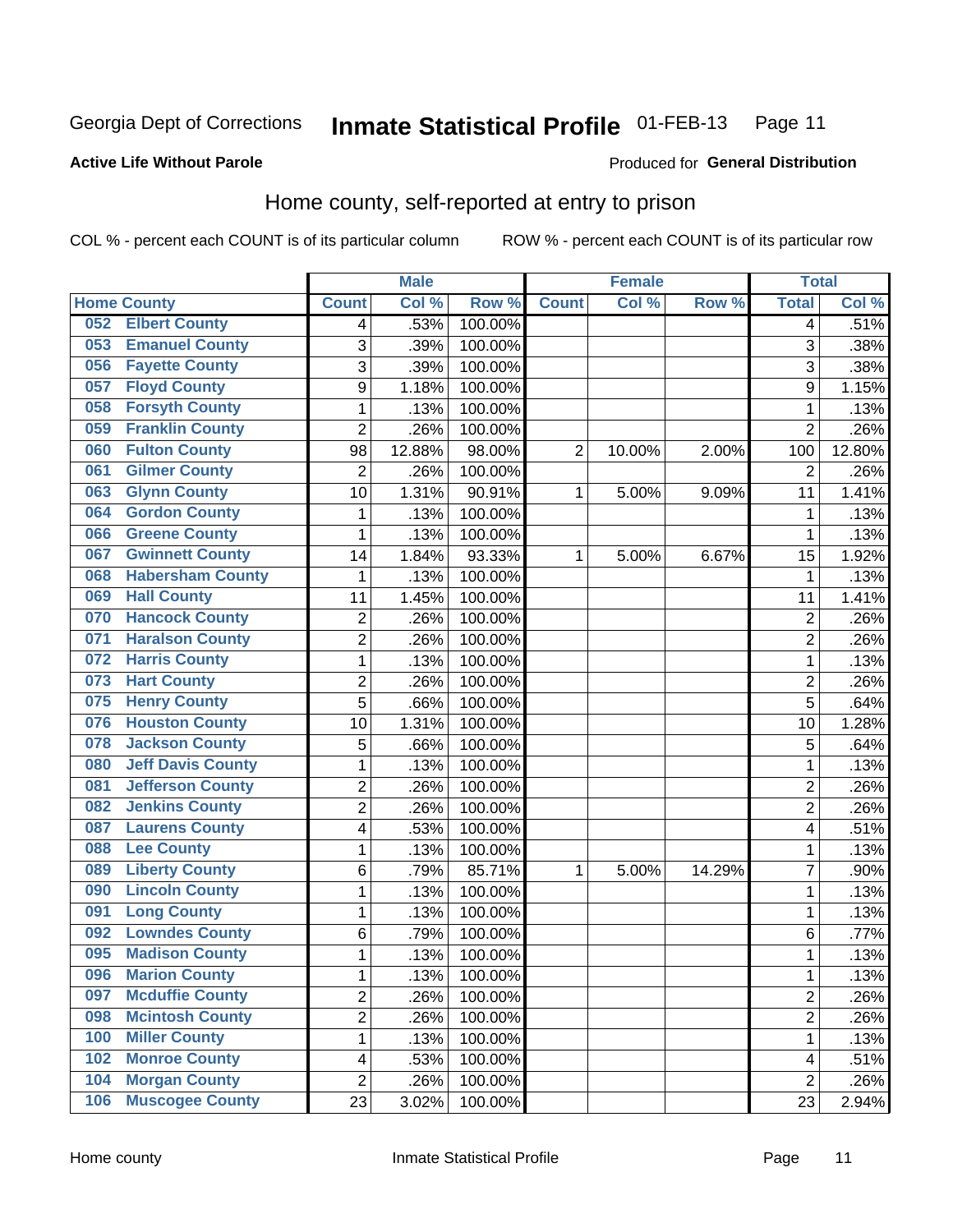#### Inmate Statistical Profile 01-FEB-13 Page 12

#### **Active Life Without Parole**

#### Produced for General Distribution

### Home county, self-reported at entry to prison

COL % - percent each COUNT is of its particular column

|                      |                          |                | <b>Male</b> |         |                 | <b>Female</b> |        | <b>Total</b>   |       |
|----------------------|--------------------------|----------------|-------------|---------|-----------------|---------------|--------|----------------|-------|
| <b>Home County</b>   |                          | <b>Count</b>   | Col %       | Row %   | <b>Count</b>    | Col %         | Row %  | <b>Total</b>   | Col % |
| 107                  | <b>Newton County</b>     | 1              | .13%        | 33.33%  | $\overline{2}$  | 10.00%        | 66.67% | 3              | .38%  |
| 109                  | <b>Oglethorpe County</b> | 3              | .39%        | 100.00% |                 |               |        | 3              | .38%  |
| 110                  | <b>Paulding County</b>   | 3              | .39%        | 100.00% |                 |               |        | 3              | .38%  |
| 111                  | <b>Peach County</b>      | 1              | .13%        | 100.00% |                 |               |        | 1              | .13%  |
| 113                  | <b>Pierce County</b>     | $\overline{2}$ | .26%        | 100.00% |                 |               |        | $\overline{2}$ | .26%  |
| 114                  | <b>Pike County</b>       | 4              | .53%        | 80.00%  | 1               | 5.00%         | 20.00% | 5              | .64%  |
| 115                  | <b>Polk County</b>       | $\overline{2}$ | .26%        | 100.00% |                 |               |        | $\overline{2}$ | .26%  |
| 117                  | <b>Putnam County</b>     | 4              | .53%        | 100.00% |                 |               |        | 4              | .51%  |
| 119                  | <b>Rabun County</b>      | 1              | .13%        | 100.00% |                 |               |        | 1              | .13%  |
| 120                  | <b>Randolph County</b>   | 2              | .26%        | 100.00% |                 |               |        | $\overline{2}$ | .26%  |
| 121                  | <b>Richmond County</b>   | 27             | 3.55%       | 93.10%  | $\overline{2}$  | 10.00%        | 6.90%  | 29             | 3.71% |
| 122                  | <b>Rockdale County</b>   | 3              | .39%        | 100.00% |                 |               |        | 3              | .38%  |
| 125                  | <b>Seminole County</b>   | 2              | .26%        | 100.00% |                 |               |        | $\overline{2}$ | .26%  |
| 126                  | <b>Spalding County</b>   | 6              | .79%        | 100.00% |                 |               |        | 6              | .77%  |
| 127                  | <b>Stephens County</b>   | 1              | .13%        | 50.00%  | 1               | 5.00%         | 50.00% | $\overline{2}$ | .26%  |
| 128                  | <b>Stewart County</b>    | 1              | .13%        | 100.00% |                 |               |        | 1              | .13%  |
| 129                  | <b>Sumter County</b>     | 1              | .13%        | 100.00% |                 |               |        | 1              | .13%  |
| 132                  | <b>Tattnall County</b>   | 1              | .13%        | 100.00% |                 |               |        | 1              | .13%  |
| 134                  | <b>Telfair County</b>    | $\mathbf{1}$   | .13%        | 100.00% |                 |               |        | 1              | .13%  |
| 136                  | <b>Thomas County</b>     | 4              | .53%        | 100.00% |                 |               |        | 4              | .51%  |
| 137                  | <b>Tift County</b>       | 4              | .53%        | 100.00% |                 |               |        | 4              | .51%  |
| 138                  | <b>Toombs County</b>     | 9              | 1.18%       | 100.00% |                 |               |        | 9              | 1.15% |
| 140                  | <b>Treutlen County</b>   | 1              | .13%        | 100.00% |                 |               |        | 1              | .13%  |
| 145                  | <b>Upson County</b>      | 2              | .26%        | 100.00% |                 |               |        | $\overline{2}$ | .26%  |
| 146                  | <b>Walker County</b>     | 4              | .53%        | 80.00%  | 1               | 5.00%         | 20.00% | 5              | .64%  |
| $\overline{147}$     | <b>Walton County</b>     | 3              | .39%        | 100.00% |                 |               |        | 3              | .38%  |
| 148                  | <b>Ware County</b>       | $\overline{7}$ | .92%        | 100.00% |                 |               |        | 7              | .90%  |
| 150                  | <b>Washington County</b> | 4              | .53%        | 100.00% |                 |               |        | 4              | .51%  |
| 151                  | <b>Wayne County</b>      | 4              | .53%        | 100.00% |                 |               |        | 4              | .51%  |
| 154                  | <b>White County</b>      | 1              | .13%        | 100.00% |                 |               |        | 1              | .13%  |
| 155                  | <b>Whitfield County</b>  | 3              | .39%        | 100.00% |                 |               |        | 3              | .38%  |
| 156                  | <b>Wilcox County</b>     | 1              | .13%        | 100.00% |                 |               |        | 1              | .13%  |
| 157                  | <b>Wilkes County</b>     | $\mathbf{1}$   | .13%        | 100.00% |                 |               |        | 1              | .13%  |
| 158                  | <b>Wilkinson County</b>  | $\overline{2}$ | .26%        | 100.00% |                 |               |        | $\overline{2}$ | .26%  |
| 159                  | <b>Worth County</b>      | $\mathbf 1$    | .13%        | 100.00% |                 |               |        | 1              | .13%  |
| 999                  | Other Custody/Out Of     | $\overline{2}$ | .26%        | 66.67%  | 1               | 5.00%         | 33.33% | 3              | .38%  |
|                      | <b>State</b>             |                |             |         |                 |               |        |                |       |
| <b>Total Rported</b> |                          | 761            | 100%        | 97.44%  | $\overline{20}$ | 100%          | 2.56%  | 781            | 100%  |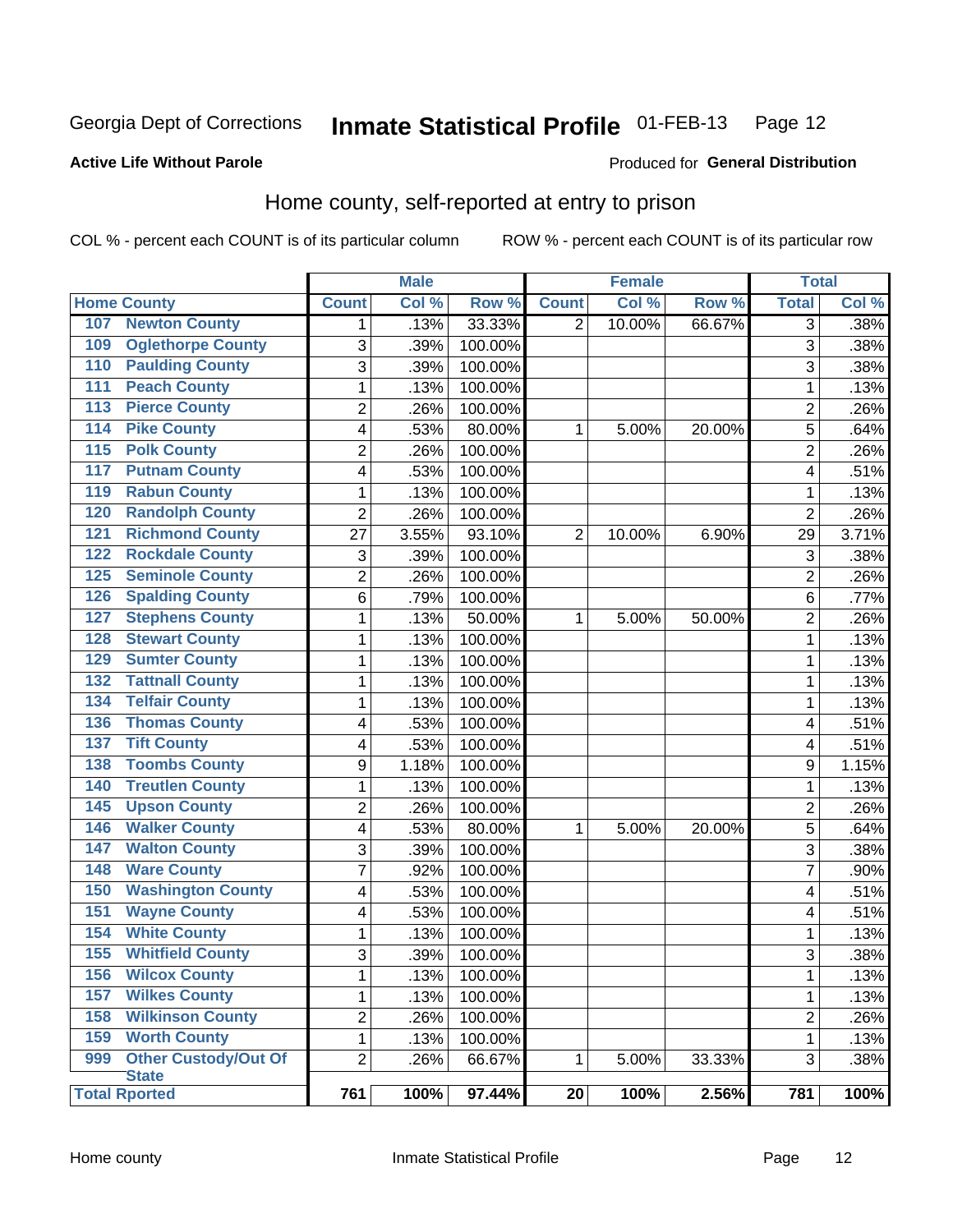#### Inmate Statistical Profile 01-FEB-13 Page 13

#### **Active Life Without Parole**

#### Produced for General Distribution

### Home county, self-reported at entry to prison

COL % - percent each COUNT is of its particular column

|                     | <b>Male</b> | <b>Female</b> | <b>Total</b> |
|---------------------|-------------|---------------|--------------|
| <b>Not Reported</b> |             |               |              |
| <b>Grand Total</b>  | 761         | 20            | 781          |

| <b>Moa</b><br>nown | owr | nowr |
|--------------------|-----|------|
|--------------------|-----|------|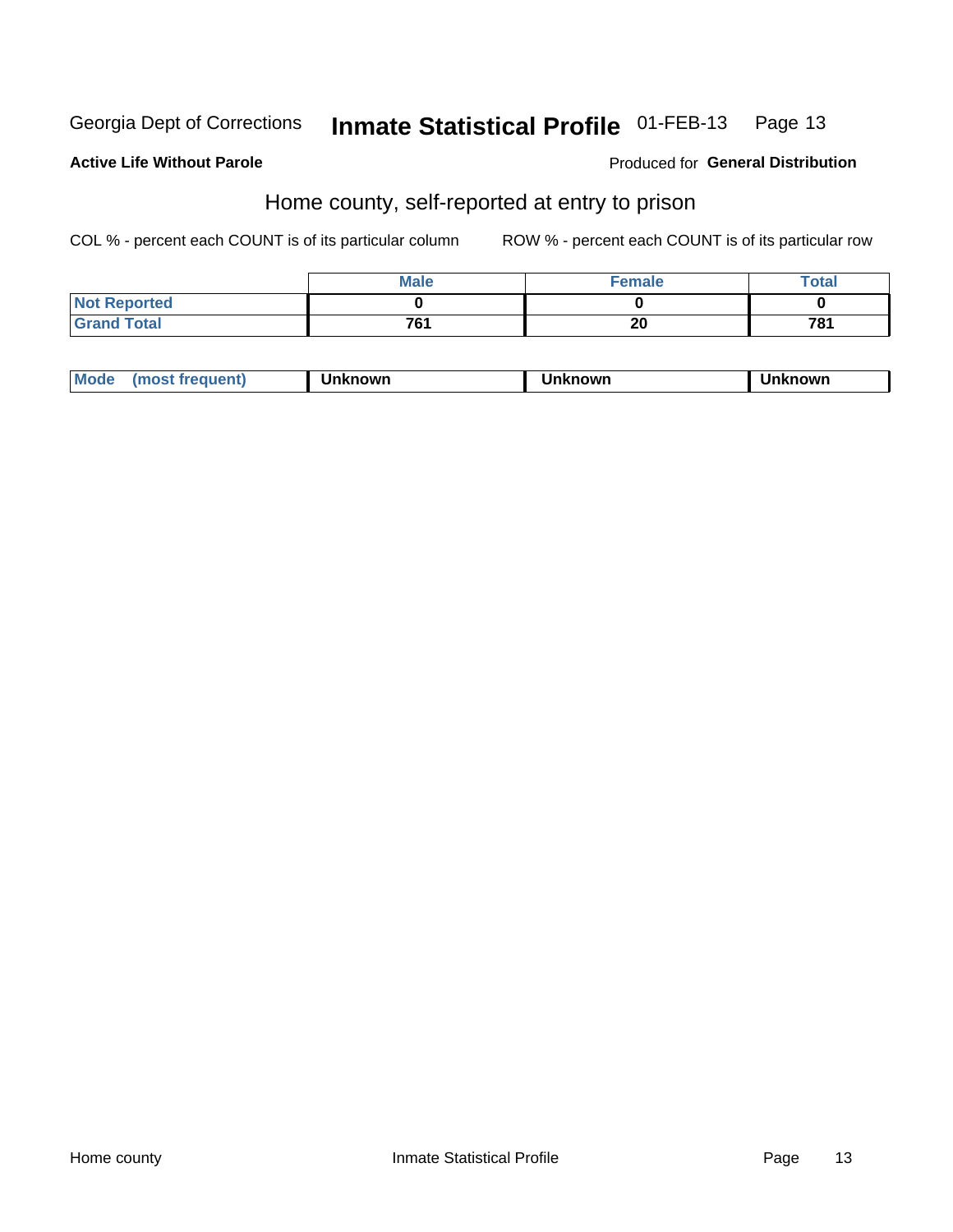#### Inmate Statistical Profile 01-FEB-13 Page 14

**Active Life Without Parole** 

#### **Produced for General Distribution**

### Socioeconomic class, self-reported at entry to prison

COL % - percent each COUNT is of its particular column

|                            |              | <b>Male</b> |            |              | <b>Female</b> |       |       | <b>Total</b> |
|----------------------------|--------------|-------------|------------|--------------|---------------|-------|-------|--------------|
| <b>Socioeconomic Class</b> | <b>Count</b> | Col %       | Row %      | <b>Count</b> | Col %         | Row % | Total | Col %        |
| <b>Welfare</b>             | 33           | 6.25%       | 97.06%     |              | $9.09\%$      | 2.94% | 34    | 6.31%        |
| <b>Occ Employ</b>          | 24           | 4.55%       | $100.00\%$ |              |               |       | 24    | 4.45%        |
| <b>Minimum Std</b>         | 272          | 51.52%      | 98.91%     | ર            | $27.27\%$     | 1.09% | 275   | 51.02%       |
| <b>Middle</b>              | 199          | 37.69%      | $96.60\%$  |              | 63.64%        | 3.40% | 206   | 38.22%       |
| <b>Total Reported</b>      | 528          | 100%        | 97.96%     | 11           | 100%          | 2.04% | 539   | 100%         |

|       | nne<br>∠ບປ<br>- -         |           | n 1 n<br>-74                |
|-------|---------------------------|-----------|-----------------------------|
| _____ | 704<br>u<br>$\sim$ $\sim$ | or.<br>ΔV | 70,<br>$\sim$ $\sim$ $\sim$ |

|  | M. | М.<br>.<br>ວເບ<br>___ | ---<br>Middle<br>____ | Mir<br>Std |
|--|----|-----------------------|-----------------------|------------|
|--|----|-----------------------|-----------------------|------------|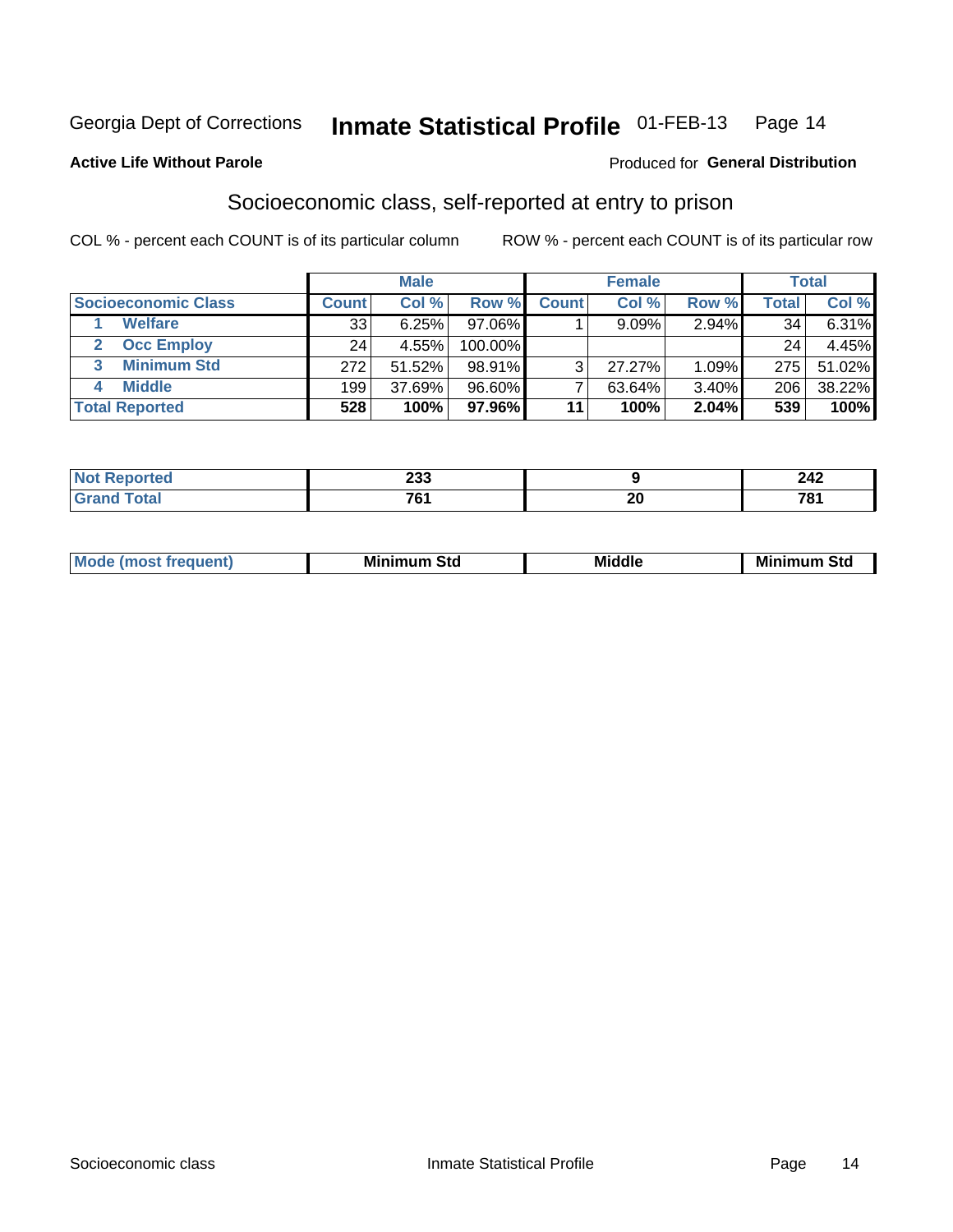#### Inmate Statistical Profile 01-FEB-13 Page 15

#### **Active Life Without Parole**

#### Produced for General Distribution

### Environment to age 16, self-reported at entry to prison

COL % - percent each COUNT is of its particular column

|                                    |              | <b>Male</b> |         |              | <b>Female</b> |        |              | <b>Total</b> |
|------------------------------------|--------------|-------------|---------|--------------|---------------|--------|--------------|--------------|
| <b>Environment to age 16</b>       | <b>Count</b> | Col %       | Row %   | <b>Count</b> | Col %         | Row %  | <b>Total</b> | Col %        |
| <b>Rural/Farm</b>                  | 11           | 2.05%       | 100.00% |              |               |        |              | 2.00%        |
| <b>Rural/Nfarm</b><br>$\mathbf{2}$ | 24           | 4.47%       | 88.89%  | 3            | 25.00%        | 11.11% | 27           | 4.92%        |
| 3 S.M.S.A                          | 221          | 41.15%      | 99.55%  |              | 8.33%         | .45%   | 222          | 40.44%       |
| <b>Urban</b><br>4                  | 116          | 21.60%      | 95.08%  | 6            | 50.00%        | 4.92%  | 122          | 22.22%       |
| 5 Small Town                       | 165          | 30.73%      | 98.80%  | ⌒            | 16.67%        | 1.20%  | 167          | 30.42%       |
| <b>Total Reported</b>              | 537          | 100%        | 97.81%  | 12           | 100%          | 2.19%  | 549          | 100%         |

| Reported     |     |                                | nne        |
|--------------|-----|--------------------------------|------------|
| $\sim$       | -44 |                                | ZJZ        |
| <b>Total</b> | 704 | $\overline{\phantom{a}}$<br>ZU | 704<br>, U |

| Mo | M | urhar . | M      |
|----|---|---------|--------|
|    |   | _____   | ______ |
|    |   |         |        |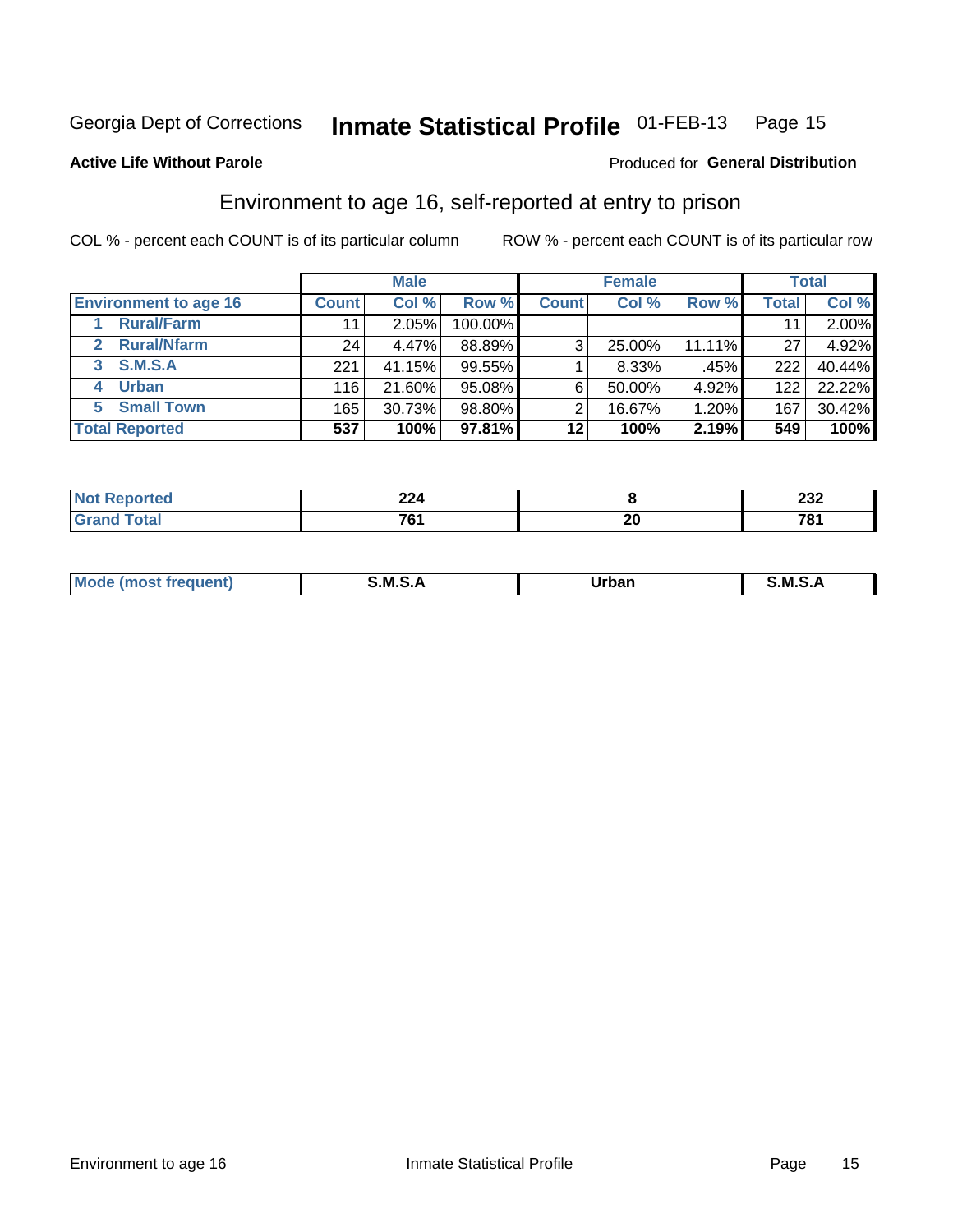#### Inmate Statistical Profile 01-FEB-13 Page 16

#### **Active Life Without Parole**

#### Produced for General Distribution

### Guardian status to age 16, self-reported at entry to prison

COL % - percent each COUNT is of its particular column

|                                  |                 | <b>Male</b> |         |              | <b>Female</b> |       |       | <b>Total</b> |
|----------------------------------|-----------------|-------------|---------|--------------|---------------|-------|-------|--------------|
| <b>Guardian Status To Age 16</b> | <b>Count</b>    | Col %       | Row %   | <b>Count</b> | Col %         | Row % | Total | Col %        |
| 2 Father Only                    | 11              | 2.42%       | 100.00% |              |               |       | 11    | 2.38%        |
| <b>3 Both Parents</b>            | 189             | 41.54%      | 97.93%  | 4            | 57.14%        | 2.07% | 193   | 41.77%       |
| <b>4 Mother Only</b>             | 174             | 38.24%      | 99.43%  |              | 14.29%        | .57%  | 175   | 37.88%       |
| <b>6 Oth Female</b>              | 16 <sub>1</sub> | 3.52%       | 100.00% |              |               |       | 16    | 3.46%        |
| <b>7 Oth Male</b>                | 4               | .88%        | 100.00% |              |               |       | 4     | .87%         |
| 8 Step-Parents                   | 12              | 2.64%       | 100.00% |              |               |       | 12    | 2.60%        |
| 9 Foster Home                    | 10 <sup>1</sup> | 2.20%       | 100.00% |              |               |       | 10    | 2.16%        |
| <b>10 Grand Parents</b>          | 39              | 8.57%       | 95.12%  | 2            | 28.57%        | 4.88% | 41    | 8.87%        |
| <b>Total Reported</b>            | 455             | 100%        | 98.48%  |              | 100%          | 1.52% | 462   | 100%         |

| ted         | 306         |                 | 210<br>J I J |
|-------------|-------------|-----------------|--------------|
| <b>otal</b> | 701<br>70 I | റ്റ<br>ZU<br>__ | 704          |

| <b>Mode (most frequent)</b> | <b>Both Parents</b> | <b>Both Parents</b> | <b>Both Parents</b> |
|-----------------------------|---------------------|---------------------|---------------------|
|                             |                     |                     |                     |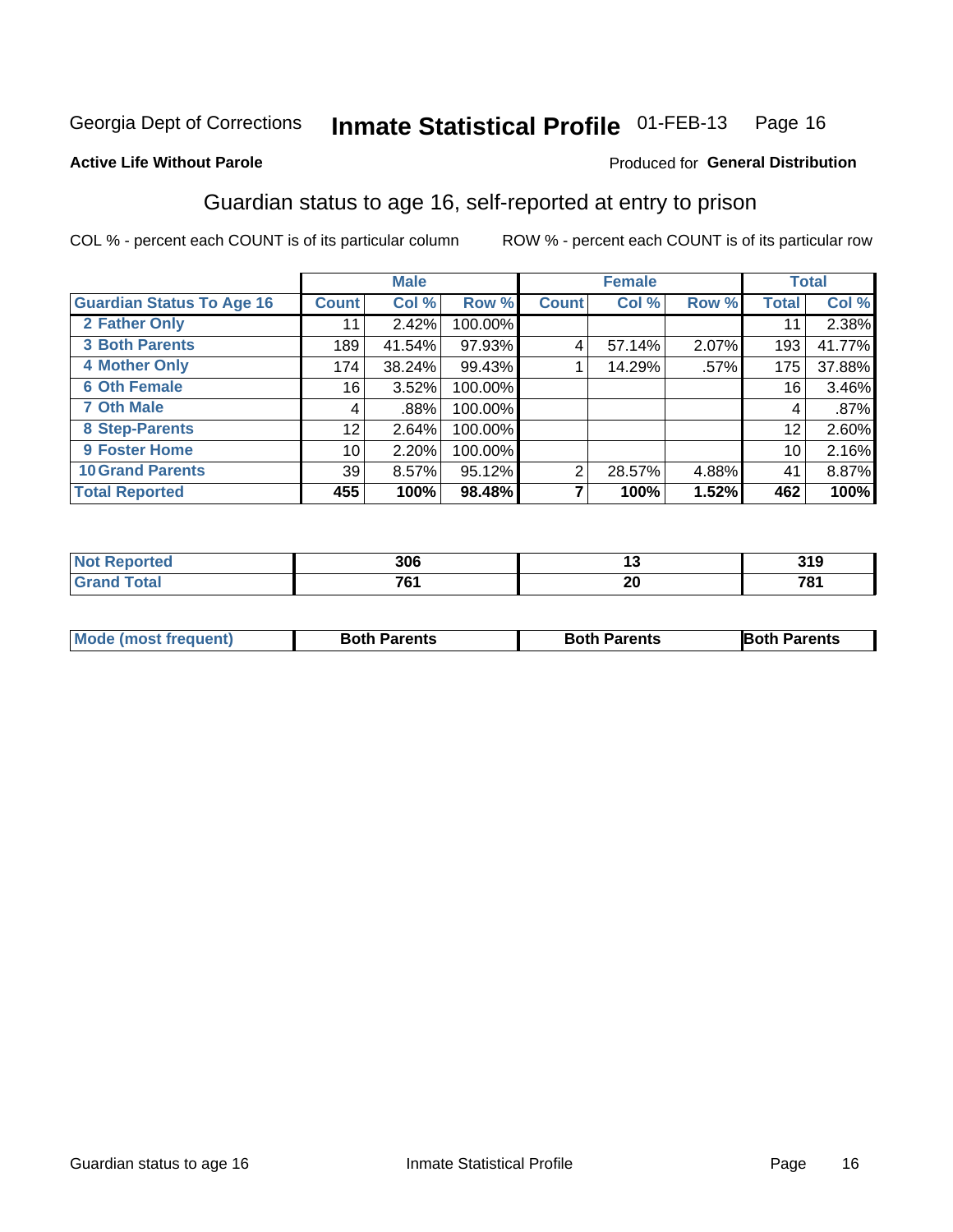#### Inmate Statistical Profile 01-FEB-13 Page 17

#### **Active Life Without Parole**

#### Produced for General Distribution

### Employment status before prison, self-reported at entry to prison

COL % - percent each COUNT is of its particular column

|                                  |         | <b>Male</b> |         |              | <b>Female</b> |       |       | <b>Total</b> |
|----------------------------------|---------|-------------|---------|--------------|---------------|-------|-------|--------------|
| <b>Employment Status</b>         | Count l | Col %       | Row %   | <b>Count</b> | Col %         | Row % | Total | Col %        |
| <b>Full Time</b>                 | 337     | 53.07%      | 97.40%  | 9            | 64.29%        | 2.60% | 346   | 53.31%       |
| <b>Part Time</b><br>$\mathbf{2}$ | 49      | 7.72%       | 98.00%  |              | 7.14%         | 2.00% | 50    | 7.70%        |
| Unempl $<$ 6m<br>3               | 62      | 9.76%       | 98.41%  |              | 7.14%         | 1.59% | 63    | 9.71%        |
| Unempl $> 6m$<br>4               | 100     | 15.75%      | 97.09%  | 3            | 21.43%        | 2.91% | 103   | 15.87%       |
| <b>Never Workd</b><br>5          | 54      | 8.50%       | 100.00% |              |               |       | 54    | 8.32%        |
| <b>Student</b><br>6              | 9       | 1.42%       | 100.00% |              |               |       | 9     | 1.39%        |
| <b>Incapable</b>                 | 24      | 3.78%       | 100.00% |              |               |       | 24    | 3.70%        |
| <b>Total Reported</b>            | 635     | 100%        | 97.84%  | 14           | 100%          | 2.16% | 649   | 100%         |

| ш | <u>מפו</u><br>14V        |    | 122<br>1JZ      |
|---|--------------------------|----|-----------------|
|   | $\overline{\phantom{a}}$ | ^' | 70 <sub>1</sub> |
|   | ו ש                      | 4  | . ه             |

| Mc | ∙u∥<br>----<br>ıme | ίuΙ<br>Πmε |
|----|--------------------|------------|
|    |                    |            |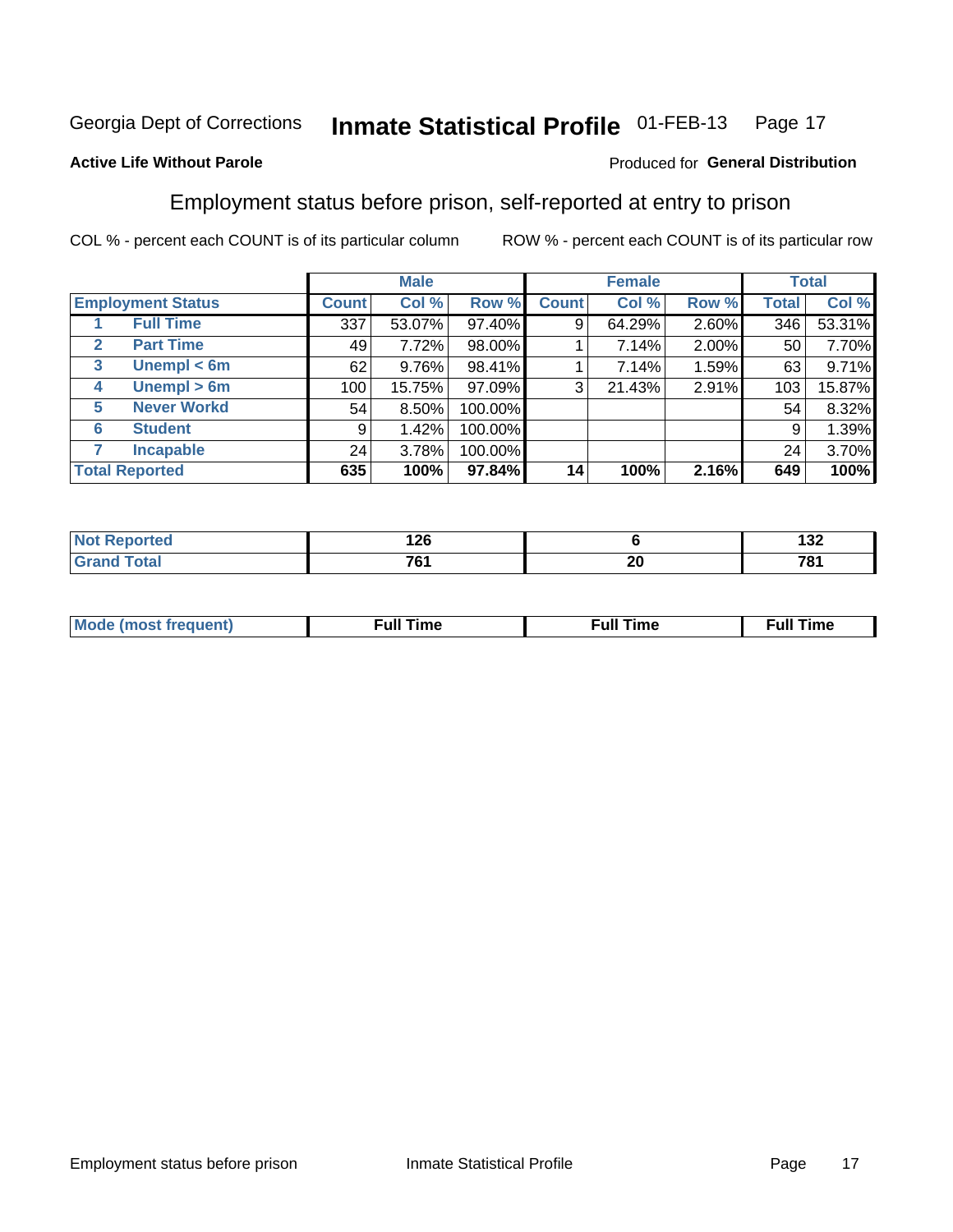#### Inmate Statistical Profile 01-FEB-13 Page 18

#### **Active Life Without Parole**

Produced for General Distribution

### Age at admission

COL % - percent each COUNT is of its particular column

|                         |                 | <b>Male</b> |         |                | <b>Female</b> |        |                | <b>Total</b> |
|-------------------------|-----------------|-------------|---------|----------------|---------------|--------|----------------|--------------|
| <b>Age At Admission</b> | <b>Count</b>    | Col %       | Row %   | <b>Count</b>   | Col %         | Row %  | <b>Total</b>   | Col %        |
| 15                      | 2               | 0.26%       | 100.00% |                |               |        | 2              | 0.26%        |
| 16                      | 1               | 0.13%       | 100.00% |                |               |        | $\mathbf{1}$   | 0.13%        |
| $\overline{17}$         | 2               | 0.26%       | 100.00% |                |               |        | $\overline{2}$ | 0.26%        |
| 18                      | 8               | 1.05%       | 100.00% |                |               |        | 8              | 1.02%        |
| 19                      | 14              | 1.84%       | 100.00% |                |               |        | 14             | 1.79%        |
| $\overline{20}$         | 14              | 1.84%       | 93.33%  | 1              | 5.00%         | 6.67%  | 15             | 1.92%        |
| 21                      | 21              | 2.76%       | 100.00% |                |               |        | 21             | 2.69%        |
| 22                      | 34              | 4.47%       | 100.00% |                |               |        | 34             | 4.35%        |
| 23                      | 22              | 2.89%       | 91.67%  | $\overline{2}$ | 10.00%        | 8.33%  | 24             | 3.07%        |
| 24                      | 26              | 3.42%       | 100.00% |                |               |        | 26             | 3.33%        |
| $\overline{25}$         | 26              | 3.42%       | 96.30%  | 1              | 5.00%         | 3.70%  | 27             | 3.46%        |
| 26                      | 32              | 4.20%       | 100.00% |                |               |        | 32             | 4.10%        |
| $\overline{27}$         | 28              | 3.68%       | 93.33%  | $\overline{2}$ | 10.00%        | 6.67%  | 30             | 3.84%        |
| 28                      | 30              | 3.94%       | 100.00% |                |               |        | 30             | 3.84%        |
| 29                      | 33              | 4.34%       | 100.00% |                |               |        | 33             | 4.23%        |
| 30                      | 23              | 3.02%       | 100.00% |                |               |        | 23             | 2.94%        |
| $\overline{31}$         | 30              | 3.94%       | 100.00% |                |               |        | 30             | 3.84%        |
| 32                      | 27              | 3.55%       | 90.00%  | 3              | 15.00%        | 10.00% | 30             | 3.84%        |
| 33                      | 20              | 2.63%       | 100.00% |                |               |        | 20             | 2.56%        |
| 34                      | 18              | 2.37%       | 94.74%  | 1              | 5.00%         | 5.26%  | 19             | 2.43%        |
| 35                      | 20              | 2.63%       | 95.24%  | 1              | 5.00%         | 4.76%  | 21             | 2.69%        |
| 36                      | 33              | 4.34%       | 100.00% |                |               |        | 33             | 4.23%        |
| $\overline{37}$         | 20              | 2.63%       | 100.00% |                |               |        | 20             | 2.56%        |
| 38                      | 23              | 3.02%       | 100.00% |                |               |        | 23             | 2.94%        |
| 39                      | 20              | 2.63%       | 95.24%  | 1              | 5.00%         | 4.76%  | 21             | 2.69%        |
| 40                      | 16              | 2.10%       | 100.00% |                |               |        | 16             | 2.05%        |
| 41                      | 29              | 3.81%       | 96.67%  | 1              | 5.00%         | 3.33%  | 30             | 3.84%        |
| 42                      | 23              | 3.02%       | 100.00% |                |               |        | 23             | 2.94%        |
| 43                      | 16              | 2.10%       | 94.12%  | 1              | 5.00%         | 5.88%  | 17             | 2.18%        |
| 44                      | 13              | 1.71%       | 86.67%  | $\overline{2}$ | 10.00%        | 13.33% | 15             | 1.92%        |
| 45                      | 19              | 2.50%       | 100.00% |                |               |        | 19             | 2.43%        |
| 46                      | 19              | 2.50%       | 90.48%  | $\overline{2}$ | 10.00%        | 9.52%  | 21             | 2.69%        |
| 47                      | 13              | 1.71%       | 100.00% |                |               |        | 13             | 1.66%        |
| 48                      | 12              | 1.58%       | 85.71%  | $\overline{2}$ | 10.00%        | 14.29% | 14             | 1.79%        |
| 49                      | 13              | 1.71%       | 100.00% |                |               |        | 13             | 1.66%        |
| 50                      | 8               | 1.05%       | 100.00% |                |               |        | 8              | 1.02%        |
| $\overline{51}$         | $6\phantom{1}6$ | 0.79%       | 100.00% |                |               |        | 6              | 0.77%        |
| 52                      | 8               | 1.05%       | 100.00% |                |               |        | 8              | 1.02%        |
| 53                      | 5               | 0.66%       | 100.00% |                |               |        | 5              | 0.64%        |
| 54                      | 3               | 0.39%       | 100.00% |                |               |        | 3              | 0.38%        |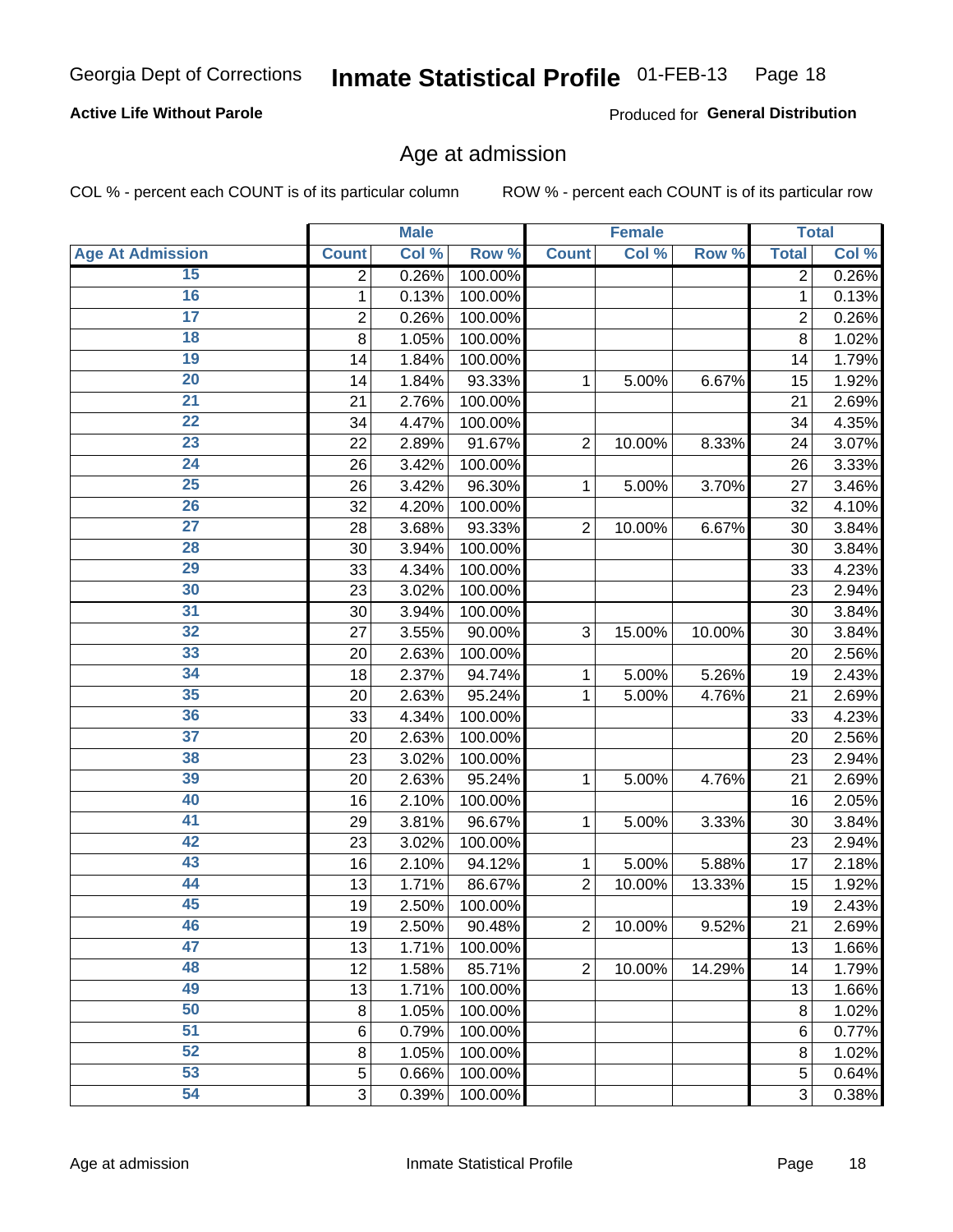#### Inmate Statistical Profile 01-FEB-13 Page 19

#### **Active Life Without Parole**

Produced for General Distribution

### Age at admission

COL % - percent each COUNT is of its particular column

|                         |              | <b>Male</b> |         |              | <b>Female</b> |       |              | <b>Total</b> |
|-------------------------|--------------|-------------|---------|--------------|---------------|-------|--------------|--------------|
| <b>Age At Admission</b> | <b>Count</b> | Col %       | Row %   | <b>Count</b> | Col %         | Row % | <b>Total</b> | Col %        |
| 55                      | 4            | 0.53%       | 100.00% |              |               |       | 4            | 0.51%        |
| 56                      |              | 0.92%       | 100.00% |              |               |       |              | 0.90%        |
| 57                      | 5            | 0.66%       | 100.00% |              |               |       | 5            | 0.64%        |
| 58                      | 4            | 0.53%       | 100.00% |              |               |       | 4            | 0.51%        |
| 60                      | 2            | 0.26%       | 100.00% |              |               |       | 2            | 0.26%        |
| 62                      |              | 0.13%       | 100.00% |              |               |       |              | 0.13%        |
| 63                      |              | 0.13%       | 100.00% |              |               |       |              | 0.13%        |
| 64                      | 3            | 0.39%       | 100.00% |              |               |       | 3            | 0.38%        |
| 65                      |              | 0.13%       | 100.00% |              |               |       |              | 0.13%        |
| 66                      |              | 0.13%       | 100.00% |              |               |       |              | 0.13%        |
| 69                      |              | 0.13%       | 100.00% |              |               |       |              | 0.13%        |
| 71                      |              | 0.13%       | 100.00% |              |               |       |              | 0.13%        |
| <b>Total Reported</b>   | 761          | 100%        | 97.44%  | 20           | 100%          | 2.56% | 781          | 100%         |

| τeα |                                    |           |                             |
|-----|------------------------------------|-----------|-----------------------------|
|     | 704<br>. .<br>$\sim$ $\sim$ $\sim$ | . .<br>ZU | 70.<br>10.<br>$\sim$ $\sim$ |

| Mean<br>(average)              | 34.37 | 35.45    | 34.40    |
|--------------------------------|-------|----------|----------|
| <b>Median (middle)</b>         | ົ     | 34.5     | າາ<br>نە |
| <b>Mode</b><br>(most frequent) | --    | ^^<br>JZ | n,<br>LL |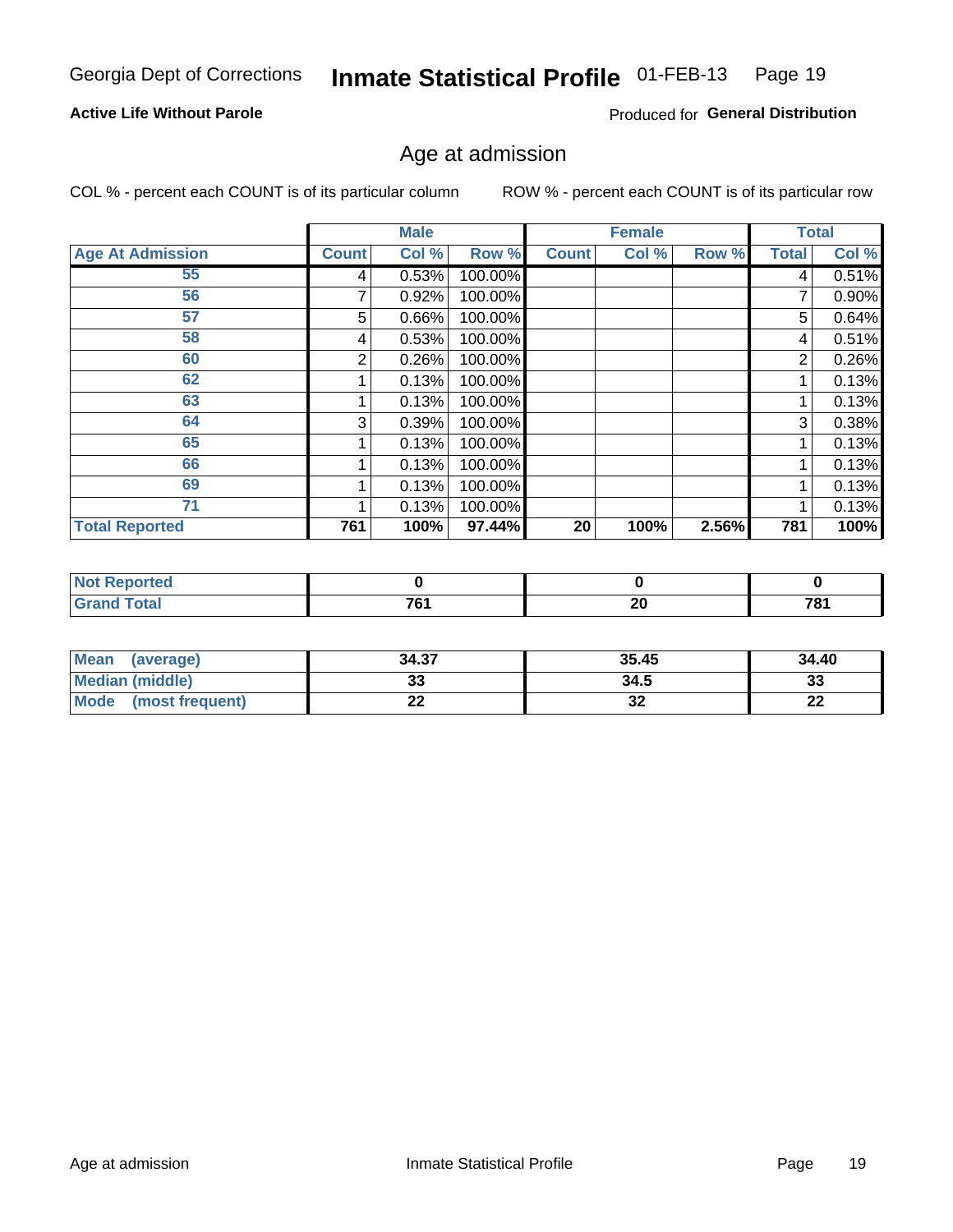#### Inmate Statistical Profile 01-FEB-13 Page 20

#### **Active Life Without Parole**

#### Produced for General Distribution

### Height, measured at entry to prison

COL % - percent each COUNT is of its particular column

|                       |              | <b>Male</b> |         |             | <b>Female</b> |       |              | Total      |
|-----------------------|--------------|-------------|---------|-------------|---------------|-------|--------------|------------|
| <b>Height</b>         | <b>Count</b> | Col%        |         | Row % Count | Col %         | Row % | <b>Total</b> | Col %      |
| 5'10''                | 103          | 50.99%      | 100.00% |             |               |       |              | 103 50.99% |
| 5'11''                | 99           | 49.01%      | 100.00% |             |               |       |              | 99 49.01%  |
| <b>Total Reported</b> | 202          | 100%        | 100.00% |             |               | 0.00% | 202          | 100%       |

| <b>Not</b><br>วrted<br>eno | 559 | חה<br>ZV<br>$\sim$ | ---<br>J 1 J |
|----------------------------|-----|--------------------|--------------|
| <b>Total</b>               | 704 | ה ה                | 704          |
| ' Grano                    |     | ZV                 | ט.           |

| <b>Mean</b><br>(average) | 5'10" | ,,,         | 5'10"  |
|--------------------------|-------|-------------|--------|
| Median (middle)          | 5'10" |             | 5'10'' |
| Mode<br>(most frequent)  | 5'10" | <b>Null</b> | 5'10"  |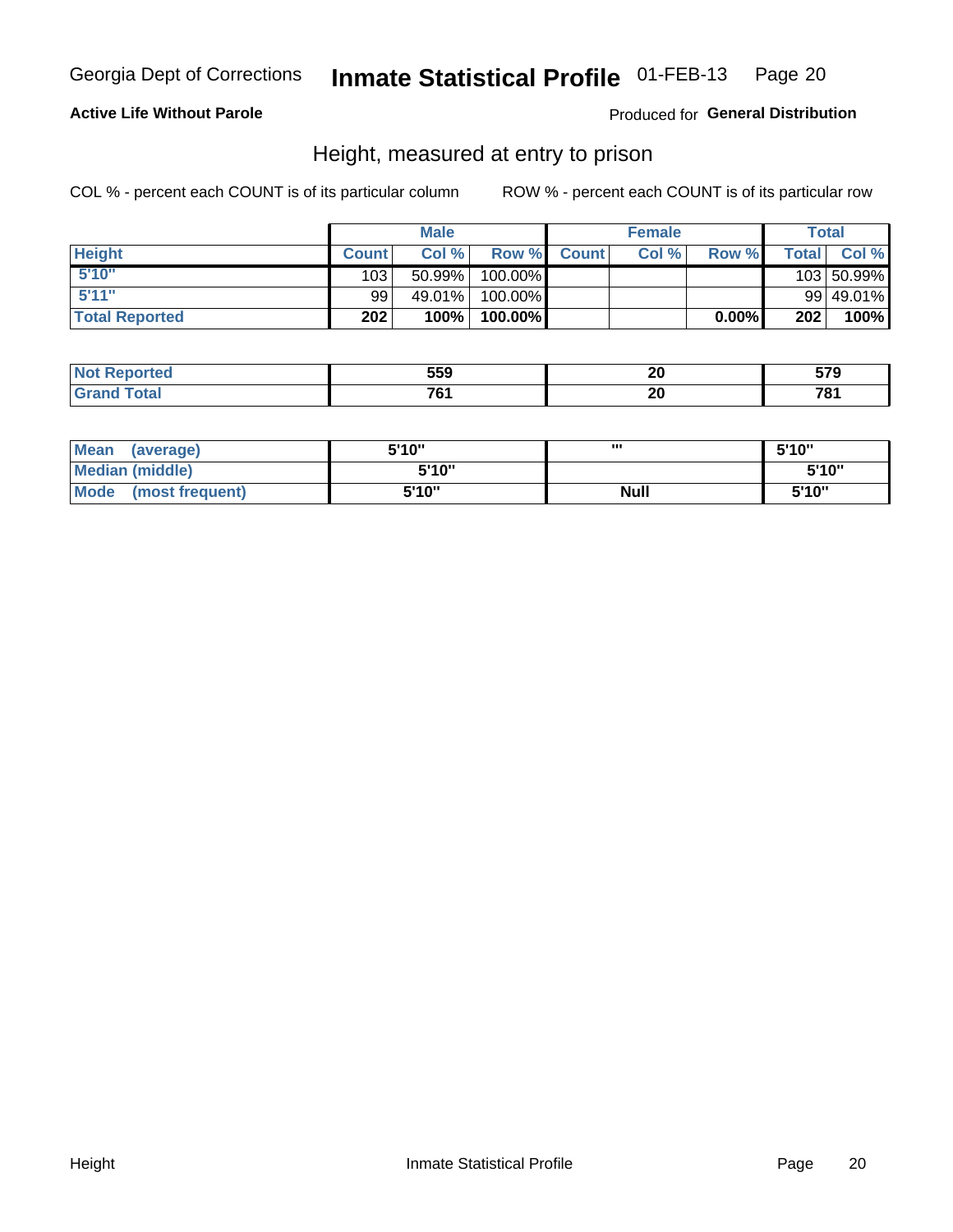#### Inmate Statistical Profile 01-FEB-13 Page 21

#### **Active Life Without Parole**

Produced for General Distribution

### Weight, measured at entry to prison

COL % - percent each COUNT is of its particular column

|                       |                | <b>Male</b> |         |                | <b>Female</b> |         | <b>Total</b>   |        |
|-----------------------|----------------|-------------|---------|----------------|---------------|---------|----------------|--------|
| <b>Weight</b>         | <b>Count</b>   | Col %       | Row %   | <b>Count</b>   | Col %         | Row %   | <b>Total</b>   | Col %  |
| 90 - 99 pounds        |                |             |         | 1              | 5.00%         | 100.00% | 1              | 0.13%  |
| 110 - 119 pounds      |                |             |         | 1              | 5.00%         | 100.00% | $\mathbf{1}$   | 0.13%  |
| 120 - 129 pounds      | 3              | 0.39%       | 60.00%  | $\overline{2}$ | 10.00%        | 40.00%  | 5              | 0.64%  |
| 130 - 139 pounds      | 16             | 2.11%       | 88.89%  | $\overline{2}$ | 10.00%        | 11.11%  | 18             | 2.31%  |
| 140 - 149 pounds      | 48             | 6.32%       | 100.00% |                |               |         | 48             | 6.15%  |
| 150 - 159 pounds      | 72             | 9.47%       | 100.00% |                |               |         | 72             | 9.23%  |
| 160 - 169 pounds      | 92             | 12.11%      | 95.83%  | 4              | 20.00%        | 4.17%   | 96             | 12.31% |
| 170 - 179 pounds      | 111            | 14.61%      | 99.11%  | 1              | 5.00%         | 0.89%   | 112            | 14.36% |
| 180 - 189 pounds      | 92             | 12.11%      | 97.87%  | $\overline{2}$ | 10.00%        | 2.13%   | 94             | 12.05% |
| 190 - 199 pounds      | 62             | 8.16%       | 100.00% |                |               |         | 62             | 7.95%  |
| 200 - 209 pounds      | 68             | 8.95%       | 97.14%  | $\overline{2}$ | 10.00%        | 2.86%   | 70             | 8.97%  |
| 210 - 219 pounds      | 48             | 6.32%       | 96.00%  | $\overline{2}$ | 10.00%        | 4.00%   | 50             | 6.41%  |
| 220 - 229 pounds      | 49             | 6.45%       | 98.00%  | 1              | 5.00%         | 2.00%   | 50             | 6.41%  |
| 230 - 239 pounds      | 28             | 3.68%       | 100.00% |                |               |         | 28             | 3.59%  |
| 240 - 249 pounds      | 23             | 3.03%       | 100.00% |                |               |         | 23             | 2.95%  |
| 250 - 259 pounds      | 12             | 1.58%       | 92.31%  | 1              | 5.00%         | 7.69%   | 13             | 1.67%  |
| 260 - 269 pounds      | 10             | 1.32%       | 100.00% |                |               |         | 10             | 1.28%  |
| 270 - 279 pounds      | 8              | 1.05%       | 100.00% |                |               |         | 8              | 1.03%  |
| 280 - 289 pounds      | 5              | 0.66%       | 83.33%  | 1              | 5.00%         | 16.67%  | 6              | 0.77%  |
| 290 - 299 pounds      | 3              | 0.39%       | 100.00% |                |               |         | 3              | 0.38%  |
| 300 - 309 pounds      | $\overline{2}$ | 0.26%       | 100.00% |                |               |         | 2              | 0.26%  |
| 310 - 319 pounds      | 1              | 0.13%       | 100.00% |                |               |         | 1              | 0.13%  |
| 320 - 329 pounds      | 4              | 0.53%       | 100.00% |                |               |         | 4              | 0.51%  |
| 330 - 339 pounds      | $\overline{2}$ | 0.26%       | 100.00% |                |               |         | $\overline{2}$ | 0.26%  |
| 400 pounds and over   | 1              | 0.13%       | 100.00% |                |               |         | 1              | 0.13%  |
| <b>Total Reported</b> | 760            | 100%        | 97.44%  | 20             | 100%          | 2.56%   | 780            | 100.0% |

| . Reported<br>NOT.<br>$\sim$ |                 |          |     |
|------------------------------|-----------------|----------|-----|
| <b>Total</b>                 | 70 <sub>1</sub> | <u>_</u> | 704 |

| <b>Mean</b><br>(average)       | 190 |     | 189   |
|--------------------------------|-----|-----|-------|
| <b>Median (middle)</b>         | 181 | 169 | 180.5 |
| <b>Mode</b><br>(most frequent) | 170 | 200 | 170   |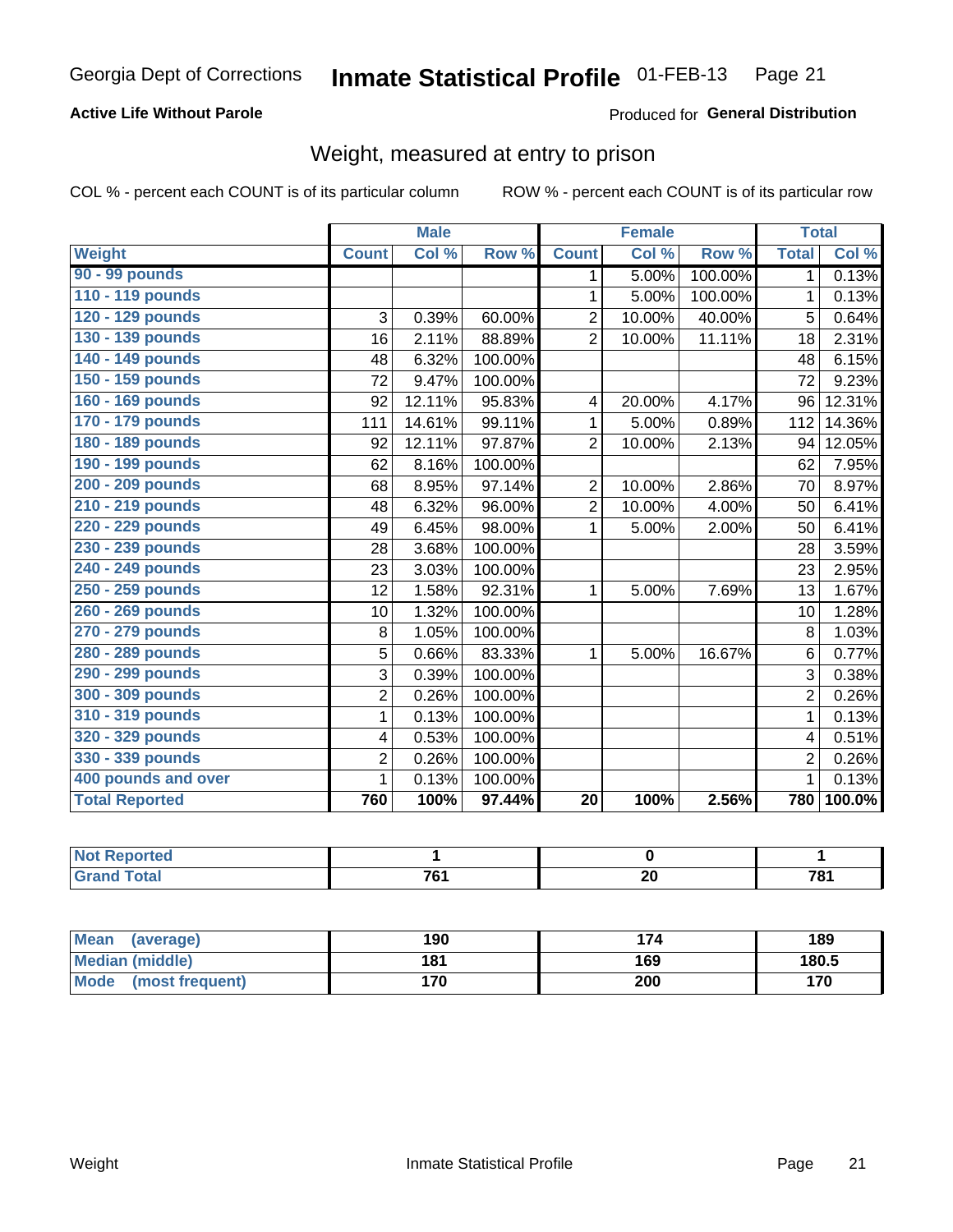#### Inmate Statistical Profile 01-FEB-13 Page 22

#### **Active Life Without Parole**

**Produced for General Distribution** 

### Military service

COL % - percent each COUNT is of its particular column

|                         |       | <b>Male</b> |                    | <b>Female</b> |       |       | <b>Total</b> |
|-------------------------|-------|-------------|--------------------|---------------|-------|-------|--------------|
| <b>Military service</b> | Count | Col%        | <b>Row % Count</b> | Col %         | Row % | Total | Col %        |
| <b>Air Force</b>        | 40    | 72.73%      | 100.00%            |               |       | 40    | 72.73%       |
| <b>Army</b>             | 6     | 10.91%      | 100.00%            |               |       | 6     | 10.91%       |
| <b>Navy</b><br>3        |       | $7.27\%$    | 100.00%            |               |       |       | 7.27%        |
| <b>Coast Guard</b>      | 5     | $9.09\%$    | 100.00%            |               |       |       | 9.09%        |
| <b>Total Reported</b>   | 55    | 100%        | 100.00%            |               | .00%  | 55    | 100%         |

|   | 706                | ״<br>Zu | –~^<br><u>.</u>      |
|---|--------------------|---------|----------------------|
| . | 704<br>. .<br>____ | ״<br>ZU | 70,<br>$\sim$ $\sim$ |

| Mode (most frequent) | <b>Force</b><br>Aır | <b>Null</b> | ∙orce<br>AI. |
|----------------------|---------------------|-------------|--------------|
|                      |                     |             |              |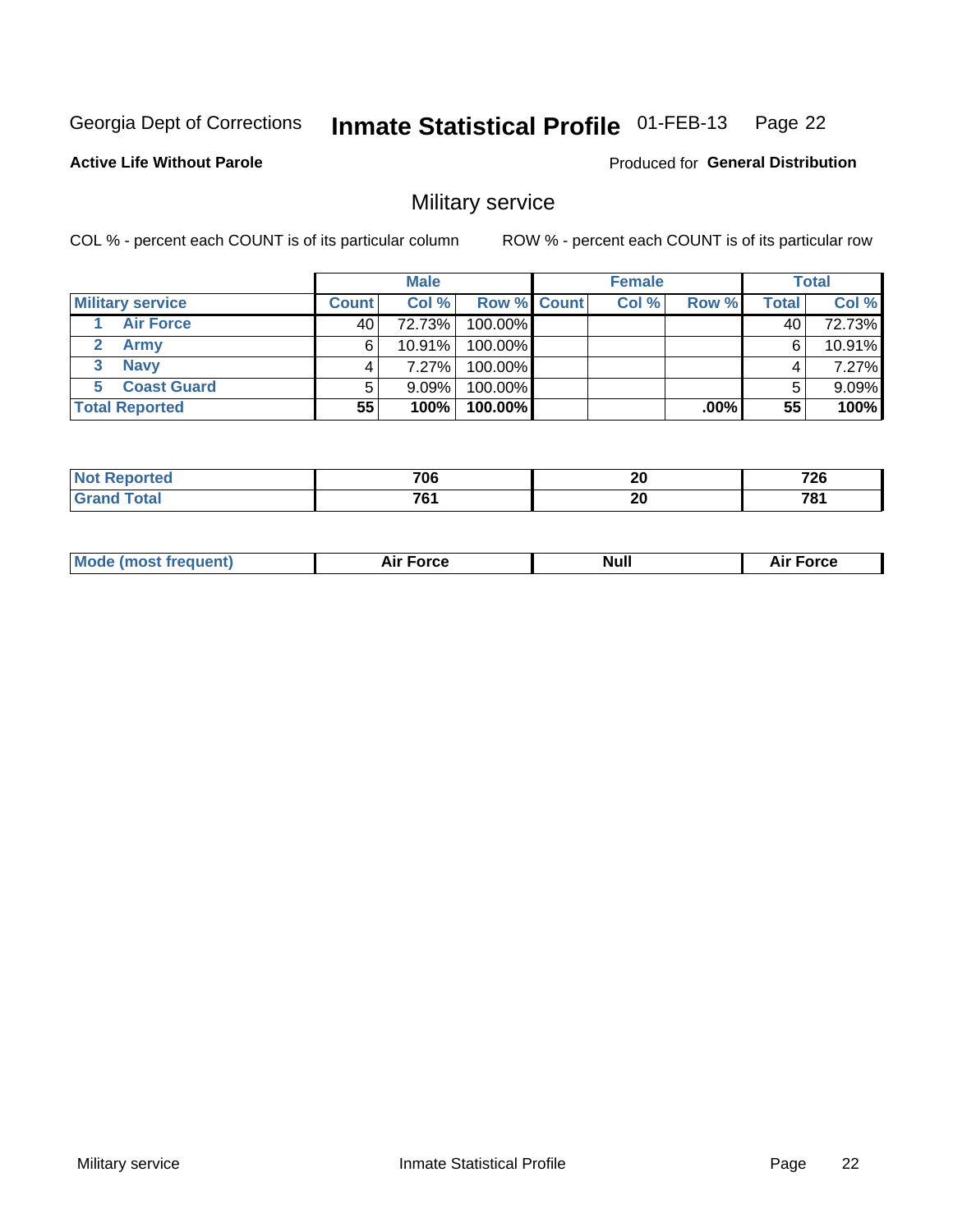#### Inmate Statistical Profile 01-FEB-13 Page 23

**Active Life Without Parole** 

**Produced for General Distribution** 

### Type of admission to prison

COL % - percent each COUNT is of its particular column

|                                      |              | <b>Male</b> |                    |    | <b>Female</b> |       |              | <b>Total</b> |
|--------------------------------------|--------------|-------------|--------------------|----|---------------|-------|--------------|--------------|
| <b>Type of Admission</b>             | <b>Count</b> | Col %       | <b>Row % Count</b> |    | Col %         | Row % | <b>Total</b> | Col %        |
| <b>New Sentence</b><br>52            | 736          | 96.71%      | 97.35%             | 20 | 100.00%       | 2.65% | 756          | 96.80%       |
| <b>Probation Rev Partial</b><br>53   |              | .13%        | 100.00%            |    |               |       |              | .13%         |
| <b>Probation Rev Remainder</b><br>54 | 3            | .39%        | 100.00%            |    |               |       | 3            | .38%         |
| <b>Parole Rev New Sentence</b><br>55 | 5            | .66%        | 100.00%            |    |               |       | 5            | .64%         |
| 56 Parole Rev No New                 | 4            | .53%        | 100.00%            |    |               |       | 4            | .51%         |
| <b>Sentence</b>                      |              |             |                    |    |               |       |              |              |
| <b>Life W/O Parole</b><br>70         | 12           | 1.58%       | 100.00%            |    |               |       | 12           | 1.54%        |
| <b>Total Reported</b>                | 761          | 100%        | 97.44%             | 20 | 100%          | 2.56% | 781          | 100%         |

| Reported<br><b>N</b> |               |    |     |
|----------------------|---------------|----|-----|
| <b>otal</b>          | $\rightarrow$ | ^' | 70  |
| $\mathbf{v}$ and     | u             | ∠  | ט ו |

| <b>Mode (most frequent)</b> | <b>New Sentence</b> | <b>New Sentence</b> | <b>New Sentence</b> |
|-----------------------------|---------------------|---------------------|---------------------|
|                             |                     |                     |                     |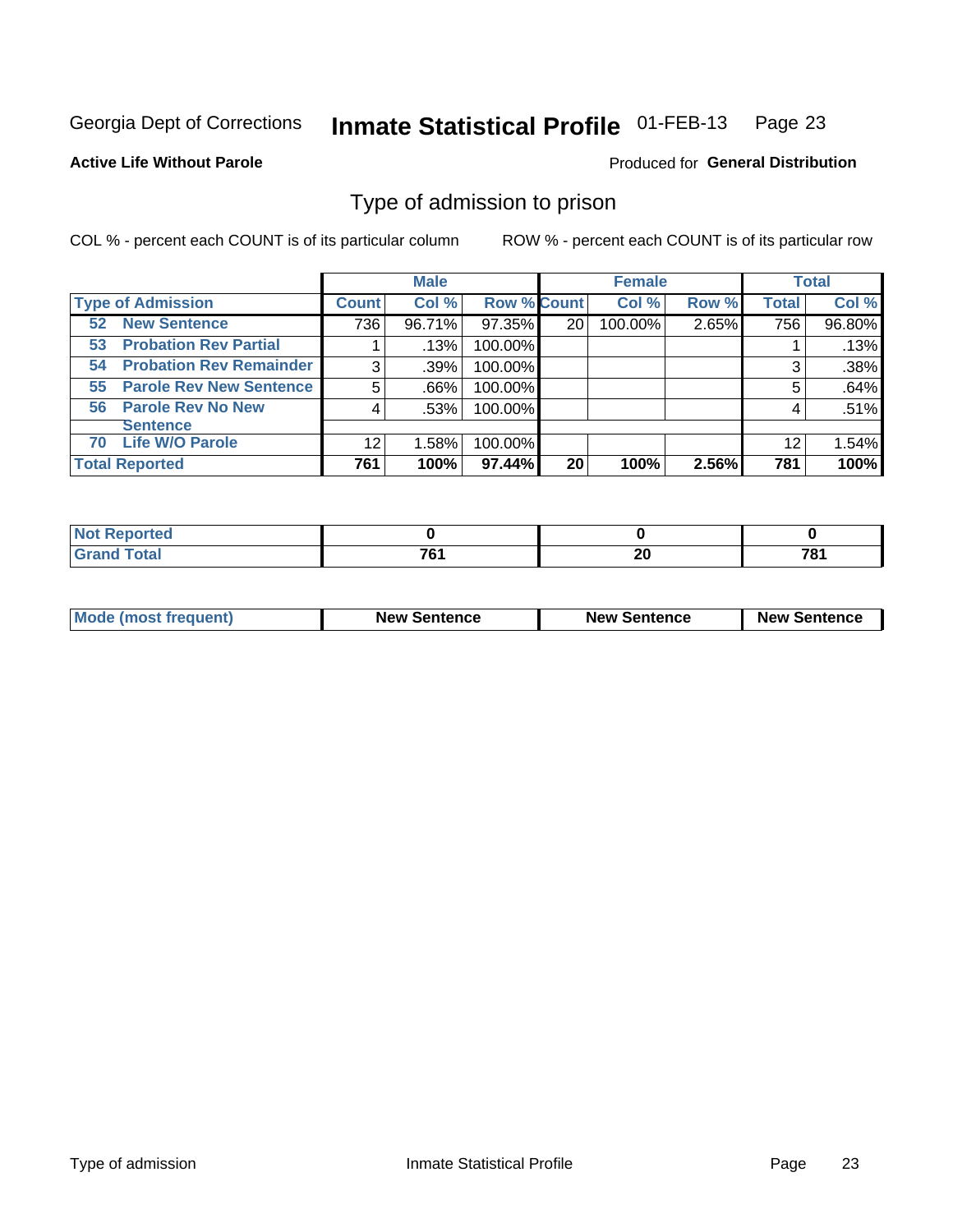## Inmate Statistical Profile 01-FEB-13 Page 24

**Active Life Without Parole** 

#### **Produced for General Distribution**

### Current / last security status

COL % - percent each COUNT is of its particular column

|                        |                  | <b>Male</b> |                    |    | <b>Female</b> |          |                    | <b>Total</b> |
|------------------------|------------------|-------------|--------------------|----|---------------|----------|--------------------|--------------|
| <b>Security Status</b> | <b>Count</b>     | Col %       | <b>Row % Count</b> |    | Col %         | Row %    | Total <sub>I</sub> | Col %        |
| 4 Medium               | 28               | 3.73%       | $96.55\%$          |    | 6.67%         | $3.45\%$ | 29                 | $3.79\%$     |
| 5 Close                | 722 <sub>1</sub> | $96.14\%$   | 98.10%             | 14 | 93.33%        | 1.90%    | 736                | $96.08\%$    |
| 6 Maximum              |                  | $.13\%$     | 100.00%            |    | .00%          |          |                    | .13%         |
| <b>Total Reported</b>  | 751              | 100%        | 98.04%             | 15 | 100%          | $1.96\%$ | 766                | 100%         |

| <b>Still being diagnosed</b> |     |    |     |
|------------------------------|-----|----|-----|
| <b>Not Reported</b>          |     |    |     |
| <b>Grand Total</b>           | 761 | 20 | 78′ |

| Mode (most frequent) | Close | Close | <b>Close</b> |
|----------------------|-------|-------|--------------|
|                      |       |       |              |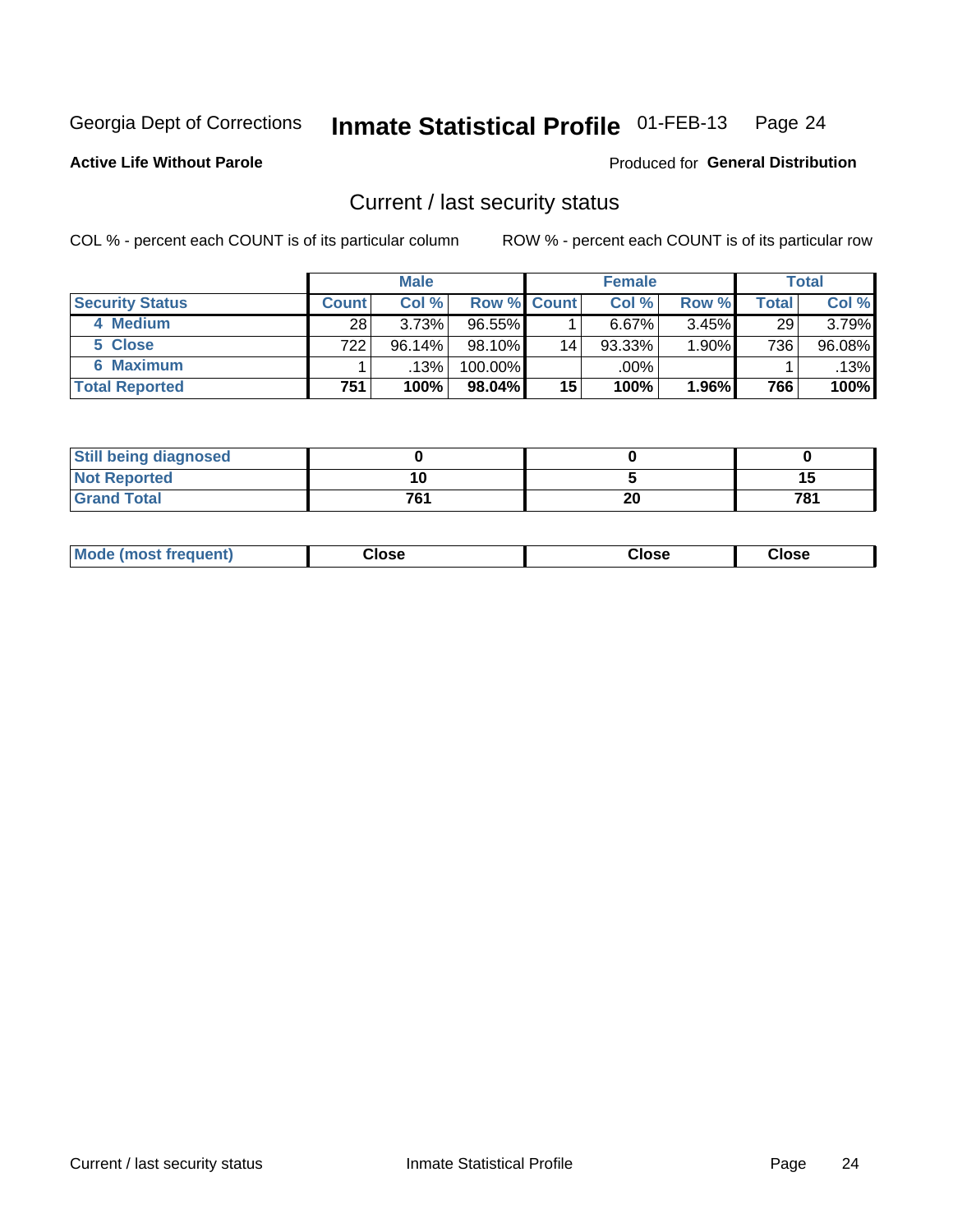#### Inmate Statistical Profile 01-FEB-13 Page 25

**Active Life Without Parole** 

Produced for General Distribution

### Current / last type of institution

COL % - percent each COUNT is of its particular column

|                            |              | <b>Male</b> |                    |                 | <b>Female</b> |       |                    | <b>Total</b> |
|----------------------------|--------------|-------------|--------------------|-----------------|---------------|-------|--------------------|--------------|
| <b>Type of Institution</b> | <b>Count</b> | Col %       | <b>Row % Count</b> |                 | Col %         | Row % | $\mathsf{Total}$ i | Col %        |
| <b>State Prison</b>        | 757          | 99.47%      | $97.43\%$          | 20 <sup>1</sup> | 100.00%       | 2.57% | 777.               | 99.49%       |
| <b>Private Prison</b>      |              | .53%        | 100.00%            |                 |               |       |                    | .51%         |
| <b>Total Reported</b>      | 761          | 100%        | $97.44\%$          | 20 <sub>1</sub> | 100%          | 2.56% | 781                | 100%         |

| τeα          |     |    |    |
|--------------|-----|----|----|
| <b>Total</b> | 704 | ״  | 70 |
| $-$          |     | Δu | o  |

| <b>Mode (most frequent)</b> | <b>State Prison</b> | <b>State Prison</b> | <b>State Prison</b> |
|-----------------------------|---------------------|---------------------|---------------------|
|                             |                     |                     |                     |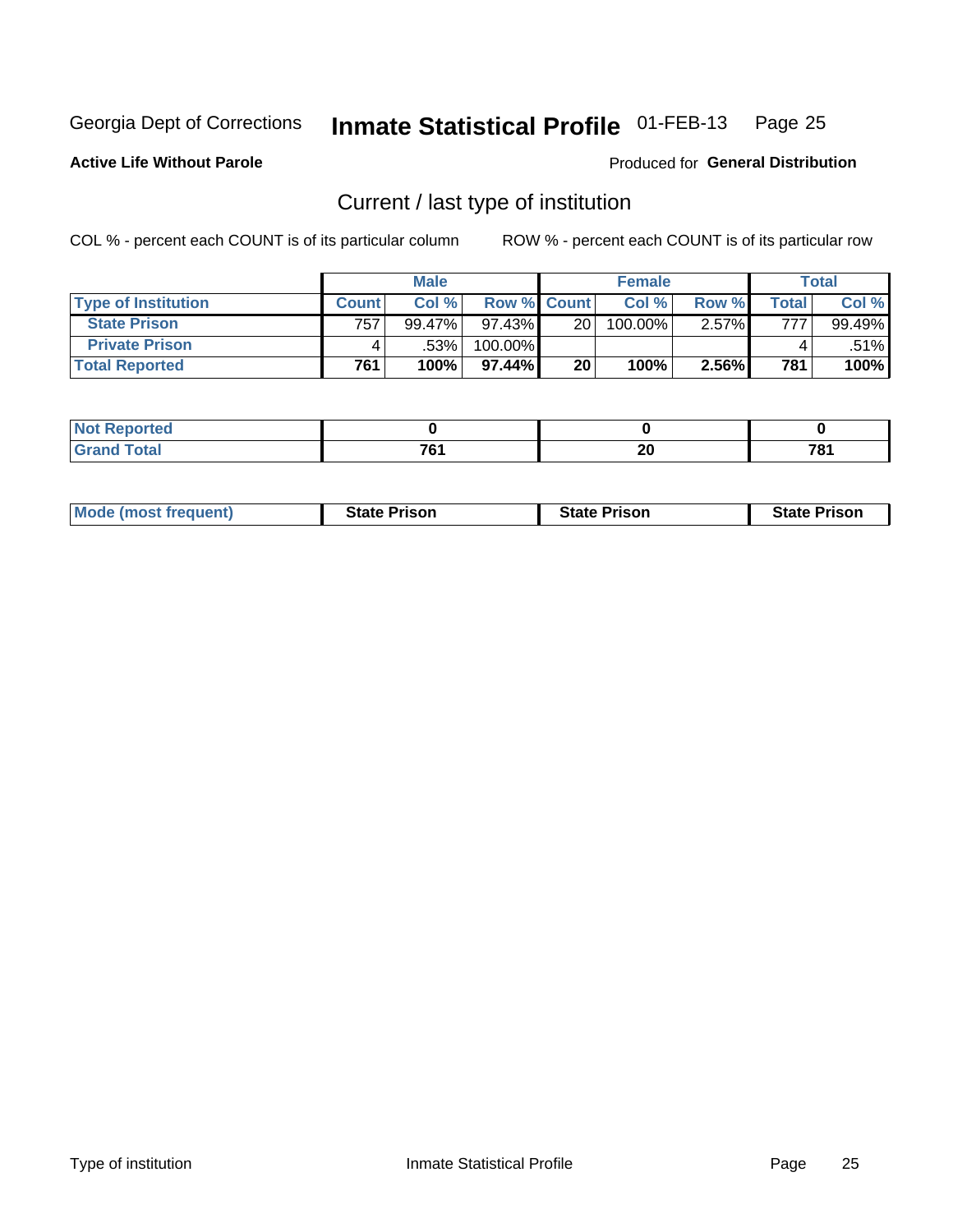#### Inmate Statistical Profile 01-FEB-13 Page 26

#### **Active Life Without Parole**

#### Produced for General Distribution

### Institution type - transitional centers

COL % - percent each COUNT is of its particular column

|                                                | Male  |                    | <b>Female</b> |                   | Total |
|------------------------------------------------|-------|--------------------|---------------|-------------------|-------|
| <b>Institution Type - Trans. Centers Count</b> | Col % | <b>Row % Count</b> |               | Col % Row % Total | Col % |
| <b>Total Reported</b>                          |       |                    |               |                   |       |

| <b>Reported</b><br><b>NOT</b><br>$\sim$            |  |  |
|----------------------------------------------------|--|--|
| $f$ $f \circ f \circ f$<br>$C = 1$<br><b>TULAI</b> |  |  |

| Mode (most frequent) | <b>Null</b> | <b>Null</b> | <b>Null</b> |
|----------------------|-------------|-------------|-------------|
|                      |             |             |             |
|                      |             |             |             |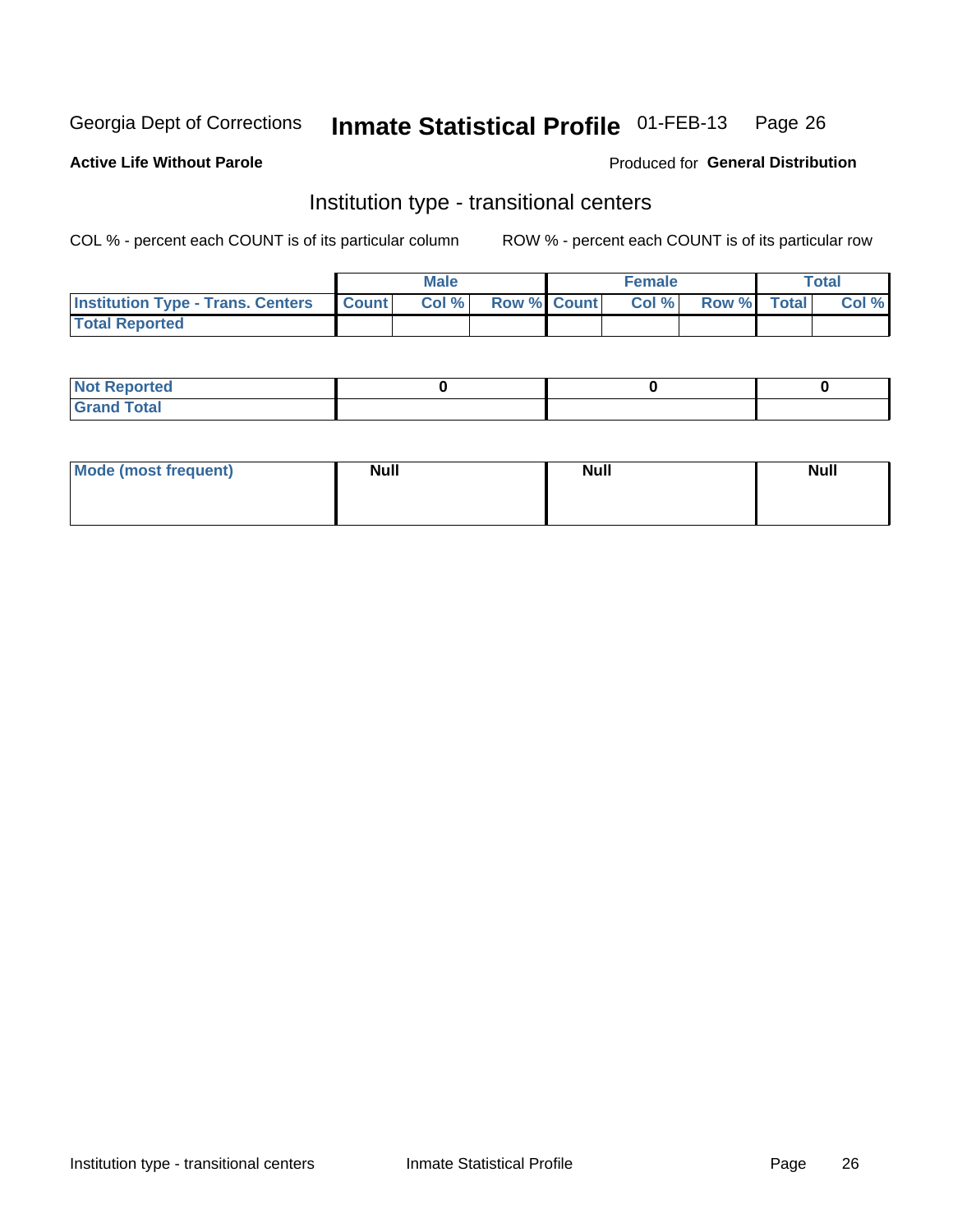#### Inmate Statistical Profile 01-FEB-13 Page 27

**Active Life Without Parole** 

**Produced for General Distribution** 

### Institution type - county prisons

COL % - percent each COUNT is of its particular column

|                                                    | <b>Male</b> |  | <b>Female</b>            |             | Total |
|----------------------------------------------------|-------------|--|--------------------------|-------------|-------|
| <b>Institution Type - County Prisons   Count  </b> | Col %       |  | <b>Row % Count Col %</b> | Row % Total | Col % |
| <b>Total Reported</b>                              |             |  |                          |             |       |

| <b>Not Reported</b>         |  |  |
|-----------------------------|--|--|
| <b>Total</b><br>-<br>______ |  |  |

| <b>Mode</b>      | <b>Null</b> | <b>Null</b> | <b>Null</b> |
|------------------|-------------|-------------|-------------|
| (most freauent). |             |             |             |
|                  |             |             |             |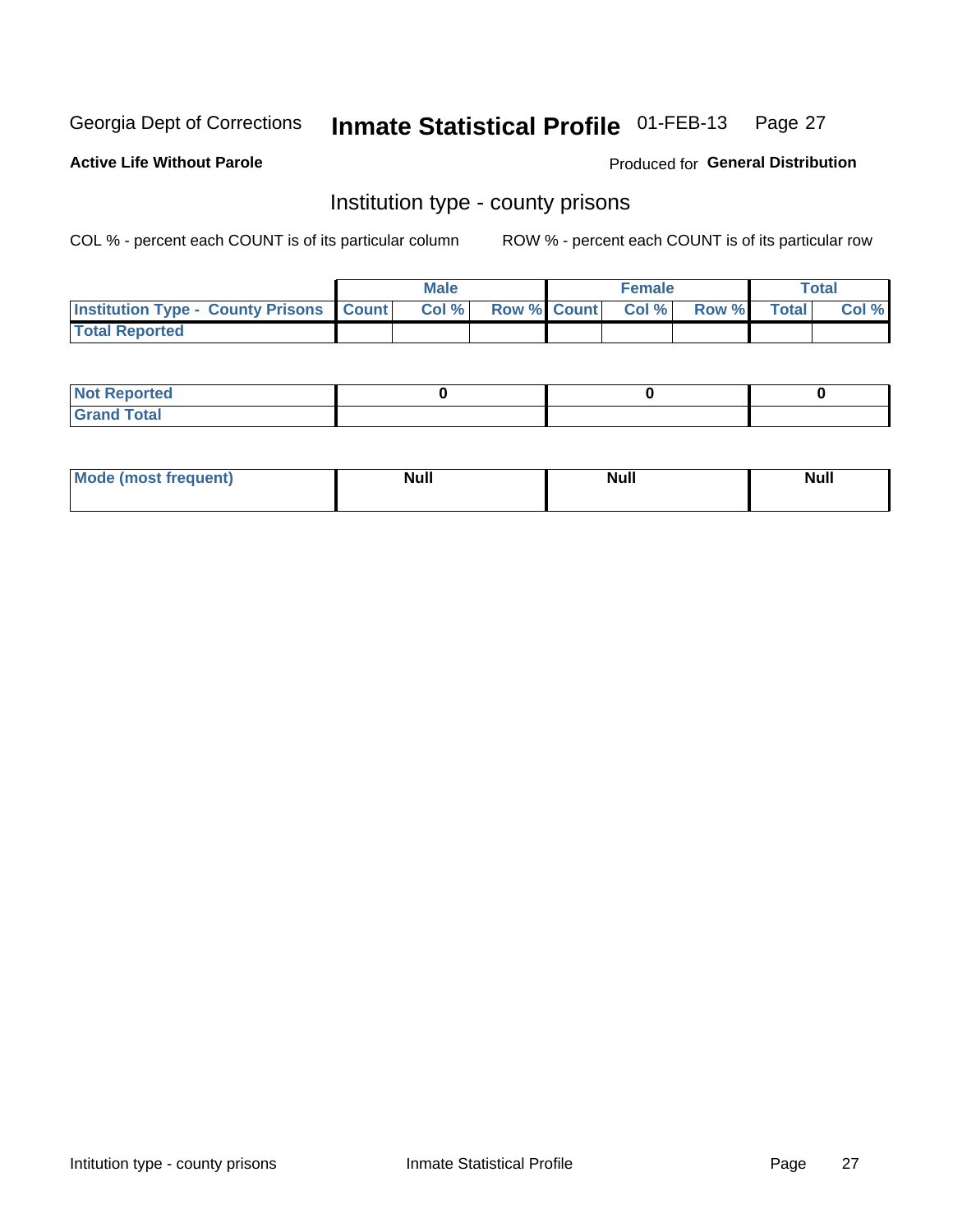## Inmate Statistical Profile 01-FEB-13 Page 28

#### **Active Life Without Parole**

#### Produced for General Distribution

#### Institution type - state prisons

COL % - percent each COUNT is of its particular column ROW % - percent each COUNT is of its particular row

|                                         |                | <b>Male</b>               |         |                 | <b>Female</b>                 |         | <b>Total</b>                        |                  |
|-----------------------------------------|----------------|---------------------------|---------|-----------------|-------------------------------|---------|-------------------------------------|------------------|
| <b>Institution Type - State Prisons</b> | <b>Count</b>   | Col %                     | Row %   | <b>Count</b>    | Col %                         | Row %   | <b>Total</b>                        | Col %            |
| <b>Arrendale State Prison</b>           |                |                           |         | 15              | 75.00%                        | 100.00% | $\overline{15}$                     | 1.93%            |
| <b>Augusta State Med. Prison</b>        | 50             | 6.61%                     | 100.00% |                 |                               |         | 50                                  | 6.44%            |
| <b>Baldwin State Prison</b>             | 35             | 4.62%                     | 100.00% |                 |                               |         | 35                                  | 4.50%            |
| <b>Burrus Corr Trn Cntr</b>             | 1              | .13%                      | 100.00% |                 |                               |         | 1                                   | .13%             |
| <b>Calhoun State Prison</b>             | $\overline{2}$ | .26%                      | 100.00% |                 |                               |         | $\overline{2}$                      | .26%             |
| <b>Central State Prison</b>             | 1              | .13%                      | 100.00% |                 |                               |         | 1                                   | .13%             |
| <b>Coastal State Prison</b>             | 1              | .13%                      | 100.00% |                 |                               |         | 1                                   | .13%             |
| <b>Dooly State Prison</b>               | 1              | .13%                      | 100.00% |                 |                               |         | 1                                   | .13%             |
| <b>Ga Diag Class Prison</b>             | 36             | 4.76%                     | 100.00% |                 |                               |         | 36                                  | 4.63%            |
| <b>Ga State Prison</b>                  | 20             | 2.64%                     | 100.00% |                 |                               |         | 20                                  | 2.57%            |
| <b>Hancock State Prison</b>             | 72             | 9.51%                     | 100.00% |                 |                               |         | 72                                  | 9.27%            |
| <b>Hays State Prison</b>                | 74             | 9.78%                     | 100.00% |                 |                               |         | 74                                  | 9.52%            |
| <b>Johnson State Prison</b>             | $\overline{2}$ | .26%                      | 100.00% |                 |                               |         | $\overline{2}$                      | .26%             |
| <b>Macon State Prison</b>               | 117            | 15.46%                    | 100.00% |                 |                               |         | 117                                 | 15.06%           |
| <b>Phillips State Prison</b>            | 13             | 1.72%                     | 100.00% |                 |                               |         | 13                                  | 1.67%            |
| <b>Pulaski State Prison</b>             |                |                           |         | 5               | 25.00%                        | 100.00% | 5                                   | .64%             |
| <b>Rogers State Prison</b>              | 1              | .13%                      | 100.00% |                 |                               |         | 1                                   | .13%             |
| <b>Smith State Prison</b>               | 85             | 11.23%                    | 100.00% |                 |                               |         | 85                                  | 10.94%           |
| <b>Telfair State Prison</b>             | 94             | 12.42%                    | 100.00% |                 |                               |         | 94                                  | 12.10%           |
| <b>Valdosta Sp</b>                      | 80             | 10.57%                    | 100.00% |                 |                               |         | 80                                  | 10.30%           |
| <b>Ware State Prison</b>                | 71             | 9.38%                     | 100.00% |                 |                               |         | 71                                  | 9.14%            |
| <b>Washington State Prison</b>          | 1              | .13%                      | 100.00% |                 |                               |         | 1                                   | .13%             |
| <b>Total Reported</b>                   | 757            | 100%                      | 97.43%  | 20              | 100%                          | 2.57%   | $\overline{777}$                    | 100%             |
| <b>Not Reported</b>                     |                | 0                         |         |                 | 0                             |         |                                     | 0                |
| <b>Grand Total</b>                      |                | 757                       |         | $\overline{20}$ |                               |         |                                     | $\overline{777}$ |
| <b>Mode (most frequent)</b>             |                | <b>Macon State Prison</b> |         |                 | <b>Arrendale State Prison</b> |         | <b>Macon State</b><br><b>Prison</b> |                  |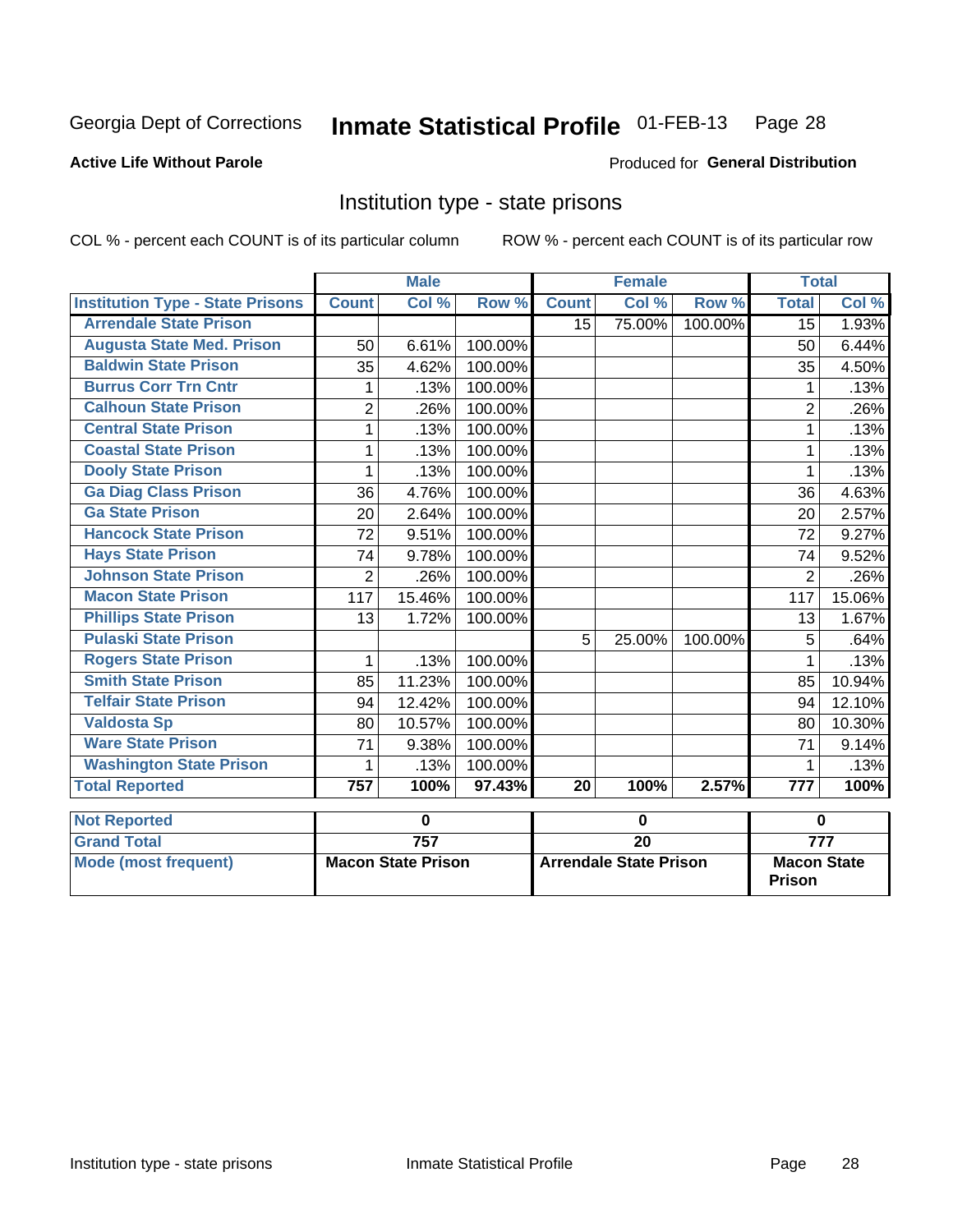## Inmate Statistical Profile 01-FEB-13 Page 29

**Active Life Without Parole** 

Produced for General Distribution

### Institution type - private prisons

COL % - percent each COUNT is of its particular column

|                                           |              | <b>Male</b> |                    | <b>Female</b> |       |       | Total  |
|-------------------------------------------|--------------|-------------|--------------------|---------------|-------|-------|--------|
| <b>Institution Type - Private Prisons</b> | <b>Count</b> | Col %       | <b>Row % Count</b> | Col %         | Row % | Total | Col %  |
| <b>Coffee Corr Facility</b>               |              | $50.00\%$   | $100.00\%$         |               |       |       | 50.00% |
| <b>Wheeler Corr Facility</b>              |              | $50.00\%$   | 100.00%            |               |       |       | 50.00% |
| <b>Total Reported</b>                     | 4            | 100%        | $100\%$            |               | %     |       | 100%   |

| <b>POLIED</b><br>1101110 |  |  |
|--------------------------|--|--|
|                          |  |  |

| Mode (most frequent) | <b>Coffee Corr Facility</b> | <b>Null</b> | <b>Coffee Corr</b><br><b>Facility</b> |
|----------------------|-----------------------------|-------------|---------------------------------------|
|----------------------|-----------------------------|-------------|---------------------------------------|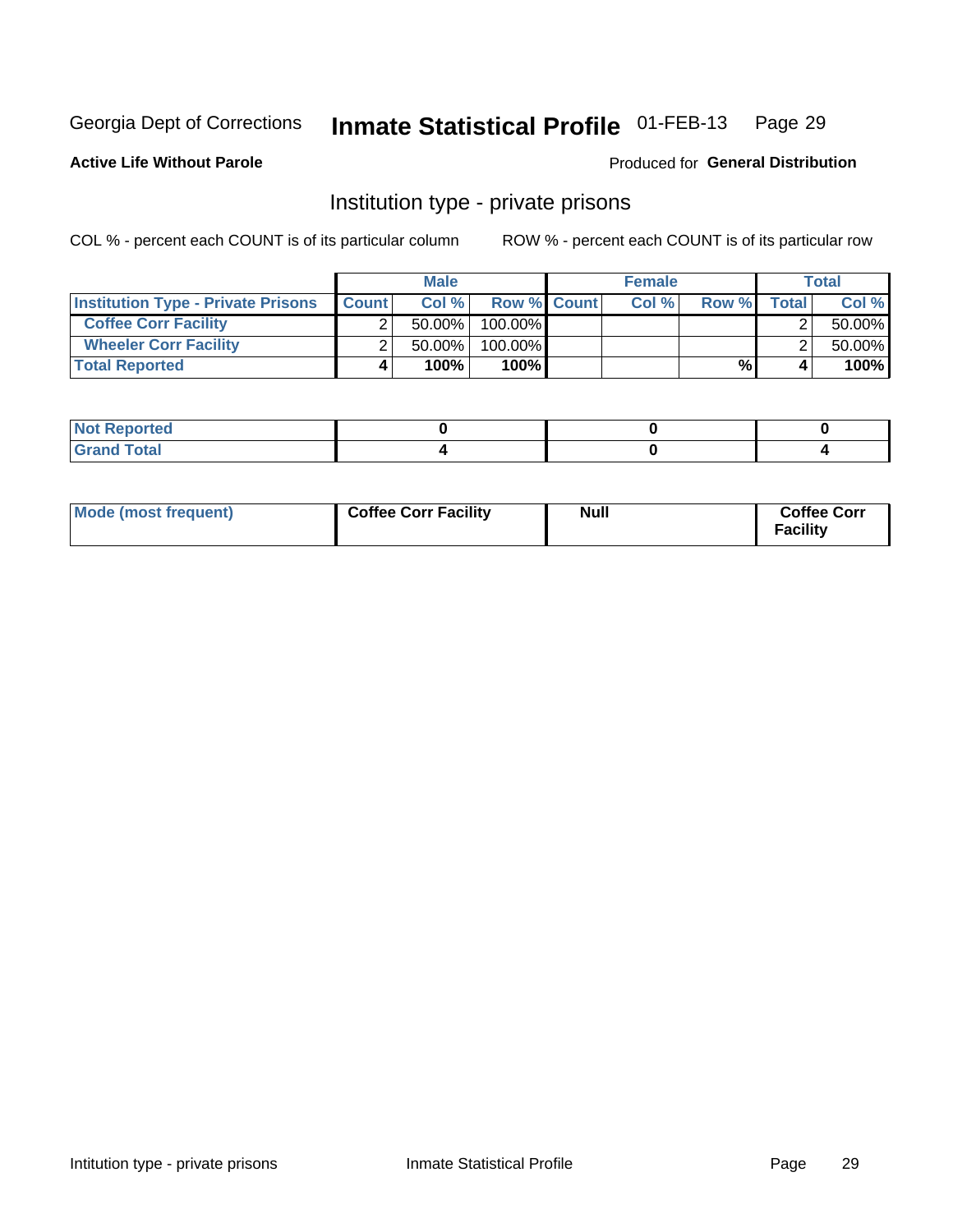## Inmate Statistical Profile 01-FEB-13 Page 30

**Active Life Without Parole** 

Produced for General Distribution

## Institution type - pre-release centers

COL % - percent each COUNT is of its particular column

|                                                   | <b>Male</b> |              |       | <b>Female</b> |                    | <b>Total</b> |
|---------------------------------------------------|-------------|--------------|-------|---------------|--------------------|--------------|
| <b>Institution Type - Prison Annexe   Count  </b> | Col %       | <b>Row %</b> | Count | Col %         | <b>Row %</b> Total | Col %        |
| <b>Total Reported</b>                             |             |              |       |               |                    |              |

| <b>Reported</b><br>I NOT |  |  |
|--------------------------|--|--|
| <b>Total</b><br>$C$ ren  |  |  |

| $^{\prime}$ Mo <sub>t</sub><br>frequent)<br>⊥(most | <b>Null</b> | Noll<br><b>vull</b> | <b>Null</b> |
|----------------------------------------------------|-------------|---------------------|-------------|
|                                                    |             |                     |             |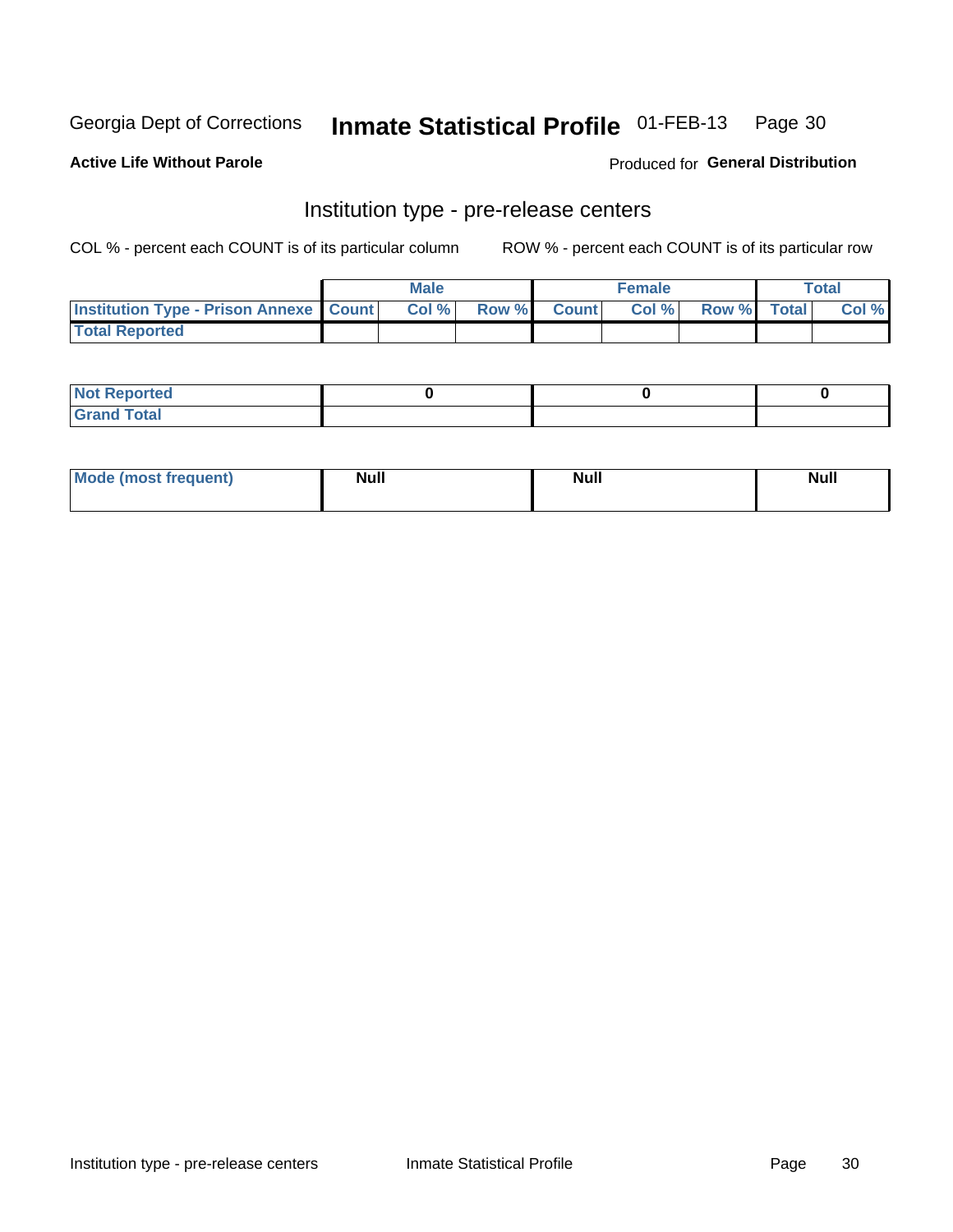#### Inmate Statistical Profile 01-FEB-13 Page 31

#### **Active Life Without Parole**

#### Produced for General Distribution

### Institution type - inmate boot camp

COL % - percent each COUNT is of its particular column

|                                            | <b>Male</b> |                    | <b>Female</b> |             | <b>Total</b> |
|--------------------------------------------|-------------|--------------------|---------------|-------------|--------------|
| <b>Institution Type - Boot Camps Count</b> | Col%        | <b>Row % Count</b> | Col%          | Row % Total | Col %        |
| <b>Total Rported</b>                       |             |                    |               |             |              |

| <b>Not Reported</b> |  |  |
|---------------------|--|--|
| <b>Total</b><br>Cro |  |  |

| <b>I Mode (most frequent)</b> | <b>Null</b> | <b>Null</b> | <b>Null</b> |
|-------------------------------|-------------|-------------|-------------|
|                               |             |             |             |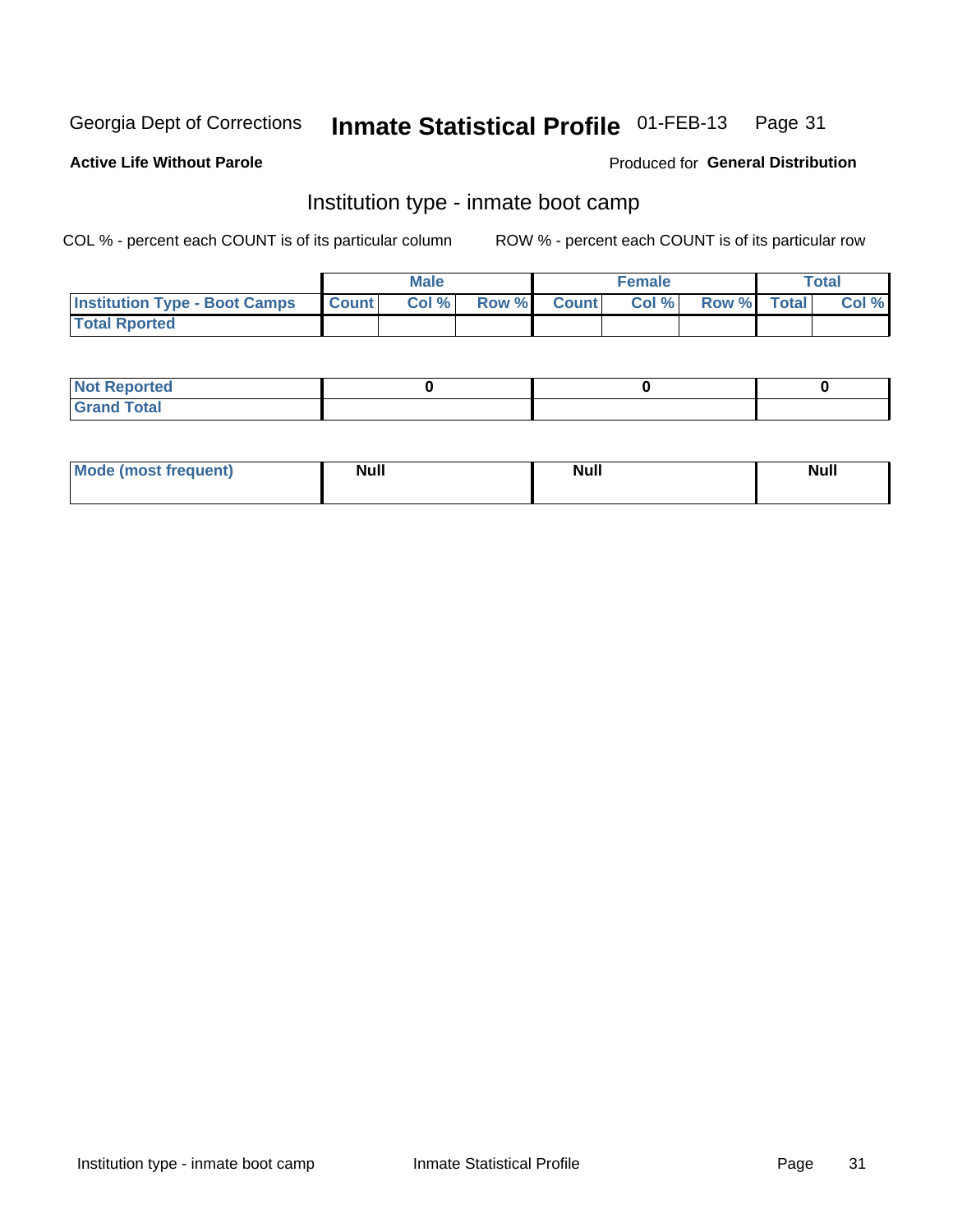#### Inmate Statistical Profile 01-FEB-13 Page 32

**Active Life Without Parole** 

#### **Produced for General Distribution**

### Number of disciplinary reports

COL % - percent each COUNT is of its particular column

|                                       |              | <b>Male</b> |             |                 | <b>Female</b> |          |       | <b>Total</b> |
|---------------------------------------|--------------|-------------|-------------|-----------------|---------------|----------|-------|--------------|
| <b>Number of Disciplinary Reports</b> | <b>Count</b> | Col %       | Row % Count |                 | Col %         | Row %    | Total | Col %        |
|                                       | 211          | 27.73%      | 95.91%      | 9               | 45.00%        | 4.09%    | 220   | 28.17%       |
|                                       | 97           | 12.75%      | 98.98%      |                 | 5.00%         | 1.02%    | 98    | 12.55%       |
| $\mathbf{2}$                          | 58           | 7.62%       | 96.67%      | 2               | 10.00%        | $3.33\%$ | 60    | 7.68%        |
| 3                                     | 40           | $5.26\%$    | 95.24%      | 2               | 10.00%        | 4.76%    | 42    | 5.38%        |
|                                       | 44           | 5.78%       | 97.78%      |                 | 5.00%         | 2.22%    | 45    | 5.76%        |
| 5                                     | 33           | 4.34%       | 97.06%      |                 | 5.00%         | 2.94%    | 34    | 4.35%        |
| <b>More Than 5</b>                    | 278          | 36.53%      | 98.58%      | 4               | 20.00%        | 1.42%    | 282   | 36.11%       |
| <b>Total Reported</b>                 | 761          | 100%        | 97.44%      | 20 <sup>°</sup> | 100%          | 2.56%    | 781   | 100%         |

| prted<br>NOT |                |     |     |
|--------------|----------------|-----|-----|
| Total        | $\overline{ }$ | ה ה | 70. |
|              | u              | ZV  | 1 O |

| Mean (average)       | 8.10 | ວ.ວ | 8.03 |
|----------------------|------|-----|------|
| Median (middle)      |      |     |      |
| Mode (most frequent) |      |     |      |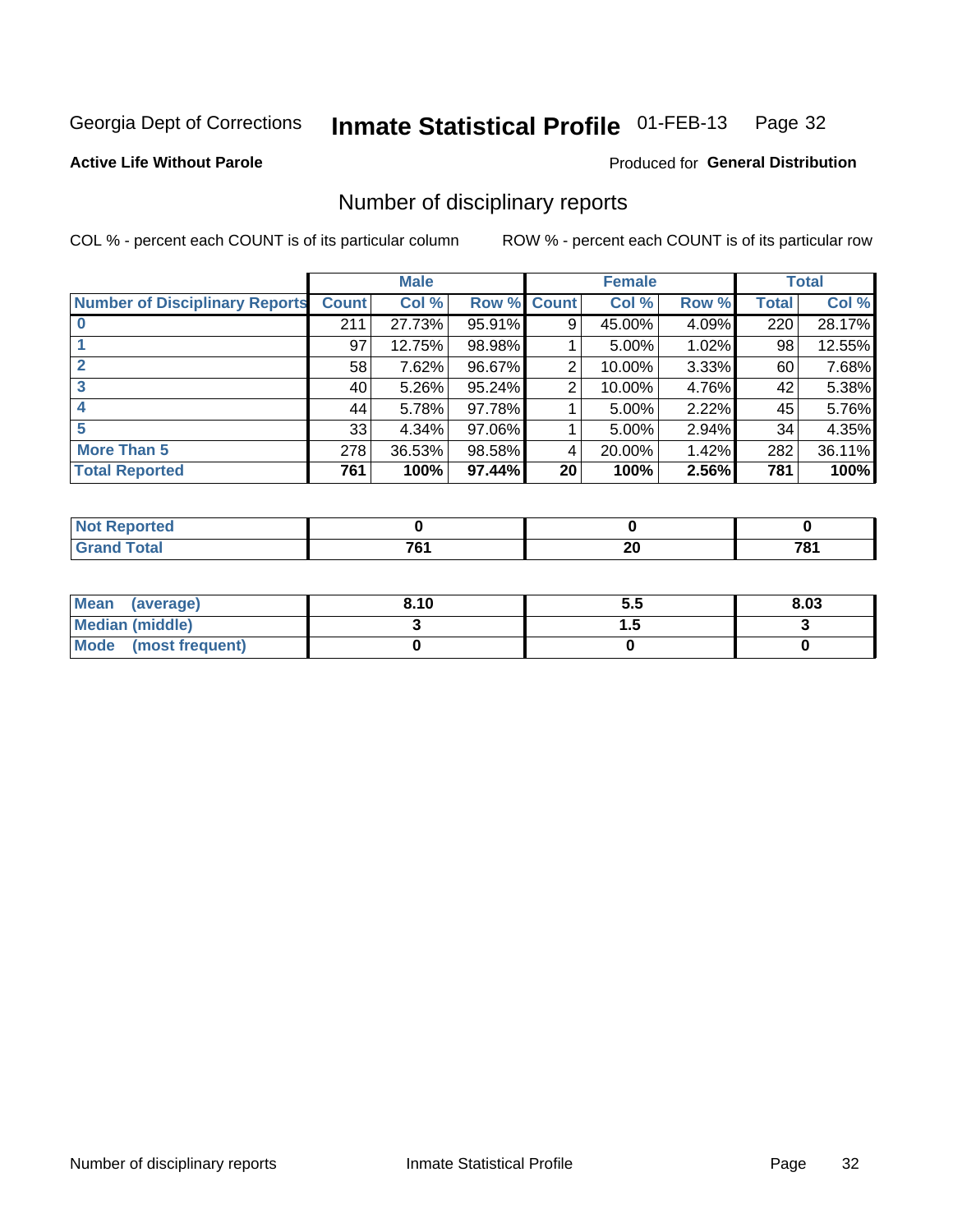#### Inmate Statistical Profile 01-FEB-13 Page 33

**Active Life Without Parole** 

**Produced for General Distribution** 

### Number of transfers

COL % - percent each COUNT is of its particular column

|                            |         | <b>Male</b> |         |                 | <b>Female</b> |        |              | <b>Total</b> |
|----------------------------|---------|-------------|---------|-----------------|---------------|--------|--------------|--------------|
| <b>Number of Transfers</b> | Count l | Col %       | Row %   | <b>Count</b>    | Col %         | Row %  | <b>Total</b> | Col %        |
|                            | 24      | 3.15%       | 75.00%  | 8               | 40.00%        | 25.00% | 32           | 4.10%        |
|                            | 17      | 2.23%       | 100.00% |                 |               |        | 17           | 2.18%        |
|                            | 130     | 17.08%      | 95.59%  | 6               | 30.00%        | 4.41%  | 136          | 17.41%       |
| 3                          | 66      | 8.67%       | 100.00% |                 |               |        | 66           | 8.45%        |
|                            | 83      | 10.91%      | 100.00% |                 |               |        | 83           | 10.63%       |
| 5                          | 51      | $6.70\%$    | 98.08%  |                 | 5.00%         | 1.92%  | 52           | 6.66%        |
| <b>More Than 5</b>         | 390     | 51.25%      | 98.73%  | 5               | 25.00%        | 1.27%  | 395          | 50.58%       |
| <b>Total Reported</b>      | 761     | 100%        | 97.44%  | 20 <sup>°</sup> | 100%          | 2.56%  | 781          | 100.0%       |

| prted<br>NOT |                |     |     |
|--------------|----------------|-----|-----|
| Total        | $\overline{ }$ | ה ה | 70. |
|              | u              | ZV  | 1 O |

| Mean (average)       | 7.85 | z.o | 770 |
|----------------------|------|-----|-----|
| Median (middle)      |      |     |     |
| Mode (most frequent) |      |     |     |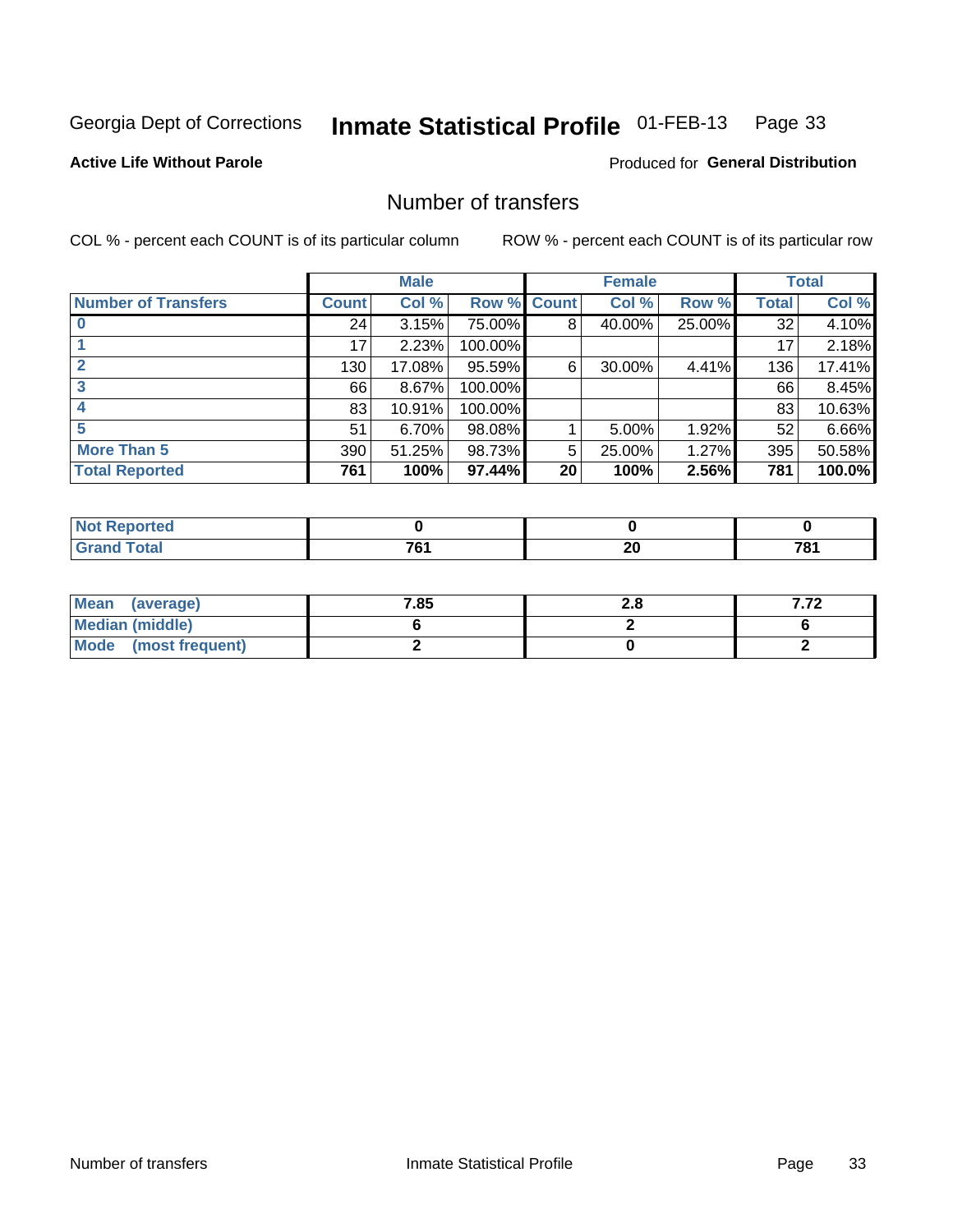#### Inmate Statistical Profile 01-FEB-13 Page 34

**Active Life Without Parole** 

**Produced for General Distribution** 

### Number of escapes

COL % - percent each COUNT is of its particular column

|                          |         | <b>Male</b> |                    |    | <b>Female</b> |          |       | <b>Total</b> |
|--------------------------|---------|-------------|--------------------|----|---------------|----------|-------|--------------|
| <b>Number of Escapes</b> | Count l | Col %       | <b>Row % Count</b> |    | Col %         | Row %    | Total | Col %        |
|                          | 759     | 99.74%      | $97.43\%$          | 20 | $100.00\%$    | $2.57\%$ | 779   | 99.74%       |
|                          |         | 0.13%       | 100.00%            |    |               |          |       | 0.13%        |
|                          |         | 0.13%       | $100.00\%$         |    |               |          |       | 0.13%        |
| <b>Total Reported</b>    | 761     | 100%        | $97.44\%$          | 20 | 100%          | 2.56%    | 781   | 100%         |

| <b>Not Reported</b> |                          |     |     |
|---------------------|--------------------------|-----|-----|
| <b>Total</b>        | $\overline{\phantom{a}}$ | ה ה | 781 |
| Grand               | ו ש                      | ZU  |     |

| Mean (average)       |  |  |
|----------------------|--|--|
| Median (middle)      |  |  |
| Mode (most frequent) |  |  |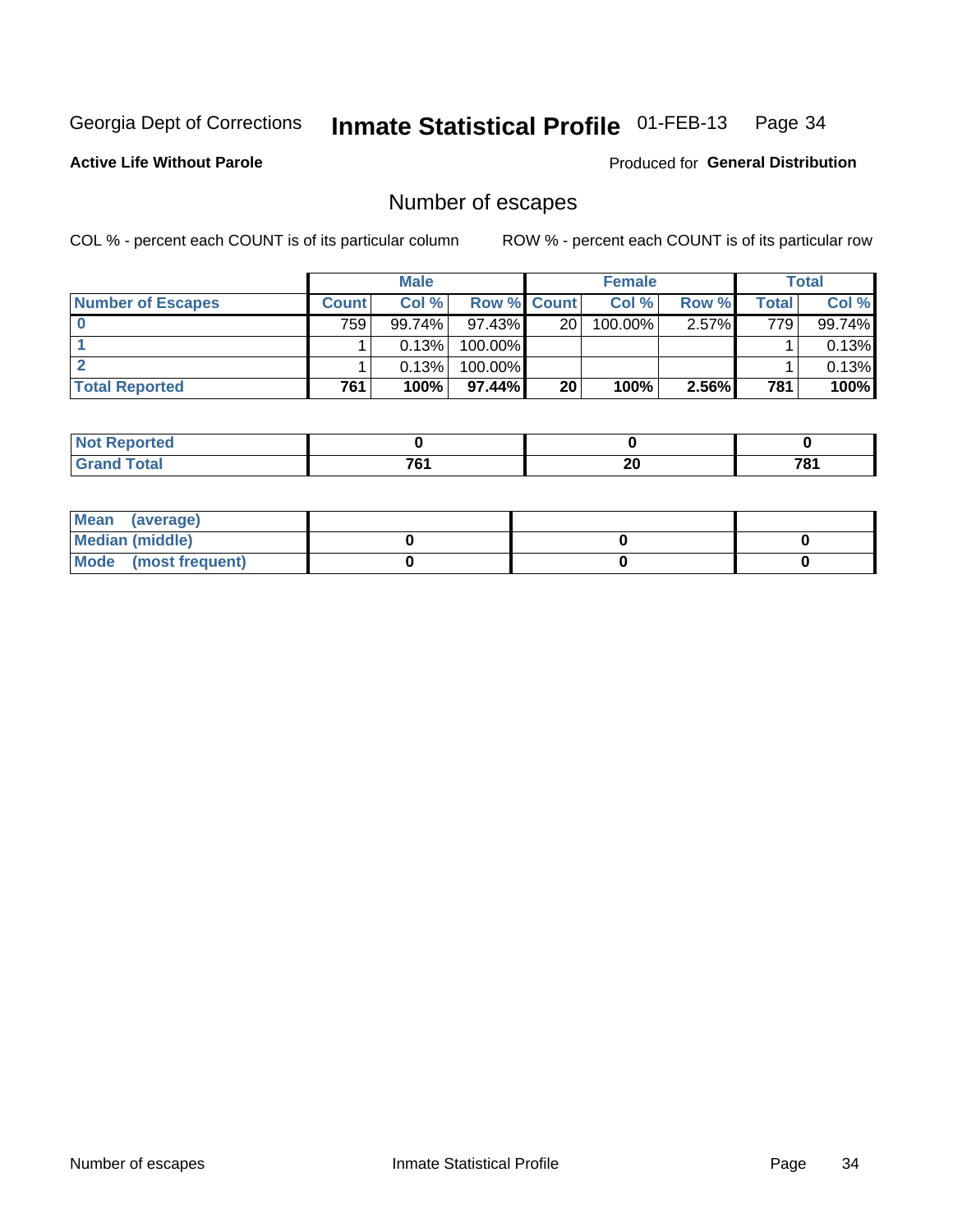#### Inmate Statistical Profile 01-FEB-13 Page 35

#### **Active Life Without Parole**

#### Produced for General Distribution

### Time served in current (or last) institution

COL % - percent each COUNT is of its particular column

|                            |              | <b>Male</b> |         |                 | <b>Female</b> |        |              | <b>Total</b> |
|----------------------------|--------------|-------------|---------|-----------------|---------------|--------|--------------|--------------|
| <b>Time In Institution</b> | <b>Count</b> | Col %       | Row %   | <b>Count</b>    | Col %         | Row %  | <b>Total</b> | Col %        |
| 0 to 3 months              | 110          | 14.45%      | 94.83%  | 6               | 30.00%        | 5.17%  | 116          | 14.85%       |
| <b>3.01 to 6 months</b>    | 67           | 8.80%       | 100.00% |                 |               |        | 67           | 8.58%        |
| 6.01 to 9 months           | 57           | 7.49%       | 98.28%  | 1               | 5.00%         | 1.72%  | 58           | 7.43%        |
| 9.01 to 12 months          | 68           | 8.94%       | 100.00% |                 |               |        | 68           | 8.71%        |
| 12.01 to 18 months         | 73           | 9.59%       | 98.65%  | 1               | 5.00%         | 1.35%  | 74           | 9.48%        |
| <b>18.01 to 24 months</b>  | 65           | 8.54%       | 86.67%  | 10 <sup>1</sup> | 50.00%        | 13.33% | 75           | 9.60%        |
| 2.01 to 3 years            | 86           | 11.30%      | 100.00% |                 |               |        | 86           | 11.01%       |
| 3.01 to 4 years            | 65           | 8.54%       | 100.00% |                 |               |        | 65           | 8.32%        |
| $4.01$ to 5 years          | 47           | 6.18%       | 100.00% |                 |               |        | 47           | 6.02%        |
| 5.01 to 6 years            | 20           | 2.63%       | 100.00% |                 |               |        | 20           | 2.56%        |
| 6.01 to 7 years            | 26           | 3.42%       | 100.00% |                 |               |        | 26           | 3.33%        |
| $7.01$ to 8 years          | 20           | 2.63%       | 100.00% |                 |               |        | 20           | 2.56%        |
| 8.01 to 9 years            | 14           | 1.84%       | 87.50%  | $\overline{2}$  | 10.00%        | 12.50% | 16           | 2.05%        |
| 9.01 to 10 years           | 8            | 1.05%       | 100.00% |                 |               |        | 8            | 1.02%        |
| Over 10 years              | 35           | 4.60%       | 100.00% |                 |               |        | 35           | 4.48%        |
| <b>Total Reported</b>      | 761          | 100%        | 97.44%  | 20              | 100%          | 2.56%  | 781          | 100%         |

| Reported<br><b>NOT</b> |                                |          |                              |
|------------------------|--------------------------------|----------|------------------------------|
| T <sub>of</sub>        | 704<br>$\cdot$ $\cdot$ $\cdot$ | ^^<br>ZU | 70.<br>0 <sup>/</sup><br>___ |

| <b>Mean</b><br>(average) | 32 months | 22 months | 32 months |
|--------------------------|-----------|-----------|-----------|
| Median (middle)          | 19 months | 21 months | 19 months |
| Mode (most frequent)     | 0 months  | 1 months  | 1 months  |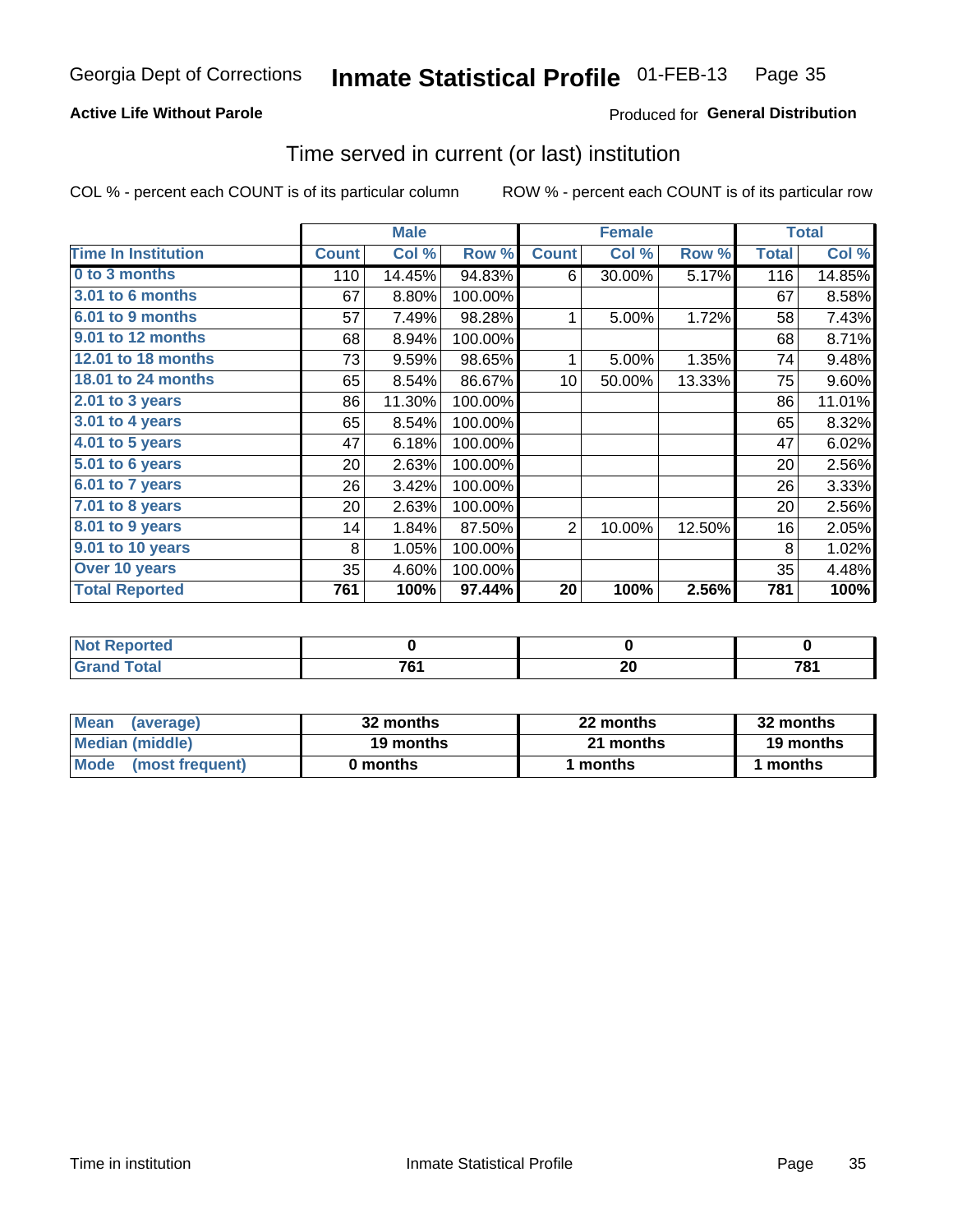#### Inmate Statistical Profile 01-FEB-13 Page 36

#### **Active Life Without Parole**

#### Produced for General Distribution

### Highest grade level attained

COL % - percent each COUNT is of its particular column

|                              |                | <b>Male</b> |         |                 | <b>Female</b> |        |                  | <b>Total</b> |
|------------------------------|----------------|-------------|---------|-----------------|---------------|--------|------------------|--------------|
| <b>Grade Level</b>           | <b>Count</b>   | Col %       | Row %   | <b>Count</b>    | Col %         | Row %  | <b>Total</b>     | Col %        |
| No school at all             | 1              | 0.14%       | 100.00% |                 |               |        | 1                | 0.13%        |
| <b>Grade 1</b>               | $\overline{c}$ | 0.27%       | 100.00% |                 |               |        | 2                | 0.27%        |
| <b>Grade 2</b>               | 1              | 0.14%       | 100.00% |                 |               |        | 1                | 0.13%        |
| Grade 4                      | 4              | 0.55%       | 100.00% |                 |               |        | 4                | 0.53%        |
| Grade 5                      | 3              | 0.41%       | 100.00% |                 |               |        | 3                | 0.40%        |
| Grade 6                      | 5              | 0.68%       | 100.00% |                 |               |        | 5                | 0.67%        |
| <b>Grade 7</b>               | 22             | 3.00%       | 100.00% |                 |               |        | 22               | 2.93%        |
| <b>Grade 8</b>               | 49             | 6.68%       | 100.00% |                 |               |        | 49               | 6.52%        |
| <b>Grade 9</b>               | 87             | 11.87%      | 97.75%  | 2               | 11.11%        | 2.25%  | 89               | 11.85%       |
| Grade 10                     | 128            | 17.46%      | 98.46%  | $\overline{2}$  | 11.11%        | 1.54%  | 130              | 17.31%       |
| Grade 11                     | 99             | 13.51%      | 99.00%  | 1               | 5.56%         | 1.00%  | 100              | 13.32%       |
| <b>Grade 12 or GED</b>       | 217            | 29.60%      | 96.02%  | 9               | 50.00%        | 3.98%  | 226              | 30.09%       |
| Some tech school             | 7              | 0.95%       | 87.50%  | 1               | 5.56%         | 12.50% | 8                | 1.07%        |
| <b>Completed tech school</b> | 10             | 1.36%       | 90.91%  | 1               | 5.56%         | 9.09%  | 11               | 1.46%        |
| College, 1 year              | 22             | 3.00%       | 100.00% |                 |               |        | 22               | 2.93%        |
| College, 2 year              | 40             | 5.46%       | 97.56%  | 1               | 5.56%         | 2.44%  | 41               | 5.46%        |
| College, 3 year              | 12             | 1.64%       | 100.00% |                 |               |        | 12               | 1.60%        |
| <b>Bachelor's degree</b>     | 14             | 1.91%       | 93.33%  | 1               | 5.56%         | 6.67%  | 15               | 2.00%        |
| <b>Master's degree</b>       | 7              | 0.95%       | 100.00% |                 |               |        | 7                | 0.93%        |
| Ph.D. degree                 | 1              | 0.14%       | 100.00% |                 |               |        | 1                | 0.13%        |
| Law degree                   | 2              | 0.27%       | 100.00% |                 |               |        | $\overline{2}$   | 0.27%        |
| <b>Total Reported</b>        | 733            | 100%        | 97.60%  | $\overline{18}$ | 100.0%        | 2.40%  | $\overline{751}$ | 100%         |

| $\blacksquare$ | - -<br>. .<br>ΔU |    | $\sim$<br>ึงบ |
|----------------|------------------|----|---------------|
|                | -^               | ^^ | 70            |
|                | υ                | ZV | u             |

| Mean<br>(average)    | 10.96           | 11.89           | 10.98                    |
|----------------------|-----------------|-----------------|--------------------------|
| Median (middle)      | Grade 11        | Grade 12 or GED | Grade 11                 |
| Mode (most frequent) | Grade 12 or GED | Grade 12 or GED | <b>I</b> Grade 12 or GED |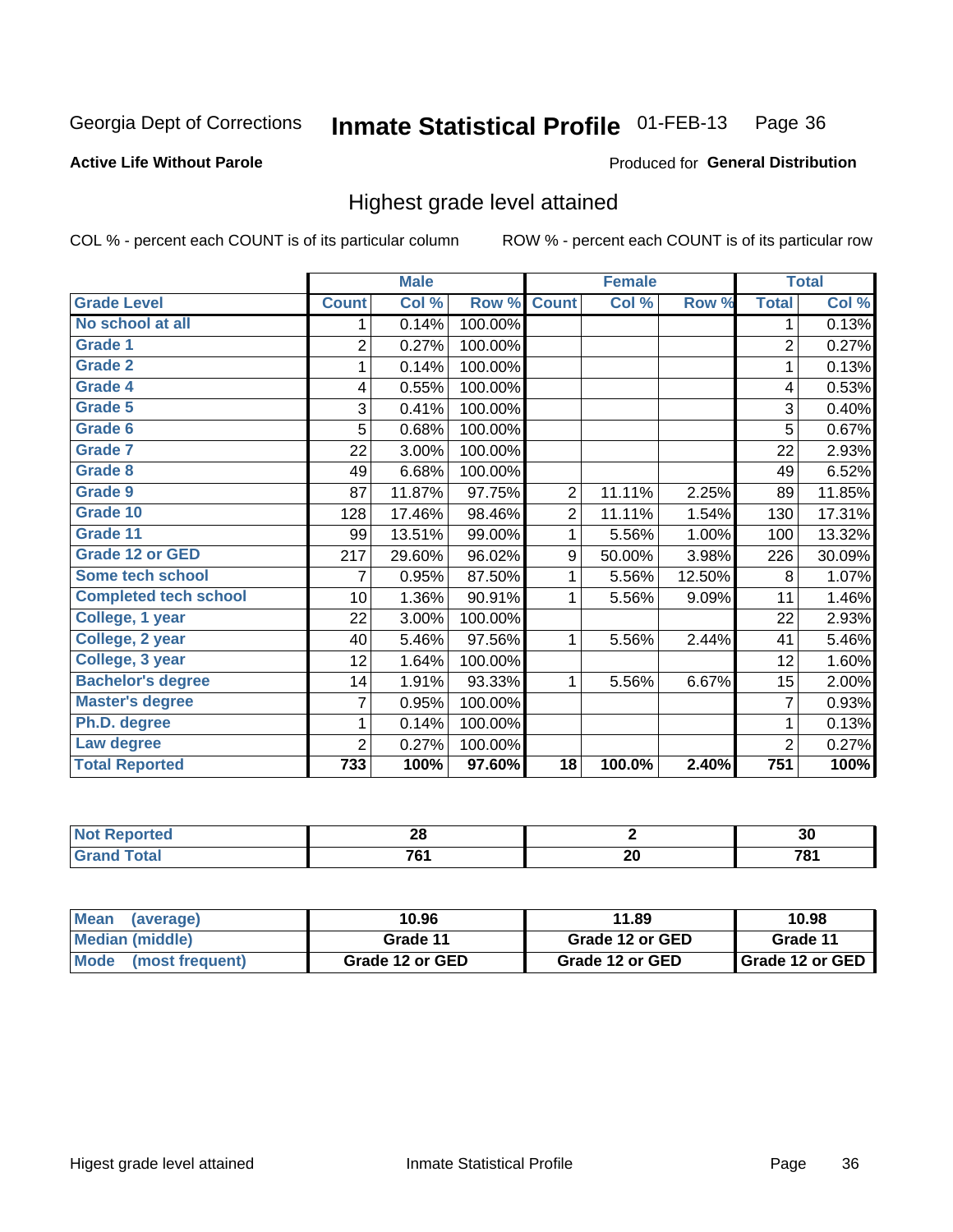### Inmate Statistical Profile 01-FEB-13 Page 37

**Active Life Without Parole** 

Produced for General Distribution

# Culture fair IQ scores

COL % - percent each COUNT is of its particular column

|                       |              | <b>Male</b> |             |    | <b>Female</b> |       |              | <b>Total</b> |
|-----------------------|--------------|-------------|-------------|----|---------------|-------|--------------|--------------|
| <b>IQ Scores</b>      | <b>Count</b> | Col %       | Row % Count |    | Col %         | Row % | <b>Total</b> | Col %        |
| $60 - 69$             | 24           | 4.40%       | 100.00%     |    |               |       | 24           | 4.32%        |
| $70 - 79$             | 42           | 7.71%       | 97.67%      |    | 9.09%         | 2.33% | 43           | 7.73%        |
| $80 - 89$             | 85           | 15.60%      | 97.70%      | 2  | 18.18%        | 2.30% | 87           | 15.65%       |
| $90 - 99$             | 99           | 18.17%      | 97.06%      | 3  | 27.27%        | 2.94% | 102          | 18.35%       |
| $100 - 109$           | 154          | 28.26%      | 98.72%      | 2  | 18.18%        | 1.28% | 156          | 28.06%       |
| $110 - 119$           | 116          | 21.28%      | 98.31%      | 2  | 18.18%        | 1.69% | 118          | 21.22%       |
| $120 - 129$           | 25           | 4.59%       | 96.15%      |    | 9.09%         | 3.85% | 26           | 4.68%        |
| <b>Total Reported</b> | 545          | 100%        | 98.02%      | 11 | 100%          | 1.98% | 556          | 100.0%       |

| <b>Not Reported</b>         | 213 |    | າາາ<br>ZZZ |
|-----------------------------|-----|----|------------|
| <b>Not Valid (under 60)</b> |     |    |            |
| <b>Grand Total</b>          | 761 | 20 | 781        |

| Mean (average)       | 98  | 100 | 98  |
|----------------------|-----|-----|-----|
| Median (middle)      | 101 | 96  | 101 |
| Mode (most frequent) | 105 | 96  | 105 |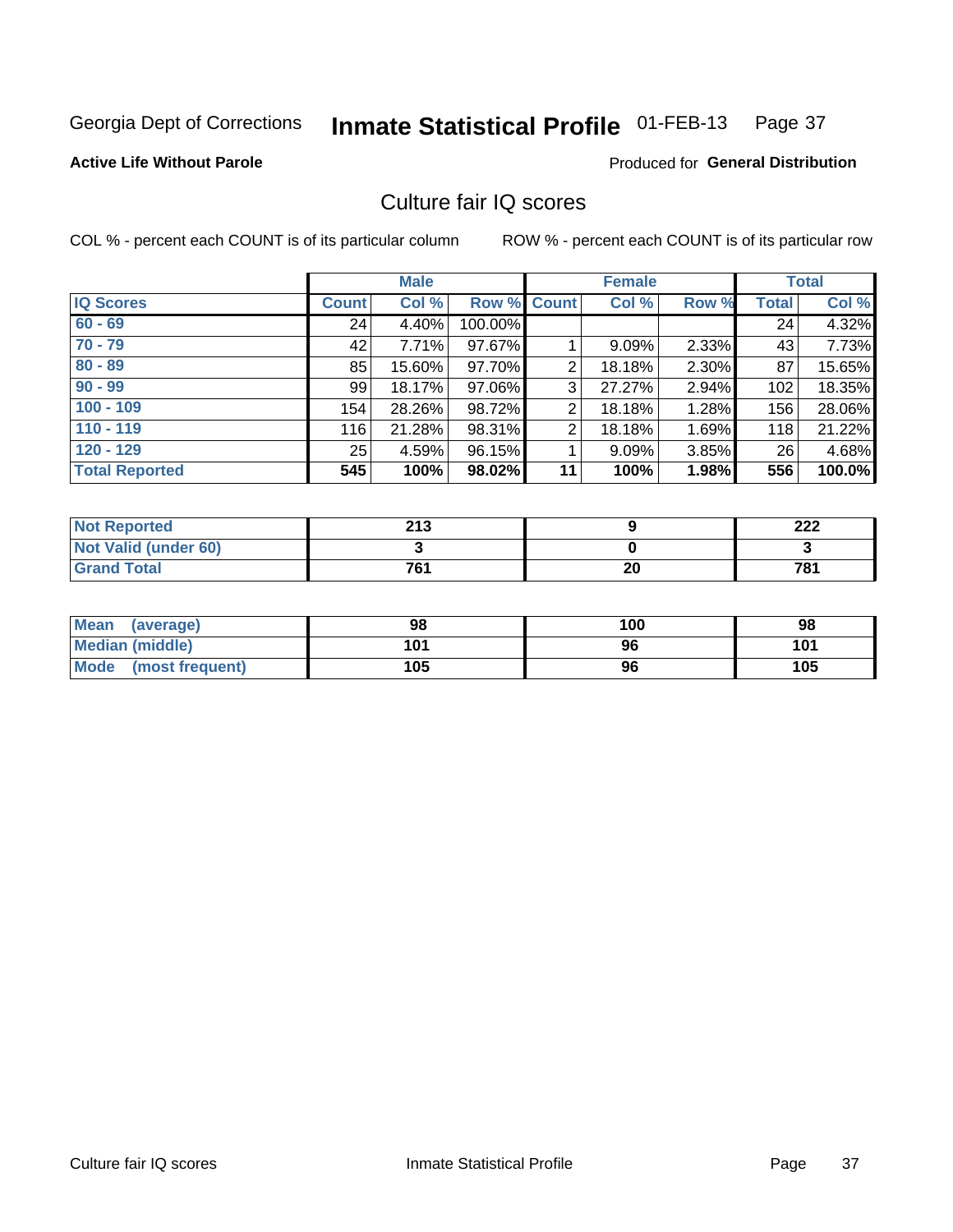### Inmate Statistical Profile 01-FEB-13 Page 38

### **Active Life Without Parole**

## Produced for General Distribution

# Wide Range Achievement Test (WRAT) reading score

COL % - percent each COUNT is of its particular column

|                           |              | <b>Male</b> |         |                | <b>Female</b> |       |              | <b>Total</b> |
|---------------------------|--------------|-------------|---------|----------------|---------------|-------|--------------|--------------|
| <b>WRAT Reading Score</b> | <b>Count</b> | Col %       | Row %   | <b>Count</b>   | Col %         | Row % | <b>Total</b> | Col %        |
| $0.1$ to $0.9$            | 13           | 2.35%       | 100.00% |                |               |       | 13           | 2.30%        |
| 1.0 to 1.9                | 15           | 2.71%       | 100.00% |                |               |       | 15           | 2.66%        |
| 2.0 to 2.9                | 29           | 5.24%       | 96.67%  | 1              | 9.09%         | 3.33% | 30           | 5.32%        |
| 3.0 to 3.9                | 31           | 5.61%       | 100.00% |                |               |       | 31           | 5.50%        |
| 4.0 to 4.9                | 43           | 7.78%       | 100.00% |                |               |       | 43           | 7.62%        |
| 5.0 to 5.9                | 52           | 9.40%       | 96.30%  | $\overline{2}$ | 18.18%        | 3.70% | 54           | 9.57%        |
| 6.0 to 6.9                | 49           | 8.86%       | 100.00% |                |               |       | 49           | 8.69%        |
| 7.0 to 7.9                | 21           | 3.80%       | 100.00% |                |               |       | 21           | 3.72%        |
| 8.0 to 8.9                | 41           | 7.41%       | 100.00% |                |               |       | 41           | 7.27%        |
| 9.0 to 9.9                | 43           | 7.78%       | 97.73%  | 1              | 9.09%         | 2.27% | 44           | 7.80%        |
| 10.0 to 10.9              | 11           | 1.99%       | 91.67%  | 1              | 9.09%         | 8.33% | 12           | 2.13%        |
| 11.0 to 11.9              | 33           | 5.97%       | 94.29%  | $\overline{2}$ | 18.18%        | 5.71% | 35           | 6.21%        |
| 12.0 to 12.9              | 114          | 20.61%      | 99.13%  | 1              | 9.09%         | 0.87% | 115          | 20.39%       |
| 13                        | 58           | 10.49%      | 95.08%  | 3              | 27.27%        | 4.92% | 61           | 10.82%       |
| <b>Total Reported</b>     | 553          | 100%        | 98.05%  | 11             | 100%          | 1.95% | 564          | 100%         |

| <b>Not Reported</b> | 208 |     | 247<br>. |
|---------------------|-----|-----|----------|
| <b>Total</b>        | 704 | nr. | 7۵۰      |
| Grand               |     | ZU  | 1 O I    |

| <b>Mean</b><br>(average)       | 8.34 | 9.76                | 8.36 |
|--------------------------------|------|---------------------|------|
| Median (middle)                | ช. ა | 112<br>. . <u>.</u> | Ծ.J  |
| <b>Mode</b><br>(most frequent) |      |                     | יי   |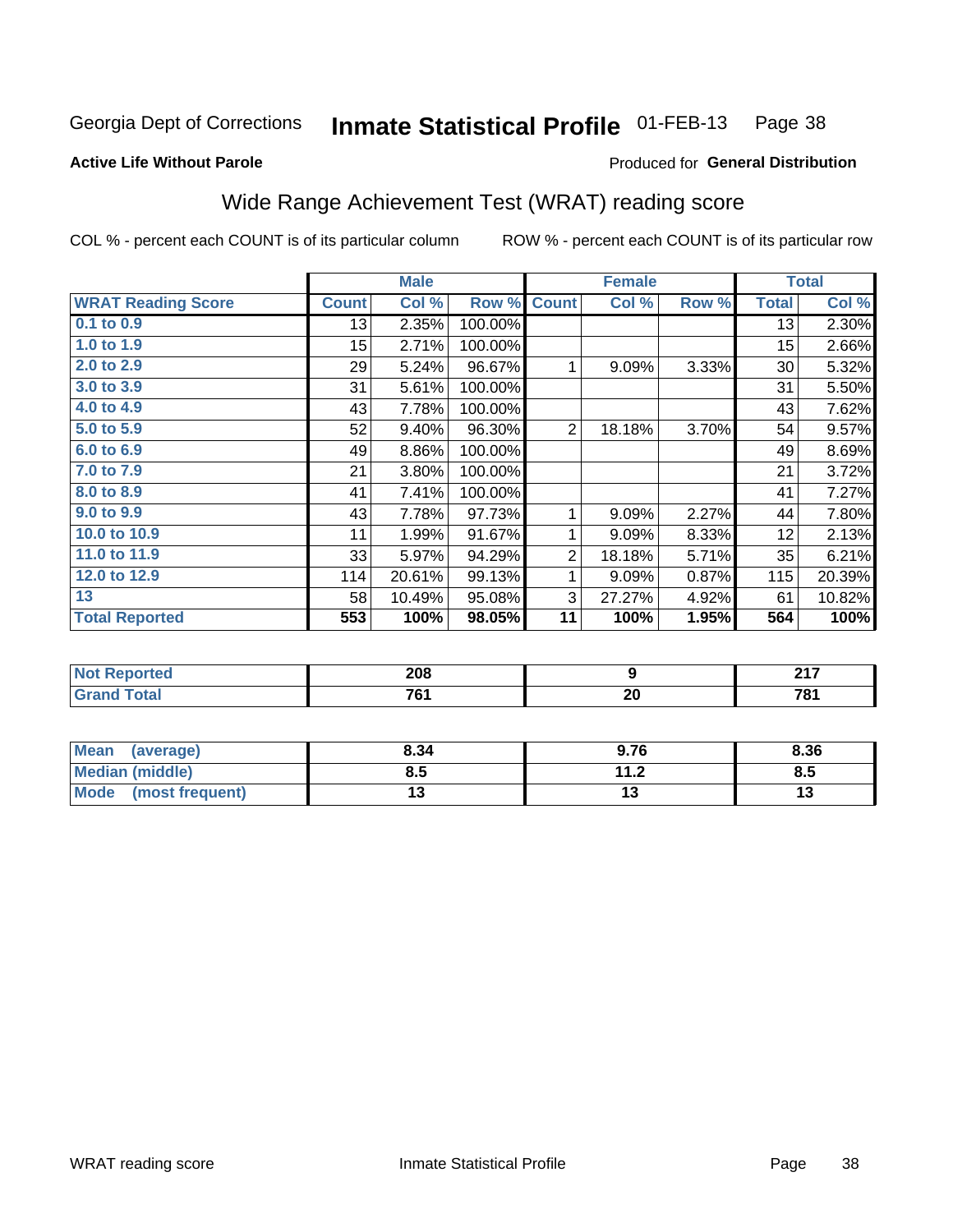### Inmate Statistical Profile 01-FEB-13 Page 39

### **Active Life Without Parole**

## Produced for General Distribution

# Wide Range Achievement Test (WRAT) math score

COL % - percent each COUNT is of its particular column

|                              |              | <b>Male</b> |         |                | <b>Female</b>    |       |              | <b>Total</b>         |
|------------------------------|--------------|-------------|---------|----------------|------------------|-------|--------------|----------------------|
| <b>WRAT Mathematic Score</b> | <b>Count</b> | Col %       | Row %   | <b>Count</b>   | Col %            | Row % | <b>Total</b> | Col %                |
| 0.1 to 0.9                   |              | 0.18%       | 100.00% |                |                  |       | 1            | 0.18%                |
| 1.0 to 1.9                   | 4            | 0.72%       | 100.00% |                |                  |       | 4            | 0.71%                |
| 2.0 to 2.9                   | 16           | 2.89%       | 100.00% |                |                  |       | 16           | 2.84%                |
| 3.0 to 3.9                   | 38           | 6.87%       | 100.00% |                |                  |       | 38           | 6.74%                |
| 4.0 to 4.9                   | 57           | 10.31%      | 96.61%  | $\overline{2}$ | 18.18%           | 3.39% | 59           | 10.46%               |
| 5.0 t0 5.9                   | 72           | 13.02%      | 98.63%  |                | 9.09%            | 1.37% | 73           | 12.94%               |
| 6.0 to 6.9                   | 111          | 20.07%      | 99.11%  | 1              | 9.09%            | 0.89% | 112          | 19.86%               |
| 7.0 to 7.9                   | 70           | 12.66%      | 98.59%  | 1              | 9.09%            | 1.41% | 71           | 12.59%               |
| 8.0 to 8.9                   | 43           | 7.78%       | 95.56%  | $\overline{2}$ | 18.18%           | 4.44% | 45           | 7.98%                |
| 9.0 to 9.9                   | 57           | 10.31%      | 96.61%  | $\overline{2}$ | 18.18%           | 3.39% | 59           | 10.46%               |
| 10.0 to 10.9                 | 25           | 4.52%       | 100.00% |                |                  |       | 25           | 4.43%                |
| 11.0 to 11.9                 | 15           | 2.71%       | 100.00% |                |                  |       | 15           | 2.66%                |
| 12.0 to 12.9                 | 34           | 6.15%       | 97.14%  | 1              | 9.09%            | 2.86% | 35           | 6.21%                |
| 13                           | 10           | 1.81%       | 90.91%  | 1              | 9.09%            | 9.09% | 11           | 1.95%                |
| <b>Total Reported</b>        | 553          | 100%        | 98.05%  | 11             | 100%             | 1.95% | 564          | $\overline{100.0\%}$ |
|                              |              |             |         |                |                  |       |              |                      |
| <b>Not Reported</b>          |              | 208         |         |                | $\boldsymbol{9}$ |       |              | 217                  |
| <b>Grand Total</b>           |              | 761         |         |                | 20               |       |              | 781                  |

| Mean (average)         | ר ר<br>$-22$ | 0.Z  | 7.24 |
|------------------------|--------------|------|------|
| <b>Median (middle)</b> | 6.9          | 0.Z  | 6.9  |
| Mode (most frequent)   | 6.9          | ۰. . | 6.9  |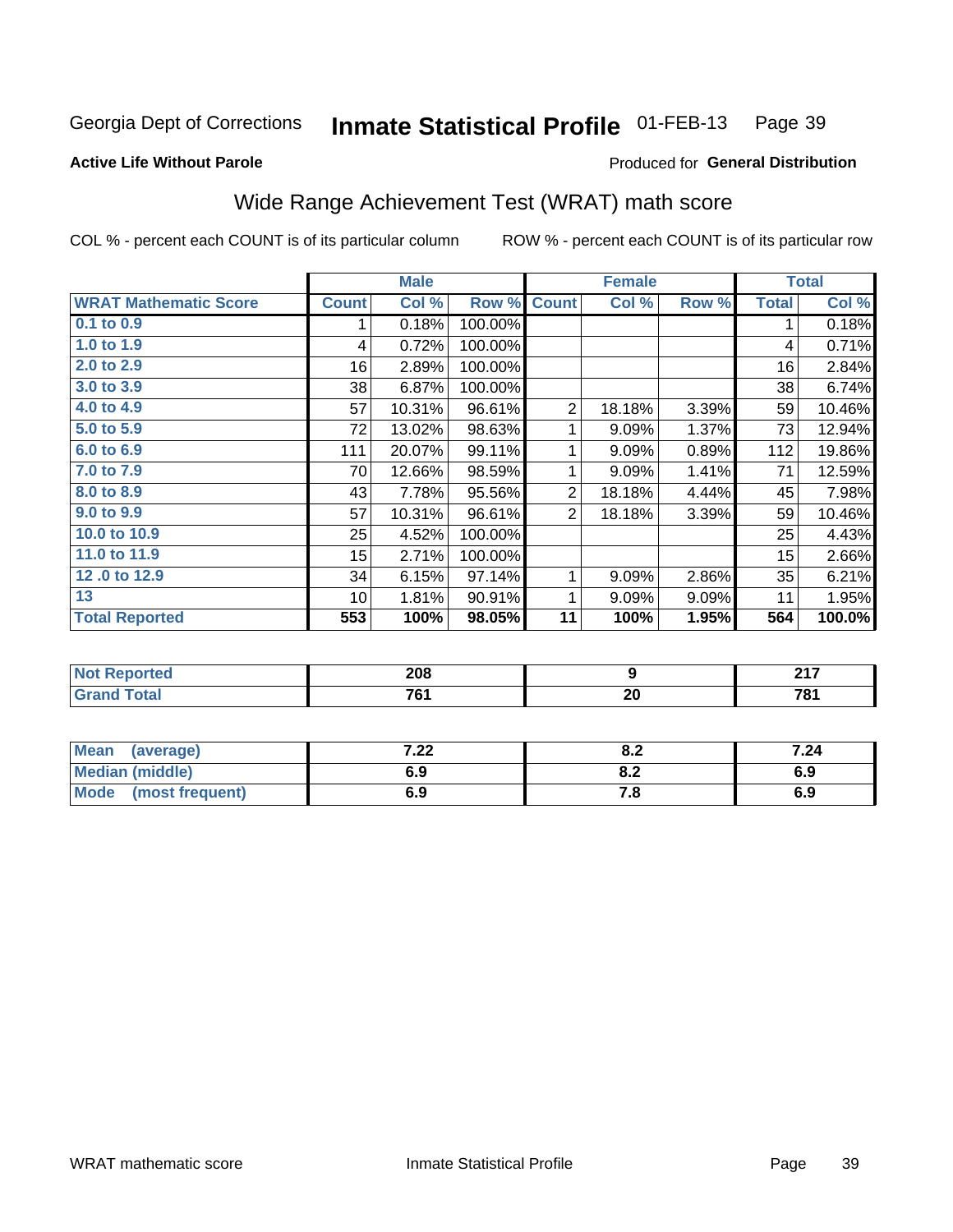### Inmate Statistical Profile 01-FEB-13 Page 40

### **Active Life Without Parole**

## Produced for General Distribution

# Wide Range Achievement Test (WRAT) spelling score

COL % - percent each COUNT is of its particular column

ROW % - percent each COUNT is of its particular row

 $\overline{20}$ 

|                            |              | <b>Male</b> |         |              | <b>Female</b>    |       |              | <b>Total</b> |
|----------------------------|--------------|-------------|---------|--------------|------------------|-------|--------------|--------------|
| <b>WRAT Spelling Score</b> | <b>Count</b> | Col %       | Row %   | <b>Count</b> | Col %            | Row % | <b>Total</b> | Col %        |
| 0.1 to 0.9                 | 6            | 1.09%       | 100.00% |              |                  |       | 6            | 1.07%        |
| 1.0 to 1.9                 | 25           | 4.53%       | 100.00% |              |                  |       | 25           | 4.44%        |
| 2.0 to 2.9                 | 38           | 6.88%       | 100.00% |              |                  |       | 38           | 6.75%        |
| 3.0 to 3.9                 | 30           | 5.43%       | 100.00% |              |                  |       | 30           | 5.33%        |
| 4.0 to 4.9                 | 45           | 8.15%       | 97.83%  | 1            | 9.09%            | 2.17% | 46           | 8.17%        |
| 5.0 to 5.9                 | 56           | 10.14%      | 100.00% |              |                  |       | 56           | 9.95%        |
| 6.0 to 6.9                 | 63           | 11.41%      | 98.44%  | 1            | 9.09%            | 1.56% | 64           | 11.37%       |
| 7.0 to 7.9                 | 48           | 8.70%       | 97.96%  | 1            | 9.09%            | 2.04% | 49           | 8.70%        |
| 8.0 to 8.9                 | 43           | 7.79%       | 97.73%  | 1            | 9.09%            | 2.27% | 44           | 7.82%        |
| 9.0 to 9.9                 | 39           | 7.07%       | 100.00% |              |                  |       | 39           | 6.93%        |
| 10.0 to 10.9               | 34           | 6.16%       | 100.00% |              |                  |       | 34           | 6.04%        |
| 11.0 to $11.9$             | 36           | 6.52%       | 92.31%  | 3            | 27.27%           | 7.69% | 39           | 6.93%        |
| 12.0 to 12.9               | 60           | 10.87%      | 95.24%  | 3            | 27.27%           | 4.76% | 63           | 11.19%       |
| 13                         | 29           | 5.25%       | 96.67%  | 1            | 9.09%            | 3.33% | 30           | 5.33%        |
| <b>Total Reported</b>      | 552          | 100%        | 98.05%  | 11           | 100%             | 1.95% | 563          | 100.0%       |
|                            |              |             |         |              |                  |       |              |              |
| <b>Not Reported</b>        |              | 209         |         |              | $\boldsymbol{9}$ |       |              | 218          |

| <b>Mean</b><br>(average) | 7.52 | 10.12         | 7.57 |
|--------------------------|------|---------------|------|
| <b>Median (middle)</b>   |      | 11 S<br>.     | ن. ا |
| Mode<br>(most frequent)  | o.J  | 122<br>د. ∠ ا | 8.5  |

 $761$ 

**Grand Total** 

 $781$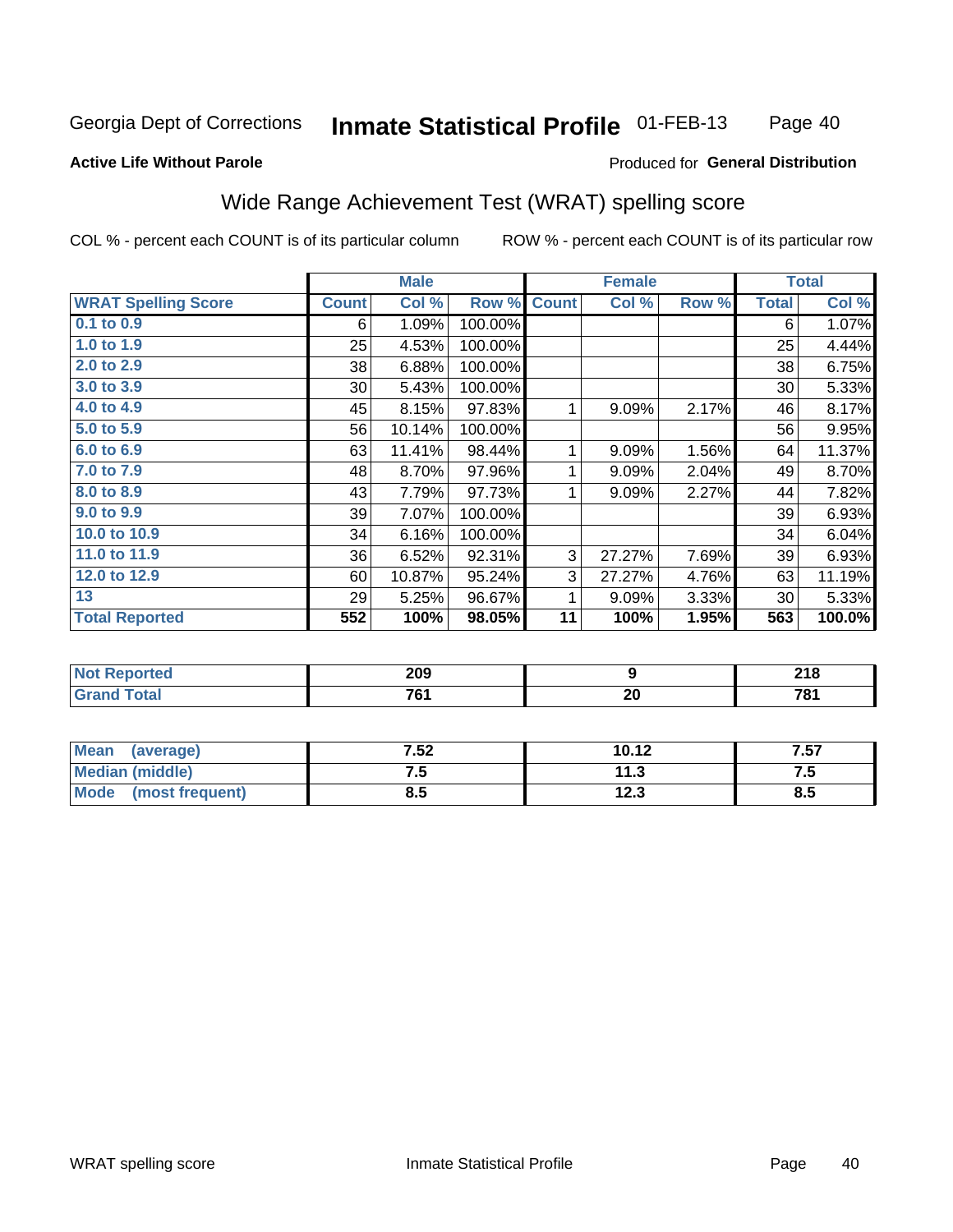## **Active Life Without Parole**

## Produced for General Distribution

## Scope of substance abuse - summary

COL % - percent each COUNT is of its particular column

|                        |              | <b>Male</b> |         |                 | <b>Female</b> |          |              | <b>Total</b> |
|------------------------|--------------|-------------|---------|-----------------|---------------|----------|--------------|--------------|
| <b>Substance Abuse</b> | <b>Count</b> | Col %       | Row %   | <b>Count</b>    | Col %         | Row %    | <b>Total</b> | Col %        |
| <b>None</b>            | 399          | 52.43%      | 96.84%  | 13 <sub>1</sub> | $65.00\%$     | $3.16\%$ | 412          | 52.75%       |
| <b>Drugs only</b>      | 202          | 26.54%      | 98.06%  |                 | $20.00\%$     | 1.94%    | 206          | 26.38%       |
| <b>Alcohol only</b>    | 37           | 4.86%       | 100.00% |                 |               |          | 37           | 4.74%        |
| Drugs and alcohol      | 123          | 16.16%      | 97.62%  |                 | $15.00\%$     | 2.38%    | 126          | 16.13%       |
| <b>Total Reported</b>  | 761          | 100%        | 97.44%  | 20              | 100%          | 2.56%    | 781          | 100%         |

| <b>Not</b><br>eported<br>    |    |          |                          |
|------------------------------|----|----------|--------------------------|
| <b>Total</b><br><b>Grand</b> | -- | ^^<br>ΔV | $\overline{\phantom{a}}$ |

| <b>Mod</b><br>'one<br>None<br><b>None</b> |
|-------------------------------------------|
|-------------------------------------------|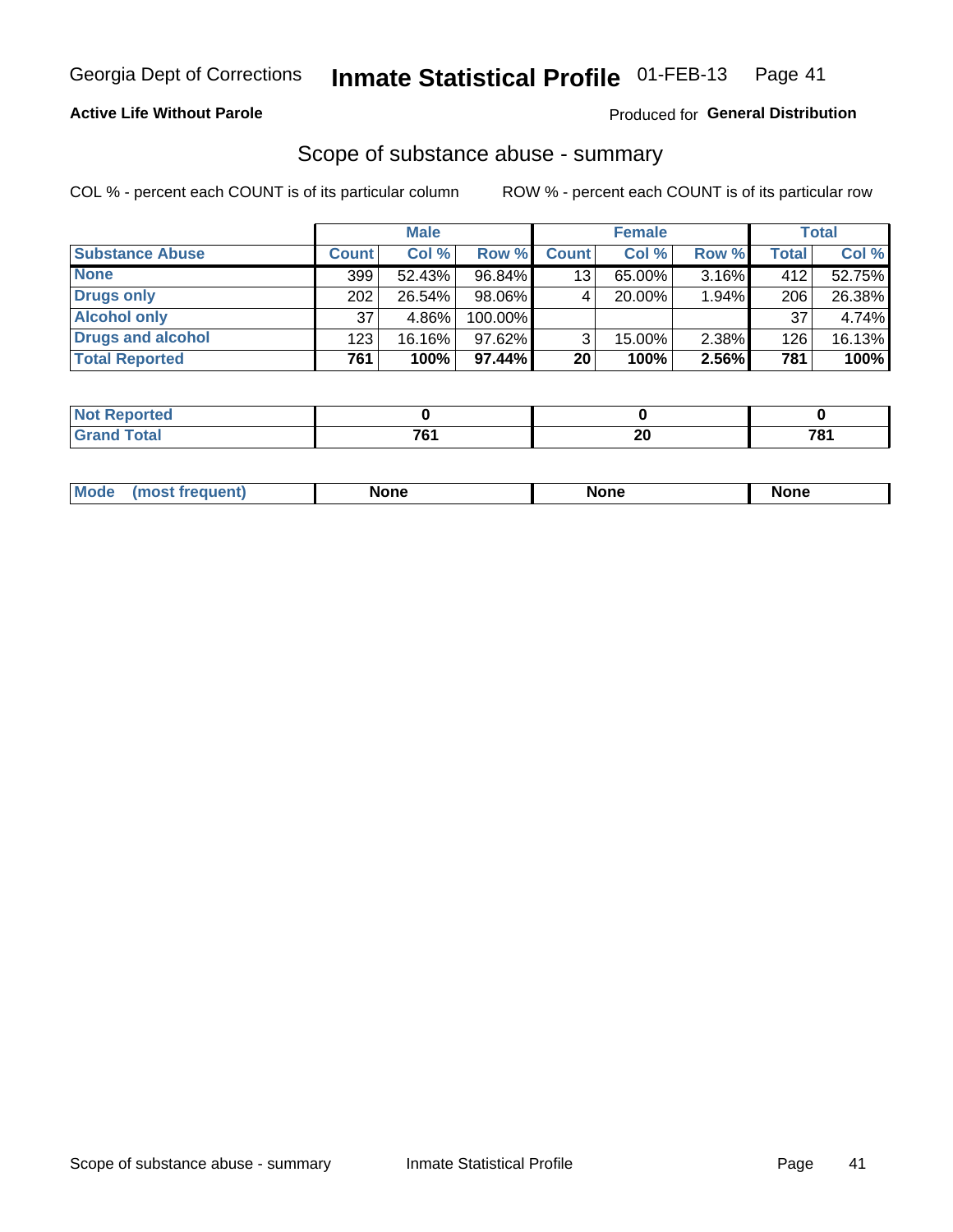## **Active Life Without Parole**

## **Produced for General Distribution**

## Scope of substance abuse - detail

COL % - percent each COUNT is of its particular column

|                                         |                | <b>Male</b> |         |              | <b>Female</b> |        |              | <b>Total</b> |
|-----------------------------------------|----------------|-------------|---------|--------------|---------------|--------|--------------|--------------|
| <b>Substance Abuse</b>                  | <b>Count</b>   | Col %       | Row %   | <b>Count</b> | Col %         | Row %  | <b>Total</b> | Col %        |
| No drug or alcohol problems             | 399            | 52.43%      | 96.84%  | 13           | 65.00%        | 3.16%  | 412          | 52.75%       |
| Drug addiction but no alcohol           | 3              | 0.39%       | 100.00% |              |               |        | 3            | 0.38%        |
| <b>Drug addiction and alcohol</b>       | 3              | 0.39%       | 100.00% |              |               |        | 3            | 0.38%        |
| abuse                                   |                |             |         |              |               |        |              |              |
| <b>Drug addiction and alcoholism</b>    | $\overline{2}$ | 0.26%       | 100.00% |              |               |        | 2            | 0.26%        |
| No drug problem but alcohol             | 31             | 4.07%       | 100.00% |              |               |        | 31           | 3.97%        |
| abuse                                   |                |             |         |              |               |        |              |              |
| No drug problem but alcoholism          | 6              | 0.79%       | 100.00% |              |               |        | 6            | 0.77%        |
| Drug experiment but no alcohol          | 116            | 15.24%      | 99.15%  |              | 5.00%         | 0.85%  | 117          | 14.98%       |
| <b>Drug experiment &amp; alcohol</b>    | 13             | 1.71%       | 100.00% |              |               |        | 13           | 1.66%        |
| abuse                                   |                |             |         |              |               |        |              |              |
| <b>Drug experiment &amp; alcoholism</b> | 11             | 1.45%       | 100.00% |              |               |        | 11           | 1.41%        |
| Drug abuse but no alcohol               | 83             | 10.91%      | 96.51%  | 3            | 15.00%        | 3.49%  | 86           | 11.01%       |
| Drug abuse and alcohol abuse            | 79             | 10.38%      | 98.75%  |              | 5.00%         | 1.25%  | 80           | 10.24%       |
| <b>Drug abuse and alcoholism</b>        | 15             | 1.97%       | 88.24%  | 2            | 10.00%        | 11.76% | 17           | 2.18%        |
| <b>Total Reported</b>                   | 761            | 100%        | 97.44%  | 20           | 100%          | 2.56%  | 781          | 100%         |

| portea<br>. IN A       |                           |         |               |
|------------------------|---------------------------|---------|---------------|
| $\sim$ $\sim$<br>_____ | <b>704</b><br>'υ.<br>____ | ົ<br>ZU | 781<br>$\sim$ |

| Mode (most frequent) | No drug or alcohol problems No drug or alcohol problems No drug or alcohol |          |
|----------------------|----------------------------------------------------------------------------|----------|
|                      |                                                                            | problems |
|                      |                                                                            |          |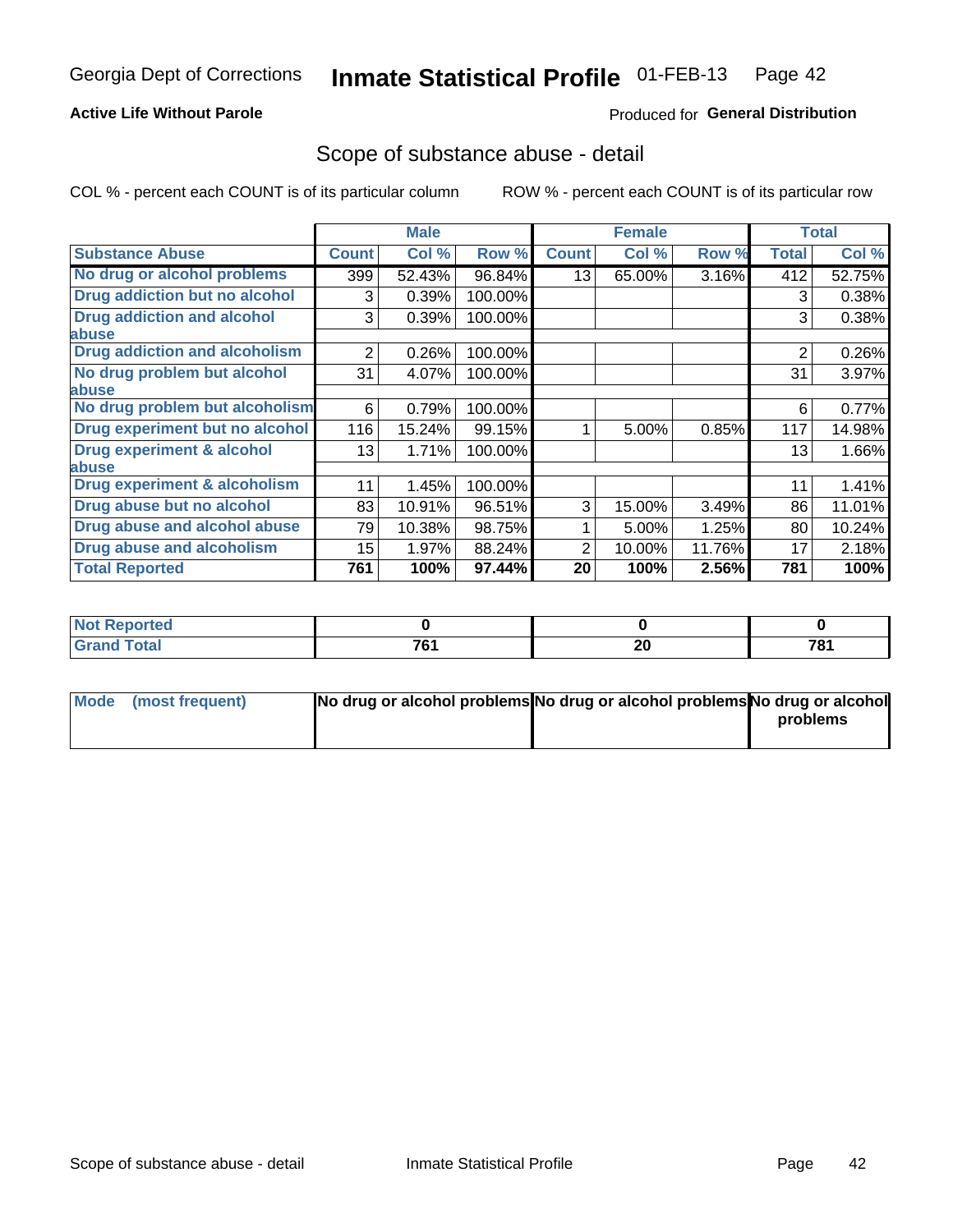### Inmate Statistical Profile 01-FEB-13 Page 43

### **Active Life Without Parole**

## **Produced for General Distribution**

# Current / last mental health treatment level

COL % - percent each COUNT is of its particular column

|                                    |              | <b>Male</b> |         |                 | <b>Female</b> |       |              | <b>Total</b> |
|------------------------------------|--------------|-------------|---------|-----------------|---------------|-------|--------------|--------------|
| <b>Mental Health Treatment Lev</b> | <b>Count</b> | Col %       | Row %   | <b>Count</b>    | Col %         | Row % | <b>Total</b> | Col %        |
| 1 No problem at current time       | 144          | 44.17%      | 97.30%  | 4               | 28.57%        | 2.70% | 148          | 43.53%       |
| 2 Receiving outpatient             | 121          | 37.12%      | 92.37%  | 10 <sub>1</sub> | 71.43%        | 7.63% | 131          | 38.53%       |
| <b>Treatment</b>                   |              |             |         |                 |               |       |              |              |
| 3 Inpatient, moderate              | 53           | 16.26%      | 100.00% |                 |               |       | 53           | 15.59%       |
| <b>Treatment</b>                   |              |             |         |                 |               |       |              |              |
| 4 Inpatient, intensive             | 8            | 2.45%       | 100.00% |                 |               |       | 8            | 2.35%        |
| Treatment                          |              |             |         |                 |               |       |              |              |
| <b>Total Evaluated</b>             | 326          | 100%        | 95.88%  | 14 <sub>1</sub> | 100%          | 4.12% | 340          | 100%         |

| Never had MH evaluation | 435 |    | 441        |
|-------------------------|-----|----|------------|
| Total                   | 761 | ∽— | 70.<br>1 O |

| <b>Median (middle)</b> | <b>Receiving outpatient</b><br>treatment | <b>Receiving outpatient</b><br>treatment | <b>Receiving</b><br>outpatient<br>treatment |  |  |
|------------------------|------------------------------------------|------------------------------------------|---------------------------------------------|--|--|
| <b>Mode</b>            | No problem at current time               | <b>Receiving outpatient</b>              | No problem at                               |  |  |
| (most frequent)        |                                          | treatment                                | current time                                |  |  |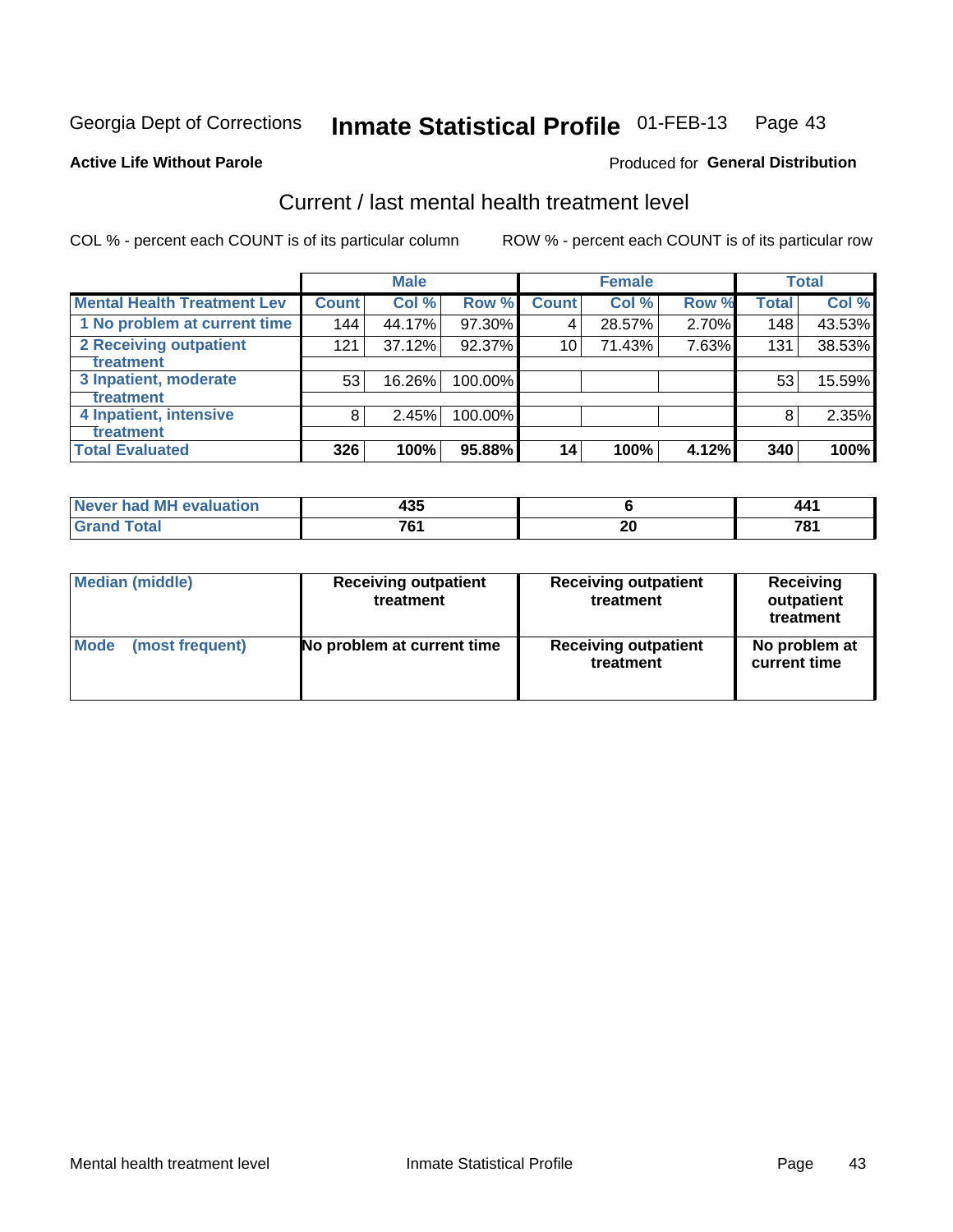#### Inmate Statistical Profile 01-FEB-13 Page 44

## **Active Life Without Parole**

## Produced for General Distribution

# PULHESDWIT medical scale - 'P' overall condition ('P'hysical)

COL % - percent each COUNT is of its particular column

|                                  |                | <b>Male</b> |                    |    | <b>Female</b> |       |                 | <b>Total</b> |
|----------------------------------|----------------|-------------|--------------------|----|---------------|-------|-----------------|--------------|
| 'P' Overall Condition            | Count l        | Col %       | <b>Row % Count</b> |    | Col %         | Row % | <b>Total</b>    | Col %        |
| 1 No medical illness             | 504            | 72.10%      | 98.82%             | 6  | 35.29%        | 1.18% | 510             | 71.23%       |
| 2 Well-controlled chronic        | 166            | 23.75%      | 93.79%             | 11 | 64.71%        | 6.21% | 177             | 24.72%       |
| <b>illness</b>                   |                |             |                    |    |               |       |                 |              |
| 3 Poorly-controlled chronic      | 26             | 3.72%       | 100.00%            |    |               |       | 26 <sub>1</sub> | 3.63%        |
| <b>illness</b>                   |                |             |                    |    |               |       |                 |              |
| 4 Significant problems requiring | 3 <sup>1</sup> | 0.43%       | 100.00%            |    |               |       | 3               | 0.42%        |
| special housing                  |                |             |                    |    |               |       |                 |              |
| <b>Total Reported</b>            | 699            | 100%        | 97.63%             | 17 | 100%          | 2.37% | 716             | 100%         |

| . .<br>∽ |                                 | - -<br>vu |
|----------|---------------------------------|-----------|
| 704      | - -<br>$\overline{\phantom{0}}$ | 704       |

| <b>Mode</b> | (most frequent) | 1 No medical illness | 2 Well-controlled chronic<br>illness | 1 No medical<br>illness |
|-------------|-----------------|----------------------|--------------------------------------|-------------------------|
|-------------|-----------------|----------------------|--------------------------------------|-------------------------|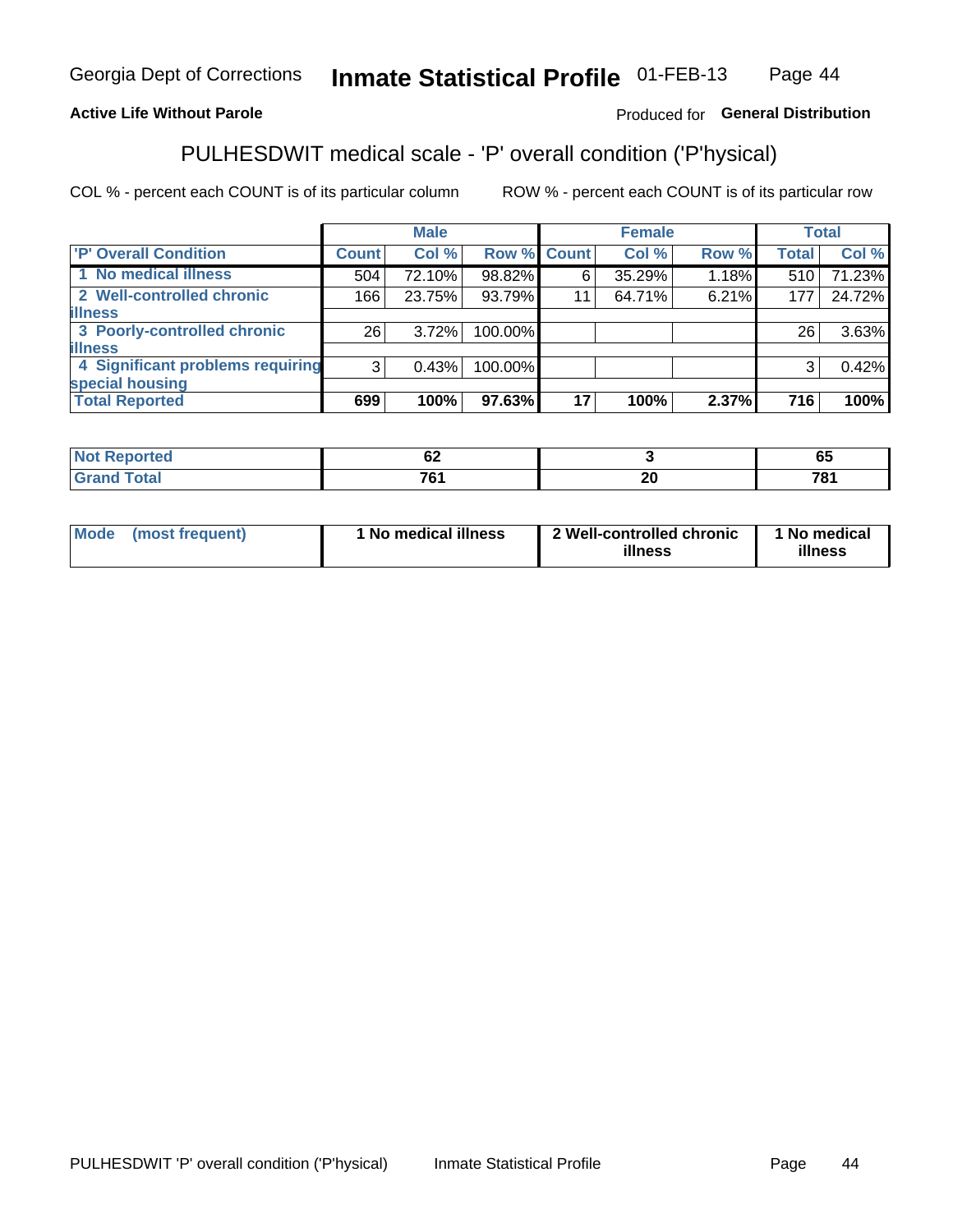## **Active Life Without Parole**

## Produced for General Distribution

# PULHESDWIT medical scale - 'U' upper body

COL % - percent each COUNT is of its particular column

|                              |              | <b>Male</b> |         |              | <b>Female</b> |        |              | <b>Total</b> |
|------------------------------|--------------|-------------|---------|--------------|---------------|--------|--------------|--------------|
| <b>U' Upper Body</b>         | <b>Count</b> | Col %       | Row %   | <b>Count</b> | Col %         | Row %  | <b>Total</b> | Col %        |
| 1 Upper bones, joints,       | 665          | 95.41%      | 97.94%  | 14           | 82.35%        | 2.06%  | 679          | 95.10%       |
| muscles all OK               |              |             |         |              |               |        |              |              |
| 2 One or both arms minimally | 24           | 3.44%       | 88.89%  | 3            | 17.65%        | 11.11% | 27           | 3.78%        |
| limited                      |              |             |         |              |               |        |              |              |
| 3 One or both arms           | 6            | $0.86\%$    | 100.00% |              |               |        | 6            | 0.84%        |
| <b>moderately limited</b>    |              |             |         |              |               |        |              |              |
| 4 One arm disabled,          |              | 0.14%       | 100.00% |              |               |        |              | 0.14%        |
| paralyzed, or amputated      |              |             |         |              |               |        |              |              |
| 5 Both arms disabled,        |              | 0.14%       | 100.00% |              |               |        |              | 0.14%        |
| paralyzed, or amputated      |              |             |         |              |               |        |              |              |
| <b>Total Reported</b>        | 697          | 100%        | 97.62%  | 17           | 100%          | 2.38%  | 714          | 100%         |

| <b>Not Reported</b> |     |    | $\sim$<br>v. |
|---------------------|-----|----|--------------|
| <b>Grand Total</b>  | 704 | ົ  | 70.          |
|                     | ו ט | ∠∪ | 1 U          |

| Mode (most frequent) | 1 Upper bones, joints,<br>muscles all OK | 1 Upper bones, joints,<br>muscles all OK | 1 Upper bones,<br>joints, muscles all<br>ΟK |
|----------------------|------------------------------------------|------------------------------------------|---------------------------------------------|
|----------------------|------------------------------------------|------------------------------------------|---------------------------------------------|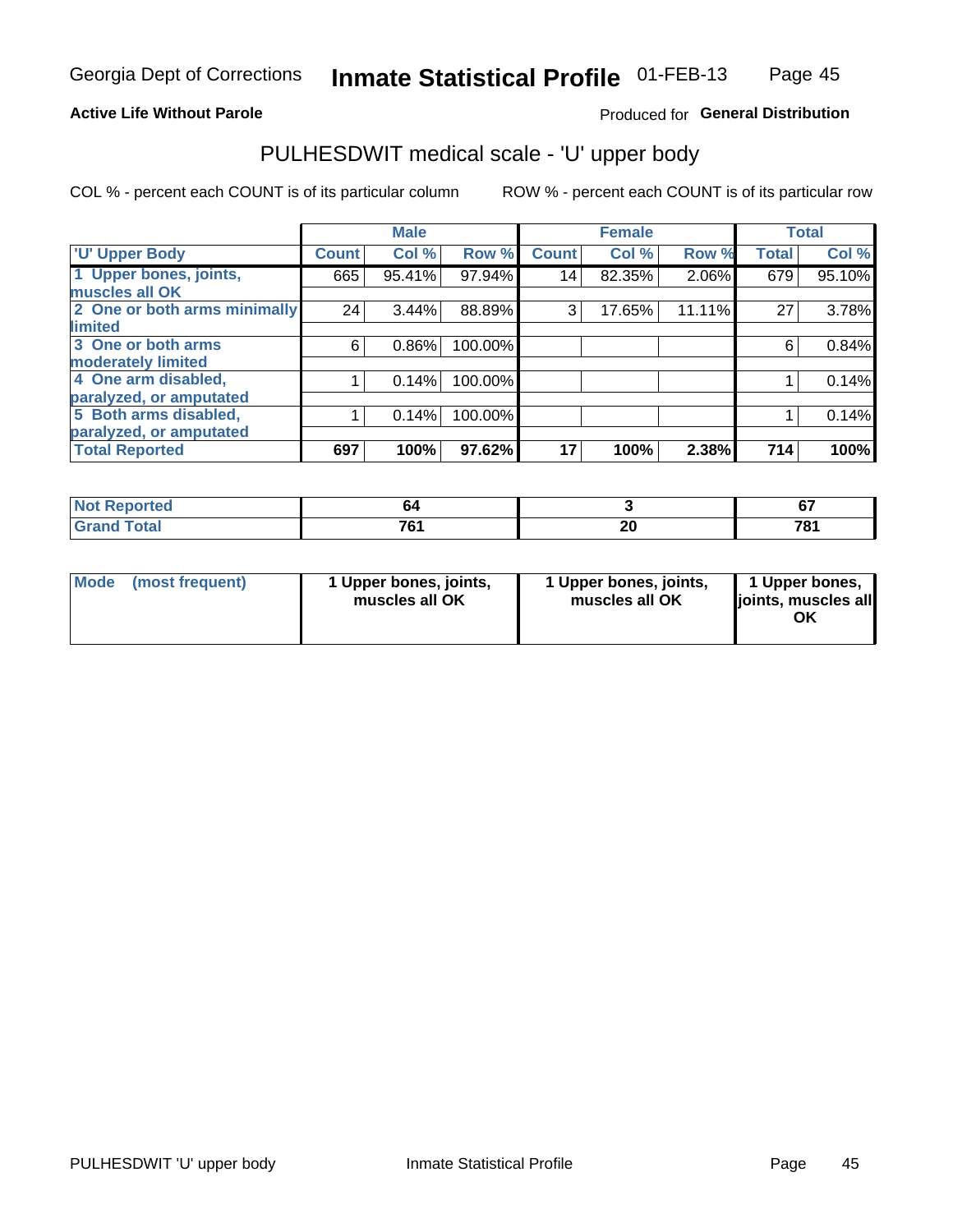## **Active Life Without Parole**

## Produced for General Distribution

# PULHESDWIT medical scale - 'L' lower body

COL % - percent each COUNT is of its particular column

|                                |                 | <b>Male</b> |         |              | <b>Female</b> |       |                 | <b>Total</b> |
|--------------------------------|-----------------|-------------|---------|--------------|---------------|-------|-----------------|--------------|
| 'L' Lower Body                 | <b>Count</b>    | Col %       | Row %   | <b>Count</b> | Col %         | Row % | <b>Total</b>    | Col %        |
| 1 Lower bones, joints,         | 602             | 86.37%      | 97.73%  | 14           | 82.35%        | 2.27% | 616             | 86.27%       |
| muscles all OK                 |                 |             |         |              |               |       |                 |              |
| 2 One or both legs minimally   | 80              | 11.48%      | 96.39%  | 3            | 17.65%        | 3.61% | 83              | 11.62%       |
| limited                        |                 |             |         |              |               |       |                 |              |
| 3 One or both legs             | 13 <sub>1</sub> | 1.87%       | 100.00% |              |               |       | 13 <sub>1</sub> | 1.82%        |
| moderately limited             |                 |             |         |              |               |       |                 |              |
| 4 One leg disabled, paralyzed, | 2               | 0.29%       | 100.00% |              |               |       | 2               | 0.28%        |
| or amputated                   |                 |             |         |              |               |       |                 |              |
| <b>Total Reported</b>          | 697             | 100%        | 97.62%  | 17           | 100%          | 2.38% | 714             | 100%         |

| <b>Not Reported</b>        | nΖ                       |    | $\sim$    |
|----------------------------|--------------------------|----|-----------|
| <b>Grand Total</b><br>Grar | $\overline{\phantom{a}}$ | Æν | 704<br>ο. |

| Mode | (most frequent) | 1 Lower bones, joints,<br>muscles all OK | 1 Lower bones, joints,<br>muscles all OK | 1 Lower bones,<br>ljoints, muscles all<br>OK |
|------|-----------------|------------------------------------------|------------------------------------------|----------------------------------------------|
|------|-----------------|------------------------------------------|------------------------------------------|----------------------------------------------|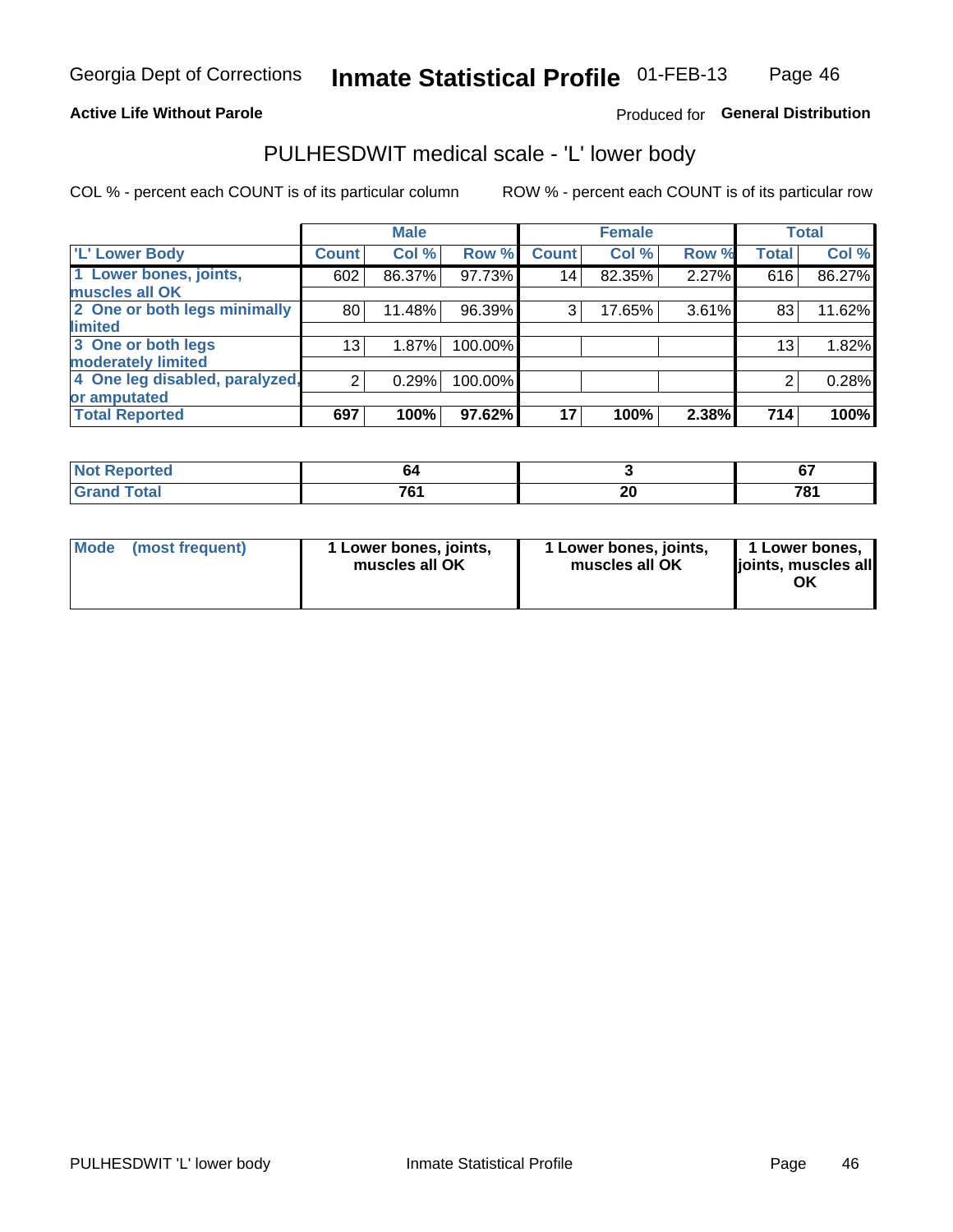### **Active Life Without Parole**

## Produced for General Distribution

# PULHESDWIT medical scale - 'H' hearing

COL % - percent each COUNT is of its particular column

|                                |              | <b>Male</b> |             |    | <b>Female</b> |       | <b>Total</b> |        |
|--------------------------------|--------------|-------------|-------------|----|---------------|-------|--------------|--------|
| <b>H' Hearing</b>              | <b>Count</b> | Col %       | Row % Count |    | Col %         | Row % | <b>Total</b> | Col %  |
| 1 Normal hearing both ears     | 684          | 98.42%      | 97.57%      |    | 100.00%       | 2.43% | 701          | 98.46% |
| 2 Some loss in one ear with    | 9            | 1.29%       | 100.00%     |    |               |       | 9            | 1.26%  |
| other OK, or mild loss in both |              |             |             |    |               |       |              |        |
| 3 Total loss in one ear with   |              | 0.14%       | 100.00%     |    |               |       |              | 0.14%  |
| mild loss in other             |              |             |             |    |               |       |              |        |
| 4 Severe loss in both ears     |              | 0.14%       | 100.00%     |    |               |       |              | 0.14%  |
| <b>Total Reported</b>          | 695          | 100%        | 97.61%      | 17 | 100%          | 2.39% | 712          | 100%   |

|                             | oc                   |        | ໐ະ            |
|-----------------------------|----------------------|--------|---------------|
| $\sim$ $\sim$ $\sim$ $\sim$ | $\rightarrow$        | …      | 781           |
|                             | $\sim$ $\sim$ $\sim$ | $\sim$ | $\sim$ $\sim$ |

|  | Mode (most frequent) | 1 Normal hearing both ears 1 Normal hearing both ears 1 Normal hearing |  | both ears |
|--|----------------------|------------------------------------------------------------------------|--|-----------|
|--|----------------------|------------------------------------------------------------------------|--|-----------|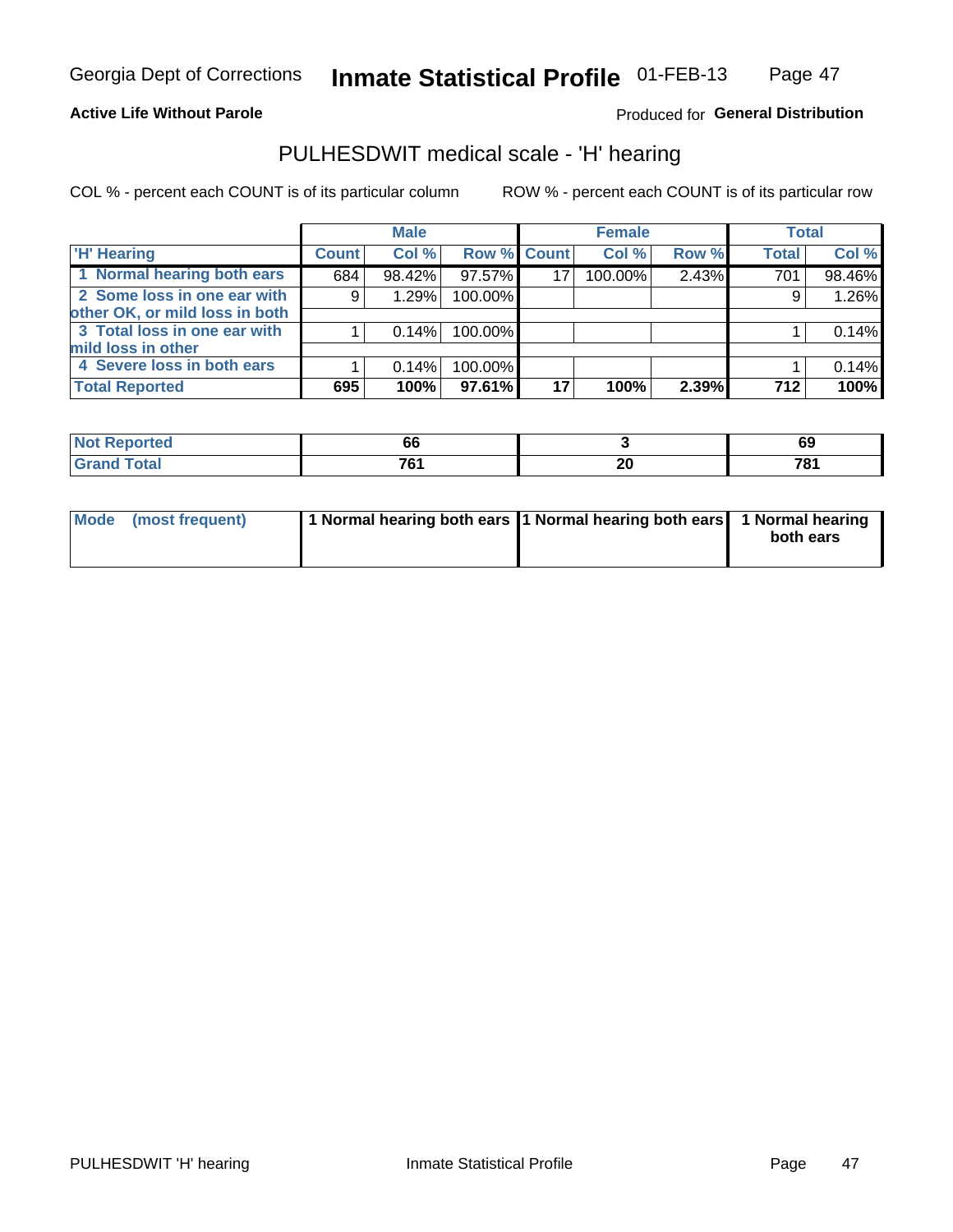## **Active Life Without Parole**

## Produced for General Distribution

## PULHESDWIT medical scale - 'E' vision

COL % - percent each COUNT is of its particular column

|                                |              | <b>Male</b> |             |    | <b>Female</b> |       |              | <b>Total</b> |
|--------------------------------|--------------|-------------|-------------|----|---------------|-------|--------------|--------------|
| <b>E' Vision</b>               | <b>Count</b> | Col %       | Row % Count |    | Col %         | Row % | <b>Total</b> | Col %        |
| 1 Correctable to 20/40 in both | 491          | 76.12%      | 98.00%      | 10 | 58.82%        | 2.00% | 501          | 75.68%       |
| eyes                           |              |             |             |    |               |       |              |              |
| 2 Correctable to 20/70 in one  | 139          | 21.55%      | 95.86%      | 6  | 35.29%        | 4.14% | 145          | 21.90%       |
| eye, may be blind in other     |              |             |             |    |               |       |              |              |
| 3 Correctable to 20/200 in one | 13           | 2.02%       | 92.86%      |    | 5.88%         | 7.14% | 14           | 2.11%        |
| eye, may be blind in other     |              |             |             |    |               |       |              |              |
| 4 One eye not correctable to   |              | 0.31%       | 100.00%     |    |               |       |              | 0.30%        |
| 20/200, other may be blind     |              |             |             |    |               |       |              |              |
| <b>Total Reported</b>          | 645          | 100%        | 97.43%      | 17 | 100%          | 2.57% | 662          | 100%         |

| <b>Not Reported</b> | . I v      |                 | 11 O<br>. |
|---------------------|------------|-----------------|-----------|
| Total               | 761<br>ויט | ົ<br>Zu<br>____ | 781       |

| Mode (most frequent) | 1 Correctable to 20/40 in both<br>eves | 1 Correctable to 20/40 in   1 Correctable to<br>both eyes | 20/40 in both eyes |
|----------------------|----------------------------------------|-----------------------------------------------------------|--------------------|
|                      |                                        |                                                           |                    |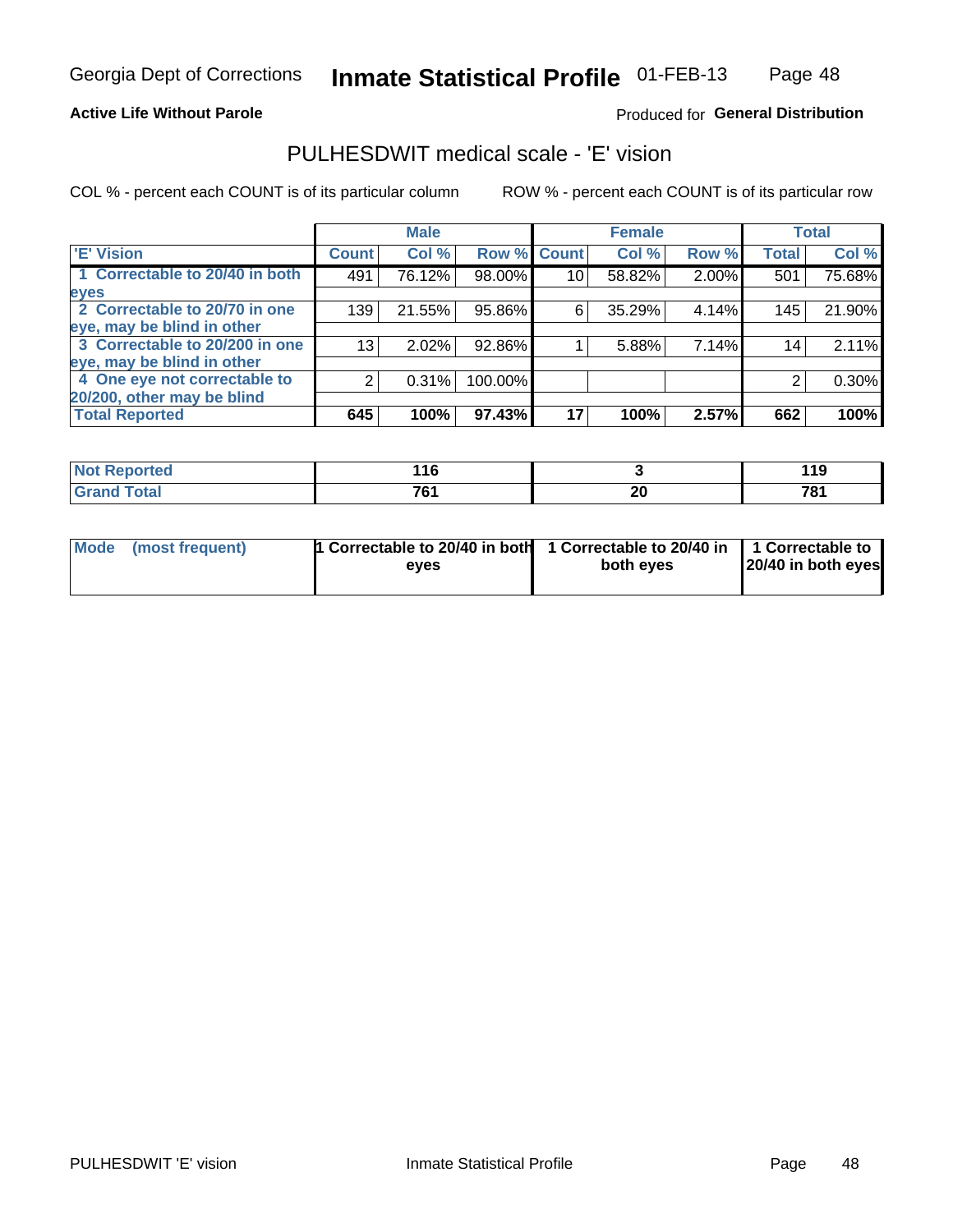## **Active Life Without Parole**

## Produced for General Distribution

# PULHESDWIT medical scale - 'S' pSychiatric

COL % - percent each COUNT is of its particular column

|                                |              | <b>Male</b> |             |    | <b>Female</b> |       |              | <b>Total</b> |
|--------------------------------|--------------|-------------|-------------|----|---------------|-------|--------------|--------------|
| 'S' pSychiatric                | <b>Count</b> | Col %       | Row % Count |    | Col %         | Row % | <b>Total</b> | Col %        |
| 1 No impairment or disorders   | 556          | 80.70%      | 98.76%      |    | 46.67%        | 1.24% | 563          | 79.97%       |
| 2 Stable, or in remission, or  | 91           | 13.21%      | 91.92%      | 8  | 53.33%        | 8.08% | 99           | 14.06%       |
| mild impairment or retardation |              |             |             |    |               |       |              |              |
| 3 Requires moderate inpatient  | 37           | $5.37\%$    | 100.00%     |    |               |       | 37           | 5.26%        |
| <b>treatment</b>               |              |             |             |    |               |       |              |              |
| 4 Requires intensive inpatient | 5            | 0.73%       | 100.00%     |    |               |       | 5            | 0.71%        |
| <b>treatment</b>               |              |             |             |    |               |       |              |              |
| <b>Total Reported</b>          | 689          | 100%        | 97.87%      | 15 | 100%          | 2.13% | 704          | 100%         |

| 11 L I O | $\sim$ |        | --  |
|----------|--------|--------|-----|
|          | 704    | ^^     | 704 |
|          |        | Zu     | u   |
|          | $\sim$ | $\sim$ | $-$ |

| Mode (most frequent) | <sup>1</sup> No impairment or disorders 2 Stable, or in remission, <sup>1</sup> No impairment or |                       |           |
|----------------------|--------------------------------------------------------------------------------------------------|-----------------------|-----------|
|                      |                                                                                                  | or mild impairment or | disorders |
|                      |                                                                                                  | retardation           |           |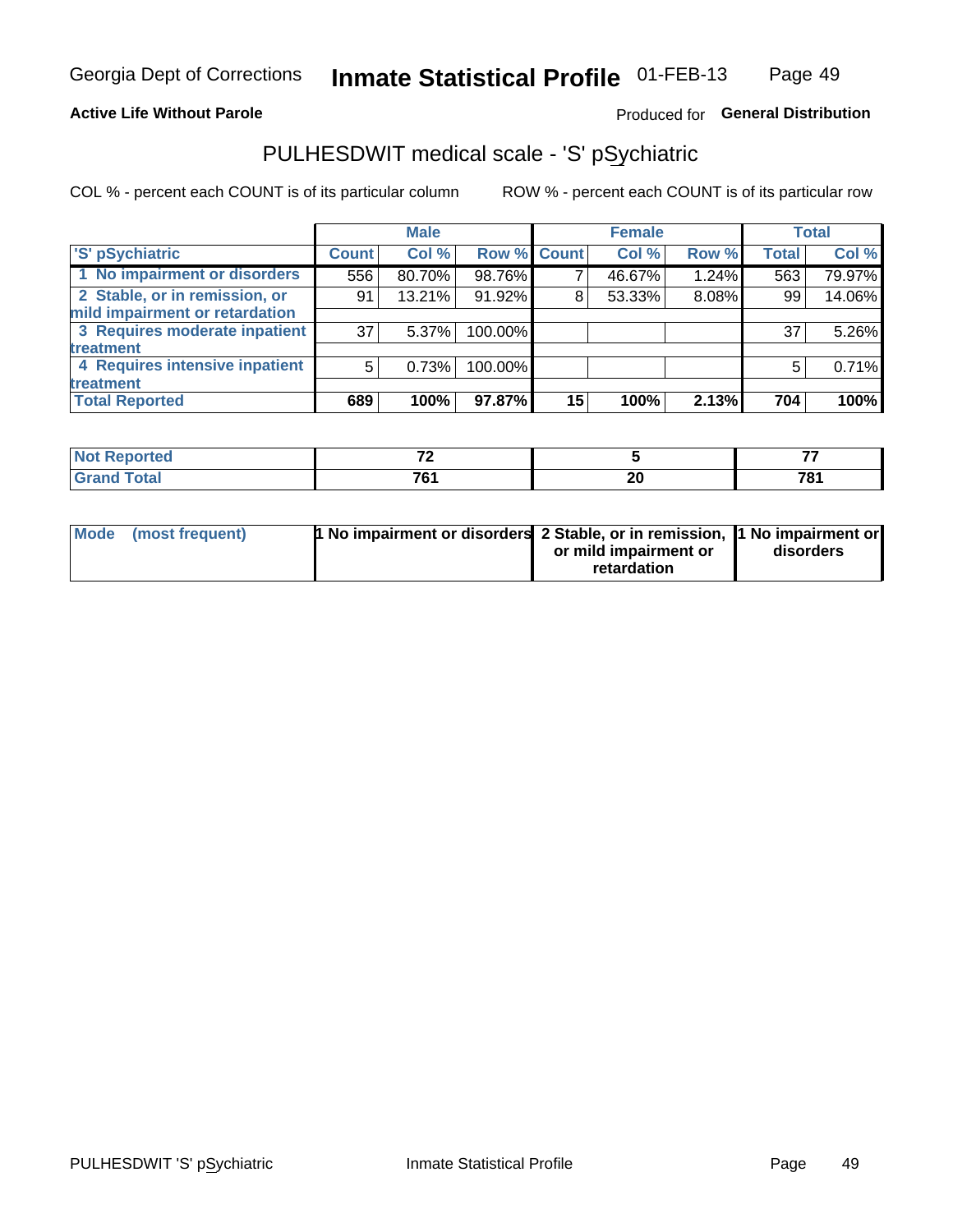## **Active Life Without Parole**

## Produced for General Distribution

# PULHESDWIT medical scale - 'D' dental

COL % - percent each COUNT is of its particular column

|                                 |                 | <b>Male</b> |             |    | <b>Female</b> |       |              | <b>Total</b> |
|---------------------------------|-----------------|-------------|-------------|----|---------------|-------|--------------|--------------|
| 'D' Dental                      | <b>Count</b>    | Col %       | Row % Count |    | Col %         | Row % | <b>Total</b> | Col %        |
| 1 Minimal routine dental health | 491             | 73.95%      | 97.61%      | 12 | 75.00%        | 2.39% | 503          | 73.97%       |
| <b>needs</b>                    |                 |             |             |    |               |       |              |              |
| 2 Moderate cavities and/or gum  | 150             | 22.59%      | 97.40%      | 4  | 25.00%        | 2.60% | 154          | 22.65%       |
| disease                         |                 |             |             |    |               |       |              |              |
| 3 Extensive gum disease         | 22 <sub>1</sub> | 3.31%       | 100.00%     |    |               |       | 22           | 3.24%        |
| and/or widespread decay         |                 |             |             |    |               |       |              |              |
| 4 Urgent need for dental        |                 | 0.15%       | 100.00%     |    |               |       |              | 0.15%        |
| <b>services</b>                 |                 |             |             |    |               |       |              |              |
| <b>Total Reported</b>           | 664             | 100%        | 97.65%      | 16 | 100%          | 2.35% | 680          | 100.0%       |

| <b>Not Reported</b> | ^7  |                |     |
|---------------------|-----|----------------|-----|
| <b>Total</b>        | 761 | nr<br>ΔU<br>__ | 704 |

| <b>Mode</b> | (most frequent) | <b>Minimal routine dental</b><br>health needs | 1 Minimal routine dental<br>health needs | <b>11 Minimal routine I</b><br>dental health<br>needs |
|-------------|-----------------|-----------------------------------------------|------------------------------------------|-------------------------------------------------------|
|-------------|-----------------|-----------------------------------------------|------------------------------------------|-------------------------------------------------------|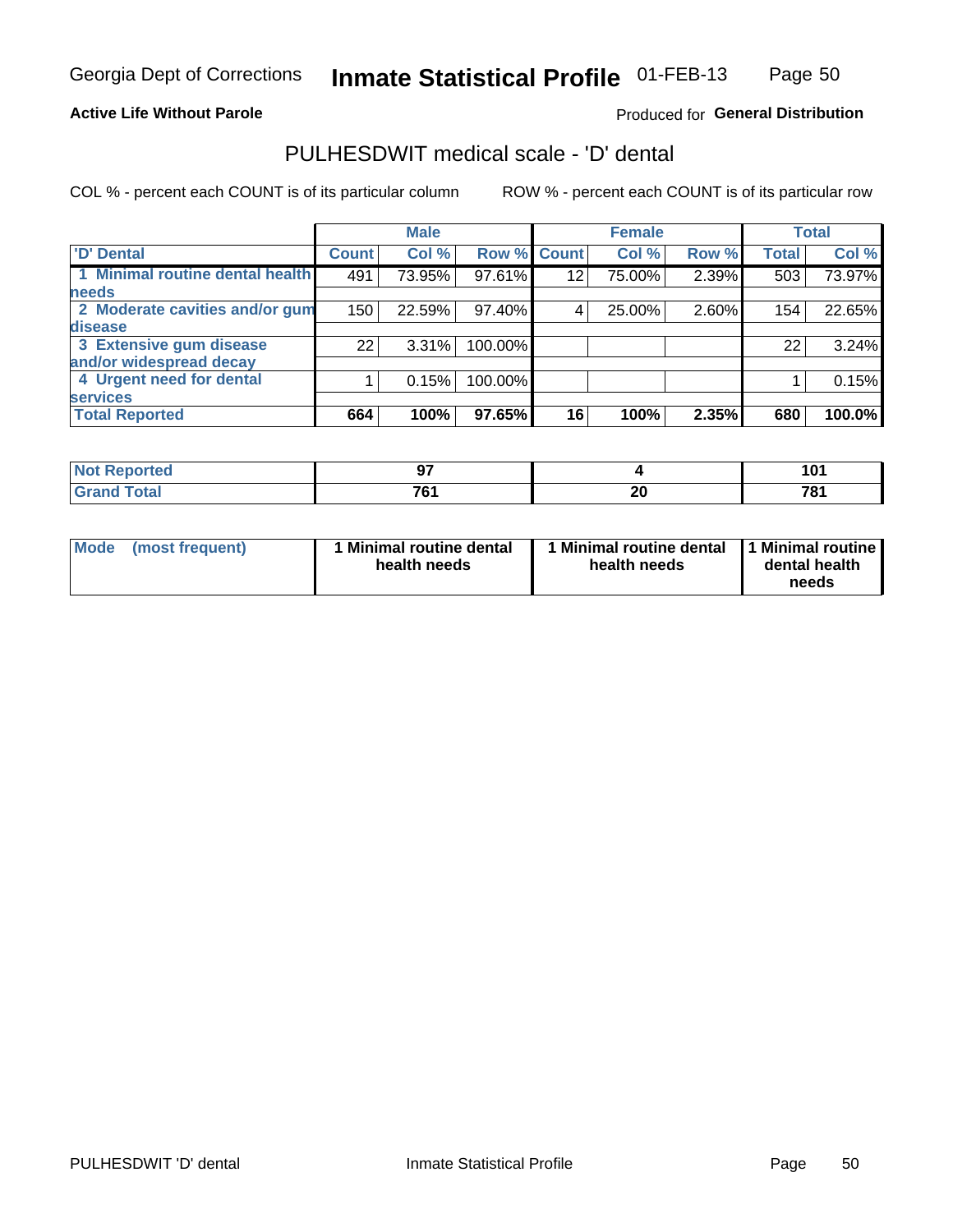## **Active Life Without Parole**

## Produced for General Distribution

# PULHESDWIT medical scale - 'W' work ability

COL % - percent each COUNT is of its particular column

|                                 |              | <b>Male</b> |         |             | <b>Female</b> |       |              | <b>Total</b> |
|---------------------------------|--------------|-------------|---------|-------------|---------------|-------|--------------|--------------|
| <b>W' work ability</b>          | <b>Count</b> | Col %       |         | Row % Count | Col %         | Row % | <b>Total</b> | Col %        |
| 1 Unrestricted work or activity | 560          | 80.46%      | 97.90%  | 12          | 70.59%        | 2.10% | 572          | 80.22%       |
| 2 Minor restrictions on type of | 105          | 15.09%      | 95.45%  | 5           | 29.41%        | 4.55% | 110          | 15.43%       |
| <b>work</b>                     |              |             |         |             |               |       |              |              |
| 3 Moderate restrictions on type | 16           | $2.30\%$    | 100.00% |             |               |       | 16           | 2.24%        |
| of work                         |              |             |         |             |               |       |              |              |
| 4 Major restrictions on type of | 10           | 1.44%       | 100.00% |             |               |       | 10           | 1.40%        |
| <b>work</b>                     |              |             |         |             |               |       |              |              |
| 5 Cannot work under any         | 5            | 0.72%       | 100.00% |             |               |       | 5            | 0.70%        |
| <b>circumstances</b>            |              |             |         |             |               |       |              |              |
| <b>Total Reported</b>           | 696          | 100%        | 97.62%  | 17          | 100%          | 2.38% | 713          | 100%         |

| <b>Not Reported</b> | --<br>∪₩ |    | 68  |
|---------------------|----------|----|-----|
| <b>Grand Total</b>  | 704      | nr | 704 |
|                     | ו ש      | Δu | .   |

| Mode            | 1 Unrestricted work or | 1 Unrestricted work or | 1 Unrestricted   |
|-----------------|------------------------|------------------------|------------------|
| (most frequent) | activity               | activity               | work or activity |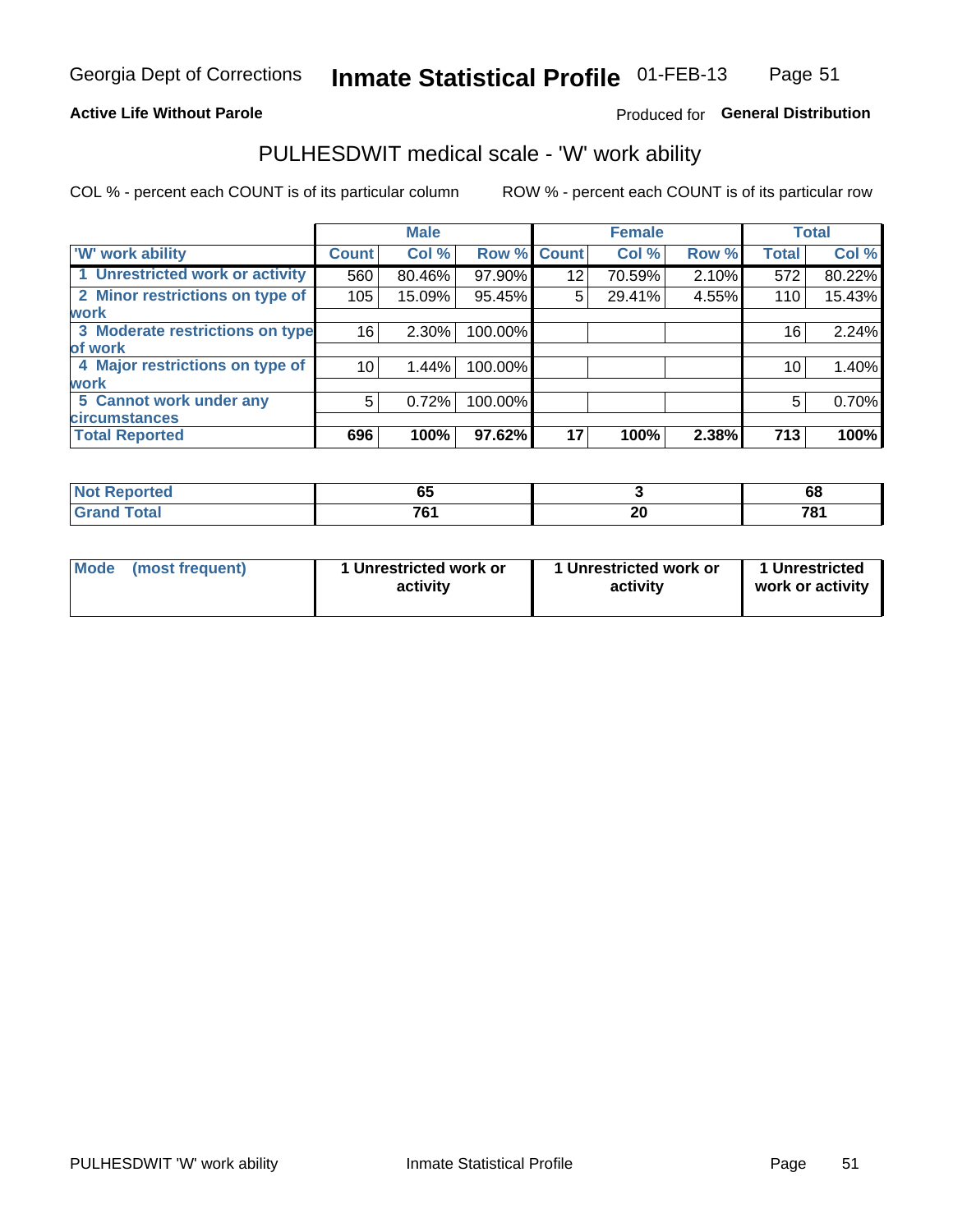### **Active Life Without Parole**

## Produced for General Distribution

# PULHESDWIT medical scale - 'I' impairment

|                           |              | <b>Male</b> |         |             | <b>Female</b> |       |              | <b>Total</b> |
|---------------------------|--------------|-------------|---------|-------------|---------------|-------|--------------|--------------|
| <b>T' Impairment</b>      | <b>Count</b> | Col %       |         | Row % Count | Col %         | Row % | <b>Total</b> | Col %        |
| 1 No impairments or       | 688          | 98.85%      | 97.59%  | 17          | 100.00%       | 2.41% | 705          | 98.88%       |
| disabilities              |              |             |         |             |               |       |              |              |
| 2 Wheelchair-bound but    | 6            | 0.86%       | 100.00% |             |               |       | 6            | 0.84%        |
| otherwise OK              |              |             |         |             |               |       |              |              |
| 4 Needs moderate Assisted |              | 0.14%       | 100.00% |             |               |       |              | 0.14%        |
| <b>Living (level II)</b>  |              |             |         |             |               |       |              |              |
| 5 Needs maximal Assisted  |              | 0.14%       | 100.00% |             |               |       |              | 0.14%        |
| Living (level III)        |              |             |         |             |               |       |              |              |
| <b>Total Reported</b>     | 696          | 100%        | 97.62%  | 17          | 100%          | 2.38% | 713          | 100%         |

| orted       | - -<br>তত |    | <br>oo   |
|-------------|-----------|----|----------|
| <b>otal</b> | →^<br>v   | ZV | 70.<br>v |

| Mode | (most frequent) | 1 No impairments or<br>disabilities | 1 No impairments or<br>disabilities | 1 No impairments  <br>or disabilities |
|------|-----------------|-------------------------------------|-------------------------------------|---------------------------------------|
|------|-----------------|-------------------------------------|-------------------------------------|---------------------------------------|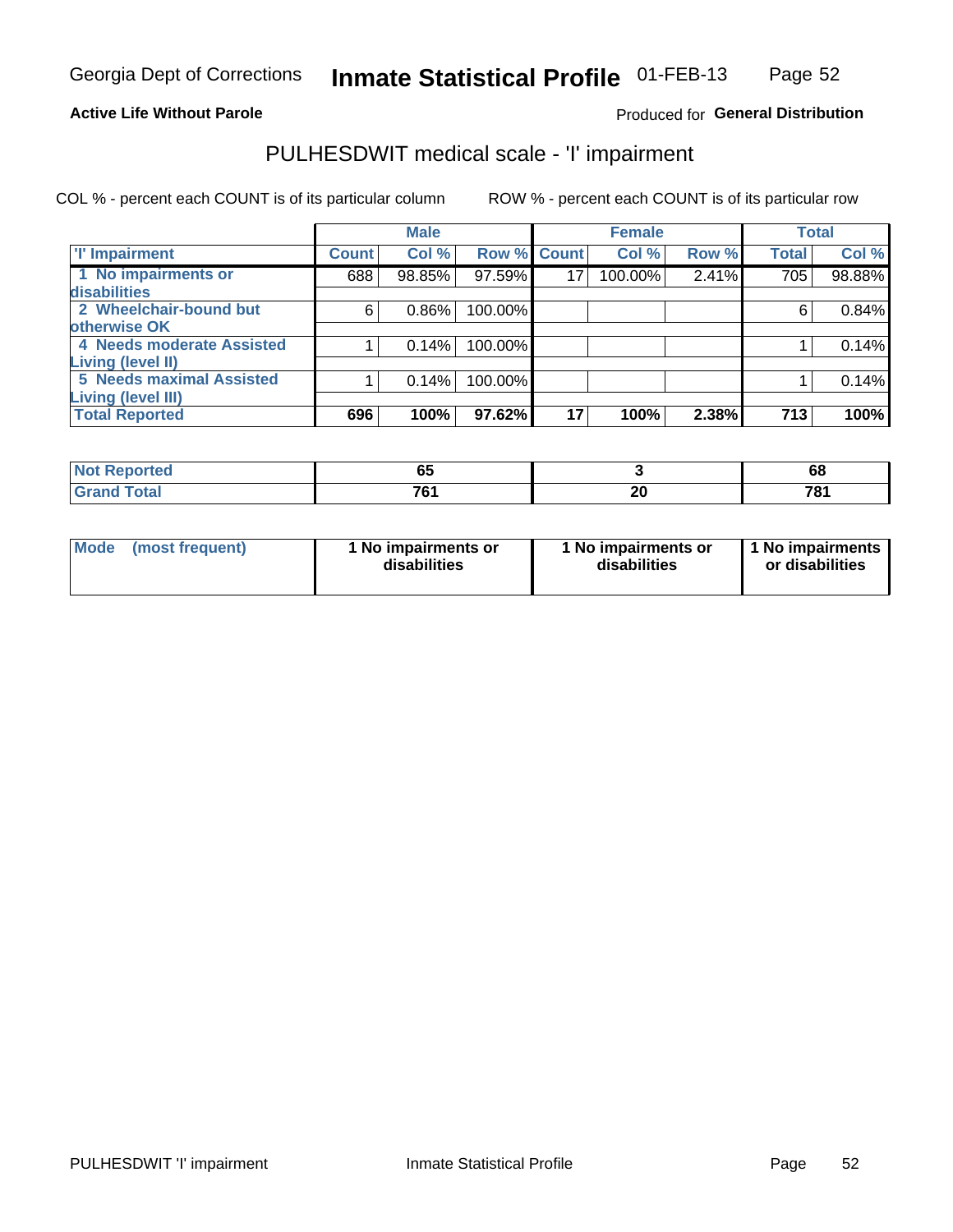## **Active Life Without Parole**

## Produced fo General Distribution

# PULHESDWIT medical scale - 'T' transportability

COL % - percent each COUNT is of its particular column

|                              |              | <b>Male</b> |             |    | <b>Female</b> |       |              | <b>Total</b> |
|------------------------------|--------------|-------------|-------------|----|---------------|-------|--------------|--------------|
| <b>T' Transportability</b>   | <b>Count</b> | Col %       | Row % Count |    | Col %         | Row % | <b>Total</b> | Col %        |
| 1 Can be transported in any  | 694          | 99.28%      | $97.61\%$   | 17 | 100.00%       | 2.39% | 711          | 99.30%       |
| ordinary approved vehicle    |              |             |             |    |               |       |              |              |
| 3 Wheelchair-bound, requires |              | 0.14%       | 100.00%     |    |               |       |              | 0.14%        |
| special vehicle              |              |             |             |    |               |       |              |              |
| 5 Requires ambulance         |              | 0.57%       | 100.00%     |    |               |       |              | 0.56%        |
| transport                    |              |             |             |    |               |       |              |              |
| <b>Total Reported</b>        | 699          | 100%        | 97.63%      | 17 | 100%          | 2.37% | 716          | 100%         |

| Reported    | $\overline{\phantom{a}}$<br><u>UŁ</u><br>$\sim$ |              | --<br>ບບ             |
|-------------|-------------------------------------------------|--------------|----------------------|
| <b>otal</b> | 704<br>. ש                                      | <br>ZV<br>__ | 70 <sub>4</sub><br>υ |

| Mode (most frequent) | 1 Can be transported in any 1 Can be transported in any | ordinary approved vehicle   ordinary approved vehicle   transported in any | 1 Can be<br>ordinary approved<br>vehicle |
|----------------------|---------------------------------------------------------|----------------------------------------------------------------------------|------------------------------------------|
|                      |                                                         |                                                                            |                                          |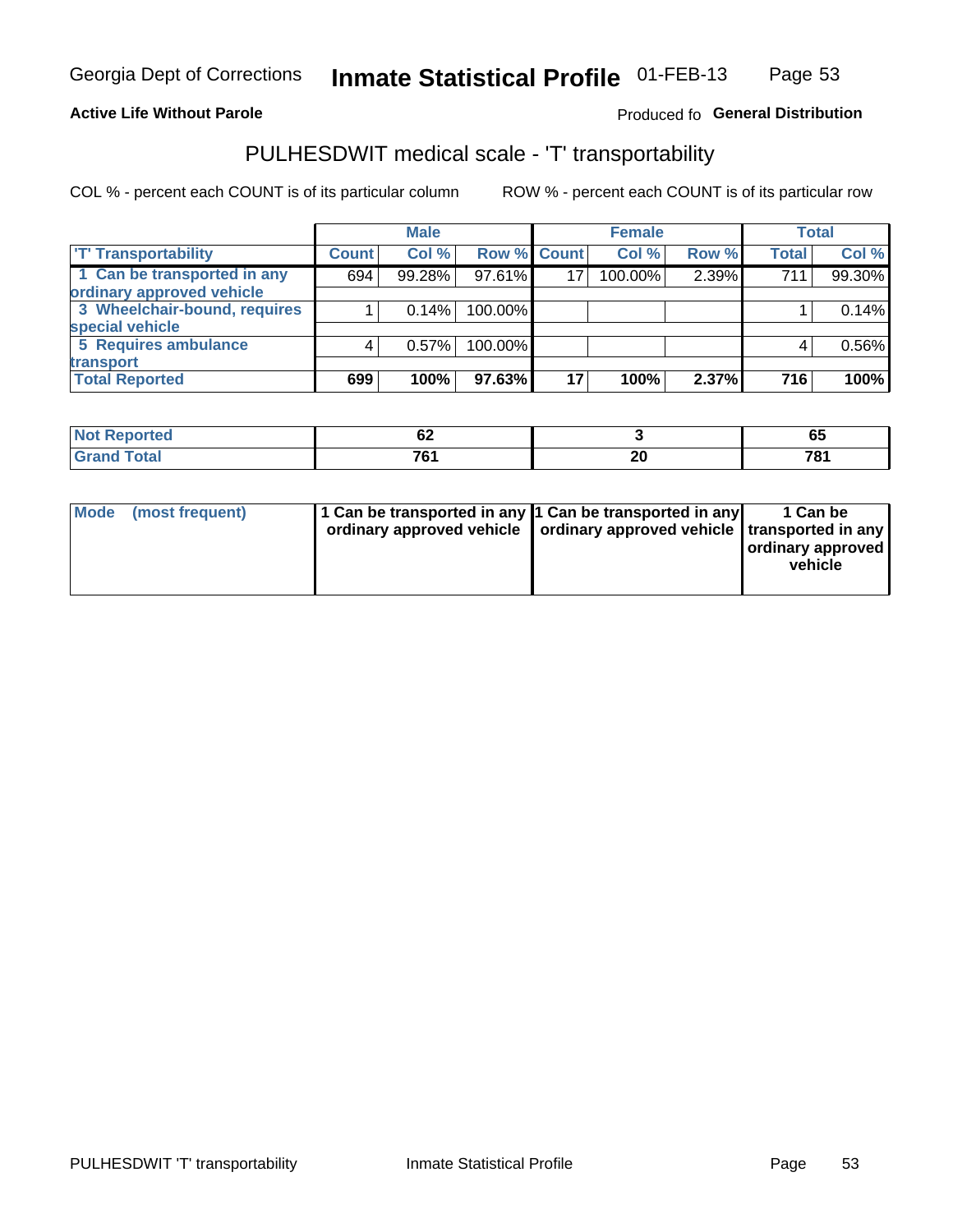## **Active Life Without Parole**

## Produced for General Distribution

## Criminality in family, self-reported

COL % - percent each COUNT is of its particular column

|                              |              | <b>Male</b> |        |              | <b>Female</b> |          |       | Total  |
|------------------------------|--------------|-------------|--------|--------------|---------------|----------|-------|--------|
| <b>Criminality In Family</b> | <b>Count</b> | Col%        | Row %  | <b>Count</b> | Col%          | Row %    | Total | Col %  |
| Yes, criminality in family   | 155 l        | 27.93%      | 96.27% | 6            | 50.00%        | $3.73\%$ | 161   | 28.40% |
| No criminality in family     | 400          | 72.07%      | 98.52% | 6            | $50.00\%$     | 1.48%    | 406   | 71.60% |
| <b>Total Reported</b>        | 555          | 100%        | 97.88% | 12           | 100%          | 2.12%    | 567   | 100%   |

| <b>Not Reported</b> | 206 |    | ົ          |
|---------------------|-----|----|------------|
| "otal<br>Gran       | 70. | Zu | 70.<br>. v |

|  | Mode (most frequent) | No criminality in family | Yes, criminality in family | No criminality in<br>family |
|--|----------------------|--------------------------|----------------------------|-----------------------------|
|--|----------------------|--------------------------|----------------------------|-----------------------------|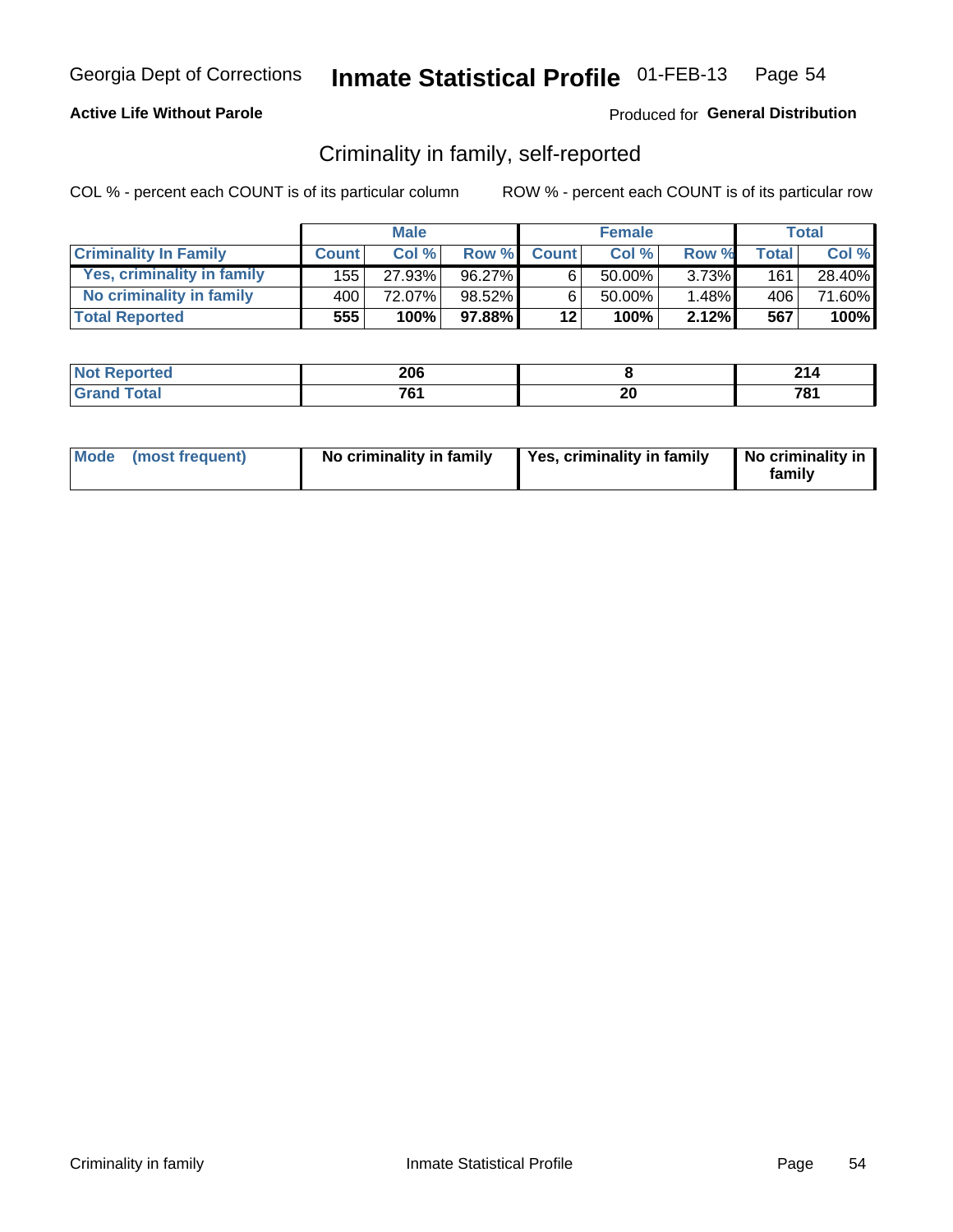## **Active Life Without Parole**

## Produced for General Distribution

## Alcoholism in family, self-reported

COL % - percent each COUNT is of its particular column

|                             |              | <b>Male</b> |        |              | <b>Female</b> |          |              | Total  |
|-----------------------------|--------------|-------------|--------|--------------|---------------|----------|--------------|--------|
| <b>Alcoholism In Family</b> | <b>Count</b> | Col %       | Row %  | <b>Count</b> | Col %         | Row %    | <b>Total</b> | Col %  |
| Yes, alcoholism in family   | 109          | $19.64\%$   | 96.46% | 4            | $33.33\%$     | $3.54\%$ | 113          | 19.93% |
| No alcoholism in family     | 446          | 80.36%      | 98.24% | 8            | 66.67%        | 1.76%    | 454          | 80.07% |
| <b>Total Reported</b>       | 555          | 100%        | 97.88% | 12           | 100%          | 2.12%    | 567          | 100%   |

| <b>Not Reported</b> | 206 |    | ົ          |
|---------------------|-----|----|------------|
| "otal<br>Gran       | 70. | Zu | 70.<br>. v |

|  | Mode (most frequent) | No alcoholism in family | No alcoholism in family | No alcoholism in<br>family |
|--|----------------------|-------------------------|-------------------------|----------------------------|
|--|----------------------|-------------------------|-------------------------|----------------------------|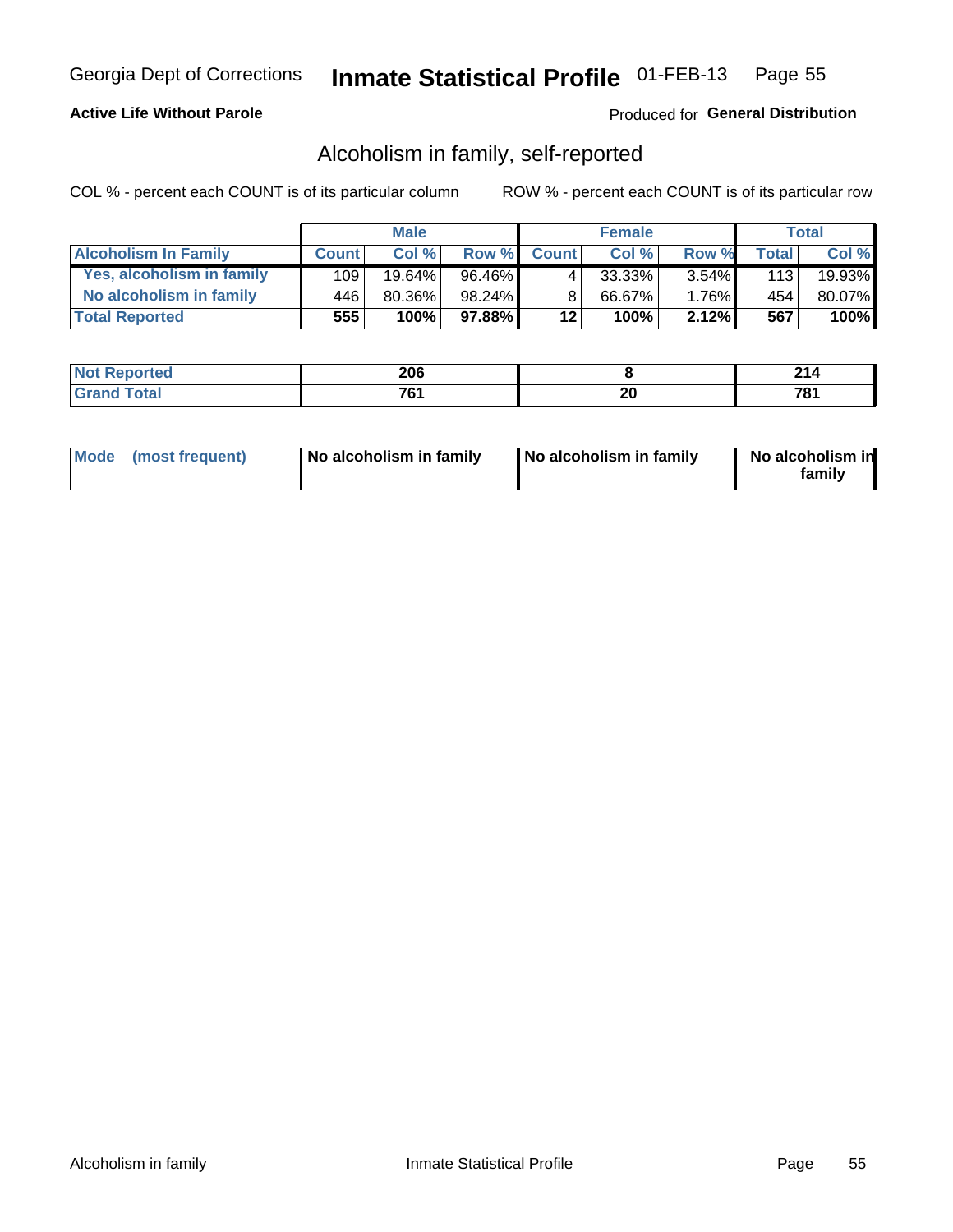## **Active Life Without Parole**

## Produced for General Distribution

## Drug abuse in family, self-reported

COL % - percent each COUNT is of its particular column

|                           |              | <b>Male</b> |        |                 | <b>Female</b> |          |       | Total     |
|---------------------------|--------------|-------------|--------|-----------------|---------------|----------|-------|-----------|
| Drug Abuse In Family      | <b>Count</b> | Col%        | Row %  | <b>Count</b>    | Col%          | Row %    | Total | Col %     |
| Yes, drug abuse in family | 65 l         | 11.71%      | 94.20% | 4               | $33.33\%$     | $5.80\%$ | 69    | $12.17\%$ |
| No drug abuse in family   | 490          | 88.29%      | 98.39% | 8               | 66.67%        | 1.61%    | 498   | 87.83%    |
| <b>Total Reported</b>     | 555!         | 100%        | 97.88% | 12 <sub>1</sub> | 100%          | 2.12%    | 567   | $100\%$   |

| <b>Not Reported</b> | 206 |    | ົ          |
|---------------------|-----|----|------------|
| "otal<br>Gran       | 70. | Zu | 70.<br>. v |

|  | Mode (most frequent) | No drug abuse in family | No drug abuse in family | No drug abuse in<br>family |
|--|----------------------|-------------------------|-------------------------|----------------------------|
|--|----------------------|-------------------------|-------------------------|----------------------------|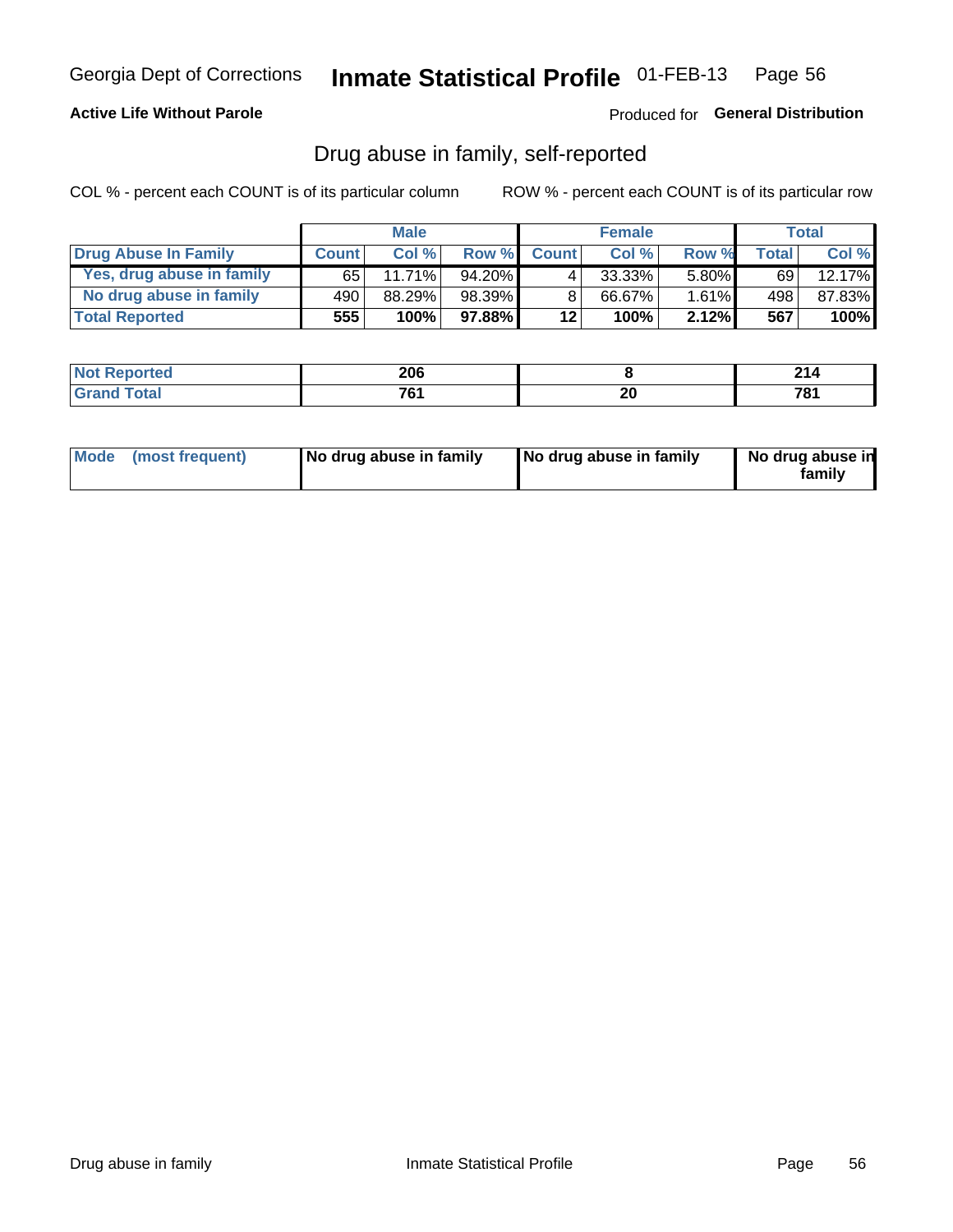## **Active Life Without Parole**

## **Produced for General Distribution**

## Subjected to frequent beatings, self-reported

COL % - percent each COUNT is of its particular column

|                            |              | <b>Male</b> |           |              | <b>Female</b> |       |       | Total    |
|----------------------------|--------------|-------------|-----------|--------------|---------------|-------|-------|----------|
| <b>Frequent beatings</b>   | <b>Count</b> | Col %       | Row %     | <b>Count</b> | Col %         | Row % | Total | Col %    |
| Yes, subjected to frequent | 33           | 5.95%       | 97.06%    |              | 8.33%         | 2.94% | 34    | $6.00\%$ |
| <b>beatings</b>            |              |             |           |              |               |       |       |          |
| Not subjected to frequent  | 522          | 94.05%      | $97.94\%$ | 11           | 91.67%        | 2.06% | 533   | 94.00%   |
| <b>beatings</b>            |              |             |           |              |               |       |       |          |
| <b>Total Reported</b>      | 555          | 100%        | 97.88%    | $12 \,$      | 100%          | 2.12% | 567   | 100%     |

| <b>Not Reported</b> | 206 |    | 24/<br>214 |
|---------------------|-----|----|------------|
| <b>Total</b>        | 761 | 20 | 781        |

| Mode (most frequent) | Not subjected to frequent<br>beatings | Not subjected to frequent<br>beatings | Not subjected to<br><b>frequent beatings</b> |
|----------------------|---------------------------------------|---------------------------------------|----------------------------------------------|
|                      |                                       |                                       |                                              |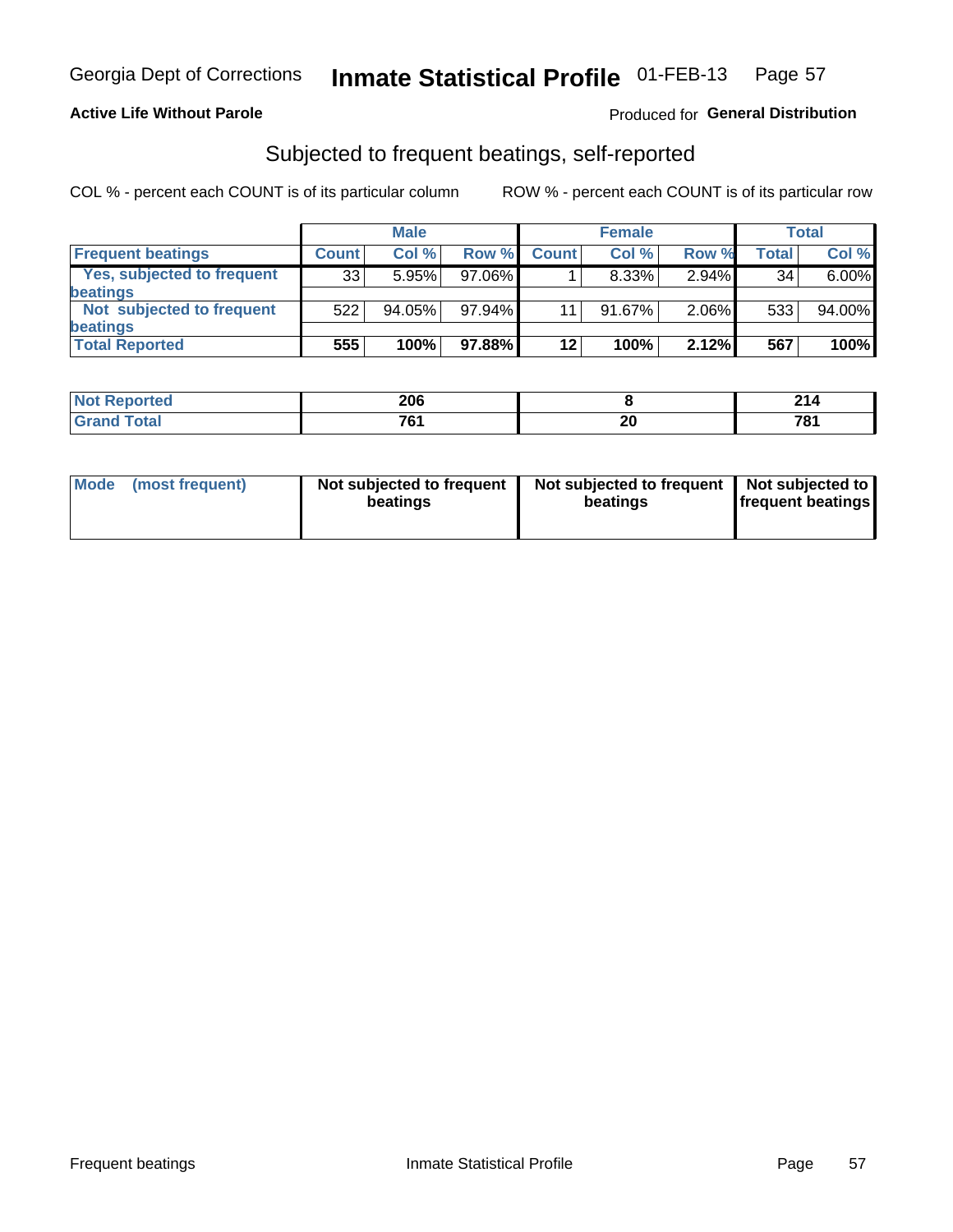## **Active Life Without Parole**

## **Produced for General Distribution**

## Father absent during inmate's childhood

COL % - percent each COUNT is of its particular column

|                           |              | <b>Male</b> |              |                 | <b>Female</b> |          |       | Total   |
|---------------------------|--------------|-------------|--------------|-----------------|---------------|----------|-------|---------|
| <b>Father Absent</b>      | <b>Count</b> | Col%        | <b>Row %</b> | <b>Count</b>    | Col %         | Row %    | Total | Col %   |
| Yes, father was absent    | 276          | 49.73%      | 98.22%       | 5               | 41.67%        | $1.78\%$ | 281   | 49.56%  |
| No, father was not absent | 279          | $50.27\%$   | $97.55\%$    |                 | 58.33%        | $2.45\%$ | 286   | 50.44%  |
| <b>Total Reported</b>     | 555!         | 100%        | $97.88\%$    | 12 <sub>1</sub> | 100%          | 2.12%    | 567   | $100\%$ |

| <b>Not Reported</b>           | 206 |               | -94<br>214 |
|-------------------------------|-----|---------------|------------|
| <b>c</b> otal<br><b>Grano</b> | 704 | ״<br>ZU<br>__ | 781        |

|  | Mode (most frequent) | No, father was not absent No, father was not absent |  | No, father was not<br>absent |
|--|----------------------|-----------------------------------------------------|--|------------------------------|
|--|----------------------|-----------------------------------------------------|--|------------------------------|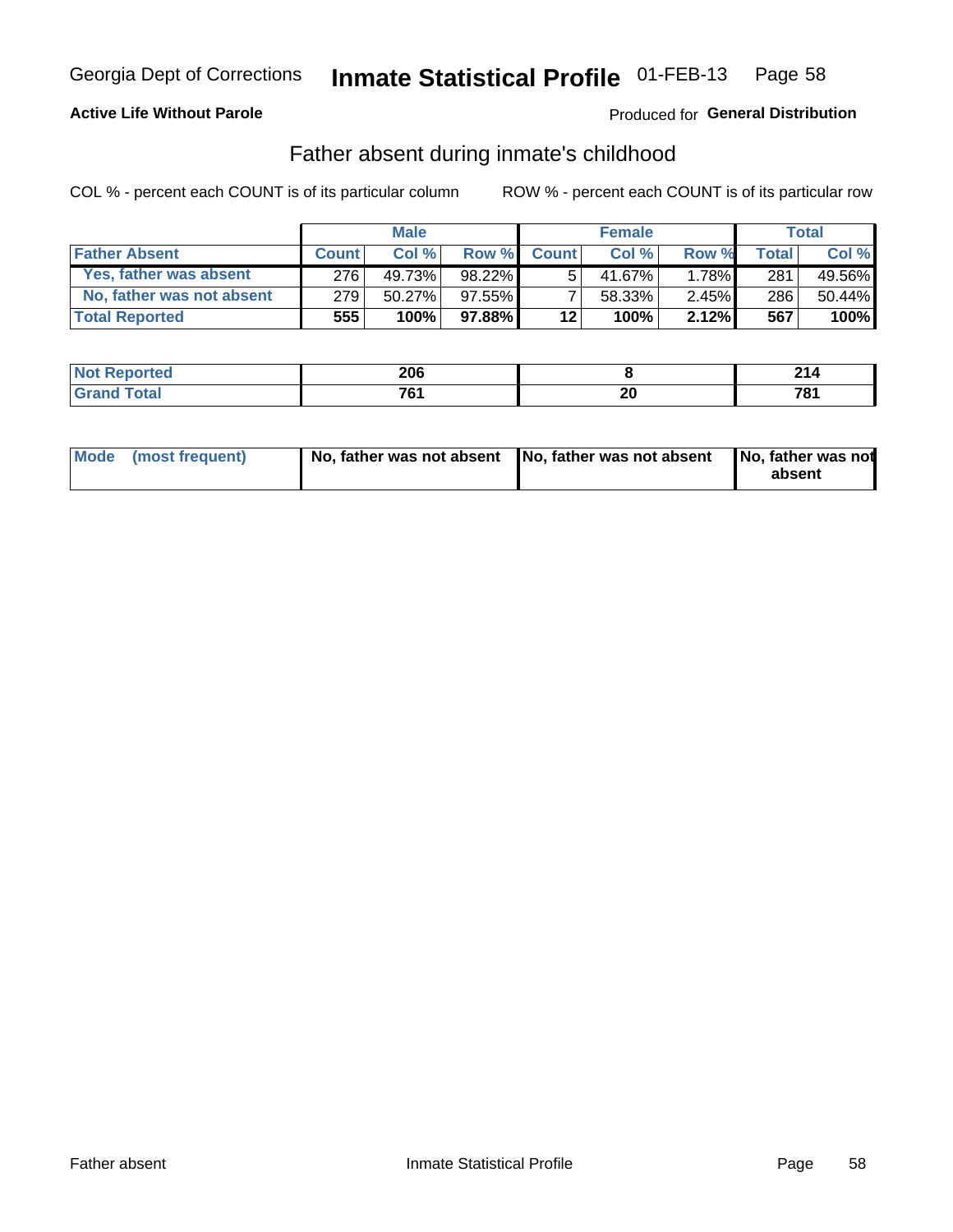## **Active Life Without Parole**

## **Produced for General Distribution**

## Mother absent during inmate's childhood

COL % - percent each COUNT is of its particular column

|                           |              | <b>Male</b> |           |                 | <b>Female</b> |          |       | Total   |
|---------------------------|--------------|-------------|-----------|-----------------|---------------|----------|-------|---------|
| <b>Mother Absent</b>      | <b>Count</b> | Col%        | Row %     | <b>Count</b>    | Col%          | Row %    | Total | Col %   |
| Yes, mother was absent    | 791          | 14.23%      | 97.53%    | 2 <sub>1</sub>  | 16.67%        | $2.47\%$ | 81    | 14.29%  |
| No, mother was not absent | 476          | 85.77%      | 97.94%    | 10 <sup>1</sup> | 83.33%        | $2.06\%$ | 486   | 85.71%  |
| <b>Total Reported</b>     | 555          | $100\%$     | $97.88\%$ | $12 \,$         | 100%          | 2.12%    | 567   | $100\%$ |

| <b>Not Reported</b> | 206 |    | ົ          |
|---------------------|-----|----|------------|
| "otal<br>Gran       | 70. | Zu | 70.<br>. v |

| Mode (most frequent) | No, mother was not absent   No, mother was not absent   No, mother was | not absent |
|----------------------|------------------------------------------------------------------------|------------|
|                      |                                                                        |            |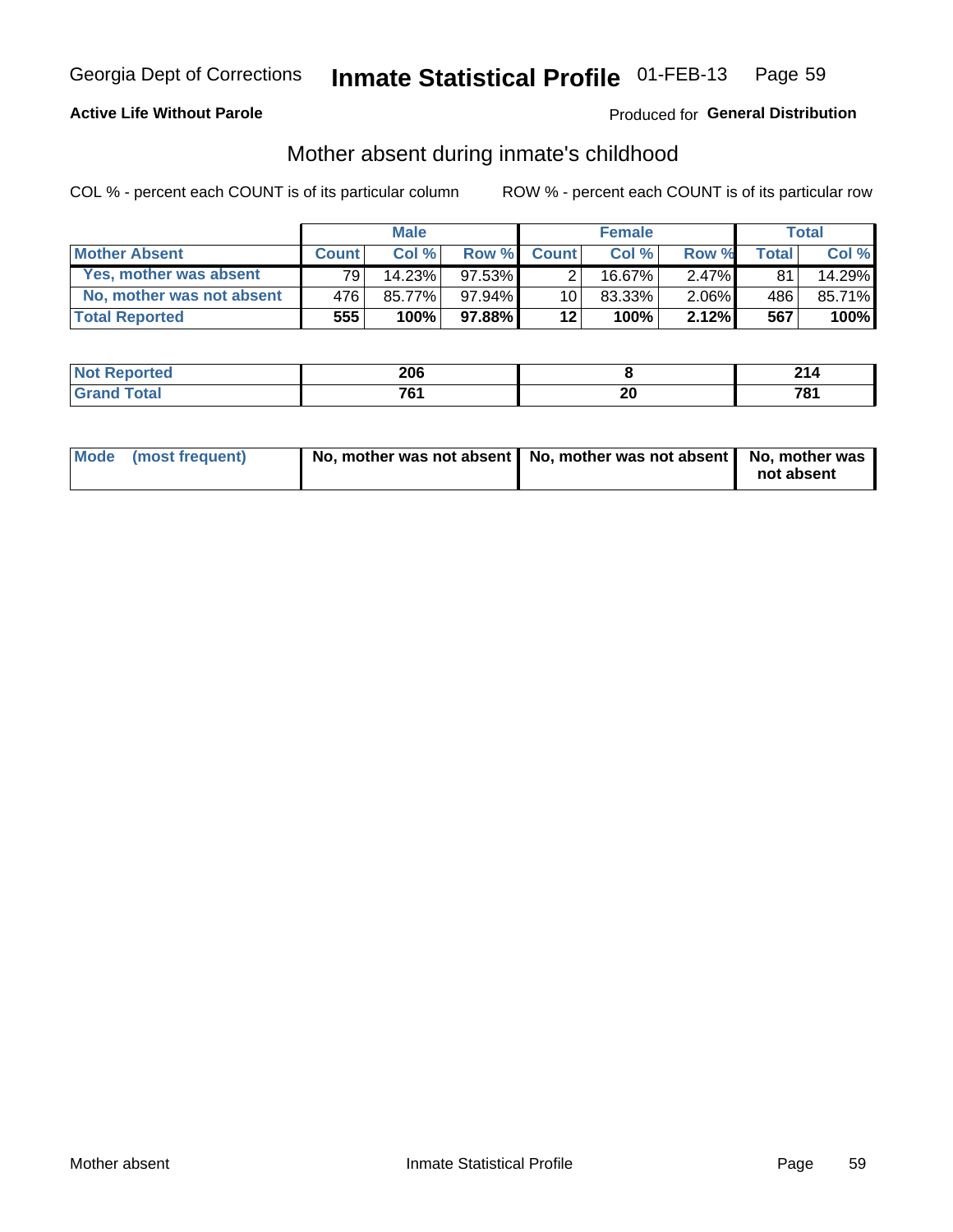## **Active Life Without Parole**

## Produced for General Distribution

## Inmate diagnosed as manipulative

COL % - percent each COUNT is of its particular column

|                          |              | <b>Male</b> |           |                 | <b>Female</b> |       |              | Total  |
|--------------------------|--------------|-------------|-----------|-----------------|---------------|-------|--------------|--------|
| <b>Manipulative</b>      | <b>Count</b> | Col %       | Row %     | <b>Count</b>    | Col %         | Row % | <b>Total</b> | Col %  |
| <b>Yes, manipulative</b> | 132          | 23.96%      | $99.25\%$ |                 | 8.33%         | 0.75% | 133          | 23.62% |
| No, not manipulative     | 419          | 76.04%      | $97.44\%$ | 11 <sub>1</sub> | 91.67%        | 2.56% | 430          | 76.38% |
| <b>Total Reported</b>    | 551          | 100%        | $97.87\%$ | 12              | 100%          | 2.13% | 563          | 100%   |

| <b>Not Reported</b> | <b>210</b><br>∸ I V |    | ິລາ ເ<br>ZIO. |
|---------------------|---------------------|----|---------------|
| <b>c</b> otal       | 70 <sub>1</sub>     | ^' | 704           |
| Gran                | v i                 | ∠∪ |               |

|  | Mode (most frequent) | No, not manipulative | No, not manipulative | No. not<br><b>I</b> manipulative |
|--|----------------------|----------------------|----------------------|----------------------------------|
|--|----------------------|----------------------|----------------------|----------------------------------|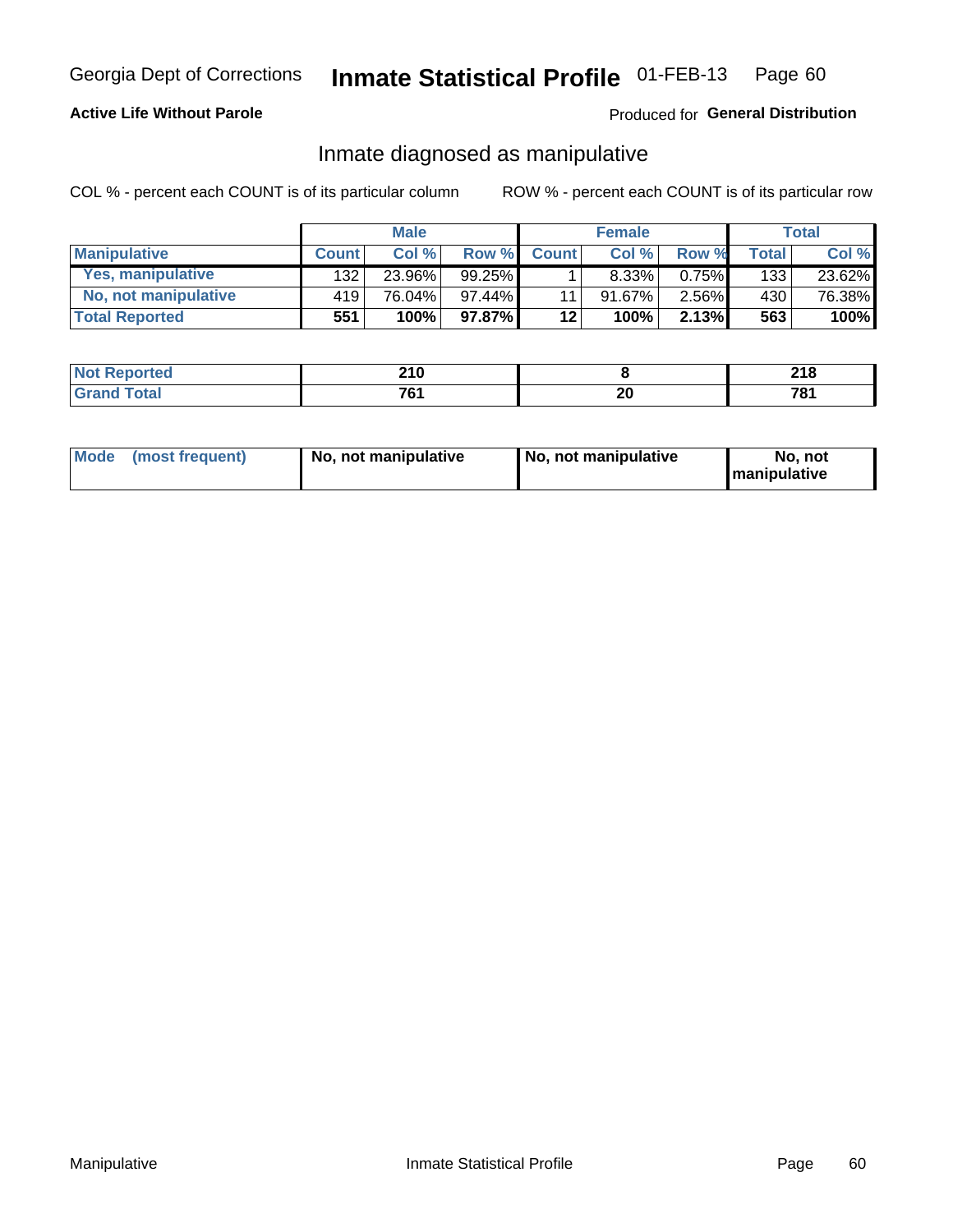### Inmate Statistical Profile 01-FEB-13 Page 61

## **Active Life Without Parole**

Produced for General Distribution

## Inmate diagnosed as assaultive

COL % - percent each COUNT is of its particular column

|                       |              | <b>Male</b> |           |              | <b>Female</b> |          |       | Total  |
|-----------------------|--------------|-------------|-----------|--------------|---------------|----------|-------|--------|
| <b>Assaultive</b>     | <b>Count</b> | Col%        | Row %     | <b>Count</b> | Col %         | Row %    | Total | Col %  |
| Yes, assaultive       | 430          | 78.04%      | 97.95%    |              | 75.00%        | 2.05%    | 439   | 77.98% |
| No, not assaultive    | 121          | 21.96%      | $97.58\%$ | 2.           | 25.00%        | $2.42\%$ | 124   | 22.02% |
| <b>Total Reported</b> | 551          | 100%        | 97.87%    | 12           | 100%          | 2.13%    | 563   | 100%   |

| <b>Not Reported</b>        | <b>040</b><br><b>LIV</b> |    | 240<br>ZIV. |
|----------------------------|--------------------------|----|-------------|
| <b>ota</b><br>Gran<br>____ | 7 <sub>c</sub><br>$  -$  | ΔU | 70.<br>ъ.   |

| <b>Mode</b><br>(most frequent) | <b>Yes, assaultive</b> | Yes, assaultive | <b>Yes, assaultive</b> |
|--------------------------------|------------------------|-----------------|------------------------|
|--------------------------------|------------------------|-----------------|------------------------|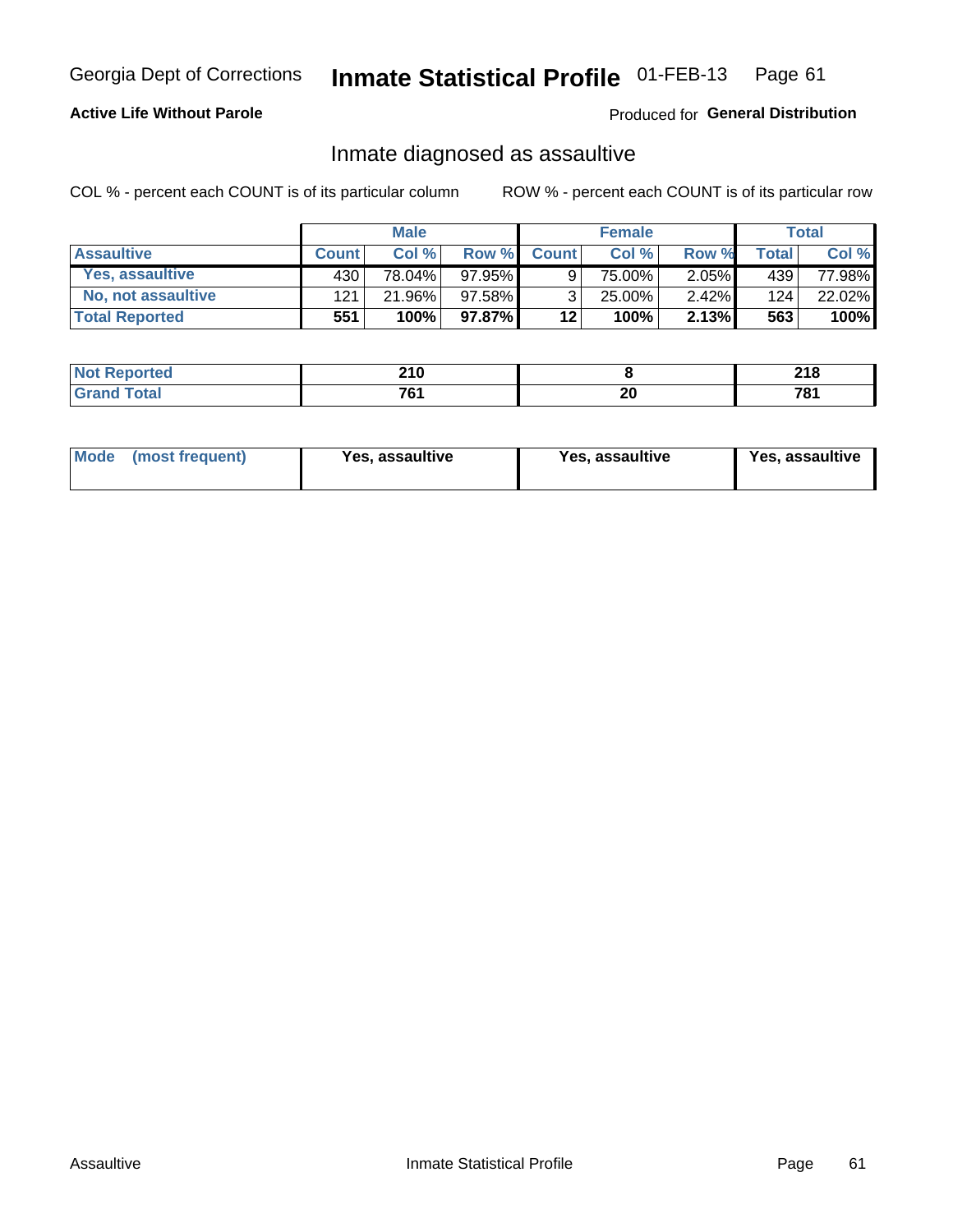#### Inmate Statistical Profile 01-FEB-13 Page 62

### **Active Life Without Parole**

### Produced for General Distribution

## Number of prior Georgia incarcerations

COL % - percent each COUNT is of its particular column

|                                       |              | <b>Male</b> |             | <b>Female</b>   |        |          | <b>Total</b> |        |
|---------------------------------------|--------------|-------------|-------------|-----------------|--------|----------|--------------|--------|
| <b>Num of Prior GA Incarcerations</b> | <b>Count</b> | Col %       | Row % Count |                 | Col %  | Row %    | Total        | Col %  |
|                                       | 364          | 47.83%      | 95.79%      | 16              | 80.00% | 4.21%    | 380          | 48.66% |
|                                       | 157          | 20.63%      | 100.00%     |                 |        |          | 157          | 20.10% |
|                                       | 94           | 12.35%      | 98.95%      |                 | 5.00%  | 1.05%    | 95           | 12.16% |
| 3                                     | 64           | 8.41%       | 96.97%      | 2               | 10.00% | 3.03%    | 66           | 8.45%  |
|                                       | 42           | 5.52%       | 100.00%     |                 |        |          | 42           | 5.38%  |
|                                       | 21           | 2.76%       | 100.00%     |                 |        |          | 21           | 2.69%  |
| <b>More Than 5</b>                    | 19           | 2.50%       | 95.00%      |                 | 5.00%  | $5.00\%$ | 20           | 2.56%  |
| <b>Total Reported</b>                 | 761          | 100%        | 97.44%      | 20 <sup>1</sup> | 100%   | 2.56%    | 781          | 100%   |

| Reported<br>NA                   |                |         |     |
|----------------------------------|----------------|---------|-----|
| <b>Total</b><br>$\mathsf{v}$ and | $\overline{ }$ | n,<br>∸ | 781 |

| Mean (average)       | ົດດ<br>I . <i>ll</i> | 1 71 |
|----------------------|----------------------|------|
| Median (middle)      |                      |      |
| Mode (most frequent) |                      |      |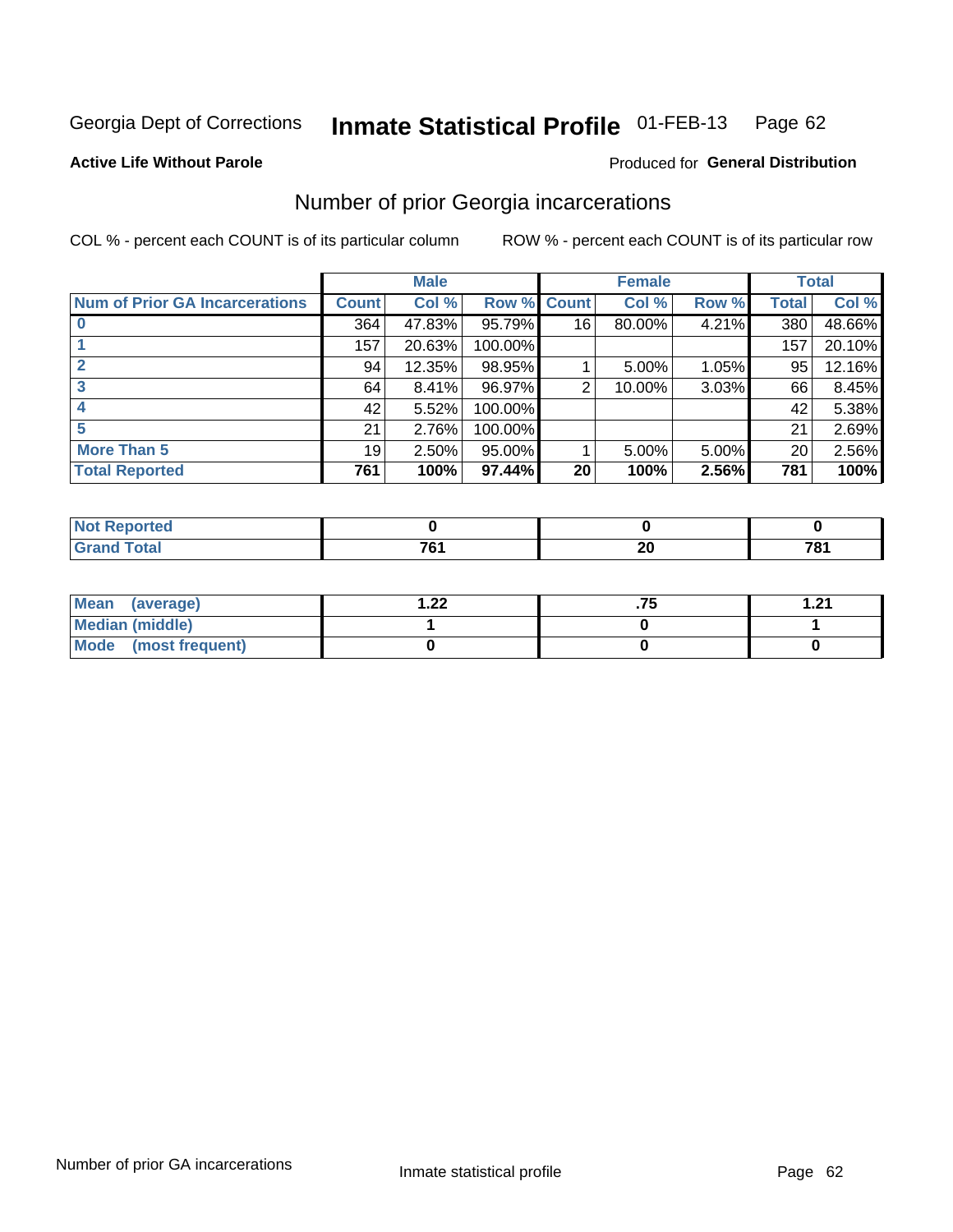#### **Inmate Statistical Profile 01-FEB-13** Page 63

**Active Life Without Parole** 

Produced for General Distribution

## Prison sentence in years

COL % - percent each COUNT is of its particular column

ROW % - percent each COUNT is of its particular row

|                                 | <b>Male</b> |            |                    | <b>Female</b>   |            |       | Total            |         |
|---------------------------------|-------------|------------|--------------------|-----------------|------------|-------|------------------|---------|
| <b>Prison Sentence In Years</b> | Count l     | Col %      | <b>Row % Count</b> |                 | Col %      | Row % | $\tau$ otal      | Col %   |
| <b>Life Without Parole</b>      | 761         | $100.00\%$ | $97.44\%$          | 20 <sub>1</sub> | $100.00\%$ | 2.56% | 781 <sub>1</sub> | 100.00% |
| <b>Total Reported</b>           | 761         | 100%       | $97.44\%$          | 20              | 100%       | 2.56% | 781.             | 100%    |

| Not Reported |                   |          |     |
|--------------|-------------------|----------|-----|
| <b>otal</b>  | $\mathbf{a}$<br>v | ^^<br>-- | 704 |

### **Determinate (numeric) sentences only**

| <b>Mean</b><br><i>(average)</i> |  |
|---------------------------------|--|
|---------------------------------|--|

All sentences (including determinate), with life, life without parole, and death sentences figured at 45 years

| l Mea<br>апе<br>. | -⊷ |  |
|-------------------|----|--|
|                   |    |  |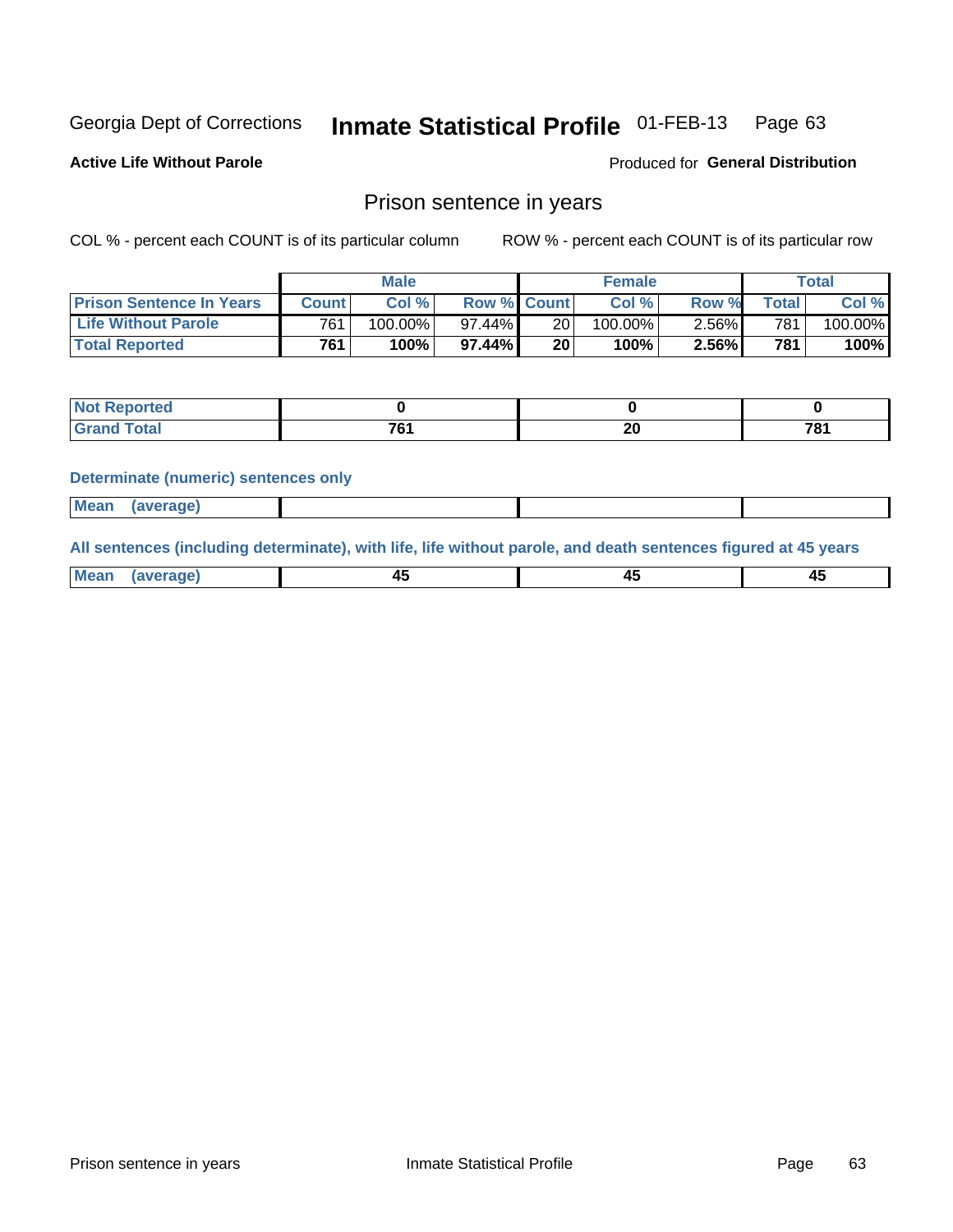#### Inmate Statistical Profile 01-FEB-13 Georgia Dept of Corrections Page 64

### **Active Life Without Parole**

### Produced for General Distribution

# Primary offense, broken out into felonies vs misdemeanors

COL % - percent each COUNT is of its particular column

|                                  | <b>Male</b>  |         |                    | <b>Female</b> |         |          | Total |         |
|----------------------------------|--------------|---------|--------------------|---------------|---------|----------|-------|---------|
| <b>Felonies and Misdemeanors</b> | <b>Count</b> | Col%    | <b>Row % Count</b> |               | Col%    | Row %    | Total | Col %   |
| <b>Felonies</b>                  | 761          | 100.00% | 97.44%             | 20 I          | 100.00% | $2.56\%$ | 781   | 100.00% |
| <b>Total Reported</b>            | 761          | 100%    | 97.44%             | 20            | 100%    | 2.56%    | 781   | 100%    |

| <b>Not Reported</b> |             |     |     |
|---------------------|-------------|-----|-----|
| <b>Grand Total</b>  | -~<br>. U I | 704 | 781 |

| <b>Mode</b><br>frequent)<br>nies<br>≧ (most tr.<br>. | onies<br>. | lonies<br>ею<br>____ |
|------------------------------------------------------|------------|----------------------|
|------------------------------------------------------|------------|----------------------|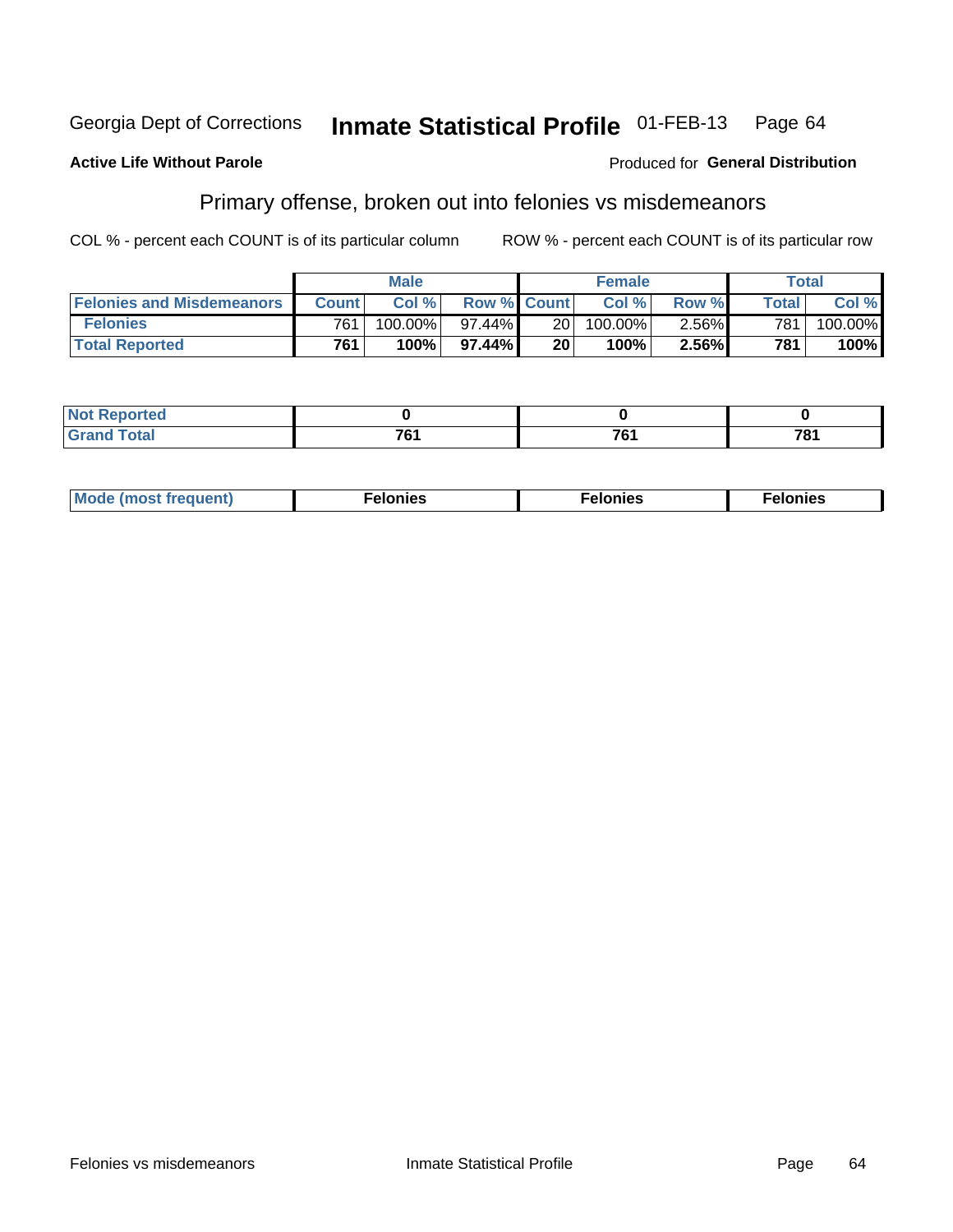#### Inmate Statistical Profile 01-FEB-13 Page 65

## **Active Life Without Parole**

### Produced for General Distribution

## Primary offense, broken out into six broad crime categories

COL % - percent each COUNT is of its particular column

|                         |              | <b>Male</b> |         |                    | <b>Female</b> |       |              | <b>Total</b> |
|-------------------------|--------------|-------------|---------|--------------------|---------------|-------|--------------|--------------|
| <b>Crime Categories</b> | <b>Count</b> | Col %       |         | <b>Row % Count</b> | Col %         | Row % | <b>Total</b> | Col %        |
| <b>Violent</b>          | 632          | 83.05%      | 96.93%  | 20                 | 100.00%       | 3.07% | 652          | 83.48%       |
| <b>Sex Crime</b>        | 109          | 14.32%      | 100.00% |                    | .00%          |       | 109          | 13.96%       |
| 3<br><b>Property</b>    | 3            | .39%        | 100.00% |                    | .00%          |       |              | .38%         |
| <b>Drug</b><br>4        | 15           | 1.97%       | 100.00% |                    | .00%          |       | 15           | 1.92%        |
| <b>Other</b><br>6       | 2            | .26%        | 100.00% |                    | .00%          |       |              | .26%         |
| <b>Total Reported</b>   | 761          | 100%        | 97.44%  | 20                 | 100%          | 2.56% | 781          | 100%         |

| <b>Not Reported</b> |     |                          |      |  |  |
|---------------------|-----|--------------------------|------|--|--|
| <b>Total</b>        | 704 | $\overline{\phantom{a}}$ | 704  |  |  |
|                     | י ש | ∠⊌                       | 70 I |  |  |

| M | . | 40 O |
|---|---|------|
|   |   |      |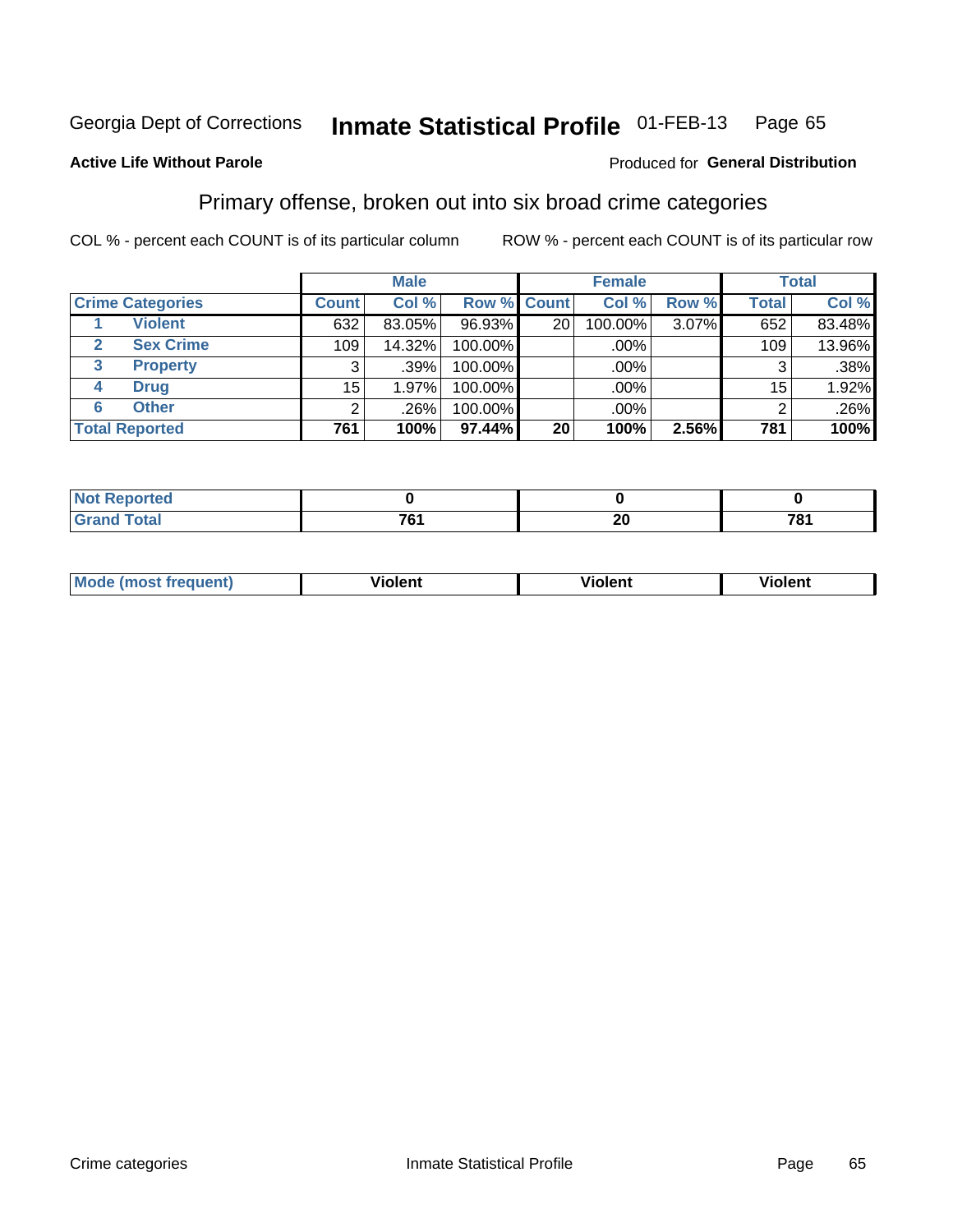### Inmate Statistical Profile 01-FEB-13 Page 66

## **Active Life Without Parole**

### Produced for General Distribution

# Primary offense, detailed offense code

COL % - percent each COUNT is of its particular column

|                                               |                | <b>Male</b> |         |                 | <b>Female</b> |         |                 | <b>Total</b> |  |
|-----------------------------------------------|----------------|-------------|---------|-----------------|---------------|---------|-----------------|--------------|--|
| <b>Primary Offense</b>                        | <b>Count</b>   | Col %       | Row %   | <b>Count</b>    | Col %         | Row %   | <b>Total</b>    | Col %        |  |
| F<br><b>Aggrav Child Molestation</b>          | 14             | 1.84%       | 100.00% |                 |               |         | $\overline{14}$ | 1.79%        |  |
| F<br><b>Aggrav Sexual Battery</b>             | 4              | .53%        | 100.00% |                 |               |         | $\overline{4}$  | .51%         |  |
| <b>Aggrav Sodomy</b><br>F                     | 10             | 1.31%       | 100.00% |                 |               |         | 10              | 1.28%        |  |
| <b>Armed Robbery</b><br>F                     | 120            | 15.77%      | 98.36%  | $\overline{2}$  | 10.00%        | 1.64%   | 122             | 15.62%       |  |
| <b>Att/Consprcy Commt</b><br>F<br>C/S/Of      | 1              | .13%        | 100.00% |                 |               |         | 1               | .13%         |  |
| F<br><b>Burglary</b>                          | 3              | .39%        | 100.00% |                 |               |         | 3               | .38%         |  |
| F<br><b>Child Molestation</b>                 | 4              | .53%        | 100.00% |                 |               |         | 4               | .51%         |  |
| F<br><b>Cruelty To Children</b>               | 1              | .13%        | 100.00% |                 |               |         | 1               | .13%         |  |
| <b>Feticide</b><br>F                          |                |             |         | $\mathbf{1}$    | 5.00%         | 100.00% | 1               | .13%         |  |
| F<br><b>Hijacking Motor Vehicle</b>           | 1              | .13%        | 100.00% |                 |               |         | 1               | .13%         |  |
| <b>Kidnapping</b><br>F                        | 62             | 8.15%       | 100.00% |                 |               |         | 62              | 7.94%        |  |
| F<br><b>Murder</b>                            | 447            | 58.74%      | 96.34%  | 17              | 85.00%        | 3.66%   | 464             | 59.41%       |  |
| <b>Poss Firearm Convct</b><br>F               | 1              | .13%        | 100.00% |                 |               |         | 1               | .13%         |  |
| <b>Felon</b>                                  |                |             |         |                 |               |         |                 |              |  |
| <b>Poss Of Certain</b><br>F<br><b>Weapons</b> | $\mathbf{1}$   | .13%        | 100.00% |                 |               |         | 1               | .13%         |  |
| <b>Poss Of Cocaine</b><br>F                   | 3              | .39%        | 100.00% |                 |               |         | 3               | .38%         |  |
| <b>Poss W Int Dist Cocaine</b><br>F           | $\mathbf{1}$   | .13%        | 100.00% |                 |               |         | 1               | .13%         |  |
| F<br><b>Rape</b>                              | 77             | 10.12%      | 100.00% |                 |               |         | 77              | $9.86\%$     |  |
| F<br><b>Robbery</b>                           | 1              | .13%        | 100.00% |                 |               |         | 1               | .13%         |  |
| F<br><b>S/D Cocaine</b>                       | 5              | .66%        | 100.00% |                 |               |         | 5               | .64%         |  |
| F<br><b>Traf Cocaine 401+ Gm</b>              | 1              | .13%        | 100.00% |                 |               |         | 1               | .13%         |  |
| F<br><b>Traf Cocaine Less 200</b>             | $\overline{2}$ | .26%        | 100.00% |                 |               |         | $\overline{2}$  | .26%         |  |
| Gm                                            |                |             |         |                 |               |         |                 |              |  |
| <b>Traf Methamph 28-199</b><br>F<br>Gm        | 1              | .13%        | 100.00% |                 |               |         | 1               | .13%         |  |
| F<br><b>Viol Ga Cntrl Sbst Act</b>            | 1              | .13%        | 100.00% |                 |               |         | 1               | .13%         |  |
| <b>Total Rported</b>                          | 761            | 100%        | 97.44%  | $\overline{20}$ | 100%          | 2.56%   | 781             | 100%         |  |

| - - - - - -<br>porteg<br><b>INF</b> |                 |         |                  |
|-------------------------------------|-----------------|---------|------------------|
| $\sim$<br>$\sim$                    | 704<br><br>____ | ົ<br>ZU | 70.<br>u<br>____ |

| <b>Mode (most frequent)</b> | 1101 Murder | 1101 Murder | 1101 Murder |
|-----------------------------|-------------|-------------|-------------|
|                             |             |             |             |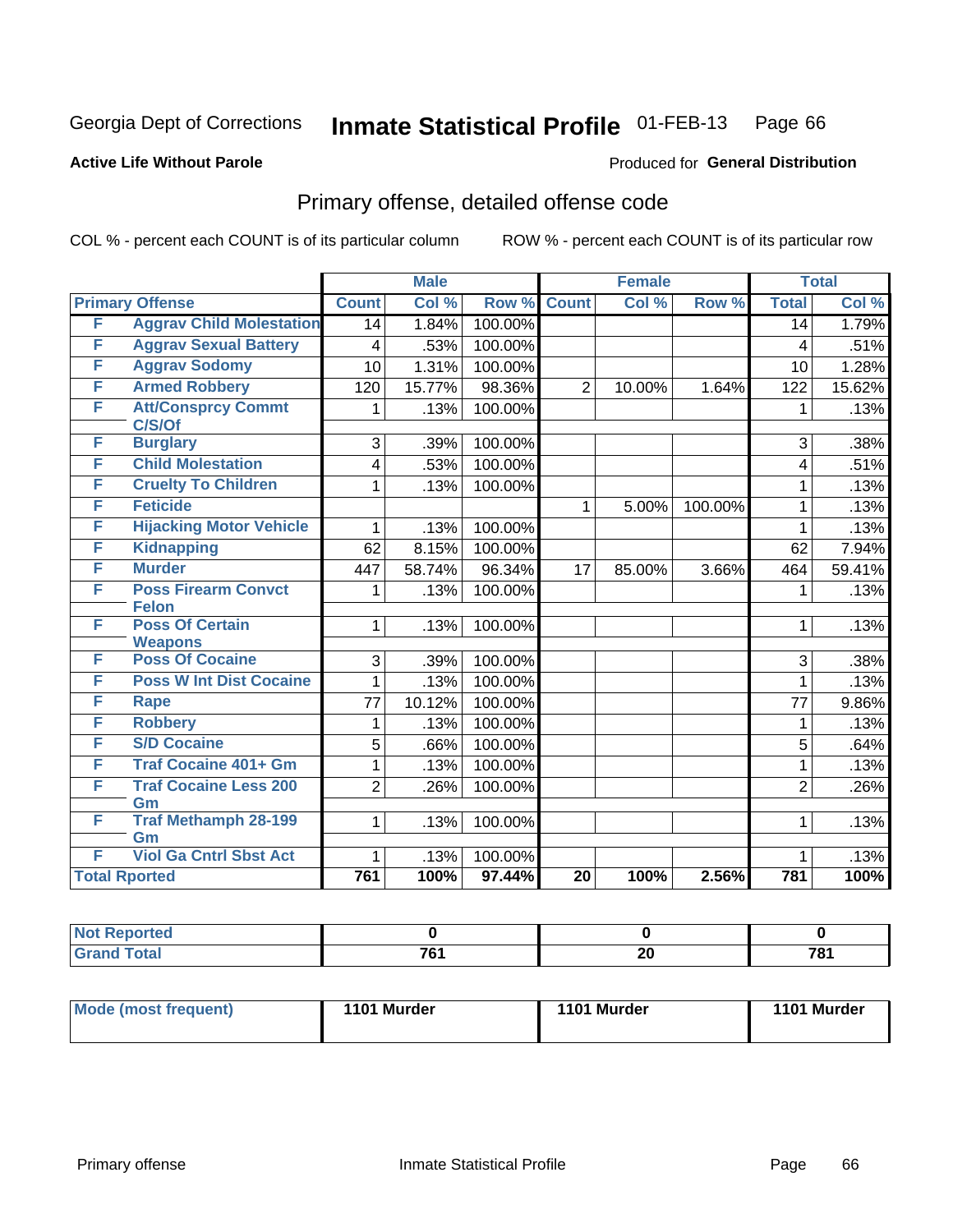### **Active Life Without Parole**

### Produced for **General Distribution**

# County of conviction of primary offense

|                                |                | <b>Male</b> |                  |                | <b>Female</b> |        |                | <b>Total</b> |
|--------------------------------|----------------|-------------|------------------|----------------|---------------|--------|----------------|--------------|
| <b>County of Conviction</b>    | <b>Count</b>   | Col %       | Row <sup>%</sup> | <b>Count</b>   | Col %         | Row %  | <b>Total</b>   | Col %        |
| <b>Appling County</b><br>001   | 3              | .39%        | 100.00%          |                |               |        | 3              | .38%         |
| <b>Atkinson County</b><br>002  | $\overline{2}$ | .26%        | 100.00%          |                |               |        | $\overline{2}$ | .26%         |
| <b>Bacon County</b><br>003     | 1              | .13%        | 100.00%          |                |               |        | 1              | .13%         |
| <b>Baldwin County</b><br>005   | 4              | .53%        | 100.00%          |                |               |        | 4              | .51%         |
| <b>Banks County</b><br>006     | 1              | .13%        | 100.00%          |                |               |        | $\mathbf{1}$   | .13%         |
| <b>Barrow County</b><br>007    | 6              | .79%        | 100.00%          |                |               |        | 6              | .77%         |
| <b>Bartow County</b><br>008    | 5              | .66%        | 100.00%          |                |               |        | 5              | .64%         |
| <b>Ben Hill County</b><br>009  | 4              | .53%        | 100.00%          |                |               |        | 4              | .51%         |
| <b>Berrien County</b><br>010   | $\overline{2}$ | .26%        | 100.00%          |                |               |        | $\overline{2}$ | .26%         |
| <b>Bibb County</b><br>011      | 21             | 2.76%       | 100.00%          |                |               |        | 21             | 2.69%        |
| <b>Bleckley County</b><br>012  | 1              | .13%        | 100.00%          |                |               |        | 1              | .13%         |
| <b>Brantley County</b><br>013  | $\overline{2}$ | .26%        | 100.00%          |                |               |        | $\overline{2}$ | .26%         |
| <b>Brooks County</b><br>014    | 1              | .13%        | 100.00%          |                |               |        | $\mathbf{1}$   | .13%         |
| <b>Bulloch County</b><br>016   | 4              | .53%        | 80.00%           | 1              | 5.00%         | 20.00% | 5              | .64%         |
| <b>Burke County</b><br>017     | 6              | .79%        | 100.00%          |                |               |        | 6              | .77%         |
| <b>Butts County</b><br>018     | 5              | .66%        | 100.00%          |                |               |        | 5              | .64%         |
| <b>Camden County</b><br>020    | 4              | .53%        | 100.00%          |                |               |        | 4              | .51%         |
| <b>Candler County</b><br>021   | 1              | .13%        | 100.00%          |                |               |        | 1              | .13%         |
| <b>Carroll County</b><br>022   | 3              | .39%        | 100.00%          |                |               |        | 3              | .38%         |
| <b>Catoosa County</b><br>023   | 3              | .39%        | 100.00%          |                |               |        | $\overline{3}$ | .38%         |
| <b>Charlton County</b><br>024  | 1              | .13%        | 100.00%          |                |               |        | 1              | .13%         |
| <b>Chatham County</b><br>025   | 29             | 3.81%       | 100.00%          |                |               |        | 29             | 3.71%        |
| <b>Chattooga County</b><br>027 | 1              | .13%        | 100.00%          |                |               |        | 1              | .13%         |
| <b>Cherokee County</b><br>028  | 3              | .39%        | 100.00%          |                |               |        | 3              | .38%         |
| <b>Clarke County</b><br>029    | 17             | 2.23%       | 100.00%          |                |               |        | 17             | 2.18%        |
| <b>Clayton County</b><br>031   | 35             | 4.60%       | 97.22%           | 1              | 5.00%         | 2.78%  | 36             | 4.61%        |
| <b>Clinch County</b><br>032    | 1              | .13%        | 100.00%          |                |               |        | 1              | .13%         |
| <b>Cobb County</b><br>033      | 29             | 3.81%       | 96.67%           | 1              | 5.00%         | 3.33%  | 30             | 3.84%        |
| <b>Coffee County</b><br>034    | 4              | .53%        | 100.00%          |                |               |        | 4              | .51%         |
| <b>Colquitt County</b><br>035  | 4              | .53%        | 100.00%          |                |               |        | 4              | .51%         |
| <b>Columbia County</b><br>036  | 7              | .92%        | 77.78%           | $\overline{2}$ | 10.00%        | 22.22% | 9              | 1.15%        |
| 037<br><b>Cook County</b>      | 4              | .53%        | 100.00%          |                |               |        | 4              | .51%         |
| <b>Coweta County</b><br>038    | 5              | .66%        | 100.00%          |                |               |        | 5              | .64%         |
| 040<br><b>Crisp County</b>     | 3              | .39%        | 100.00%          |                |               |        | 3              | .38%         |
| <b>Dade County</b><br>041      | 1              | .13%        | 100.00%          |                |               |        | $\mathbf{1}$   | .13%         |
| <b>Dawson County</b><br>042    | 1              | .13%        | 100.00%          |                |               |        | 1              | .13%         |
| <b>Decatur County</b><br>043   | $\overline{2}$ | .26%        | 100.00%          |                |               |        | $\overline{2}$ | .26%         |
| <b>Dekalb County</b><br>044    | 62             | 8.15%       | 98.41%           | 1              | 5.00%         | 1.59%  | 63             | 8.07%        |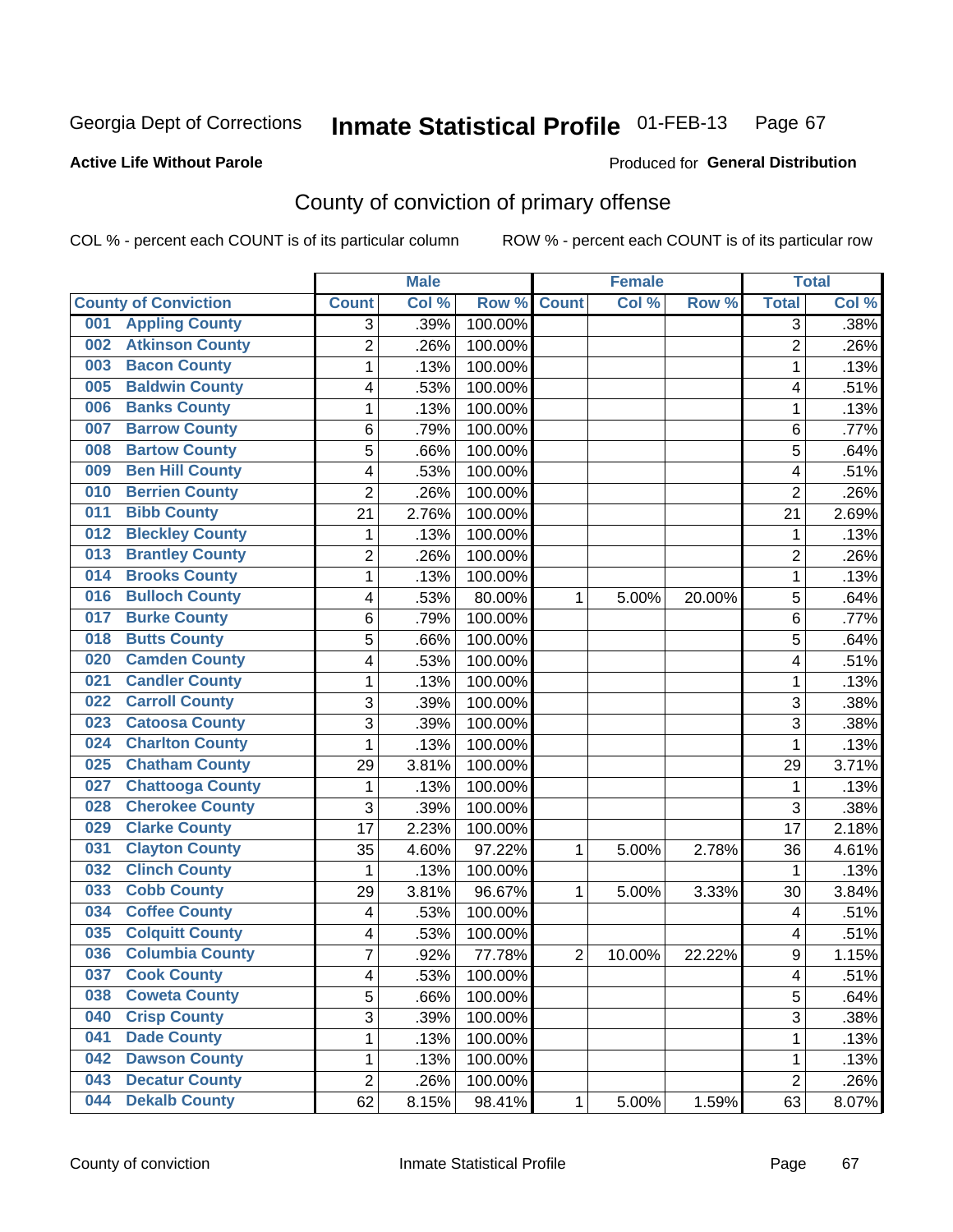## **Active Life Without Parole**

## Produced for **General Distribution**

# County of conviction of primary offense

|     |                             |                | <b>Male</b> |         |                | <b>Female</b> |        |                | <b>Total</b> |
|-----|-----------------------------|----------------|-------------|---------|----------------|---------------|--------|----------------|--------------|
|     | <b>County of Conviction</b> | <b>Count</b>   | Col %       | Row %   | <b>Count</b>   | Col %         | Row %  | <b>Total</b>   | Col %        |
| 045 | <b>Dodge County</b>         | 1              | .13%        | 100.00% |                |               |        | 1              | .13%         |
| 046 | <b>Dooly County</b>         | $\overline{2}$ | .26%        | 100.00% |                |               |        | $\overline{2}$ | .26%         |
| 047 | <b>Dougherty County</b>     | 26             | 3.42%       | 96.30%  | 1              | 5.00%         | 3.70%  | 27             | 3.46%        |
| 048 | <b>Douglas County</b>       | 25             | 3.29%       | 96.15%  | 1              | 5.00%         | 3.85%  | 26             | 3.33%        |
| 049 | <b>Early County</b>         | 1              | .13%        | 100.00% |                |               |        | 1              | .13%         |
| 051 | <b>Effingham County</b>     | 4              | .53%        | 100.00% |                |               |        | 4              | .51%         |
| 052 | <b>Elbert County</b>        | $\overline{2}$ | .26%        | 100.00% |                |               |        | $\overline{2}$ | .26%         |
| 053 | <b>Emanuel County</b>       | 7              | .92%        | 100.00% |                |               |        | 7              | .90%         |
| 056 | <b>Fayette County</b>       | 4              | .53%        | 100.00% |                |               |        | 4              | .51%         |
| 057 | <b>Floyd County</b>         | 10             | 1.31%       | 100.00% |                |               |        | 10             | 1.28%        |
| 058 | <b>Forsyth County</b>       | 3              | .39%        | 100.00% |                |               |        | 3              | .38%         |
| 059 | <b>Franklin County</b>      | $\overline{2}$ | .26%        | 100.00% |                |               |        | $\overline{2}$ | .26%         |
| 060 | <b>Fulton County</b>        | 80             | 10.51%      | 97.56%  | $\overline{2}$ | 10.00%        | 2.44%  | 82             | 10.50%       |
| 061 | <b>Gilmer County</b>        | $\overline{2}$ | .26%        | 100.00% |                |               |        | $\overline{2}$ | .26%         |
| 063 | <b>Glynn County</b>         | 15             | 1.97%       | 93.75%  | 1              | 5.00%         | 6.25%  | 16             | 2.05%        |
| 064 | <b>Gordon County</b>        | 3              | .39%        | 100.00% |                |               |        | 3              | .38%         |
| 066 | <b>Greene County</b>        | 1              | .13%        | 100.00% |                |               |        | 1              | .13%         |
| 067 | <b>Gwinnett County</b>      | 11             | 1.45%       | 91.67%  | 1              | 5.00%         | 8.33%  | 12             | 1.54%        |
| 068 | <b>Habersham County</b>     | 4              | .53%        | 100.00% |                |               |        | 4              | .51%         |
| 069 | <b>Hall County</b>          | 14             | 1.84%       | 87.50%  | $\overline{2}$ | 10.00%        | 12.50% | 16             | 2.05%        |
| 071 | <b>Haralson County</b>      | $\overline{2}$ | .26%        | 100.00% |                |               |        | $\overline{2}$ | .26%         |
| 072 | <b>Harris County</b>        | $\overline{2}$ | .26%        | 100.00% |                |               |        | $\overline{2}$ | .26%         |
| 073 | <b>Hart County</b>          | $\overline{3}$ | .39%        | 100.00% |                |               |        | $\overline{3}$ | .38%         |
| 075 | <b>Henry County</b>         | 10             | 1.31%       | 100.00% |                |               |        | 10             | 1.28%        |
| 076 | <b>Houston County</b>       | 14             | 1.84%       | 100.00% |                |               |        | 14             | 1.79%        |
| 077 | <b>Irwin County</b>         | 1              | .13%        | 100.00% |                |               |        | 1              | .13%         |
| 078 | <b>Jackson County</b>       | 10             | 1.31%       | 100.00% |                |               |        | 10             | 1.28%        |
| 079 | <b>Jasper County</b>        | 1              | .13%        | 100.00% |                |               |        | 1              | .13%         |
| 080 | <b>Jeff Davis County</b>    | 1              | .13%        | 100.00% |                |               |        | 1              | .13%         |
| 081 | <b>Jefferson County</b>     | 1              | .13%        | 100.00% |                |               |        | 1              | .13%         |
| 082 | <b>Jenkins County</b>       | 1              | .13%        | 100.00% |                |               |        | 1              | .13%         |
| 083 | <b>Johnson County</b>       | 1              | .13%        | 100.00% |                |               |        | 1              | .13%         |
| 084 | <b>Jones County</b>         | $\overline{2}$ | .26%        | 100.00% |                |               |        | $\overline{2}$ | .26%         |
| 087 | <b>Laurens County</b>       | 3              | .39%        | 100.00% |                |               |        | $\overline{3}$ | .38%         |
| 088 | <b>Lee County</b>           | $\overline{2}$ | .26%        | 100.00% |                |               |        | $\overline{2}$ | .26%         |
| 089 | <b>Liberty County</b>       | 6              | .79%        | 85.71%  | 1              | 5.00%         | 14.29% | 7              | .90%         |
| 091 | <b>Long County</b>          | 3              | .39%        | 100.00% |                |               |        | 3              | .38%         |
| 092 | <b>Lowndes County</b>       | $\overline{5}$ | .66%        | 100.00% |                |               |        | 5              | .64%         |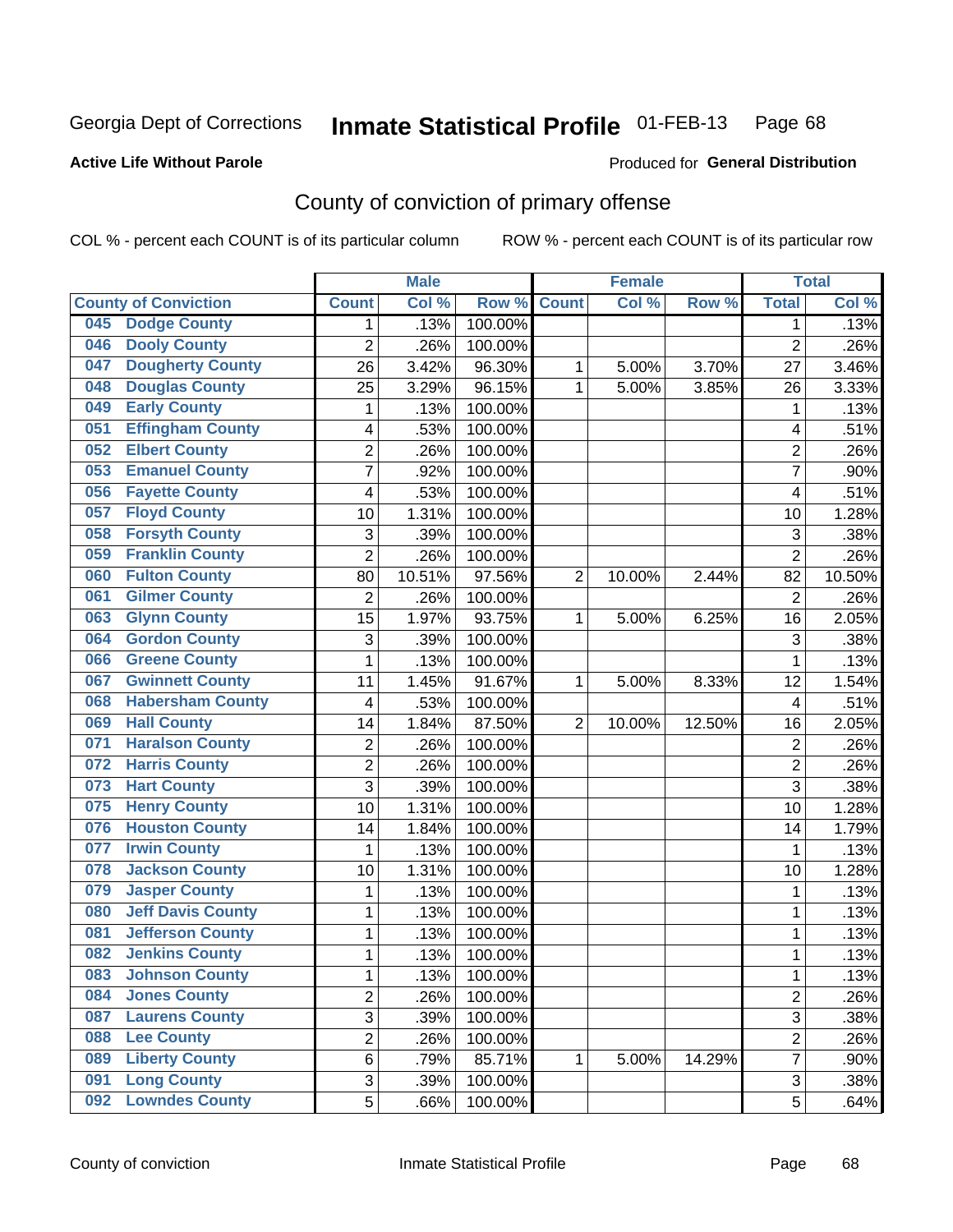## **Active Life Without Parole**

### Produced for **General Distribution**

# County of conviction of primary offense

|                                            |                | <b>Male</b> |         |              | <b>Female</b> |        |                         | <b>Total</b> |
|--------------------------------------------|----------------|-------------|---------|--------------|---------------|--------|-------------------------|--------------|
| <b>County of Conviction</b>                | <b>Count</b>   | Col %       | Row %   | <b>Count</b> | Col %         | Row %  | <b>Total</b>            | Col %        |
| <b>Madison County</b><br>095               | 1              | .13%        | 100.00% |              |               |        | 1                       | .13%         |
| <b>Marion County</b><br>096                | 1              | .13%        | 100.00% |              |               |        | 1                       | .13%         |
| <b>Mcduffie County</b><br>097              | $\overline{2}$ | .26%        | 100.00% |              |               |        | $\overline{2}$          | .26%         |
| <b>Mcintosh County</b><br>098              | 1              | .13%        | 100.00% |              |               |        | 1                       | .13%         |
| <b>Miller County</b><br>100                | 1              | .13%        | 100.00% |              |               |        | $\mathbf 1$             | .13%         |
| <b>Monroe County</b><br>102                | 5              | .66%        | 100.00% |              |               |        | 5                       | .64%         |
| <b>Morgan County</b><br>104                | 1              | .13%        | 100.00% |              |               |        | 1                       | .13%         |
| <b>Muscogee County</b><br>106              | 22             | 2.89%       | 100.00% |              |               |        | 22                      | 2.82%        |
| <b>Newton County</b><br>107                | 5              | .66%        | 83.33%  | 1            | 5.00%         | 16.67% | 6                       | .77%         |
| <b>Oglethorpe County</b><br>109            | 1              | .13%        | 100.00% |              |               |        | 1                       | .13%         |
| <b>Paulding County</b><br>110              | $\overline{c}$ | .26%        | 100.00% |              |               |        | $\overline{2}$          | .26%         |
| <b>Pierce County</b><br>$\overline{113}$   | 1              | .13%        | 100.00% |              |               |        | 1                       | .13%         |
| <b>Pike County</b><br>$\overline{114}$     | 4              | .53%        | 80.00%  | 1            | 5.00%         | 20.00% | 5                       | .64%         |
| <b>Polk County</b><br>115                  | $\overline{2}$ | .26%        | 100.00% |              |               |        | $\overline{2}$          | .26%         |
| <b>Pulaski County</b><br>$\overline{116}$  | 1              | .13%        | 100.00% |              |               |        | $\mathbf 1$             | .13%         |
| <b>Putnam County</b><br>$\overline{117}$   | 7              | .92%        | 100.00% |              |               |        | $\overline{7}$          | .90%         |
| <b>Rabun County</b><br>119                 | 1              | .13%        | 100.00% |              |               |        | $\mathbf 1$             | .13%         |
| <b>Randolph County</b><br>120              | $\overline{2}$ | .26%        | 100.00% |              |               |        | $\overline{2}$          | .26%         |
| <b>Richmond County</b><br>121              | 37             | 4.86%       | 97.37%  | 1            | 5.00%         | 2.63%  | 38                      | 4.87%        |
| <b>Rockdale County</b><br>122              | 8              | 1.05%       | 88.89%  | 1            | 5.00%         | 11.11% | 9                       | 1.15%        |
| <b>Seminole County</b><br>125              | 1              | .13%        | 100.00% |              |               |        | $\mathbf 1$             | .13%         |
| <b>Spalding County</b><br>126              | 8              | 1.05%       | 100.00% |              |               |        | 8                       | 1.02%        |
| <b>Stephens County</b><br>127              | 3              | .39%        | 100.00% |              |               |        | 3                       | .38%         |
| <b>Sumter County</b><br>129                | 1              | .13%        | 100.00% |              |               |        | 1                       | .13%         |
| <b>Taliaferro County</b><br>131            | 1              | .13%        | 100.00% |              |               |        | $\mathbf 1$             | .13%         |
| <b>Tattnall County</b><br>$\overline{132}$ | 1              | .13%        | 100.00% |              |               |        | 1                       | .13%         |
| <b>Terrell County</b><br>135               | 1              | .13%        | 100.00% |              |               |        | $\mathbf{1}$            | .13%         |
| <b>Thomas County</b><br>136                | 4              | .53%        | 100.00% |              |               |        | 4                       | .51%         |
| <b>Tift County</b><br>137                  | 6              | .79%        | 100.00% |              |               |        | 6                       | .77%         |
| <b>Toombs County</b><br>138                | 8              | 1.05%       | 100.00% |              |               |        | 8                       | 1.02%        |
| <b>Towns County</b><br>139                 | 1              | .13%        | 100.00% |              |               |        | 1                       | .13%         |
| 140<br><b>Treutlen County</b>              | 2              | .26%        | 100.00% |              |               |        | $\overline{\mathbf{c}}$ | .26%         |
| <b>Troup County</b><br>141                 | 2              | .26%        | 100.00% |              |               |        | $\overline{2}$          | .26%         |
| <b>Turner County</b><br>$\overline{142}$   | 1              | .13%        | 100.00% |              |               |        | $\mathbf{1}$            | .13%         |
| <b>Twiggs County</b><br>143                | 1              | .13%        | 100.00% |              |               |        | $\mathbf 1$             | .13%         |
| <b>Upson County</b><br>$\overline{145}$    | 3              | .39%        | 100.00% |              |               |        | 3                       | .38%         |
| <b>Walker County</b><br>$\overline{146}$   | 4              | .53%        | 80.00%  | 1            | 5.00%         | 20.00% | 5                       | .64%         |
| <b>Walton County</b><br>147                | $\overline{7}$ | .92%        | 100.00% |              |               |        | $\overline{7}$          | .90%         |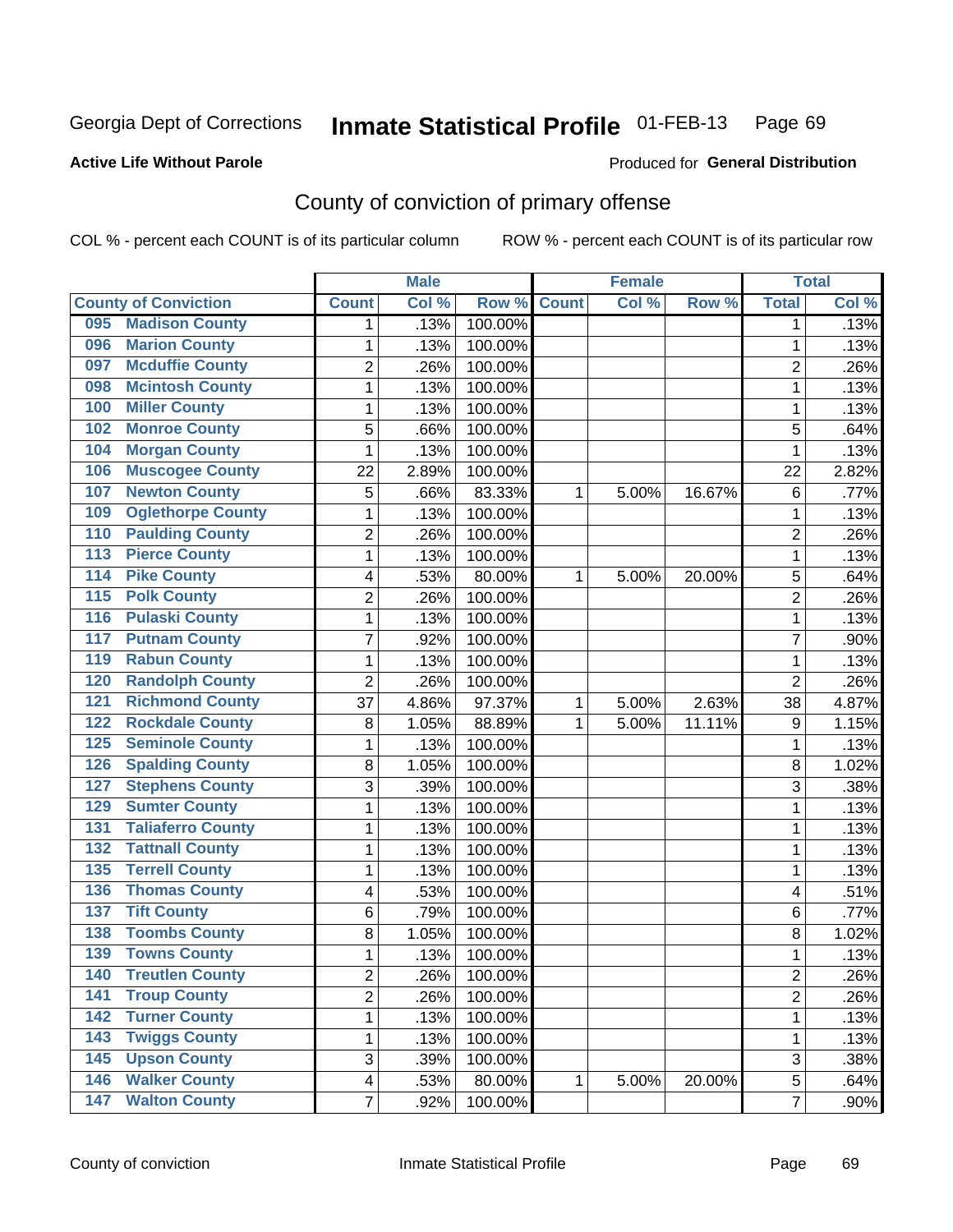**Active Life Without Parole** 

### Produced for **General Distribution**

# County of conviction of primary offense

|                                 |              | <b>Male</b> |             |    | <b>Female</b> |       |              | <b>Total</b> |  |
|---------------------------------|--------------|-------------|-------------|----|---------------|-------|--------------|--------------|--|
| <b>County of Conviction</b>     | <b>Count</b> | Col %       | Row % Count |    | Col %         | Row % | <b>Total</b> | Col %        |  |
| <b>Ware County</b><br>148       |              | 1.45%       | 100.00%     |    |               |       | 11           | 1.41%        |  |
| <b>Washington County</b><br>150 |              | $.53\%$     | 100.00%     |    |               |       | 4            | .51%         |  |
| <b>Wayne County</b><br>151      | 6            | .79%        | 100.00%     |    |               |       | 6            | .77%         |  |
| <b>Whitfield County</b><br>155  | 6            | $.79\%$     | 100.00%     |    |               |       | 6            | .77%         |  |
| <b>Wilkes County</b><br>157     |              | .13%        | 100.00%     |    |               |       |              | .13%         |  |
| <b>Total Rported</b>            | 761          | 100%        | $97.44\%$   | 20 | 100%          | 2.56% | 781          | 100%         |  |

| onter       |     |    |     |
|-------------|-----|----|-----|
| <b>otal</b> | 7c' | ኅሰ | 704 |
| $\sim$      | u   | Δu |     |

| <b>Mode (most frequent)</b><br><b>Fulton County</b> | <b>Columbia County</b> | <b>Fulton County</b> |
|-----------------------------------------------------|------------------------|----------------------|
|-----------------------------------------------------|------------------------|----------------------|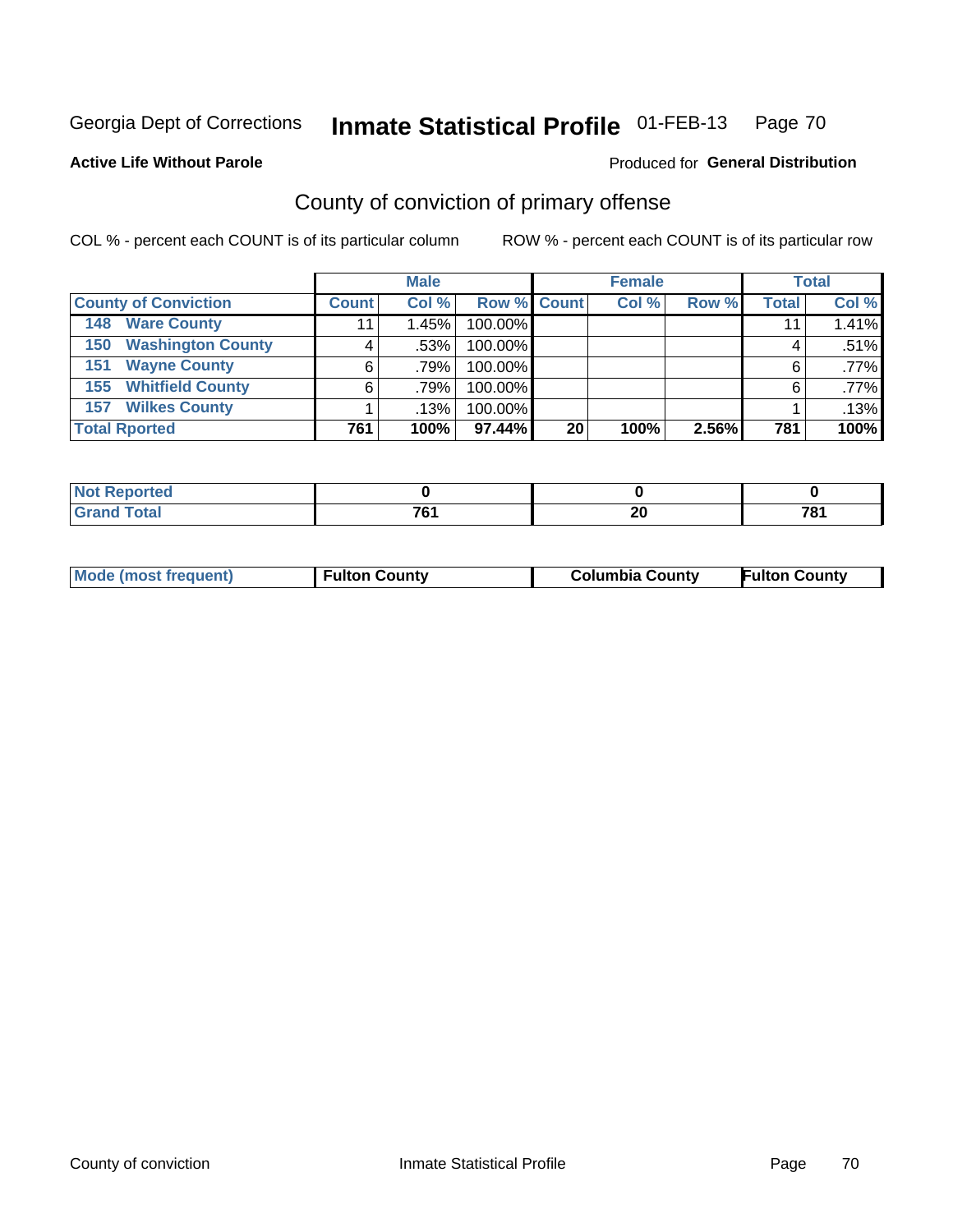## **Active Life Without Parole**

### Produced for **General Distribution**

# Circuit of conviction of primary offense

|                         |                                 |                | <b>Male</b> |         |                | <b>Female</b> |        |                | <b>Total</b> |
|-------------------------|---------------------------------|----------------|-------------|---------|----------------|---------------|--------|----------------|--------------|
|                         | <b>Circuit of Conviction</b>    | <b>Count</b>   | Col %       | Row %   | <b>Count</b>   | Col %         | Row %  | <b>Total</b>   | Col %        |
| $\overline{1}$          | <b>Alapaha Circuit</b>          | 9              | 1.18%       | 100.00% |                |               |        | 9              | 1.15%        |
| $\overline{2}$          | <b>Alcovy Circuit</b>           | 12             | 1.58%       | 92.31%  | 1              | 5.00%         | 7.69%  | 13             | 1.66%        |
| $\overline{\mathbf{3}}$ | <b>Atlanta Circuit</b>          | 80             | 10.51%      | 97.56%  | $\overline{2}$ | 10.00%        | 2.44%  | 82             | 10.50%       |
| 4                       | <b>Atlantic Circuit</b>         | 11             | 1.45%       | 91.67%  | 1              | 5.00%         | 8.33%  | 12             | 1.54%        |
| 5                       | <b>Augusta Circuit</b>          | 50             | 6.57%       | 94.34%  | 3              | 15.00%        | 5.66%  | 53             | 6.79%        |
| $6\phantom{a}$          | <b>Blue Ridge Circuit</b>       | 3              | .39%        | 100.00% |                |               |        | 3              | .38%         |
| 7                       | <b>Brunswick Circuit</b>        | 29             | 3.81%       | 96.67%  | 1              | 5.00%         | 3.33%  | 30             | 3.84%        |
| 8                       | <b>Chattahoochee Circuit</b>    | 25             | 3.29%       | 100.00% |                |               |        | 25             | 3.20%        |
| $\overline{9}$          | <b>Cherokee Circuit</b>         | 8              | 1.05%       | 100.00% |                |               |        | 8              | 1.02%        |
| 10                      | <b>Clayton Circuit</b>          | 35             | 4.60%       | 97.22%  | 1              | 5.00%         | 2.78%  | 36             | 4.61%        |
| $\overline{11}$         | <b>Cobb Circuit</b>             | 29             | 3.81%       | 96.67%  | $\mathbf{1}$   | 5.00%         | 3.33%  | 30             | 3.84%        |
| $\overline{12}$         | <b>Conasauga Circuit</b>        | 6              | .79%        | 100.00% |                |               |        | $\,6$          | .77%         |
| $\overline{13}$         | <b>Cordele Circuit</b>          | 9              | 1.18%       | 100.00% |                |               |        | 9              | 1.15%        |
| 14                      | <b>Coweta Circuit</b>           | 10             | 1.31%       | 100.00% |                |               |        | 10             | 1.28%        |
| 15                      | <b>Dougherty Circuit</b>        | 26             | 3.42%       | 96.30%  | 1              | 5.00%         | 3.70%  | 27             | 3.46%        |
| 16                      | <b>Dublin Circuit</b>           | 7              | .92%        | 100.00% |                |               |        | $\overline{7}$ | .90%         |
| 17                      | <b>Eastern Circuit</b>          | 29             | 3.81%       | 100.00% |                |               |        | 29             | 3.71%        |
| 18                      | <b>Flint Circuit</b>            | 10             | 1.31%       | 100.00% |                |               |        | 10             | 1.28%        |
| 19                      | <b>Griffin Circuit</b>          | 19             | 2.50%       | 95.00%  | 1              | 5.00%         | 5.00%  | 20             | 2.56%        |
| $\overline{20}$         | <b>Gwinnett Circuit</b>         | 11             | 1.45%       | 91.67%  | 1              | 5.00%         | 8.33%  | 12             | 1.54%        |
| $\overline{21}$         | <b>Houston Circuit</b>          | 14             | 1.84%       | 100.00% |                |               |        | 14             | 1.79%        |
| $\overline{22}$         | <b>Lookout Mountain Circuit</b> | 9              | 1.18%       | 90.00%  | $\mathbf 1$    | 5.00%         | 10.00% | 10             | 1.28%        |
| 23                      | <b>Macon Circuit</b>            | 21             | 2.76%       | 100.00% |                |               |        | 21             | 2.69%        |
| $\overline{24}$         | <b>Middle Circuit</b>           | 21             | 2.76%       | 100.00% |                |               |        | 21             | 2.69%        |
| $\overline{25}$         | <b>Mountain Circuit</b>         | 8              | 1.05%       | 100.00% |                |               |        | 8              | 1.02%        |
| 26                      | <b>Northeastern Circuit</b>     | 15             | 1.97%       | 88.24%  | $\overline{2}$ | 10.00%        | 11.76% | 17             | 2.18%        |
| $\overline{27}$         | <b>Northern Circuit</b>         | 9              | 1.18%       | 100.00% |                |               |        | 9              | 1.15%        |
| 28                      | <b>Ocmulgee Circuit</b>         | 16             | 2.10%       | 100.00% |                |               |        | 16             | 2.05%        |
| 29                      | <b>Oconee Circuit</b>           | 3              | .39%        | 100.00% |                |               |        | 3              | .38%         |
| 30                      | <b>Ogeechee Circuit</b>         | 9              | 1.18%       | 90.00%  | $\mathbf 1$    | 5.00%         | 10.00% | 10             | 1.28%        |
| $\overline{31}$         | <b>Pataula Circuit</b>          | 6              | .79%        | 100.00% |                |               |        | 6              | .77%         |
| 32                      | <b>Piedmont Circuit</b>         | 17             | 2.23%       | 100.00% |                |               |        | 17             | 2.18%        |
| 33                      | <b>Rome Circuit</b>             | 10             | 1.31%       | 100.00% |                |               |        | 10             | 1.28%        |
| 34                      | <b>South Georgia Circuit</b>    | $\overline{2}$ | .26%        | 100.00% |                |               |        | $\overline{2}$ | .26%         |
| 35                      | <b>Southern Circuit</b>         | 14             | 1.84%       | 100.00% |                |               |        | 14             | 1.79%        |
| 36                      | <b>Southwestern Circuit</b>     | 3              | .39%        | 100.00% |                |               |        | 3              | .38%         |
| 37                      | <b>Stone Mountain Circuit</b>   | 62             | 8.15%       | 98.41%  | 1              | 5.00%         | 1.59%  | 63             | 8.07%        |
| 38                      | <b>Tallapoosa Circuit</b>       | 4              | .53%        | 100.00% |                |               |        | 4              | .51%         |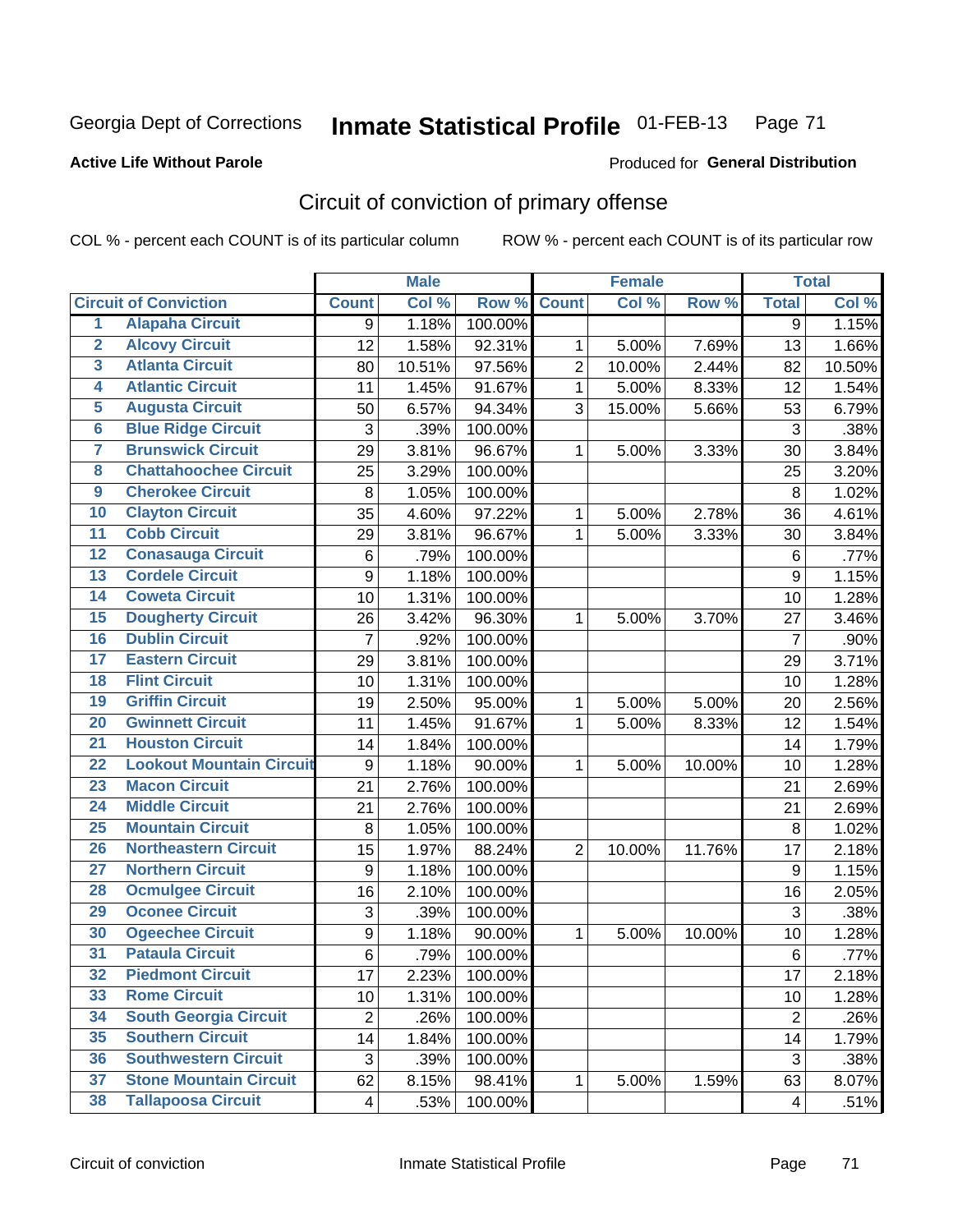Produced for **General Distribution**

### **Active Life Without Parole**

# Circuit of conviction of primary offense

|    |                              |              | <b>Male</b> |         |              | <b>Female</b> |        |              | <b>Total</b> |
|----|------------------------------|--------------|-------------|---------|--------------|---------------|--------|--------------|--------------|
|    | <b>Circuit of Conviction</b> | <b>Count</b> | Col %       | Row %   | <b>Count</b> | Col %         | Row %  | <b>Total</b> | Col %        |
| 39 | <b>Tifton Circuit</b>        | 8            | 1.05%       | 100.00% |              |               |        | 8            | 1.02%        |
| 40 | <b>Toombs Circuit</b>        | 4            | .53%        | 100.00% |              |               |        | 4            | .51%         |
| 41 | <b>Waycross Circuit</b>      | 20           | 2.63%       | 100.00% |              |               |        | 20           | 2.56%        |
| 42 | <b>Western Circuit</b>       | 17           | 2.23%       | 100.00% |              |               |        | 17           | 2.18%        |
| 43 | <b>Rockdale Circuit</b>      | 8            | 1.05%       | 88.89%  |              | 5.00%         | 11.11% | 9            | 1.15%        |
| 44 | <b>Douglas Circuit</b>       | 25           | 3.29%       | 96.15%  |              | 5.00%         | 3.85%  | 26           | 3.33%        |
| 45 | <b>Appalachian Circuit</b>   | 2            | .26%        | 100.00% |              |               |        | 2            | .26%         |
| 46 | <b>Enotah Circuit</b>        |              | .13%        | 100.00% |              |               |        |              | .13%         |
| 47 | <b>Bell-Forsyth Circuit</b>  | 3            | .39%        | 100.00% |              |               |        | 3            | .38%         |
| 48 | <b>Towaliga Circuit</b>      | 10           | 1.31%       | 100.00% |              |               |        | 10           | 1.28%        |
| 49 | <b>Paulding Circuit</b>      | 2            | .26%        | 100.00% |              |               |        | 2            | .26%         |
|    | <b>Total Rported</b>         | 761          | 100%        | 97.44%  | 20           | 100%          | 2.56%  | 781          | 100%         |

| eportea     |     |     |     |
|-------------|-----|-----|-----|
| <b>otal</b> | 704 | n r | 704 |
| $\sim$      |     | ZU  | О   |

| М<br>. In n tr<br>.<br>.<br>wanta<br>Πū<br>31.<br>$\sim$ $\sim$ $\sim$ |
|------------------------------------------------------------------------|
|------------------------------------------------------------------------|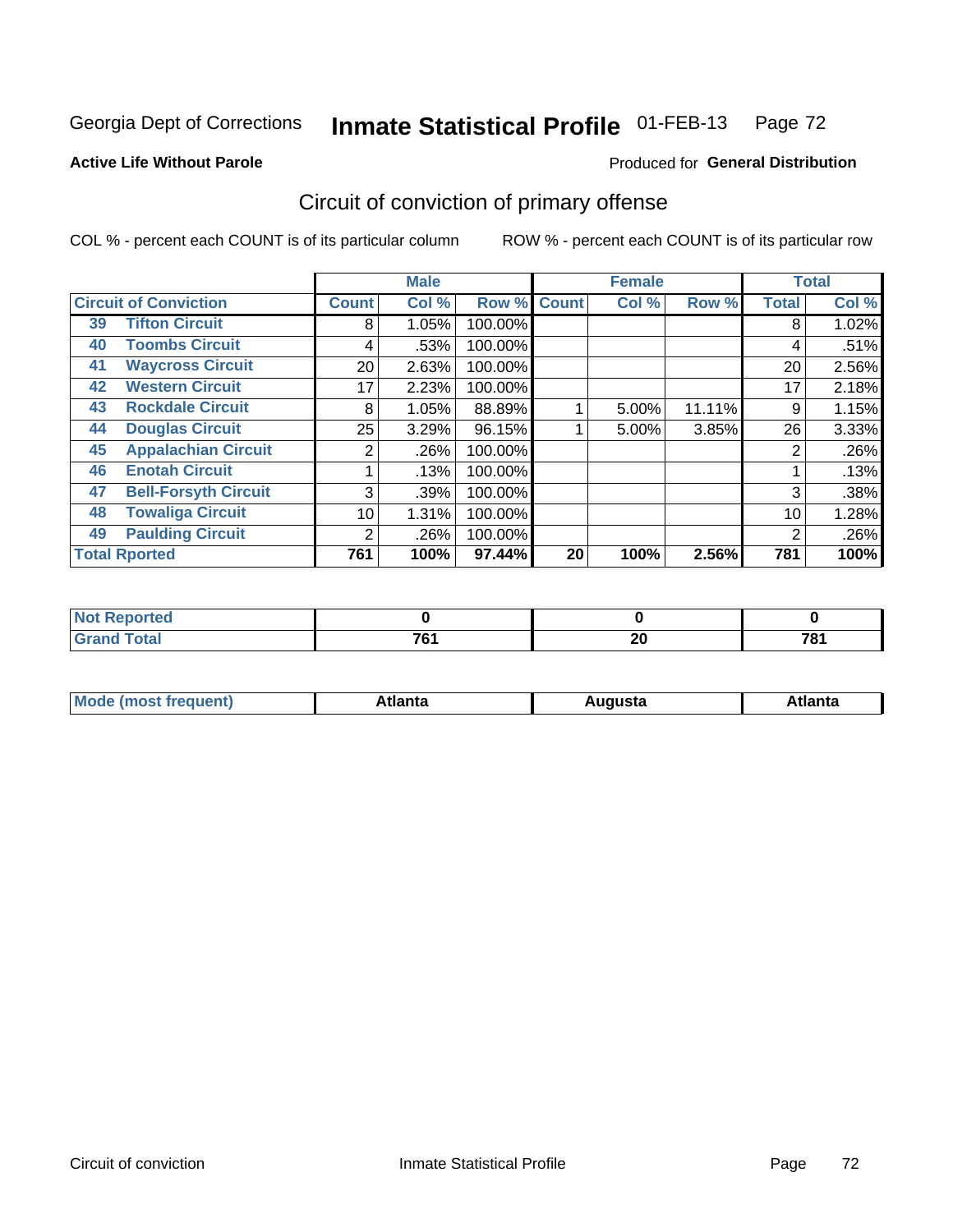### **Active Life Without Parole**

#### Produced for **General Distribution**

## Years served (jail + prison) in this incarceration

|                       |                 | <b>Male</b> |         |                 | <b>Female</b> |       |                 | <b>Total</b> |
|-----------------------|-----------------|-------------|---------|-----------------|---------------|-------|-----------------|--------------|
| <b>Years Served</b>   | <b>Count</b>    | Col %       | Row %   | <b>Count</b>    | Col%          | Row % | <b>Total</b>    | Col%         |
| Less than one year    | $\overline{22}$ | 2.89%       | 95.65%  | 1               | 5.00%         | 4.35% | $\overline{23}$ | 2.94%        |
| 1 to 1.99 years       | 48              | 6.31%       | 96.00%  | $\overline{c}$  | 10.00%        | 4.00% | 50              | 6.40%        |
| 2 to 2.99 years       | 50              | 6.57%       | 92.59%  | 4               | 20.00%        | 7.41% | 54              | 6.91%        |
| 3 to 3.99 years       | 48              | 6.31%       | 96.00%  | $\overline{2}$  | 10.00%        | 4.00% | 50              | 6.40%        |
| 4 to 4.99 years       | 37              | 4.86%       | 100.00% |                 |               |       | 37              | 4.74%        |
| 5 to 5.99 years       | 48              | 6.31%       | 100.00% |                 |               |       | 48              | 6.15%        |
| 6 to 6.99 years       | 29              | 3.81%       | 90.63%  | 3               | 15.00%        | 9.38% | 32              | 4.10%        |
| 7 to 7.99 years       | 26              | 3.42%       | 96.30%  | 1               | 5.00%         | 3.70% | 27              | 3.46%        |
| 8 to 8.99 years       | 39              | 5.12%       | 100.00% |                 |               |       | 39              | 4.99%        |
| 9 to 9.99 years       | 21              | 2.76%       | 91.30%  | 2               | 10.00%        | 8.70% | 23              | 2.94%        |
| 10 to 10.99 years     | 44              | 5.78%       | 93.62%  | 3               | 15.00%        | 6.38% | 47              | 6.02%        |
| 11 to 11.99 years     | 41              | 5.39%       | 100.00% |                 |               |       | 41              | 5.25%        |
| 12 to 12.99 years     | 44              | 5.78%       | 100.00% |                 |               |       | 44              | 5.63%        |
| 13 to 13.99 years     | 36              | 4.73%       | 100.00% |                 |               |       | 36              | 4.61%        |
| 14 to 14.99 years     | 38              | 4.99%       | 97.44%  | 1               | 5.00%         | 2.56% | 39              | 4.99%        |
| 15 to 15.99 years     | 49              | 6.44%       | 98.00%  | 1               | 5.00%         | 2.00% | 50              | 6.40%        |
| 16 to 16.99 years     | 43              | 5.65%       | 100.00% |                 |               |       | 43              | 5.51%        |
| 17 to 17.99 years     | 28              | 3.68%       | 100.00% |                 |               |       | 28              | 3.59%        |
| 18 to 18.99 years     | 24              | 3.15%       | 100.00% |                 |               |       | 24              | 3.07%        |
| 19 to 19.99 years     | 18              | 2.37%       | 100.00% |                 |               |       | 18              | 2.30%        |
| 20 to 20.99 years     | 5               | 0.66%       | 100.00% |                 |               |       | 5               | 0.64%        |
| 21 to 21.99 years     | 5               | 0.66%       | 100.00% |                 |               |       | $\overline{5}$  | 0.64%        |
| 23 to 23.99 years     | $\overline{3}$  | 0.39%       | 100.00% |                 |               |       | $\overline{3}$  | 0.38%        |
| 24 to 24.99 years     | 4               | 0.53%       | 100.00% |                 |               |       | 4               | 0.51%        |
| 25 to 25.99 years     | $\mathbf 1$     | 0.13%       | 100.00% |                 |               |       | $\mathbf{1}$    | 0.13%        |
| 26 to 26.99 years     | $\overline{c}$  | 0.26%       | 100.00% |                 |               |       | $\overline{2}$  | 0.26%        |
| 28 to 28.99 years     | $\overline{2}$  | 0.26%       | 100.00% |                 |               |       | $\overline{2}$  | 0.26%        |
| 29 to 29.99 years     | $\mathbf 1$     | 0.13%       | 100.00% |                 |               |       | $\mathbf 1$     | 0.13%        |
| Thirty + years        | 5               | 0.66%       | 100.00% |                 |               |       | $\overline{5}$  | 0.64%        |
| <b>Total Reported</b> | 761             | 100%        | 97.44%  | $\overline{20}$ | 100%          | 2.56% | 781             | 100%         |

| N <sub>of</sub><br><b>Reported</b> |            |           |            |
|------------------------------------|------------|-----------|------------|
| <b>Grand Total</b>                 | 704<br>וסי | ne.<br>ZU | 704<br>1 O |
|                                    |            |           |            |

| <b>Mean</b><br>(average) | 10.14           | 6.44            | 10.05           |
|--------------------------|-----------------|-----------------|-----------------|
| Median (middle)          | 10.19           |                 | 10.14           |
| Mode (most frequent)     | 2 to 2.99 years | 2 to 2.99 years | 2 to 2.99 years |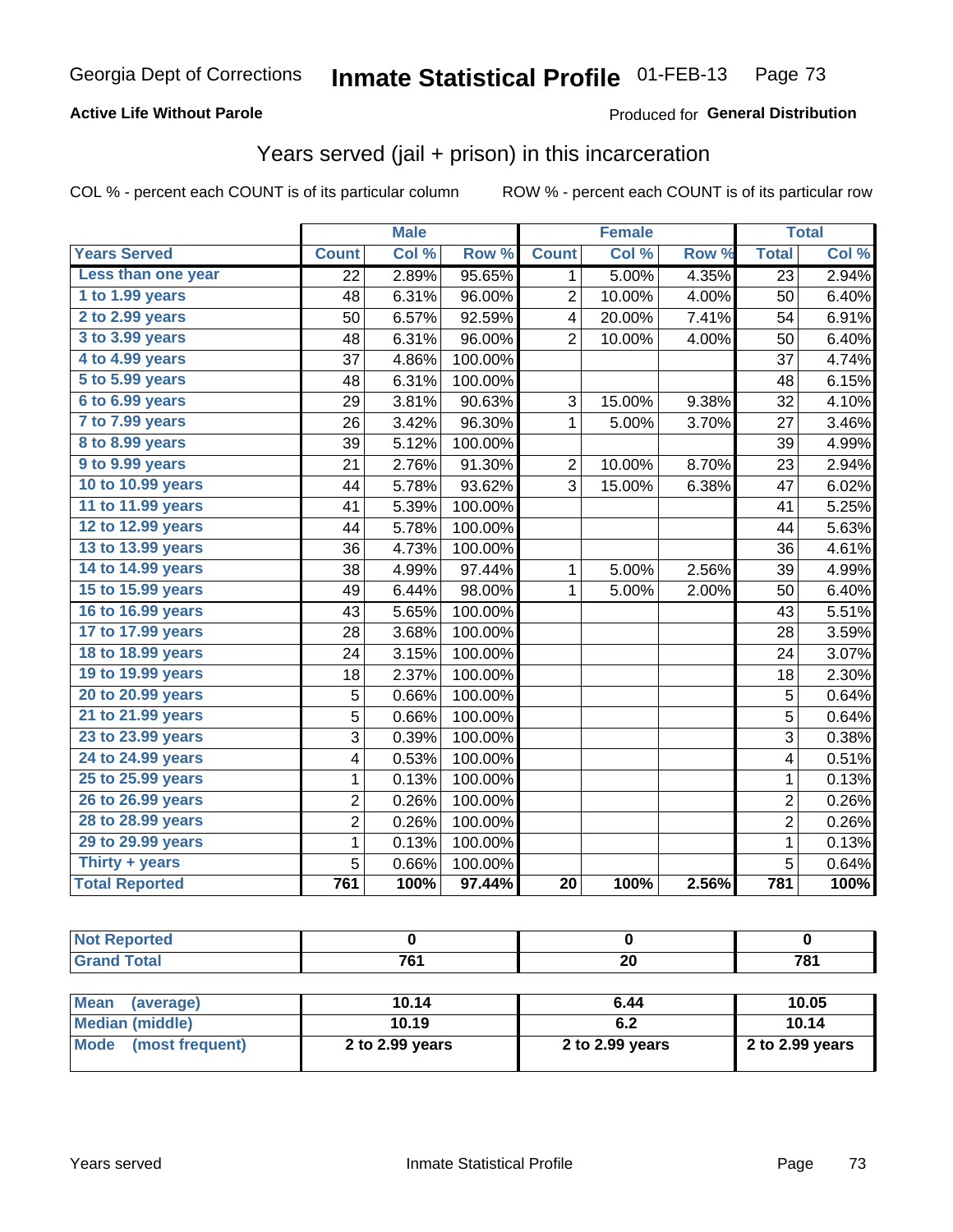#### **Active Life Without Parole**

Produced for **General Distribution**

## Results of most recent HIV tests

|                         | <b>Male</b>  |           |        | <b>Female</b> |           |        | Total |        |
|-------------------------|--------------|-----------|--------|---------------|-----------|--------|-------|--------|
| <b>HIV Test Results</b> | <b>Count</b> | Col%      | Row %I | <b>Count</b>  | Col %     | Row %  | Total | Col %  |
| <b>Positive</b>         |              | 0.67%     | 83.33% |               | 5.88%     | 16.67% |       | 0.78%  |
| <b>Negative</b>         | 744          | $99.33\%$ | 97.89% | 16            | $94.12\%$ | 2.11%  | 760   | 99.22% |
| <b>Total Reported</b>   | 749          | 100%      | 97.78% | 17            | 100%      | 2.22%  | 766   | 100%   |

| <b>Not Reported</b> | . .            |    | . .    |
|---------------------|----------------|----|--------|
| <b>otal</b>         | $\overline{ }$ | nr | 70'    |
|                     | ____           | ΔU | $\sim$ |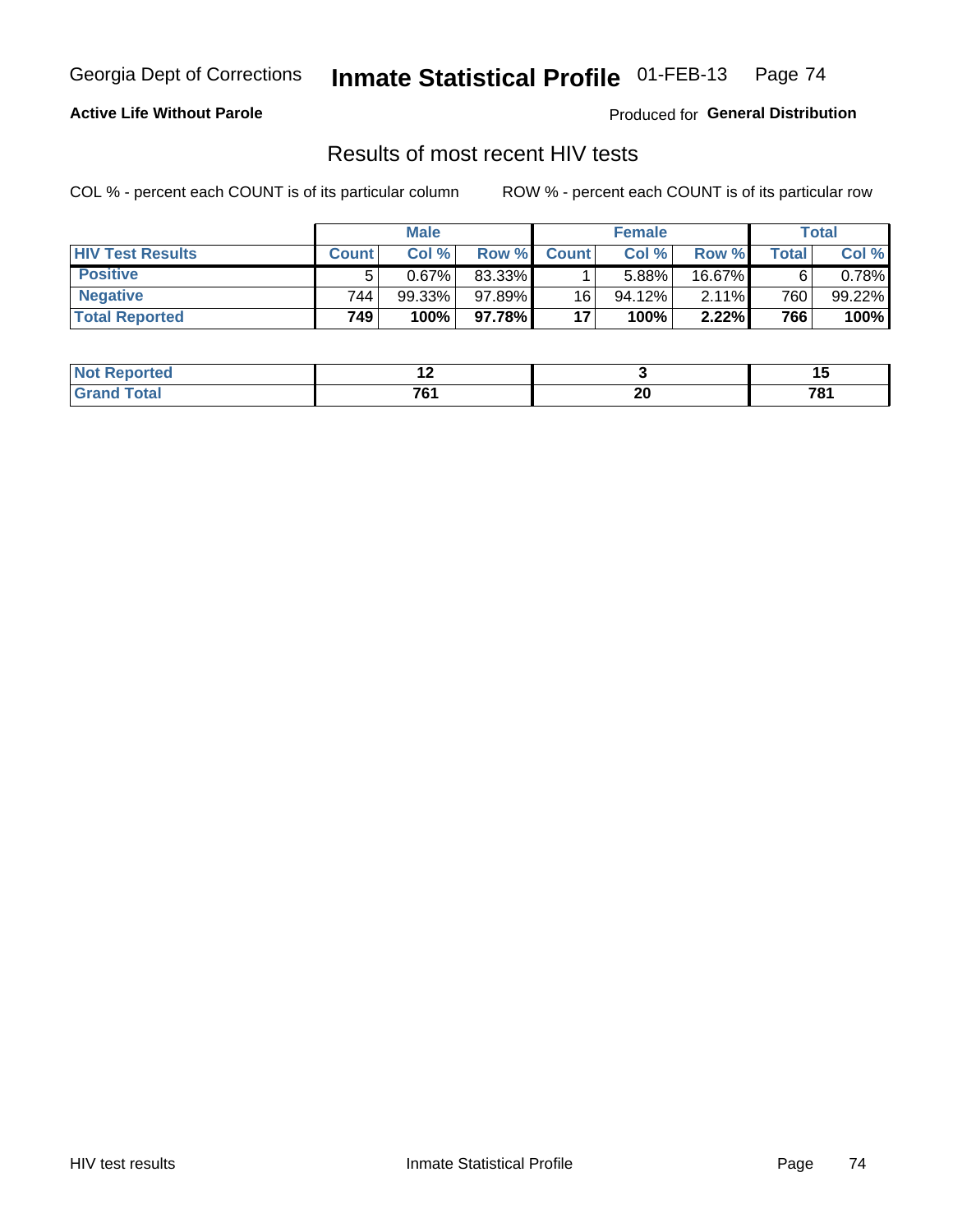### **Active Life Without Parole**

Produced for **General Distribution**

## Results of most recent tuberculosis test

|                                  | <b>Male</b>  |        |           | <b>Female</b> |           |          | Total |        |
|----------------------------------|--------------|--------|-----------|---------------|-----------|----------|-------|--------|
| <b>Tuberculosis Test Results</b> | <b>Count</b> | Col%   | Row %     | <b>Count</b>  | Col %     | Row %I   | Total | Col %  |
| <b>Positive on current test</b>  | 196          | 26.17% | $99.49\%$ |               | 5.88%     | $0.51\%$ | 197   | 25.72% |
| <b>Negative</b>                  | 553          | 73.83% | $97.19\%$ | 16            | $94.12\%$ | $2.81\%$ | 569   | 74.28% |
| <b>Total Reported</b>            | 749          | 100%   | 97.78%I   | 17            | 100%      | 2.22%    | 766   | 100%   |

| <b>Not Reported</b> | . .  |    |        |
|---------------------|------|----|--------|
| <b>Total</b>        | 70.  | or | 70.    |
|                     | ____ | ZU | $\sim$ |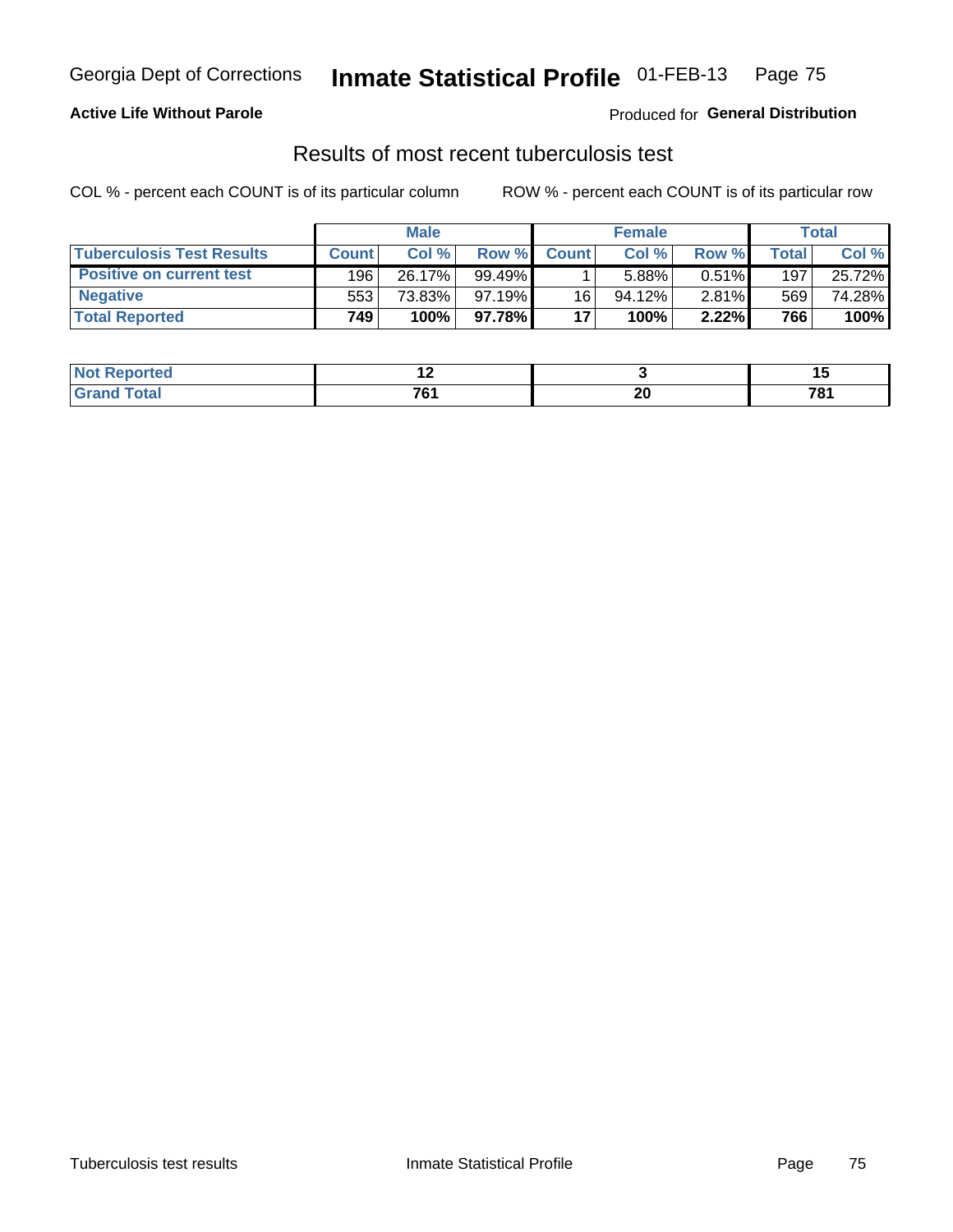### **Active Life Without Parole**

Produced for **General Distribution**

## Results of most recent syphilis test

|                                 | <b>Male</b>  |           |           | <b>Female</b> |           |          | Total        |        |
|---------------------------------|--------------|-----------|-----------|---------------|-----------|----------|--------------|--------|
| <b>Syphilis Test Results</b>    | <b>Count</b> | Col%      | Row %     | <b>Count</b>  | Col %     | Row %    | <b>Total</b> | Col %  |
| <b>Positive on current test</b> |              | 2.85%     | $94.44\%$ |               | 9.09%     | 5.56%    | 18           | 2.97%  |
| <b>Negative</b>                 | 579          | $97.15\%$ | 98.30%    | 10            | $90.91\%$ | 1.70%    | 589          | 97.03% |
| <b>Total Reported</b>           | 596          | 100%      | 98.19%    | 11            | 100%      | $1.81\%$ | 607          | 100%   |

| <b>Not Reported</b> | 165                  |           | .<br>. |
|---------------------|----------------------|-----------|--------|
| <b>Total</b>        | 761<br>$\sim$ $\sim$ | nr.<br>ZU | 781    |